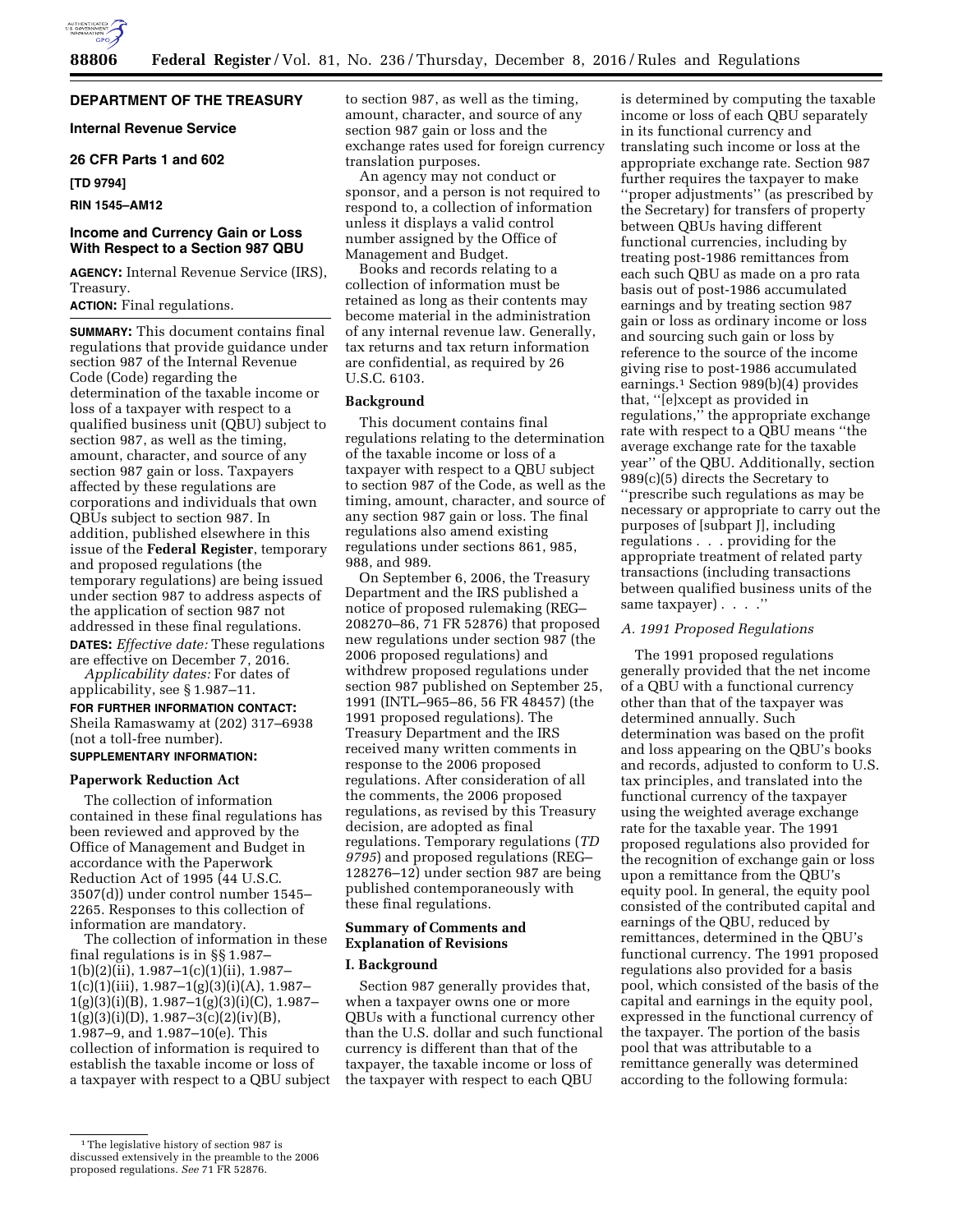# Amount remitted in the **QBU's functional currency** Equity pool in the QBU's functional currency

Under the 1991 proposed regulations, section 987 gain or loss was the difference between the value of the remittance from the QBU, translated into the taxpayer's functional currency at the spot rate on the date of the remittance, and the basis associated with the remittance.

One important consequence of the equity pool paradigm was that all branch equity gave rise to exchange gain or loss, regardless of whether the equity was invested in assets that actually exposed the QBU's owner to currency fluctuations. For example, both cash denominated in the QBU's functional currency and mobile equipment equally gave rise to exchange gain or loss. As a result, under the 1991 proposed regulations, exchange rate changes that, at most, had only an uncertain and remote effect on the economic results experienced by the owner of a QBU gave rise to substantial exchange gains and losses that taxpayers selectively could recognize by strategically timing remittances or causing a termination of the QBU. Given these distortions, the Treasury Department and the IRS withdrew the 1991 proposed regulations and proposed new regulations on September 6, 2006.

### *B. 2006 Proposed Regulations*

The 2006 proposed regulations adopted a different paradigm referred to as the foreign exchange exposure pool (FEEP) method. In general, the FEEP method provides that, as under the 1991 proposed regulations, the income of a QBU that is subject to section 987 (a section 987 QBU) is determined by reference to the items of income, gain, deduction, and loss booked to the section 987 QBU in its functional currency, adjusted to reflect U.S. tax principles. Items of income and deduction generally are translated, consistent with the 1991 proposed regulations, into the functional currency of the section 987 QBU's owner at the average exchange rate for the year. However, the basis of certain ''historic assets'' and the deductions for depreciation, depletion, and amortization of such assets are translated at the historic rates for such assets. Translating these items at historic rates represents a major difference from the 1991 proposed regulations and prevents the imputation

of foreign currency gains or losses to such assets. Additionally, the 2006 proposed regulations required the adjusted basis and amount realized with respect to marked assets to be translated using a spot rate, which for assets acquired in a prior taxable year would be the spot rate for the closing balance sheet of the prior taxable year.

X

Consistent with the 1991 proposed regulations, the FEEP method uses a balance sheet approach to determine exchange gain or loss, which is not recognized until the section 987 QBU makes a remittance. Under the FEEP method, exchange gain or loss with respect to ''marked items'' is determined annually but is pooled and deferred until a remittance is made. A marked item generally is defined under the 2006 proposed regulations as an asset (marked asset) or liability (marked liability) that would generate section 988 gain or loss if such asset or liability were held or entered into directly by the owner of the section 987 QBU. The balance sheet approach, together with the use of historic rates for historic items (generally defined as an asset or liability that is not a marked item), allows taxpayers and the IRS to distinguish between items whose value is highly responsive to changes in the functional currency of the owner and items for which exchange rate changes have no effect on value, or only an uncertain or remote effect that is more appropriately recognized upon a realization event with respect to the item.

The 2006 proposed regulations define a remittance as a net transfer of amounts from a section 987 QBU to its owner during a taxable year, determined in the owner's functional currency. When a section 987 QBU makes a remittance, a portion of the pooled exchange gain or loss is recognized. In general, the amount taken into account equals the section 987 QBU's net unrecognized exchange gain or loss multiplied by the owner's remittance proportion. The owner's remittance proportion generally equals the amount of the remittance divided by the aggregate basis of the section 987 QBU's gross assets reflected on its year-end balance sheet, determined in the owner's functional currency, without reduction for the remittance.

Basis pool in the taxpayer's functional currency

### **II. Summary of Comments and Changes**

Many comments were received in response to the 2006 proposed regulations. This Part II discusses those comments and the changes made in response to them. Certain comments received in response to the 2006 proposed regulations are addressed in the temporary regulations and are discussed in the preamble to the temporary regulations rather than in this preamble.

## *A. General Comments Regarding the FEEP Method, Including Regarding Administrability*

A number of comments suggested that the FEEP method, in particular §§ 1.987–3 and –4 of the 2006 proposed regulations, would be difficult to administer. Some of those comments expressed a preference to more closely align regulations under section 987 with the financial accounting rules under Accounting Standards Codification, Foreign Currency Matters, section 830 (ASC 830).2

ASC 830 adopts a functional currency paradigm in which assets, liabilities, and operations of a foreign entity are measured using the entity's functional currency 3 and then translated into the reporting currency (generally, the U.S. dollar) of a U.S. enterprise using a current exchange rate.4 Thus, revenues, expenses, gains, and losses of the foreign entity, translated into U.S. dollars using a weighted average exchange rate for the reporting period, are included in the consolidated profit and loss statement of the U.S. enterprise,<sup>5</sup> and the assets and liabilities of the foreign entity, translated into U.S. dollars using the spot rate on the balance sheet date, are included in the consolidated balance sheet of the U.S. enterprise.6 Foreign currency ''translation'' gain or loss of a foreign entity with a functional currency other than the U.S. dollar is determined with respect to all assets and liabilities on the entity's balance sheet at the end of a

<sup>2</sup>ASC 830 codifies Financial Accounting Standard No. 52.

<sup>3</sup>The functional currency of a foreign entity is defined in ASC 830 as the currency of the primary economic environment in which the entity operates.

<sup>4</sup>ASC 830–30–45–3.

<sup>5</sup>ASC 830–10–55–10–11,830–30–45–3.

<sup>6</sup>ASC 830–30–45–3.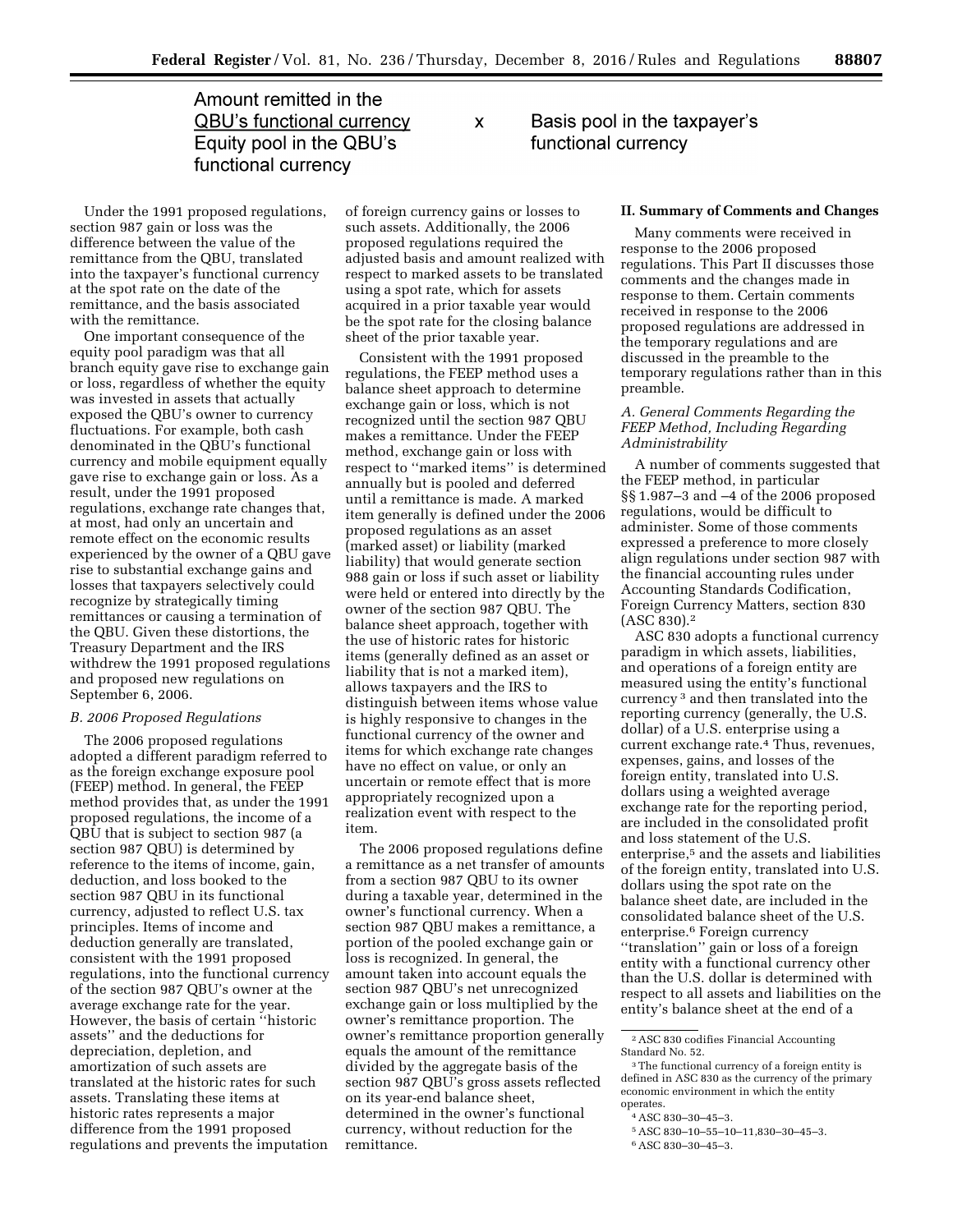reporting period and reported in the cumulative translation adjustment (CTA) account. The CTA account is a sub-account in the equity section of the balance sheet.7 It is not reflected in profit or loss until the occurrence of a sale or a complete or substantially complete liquidation of the entity.8 ASC 830 9 explains the rationale for accounting for translation gain or loss in equity and not income:

Translation adjustments are solely a result of the translation process and have no direct effect on reporting currency cash flows. Exchange rate changes have an indirect effect on the net investment that may be realized upon sale or liquidation, but that effect is related to the net investment and not to the operations of the investee. Prior to sale or liquidation, that effect is so uncertain and remote as to require that translation adjustments arising currently should not be reported as part of operating results.

The treatment of translation gains and losses can be contrasted with the financial accounting treatment of transactions denominated in a currency other than the entity's functional currency. Changes in exchange rates between the functional currency of the foreign entity and the currency in which such transactions are denominated give rise to changes in expected cash flows in the functional currency, resulting in ''transaction'' gains or losses. The financial accounting rules require the inclusion of transaction gains and losses in net income for the period in which the exchange rate changes occur.10 The category of foreign currency transactions that give rise to transaction gains and losses under generally accepted accounting principles overlaps considerably with the definition of a section 988 transaction for tax purposes.

Some comments suggested that, in enacting section 987, Congress intended to substantially adopt the financial accounting rules for foreign currency translation for tax purposes. The Treasury Department and the IRS do not find support for this position in the legislative history to section 987 and, to the contrary, find the position belied by the significant discontinuities between section 987 and the financial accounting rules, particularly regarding the recognition of foreign currency gains and losses. Under Financial Accounting Standard No. 52 (FAS 52), translation gain or loss is deferred in an equity account until a sale or liquidation of the foreign entity, at which point the economic effects of the aggregate

translation gain or loss can be measured against a real economic event. The ''equity pool'' paradigm of the 1991 proposed regulations determined the amount of section 987 gain or loss in a manner that was similar to the determination of translation gain or loss under FAS 52 by imputing foreign currency gain or loss to all assets and liabilities on the balance sheet. In contrast with the accounting rules under FAS 52, however, the translation gain or loss was not sequestered in an equity account but rather was included in income upon a remittance as required by the section 987 statute, making the consequences of imputing foreign currency gain or loss to all assets and liabilities substantially greater.

As expressed in the preamble to the 2006 proposed regulations, the administrative convenience achieved by generally adopting the FAS 52 computational methodology in the 1991 proposed regulations gave rise to many cases in which the section 987 gain or loss taken into account on a remittance deviated substantially from the economic results experienced by the QBU. For example, currency loss was imputed with respect to assets (such as a commercial building or an oil rig) for which, due to the mobility of investment capital or the assets themselves, exchange rate fluctuations would have, at most, only a remote and uncertain effect on asset value. Moreover, because remittances could be funded from other assets, such loss could be recognized without regard to any realization event with respect to the assets that gave rise to the speculative or noneconomic section 987 loss.

Given the inappropriate economic and timing results attributable to adopting the FAS 52 translation methodology in the 1991 proposed regulations and the significant differences between the purposes of the FAS 52 computation of CTA and the computation of unrecognized section 987 gain or loss, the Treasury Department and the IRS remain of the view that the FAS 52 model is not appropriate for tax purposes. Similarly, the Treasury Department and the IRS have determined that an approach based on consistency with FAS 52 computations modified to address abuses, as suggested in some comments, is inappropriate because such a system would impute foreign currency gain or loss to all assets and liabilities on the balance sheet and generally allow for the recognition of such gains and losses based on remittances without regard to the owner's actual economic exposure to the QBU's functional currency. Rather, the Treasury Department and

the IRS have determined that an approach premised on consistency with section 988, modified to take into account administrability and policy considerations unique to section 987, will carry out the purposes of section 987 most appropriately.

Other comments recommended a hybrid approach that would combine the methodology of the 1991 proposed regulations for computing a section 987 QBU's net income with the methodology of the 2006 proposed regulations for computing section 987 gain or loss. Under the proposed hybrid approach, section 987 gain or loss generally would be determined under the method of the 2006 proposed regulations, but taxable income or loss would be translated into the owner's functional currency at the yearly average exchange rate without any adjustments. A consequence of this hybrid approach is that a different exchange rate would be used to translate recovered basis with respect to historic assets in determining taxable income or loss than would be used to translate such basis to determine section 987 gain or loss. These comments generally favored the FEEP method for determining section 987 gain or loss because it avoids imputing section 987 gain or loss to all assets and liabilities on the balance sheet, as under the 1991 proposed regulations, but asserted that determining taxable income or loss in the functional currency of the section 987 QBU and translating that amount into the owner's functional currency at the yearly average exchange rate without any adjustments is more administrable and more consistent with sections 987(1) and (2) and the legislative history of section 987.

The Treasury Department and the IRS have concluded that the proposed hybrid approach would not achieve the goal of ensuring remittances trigger only 'exchange gain or loss inherent in accumulated earnings or branch capital,'' as contemplated by Congress, and inappropriately would cause offsetting exchange rate effects to be reflected in section 987 taxable income or loss and in the FEEP. (H.R. Conf. Rep. No. 99–841, at 675 (1986)). Although a hybrid approach would simplify the calculation of section 987 taxable income or loss, the simplification would cause basis recovery deductions with respect to depreciable and amortizable assets that are included in section 987 taxable income or loss to reflect exchange rate fluctuations with respect to the asset (for which exchange rate fluctuations may have, at most, only a remote and uncertain effect on value). If the asset is retained on the closing

<sup>7</sup>ASC 830–30–45–12.

<sup>8</sup>ASC 830–30–40–1.

<sup>9</sup>ASC 830–230–45–1.

<sup>10</sup>ASC 830–20–35–1.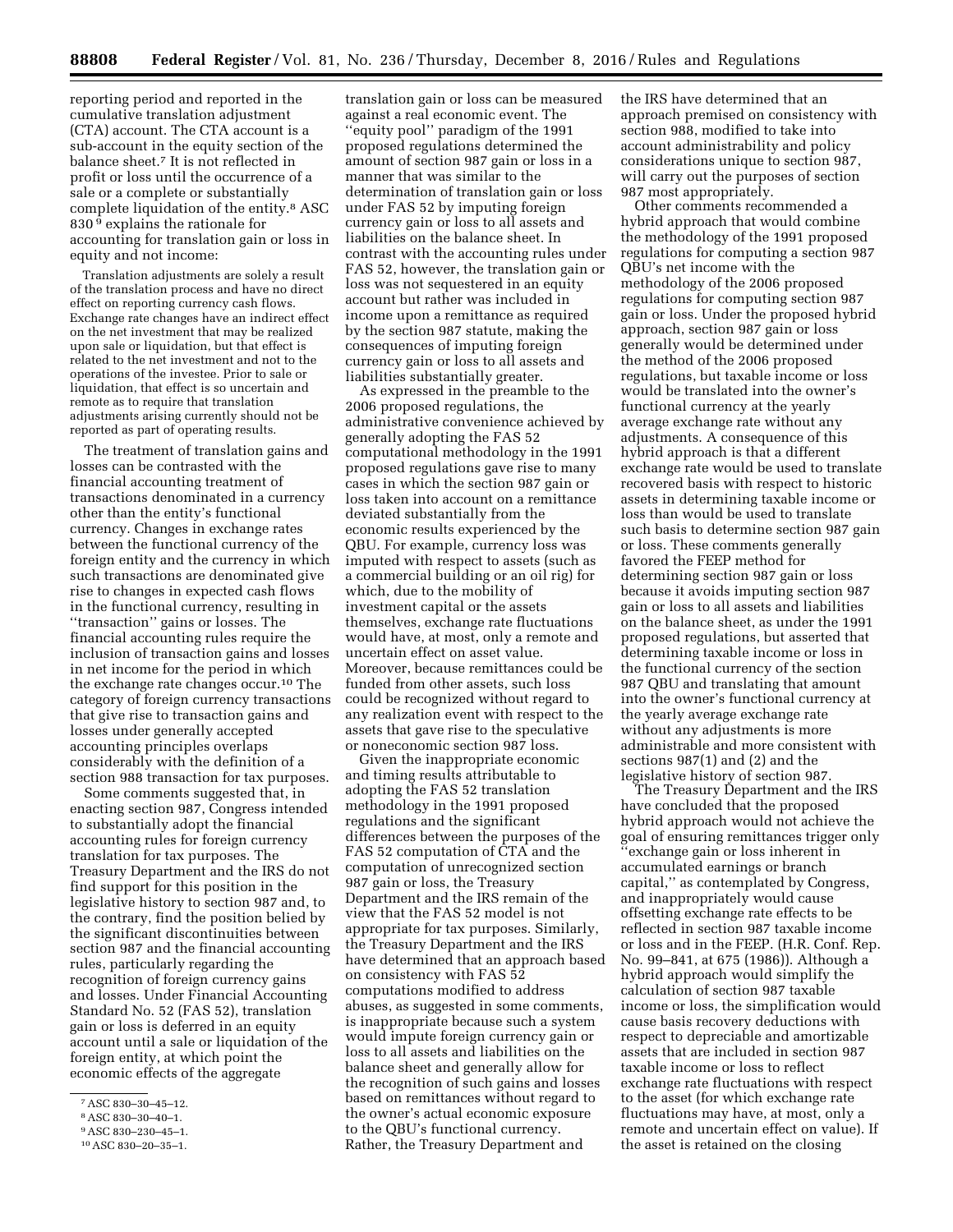balance sheet, the FEEP would reflect equal and offsetting exchange rate fluctuations with respect to the asset, to the extent of any accumulated depreciation or amortization that was included in taxable income and translated at current exchange rates. This is because, in determining section 987 gain or loss under § 1.987–4 of the 2006 proposed regulations, section 987 taxable income or loss is subtracted from the change in the owner functional currency net value (OFCNV) of the section 987 QBU, which is determined using historic exchange rates for historic items. Accordingly, the distortion in the determination of section 987 taxable income or loss with respect to historic assets would cause an offsetting distortion in the FEEP.

An example illustrates the equal and offsetting exchange rate effects that can arise with respect to a historic asset under the hybrid approach. Consider the situation of a section 987 QBU (euro QBU) that has the euro as its functional currency and that has an owner that has the dollar as its functional currency. If euro QBU acquires depreciable equipment for  $\epsilon$ 100 on the last day of year 1, when the historic exchange rate is €1 = \$1, and takes into account €10 of depreciation with respect to the equipment in year 2, when the yearly average exchange rate is  $\epsilon$ 1 = \$1.50, the  $£10$  of depreciation would be translated at the year 2 average exchange rate into \$15 under the hybrid approach rather than \$10, as would happen if depreciation were translated at the  $\epsilon_1$  = \$1 historic rate under the 2006 proposed regulations. As a result, section 987 taxable income of euro QBU is \$5 lower under the hybrid approach than it would be under the 2006 proposed regulations.

In this example, the FEEP, in turn, would be higher by \$5 under the hybrid approach than it would be under the 2006 proposed regulations. This is because, in determining the change to the FEEP for a taxable year, section 987 taxable income is subtracted from the change in OFCNV of euro QBU, which is computed by translating the adjusted basis of historic assets using the historic exchange rate for each asset. For euro QBU, solely with reference to the depreciable equipment, year 2 depreciation causes a \$10 reduction in OFCNV, because in computing the change in OFCNV, the  $\epsilon$ 10 change in equipment basis during year 2 is translated at the  $\epsilon$ 1 = \$1 historic rate (year 2 closing balance sheet of \$90 adjusted basis, less year 1 closing balance sheet of \$100 adjusted basis). In order to compute the change to the FEEP for year 2 with respect to the

depreciable equipment, section 987 taxable income with respect to the equipment is subtracted from the \$10 reduction in OFCNV. Thus, the net effect of the depreciation in the FEEP is to increase section 987 gain reflected in the FEEP by \$5 (negative \$10 change in OFCNV, less \$15 depreciation deduction).

Considering all of these effects together, under the hybrid approach, the appreciation of the euro decreases section 987 taxable income by \$5 and increases section 987 gain reflected in the FEEP by \$5. In other words, the FEEP reflects currency gain or loss with respect to the depreciable asset that is offset by an amount that was included in section 987 taxable income. This effect on the FEEP persists even after the asset is sold.

The Treasury Department and the IRS have determined that the offsetting effects in section 987 taxable income or loss and in the FEEP under the hybrid approach raise concerns similar to the concerns that Congress addressed, albeit in a different context, in enacting section 1092. In particular, section 1092 reflects a policy concern regarding inconsistent timing of recognition of gains and losses from offsetting positions. Under the hybrid approach, the exchange rate effect with respect to historic assets would be reflected in section 987 taxable income or loss to the extent of any cost recovery deductions with respect to those assets, but equal and offsetting amounts would be reflected in the FEEP and would not be recognized until there are remittances. Thus, offsetting effects arising from a single asset would be taken into account at different times. Accordingly, the Treasury Department and the IRS have determined that it would be inappropriate for regulations under section 987 to permit distortions to section 987 taxable income or loss, for the sake of enhancing administrability, that have the effect of causing offsetting amounts of gain or loss to be reflected in the FEEP with respect to the same asset, where the latter amounts would be recognized only upon voluntary remittances from the QBU. Rather, consistent with the discussion in the preamble to the 2006 proposed regulations, the Treasury Department and the IRS have determined that, in order to carry out the purposes of section 987(3) as indicated by the legislative history, as well as sections 987(1) and (2), and taking into account the authority granted in sections 989(b) and (c), it is appropriate to account for recovered basis for historic assets at the relevant historic rate in determining taxable income or loss of a section 987

QBU. This result could be accomplished by translating recovered basis at the historic rate in the first instance or by translating taxable income or loss determined in the section 987 QBU's functional currency at the yearly average exchange rate and adjusting that amount to properly account for recovered basis, as under the simplified inventory method described in Part II.A.3 of this preamble.

Nonetheless, the Treasury Department and the IRS acknowledge the observations about the complexity and administrability of the 2006 proposed regulations that underlie the recommendation of the hybrid approach. The concerns about offsetting amounts recognized at different times under the hybrid approach would not arise for taxpayers that make the deemed annual termination election set forth in § 1.987–8T(d) of the temporary regulations. Accordingly, as described in the preamble to the temporary regulations, a taxpayer that makes the deemed annual termination election may also elect under § 1.987–3T(d) to apply the hybrid approach. Additionally, the Treasury Department and the IRS have made several changes in these final regulations in response to comments expressing concern about the complexity and administrability of the 2006 proposed regulations.

In addition to the comments recommending a hybrid approach under which taxable income would be translated at a single exchange rate without any adjustments, other comments expressed more particular concerns regarding the complexity and administrability of the FEEP paradigm specifically with respect to inventory and certain other high-volume, lowvalue assets. Comments suggested that treating items that turn over quickly, such as inventory, or that have low value as marked items would facilitate administration and compliance while introducing little distortion into the FEEP calculation. The Treasury Department and the IRS do not agree with these specific recommendations to expand the scope of marked assets, because even assets that turn over quickly or have low-value individually could inappropriately give rise to significant amounts of section 987 gain or loss in the aggregate over time. The Treasury Department and the IRS do, however, acknowledge the general points about complexity and administrability reflected in these suggestions, which are similar to the concerns expressed in the comments recommending the hybrid approach.

In order to reduce complexity and improve administrability, the final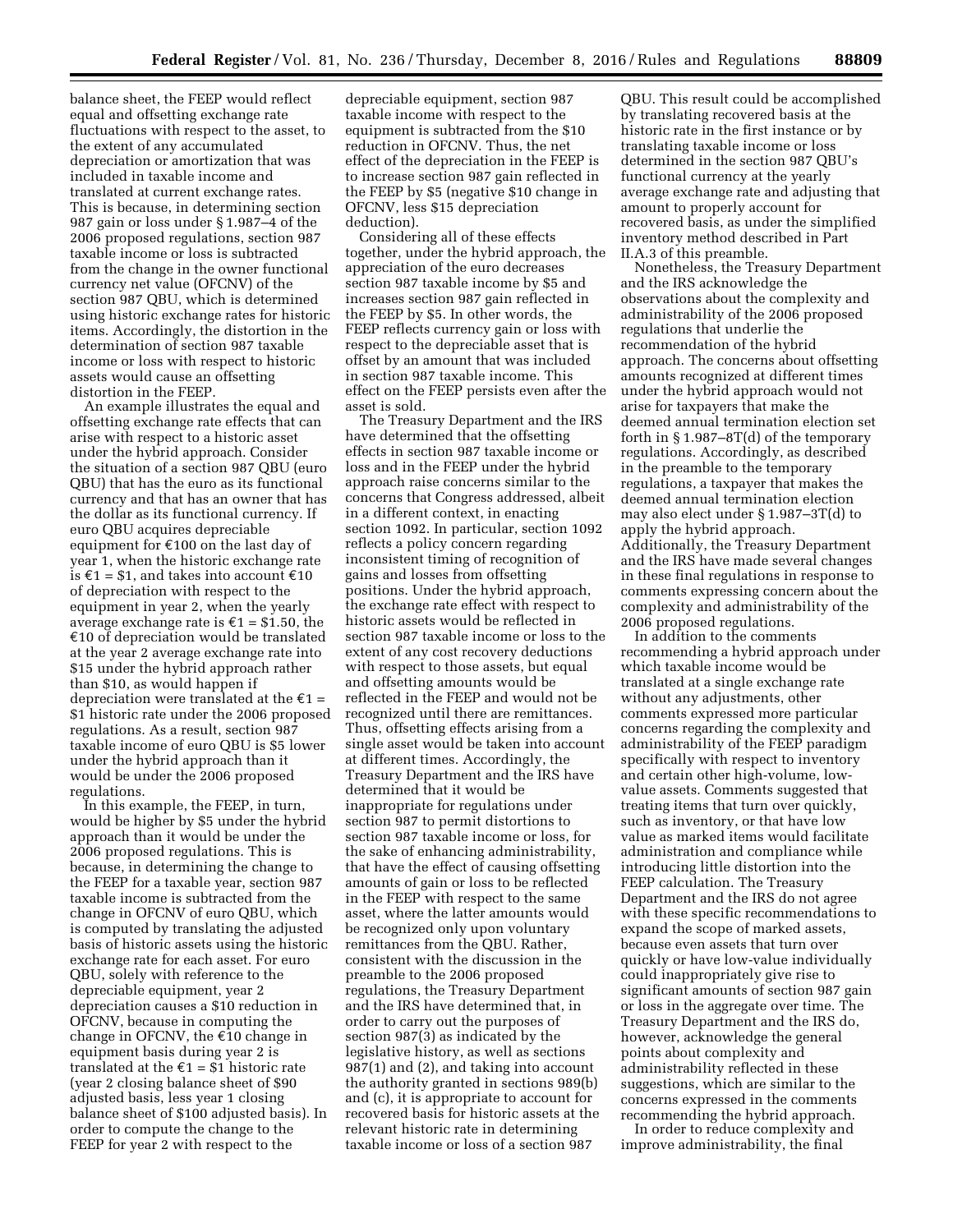regulations modify the 2006 proposed regulations in several significant ways, including by permitting more items to be treated as section 987 marked items, simplifying the treatment of marked items so that net income attributable to such items is translated at the average exchange rate, and simplifying the adjustments that are required to translate basis recovery for historic items at the historic rate. These changes balance the administrability benefits of simplifying the final regulations and bringing them into closer conformity with financial accounting rules against the need to minimize the distortions that would result from permitting taxpayers to include uncertain and remote foreign currency gains and losses in taxable income. In particular, the final regulations allow taxpayers to (a) use the yearly average exchange rate as the historic rate, (b) treat prepaid expenses and liabilities for advance payments of unearned income as section 987 marked items, (c) apply a simplified method with respect to inventory, and (d) translate both basis recovery and amount realized with respect to marked assets at the yearly average exchange rate. Additionally, as described in the preamble to the temporary regulations, the temporary regulations treat certain section 988 transactions as marked items and permit taxpayers to elect to more closely conform the treatment of certain section 988 transactions entered into by a section 987 QBU with their treatment for financial accounting purposes.

1. Yearly Average Exchange Rate as the Historic Rate

Under §§ 1.987–1(c)(3)(i) and 1.987– 2(d) of the 2006 proposed regulations, the historic rate used to translate the basis of historic assets was the spot rate on the date on which the asset was transferred to, or otherwise acquired by, a section 987 QBU. Thus, when assets were acquired by a section 987 QBU on multiple days during a single taxable year, the 2006 proposed regulations required taxpayers to track multiple historic spot rates. A comment observed that taxpayer systems often only identify the date an asset is placed in service and recommended that taxpayers be permitted to use a yearly average exchange rate in lieu of a spot rate in translating historic items.

The Treasury Department and the IRS agree that using the yearly average exchange rate rather than a spot rate to translate historic items would reduce complexity and improve administrability without introducing significant distortions into the determination of section 987 taxable

income or loss or section 987 gain or loss. Accordingly, § 1.987–1(c)(3)(i) generally provides that the historic rate is the yearly average exchange rate for the taxable year when a historic asset is acquired, or a historic liability is incurred, by a section 987 QBU. Taxpayers that prefer to use the spot rate as the historic rate, as under the 2006 proposed regulations, may so elect under  $§ 1.987-1(c)(1)(iii)$ . A taxpayer that makes this election is deemed to also make the historic inventory election under  $\S 1.987-3(c)(2)(iv)(B)$  that is described in Part II.A.3 of this preamble.

In addition, to further improve administrability, § 1.987–1(c)(3)(iii) permits a section 987 QBU that acquires depreciable or amortizable property in one year and places the asset in service in another year to determine the historic rate for the property based on the date the property is placed in service rather than the year the property was acquired, provided that this convention is consistently applied for all such property attributable to that section 987 QBU.

2. Prepaid Expenses and Liabilities Treated as Section 987 Marked Items

Comments suggested that prepaid expenses and liabilities for advance payments of unearned income should be treated as section 987 marked items because they typically have a short duration and often concern small amounts. The Treasury Department and the IRS have determined that treating these items as marked items generally would promote administrability without introducing significant distortions in the determination of section 987 gain or loss. Accordingly, the definition of marked item under § 1.987–1(d) includes prepaid expenses and liabilities for an advance payment of unearned income where such items have an original term of one year or less.

### 3. Cost of Goods Sold/Inventory

Under the 2006 proposed regulations, inventory was treated as a historic item. As a result, to determine section 987 taxable income or loss with respect to a section 987 QBU under proposed § 1.987–3, cost of goods sold (COGS) had to be translated at a historic spot rate that corresponded to the date the liquidated inventory was acquired or manufactured. A historic spot rate also had to be used to determine the OFCNV of the QBU under proposed § 1.987–4 with respect to inventory that was reflected on the section 987 QBU's yearend balance sheet. For these purposes, the cost basis of inventory purchased for resale generally would have been

translated into the owner's functional currency at the spot rate on the date of purchase. With respect to inventory that was manufactured by the section 987 QBU, it would have been necessary to translate individually the various components of COGS at the appropriate historic spot rate for each cost component, resulting in an effective historic rate for manufactured inventory that was a blend of the historic rates applicable to such components. That is, labor, materials and other inventoriable costs would have been translated at the spot rate on the date the cost was incurred or, in the case of depreciation, the date the relevant depreciable asset was acquired. Comments suggested that translating inventoriable costs at their historic spot rates presented significant administrative difficulties. In addition to the comments requesting that certain high volume property be treated as a marked asset, one comment requested that a simplified method be provided to deal with the administrative difficulties in applying the 2006 proposed regulations to inventory.

In response to comments, these final regulations simplify the translation of COGS and ending inventory in two significant ways. First, the use under  $§ 1.987-1(c)(3)$  of the yearly average exchange rate rather than a spot rate as the historic rate will significantly simplify the translation of COGS and ending inventory. This change makes it possible to translate all inventory purchased in a given year, and all costs incurred in the production of inventory in a given year (other than depreciation, which is always translated at the historic rate for the year the depreciated property was acquired or placed in service, regardless of whether it is an inventoriable cost), using a single exchange rate. Second, § 1.987– 3(c)(2)(iv)(A) prescribes a simplified inventory method under which (i) COGS is translated into the functional currency of the section 987 QBU's owner at the yearly average exchange rate for the current taxable year with a requirement to make only two discrete adjustments to the translated COGS amount, and (ii) a simplified historic rate is used for purposes of determining the OFCNV under Reg. § 1.987–4 for inventory to which the simplified inventory method applies. A taxpayer that prefers the inventory method under the 2006 proposed regulations can elect under  $\S 1.987-3(c)(2)(iv)(B)$  to translate inventoriable costs that are included in COGS or ending inventory at the historic rate for each such cost and, if they wish, can further elect under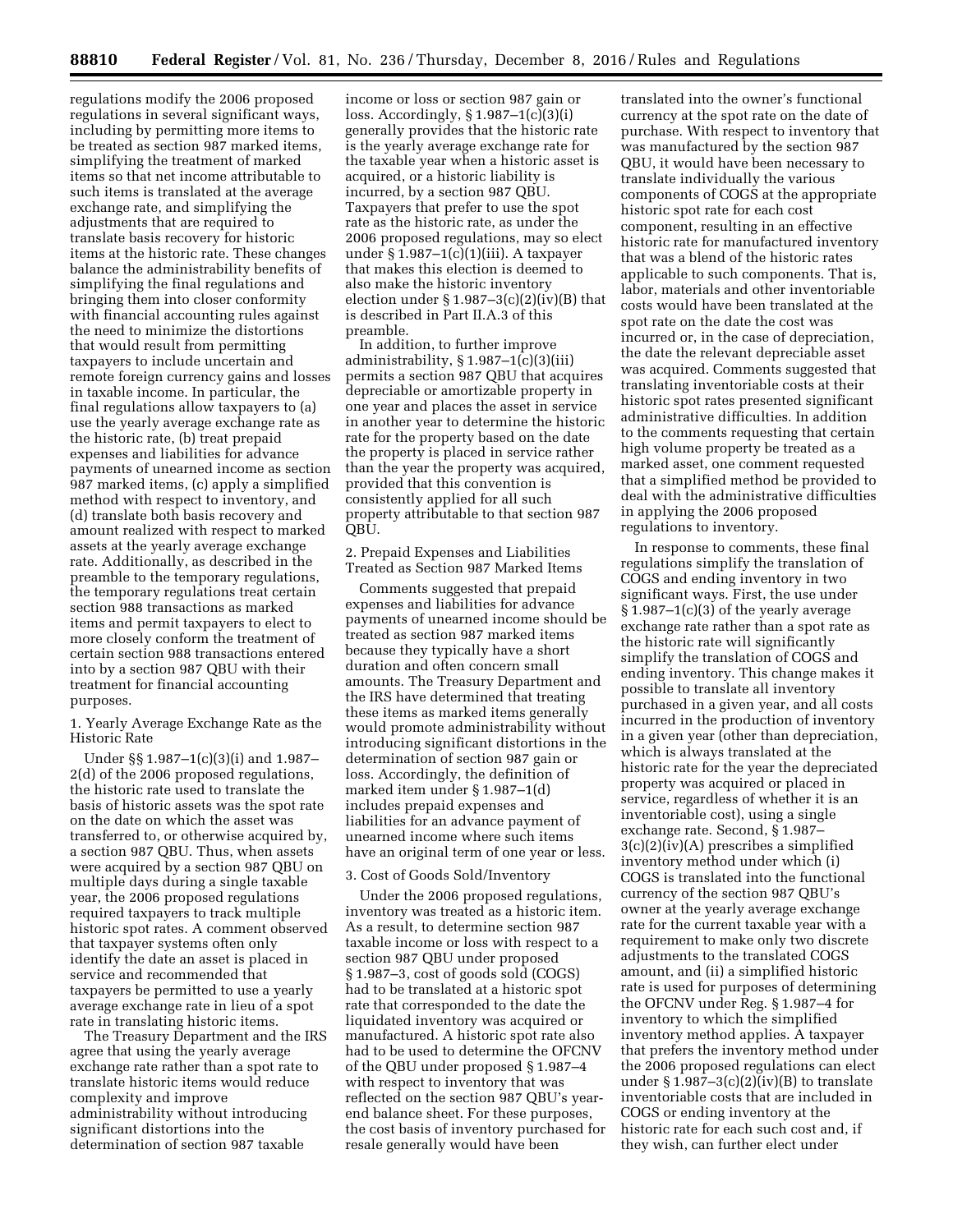$§ 1.987-1(c)(1)(iii)$  to use the spot rate as the historic rate.

### a. Translation of COGS Under the Simplified Inventory Method

Under the simplified inventory method, a section 987 QBU determines COGS in its functional currency and translates that amount at the yearly average exchange rate for the taxable year rather than translating each inventoriable cost at the appropriate historic rate. Taxpayers applying the simplified inventory method must make two adjustments to COGS described in § 1.987–3(c)(3). These adjustments mitigate the consequences of translating COGS at the yearly average exchange rate, as if inventory were a marked asset, rather than translating the inventoriable costs reflected in inventory sold during the taxable year at the appropriate historic rates, as under the 2006 proposed regulations. In particular, the adjustments generally prevent inventory from giving rise to section 987 gain or loss reflected in the FEEP. The adjustments also cause section 987 taxable income or loss to correspond over time to the section 987 taxable income or loss that would have resulted if inventoriable costs were translated at historic rates.

The first adjustment requires the translated COGS amount to be adjusted to reverse the effect of translating (as part of the translation of COGS) cost recovery deductions treated as inventoriable costs at the current yearly average exchange rate rather than at the appropriate historic rates. For a particular cost recovery deduction, this adjustment is calculated as the portion of the deduction treated as an inventoriable cost, computed in the functional currency of the QBU, multiplied by the amount (whether positive or negative) that is determined by subtracting the yearly average exchange rate at which COGS was translated from the historic rate applicable to the property whose cost is being recovered. For example, in a period in which the functional currency of a section 987 QBU has strengthened against its owner's functional currency, the adjustment would reduce the amount of COGS determined in the owner's functional currency to correspond to the amount that would have been determined if cost recovery deductions that are inventoriable costs had been translated at the historic rate, as other cost recovery deductions are translated. To enhance administrability and respond to comments received, this adjustment is taken into account in determining COGS in full in the taxable year in which the inventoriable cost

recovery deductions are allowed, regardless of whether a portion of such costs is capitalized into ending inventory.

The second adjustment required under the simplified inventory method differs for inventory accounted for under the last-in, first-out (LIFO) method and for non-LIFO inventory, to reflect the different cost flow assumptions under these accounting methods. For both non-LIFO and LIFO inventory, the adjustment generally causes the amount of section 987 taxable income or loss taken into account by the owner of a section 987 QBU to correspond over time to the amount that would be taken into account if inventoriable costs were translated at their respective historic rates rather than at the yearly average exchange rate. For non-LIFO inventory, the adjustment is made on an annual basis with respect to beginning inventory. For LIFO inventory, the adjustment is made only when a LIFO layer is liquidated or partially liquidated.

### i. Adjustment for Non-LIFO Inventory

For non-LIFO inventory, the second adjustment required under the simplified inventory method is an adjustment with respect to beginning inventory. The adjustment, which must be made annually, corrects the distortion that arises from translating beginning inventory at the current yearly average exchange rate as part of translating COGS, after the same inventory was translated in the immediately preceding year (when the inventory represented ending inventory in the cost of goods calculation) at the yearly average exchange rate for that year. This adjustment to COGS is calculated as the amount of beginning inventory, computed in the functional currency of the QBU, multiplied by the amount (whether positive or negative) that is determined by subtracting the yearly average exchange rate for the current taxable year from the yearly average exchange rate for the immediately preceding taxable year. For example, in a period in which the functional currency of a section 987 QBU has strengthened against the owner's functional currency, this adjustment would reduce the amount of COGS determined in the owner's functional currency by the difference between beginning inventory translated at the current yearly average exchange rate and at the yearly average exchange rate for the immediately preceding taxable year.

Over time, this adjustment generally causes the owner of a section 987 QBU to take into account the same amount of section 987 taxable income or loss as would have occurred under the 2006 proposed regulations if the yearly average exchange rate had been used as the historic rate. Additionally, because this adjustment is reflected in section 987 taxable income or loss, which is a component of the § 1.987–4 calculation of section 987 gain or loss with respect to the section 987 QBU, the adjustment ultimately has the effect of preventing non-LIFO inventory on the year-end balance sheet from giving rise to section 987 gain or loss, notwithstanding that the historic rate at which it is translated each year is the yearly average exchange rate.

### ii. Adjustment for LIFO Inventory

For LIFO inventory, the second adjustment required under the simplified inventory method is an adjustment with respect to LIFO layers liquidated in whole or part during the year. The adjustment, which must be made only in taxable years in which a LIFO layer is partially or fully liquidated, compensates for the translation of COGS attributable to a liquidated LIFO layer at the current yearly average exchange rate rather than at the historic rate associated with the taxable year in which the inventory layer arose. The adjustment is calculated as the amount of each LIFO layer that has been fully or partially liquidated during the year multiplied by the amount (whether positive or negative) that is determined by subtracting the yearly average exchange rate for the current taxable year from the yearly average exchange rate for the taxable year to which the liquidated layer relates.

As a result of this adjustment, each LIFO layer is treated as having a single historic rate, which is the yearly average exchange rate for the taxable year in which the layer arose.

b. Determination of the OFCNV of Inventory Under the Simplified Method

For purposes of determining section 987 gain or loss under § 1.987–4 with respect to inventory that is reflected on the section 987 QBU's year-end balance sheet, § 1.987–1(c)(3)(i)(B) provides a simplified historic rate for inventory to which the simplified inventory method applies. Under § 1.987–1(c)(3)(i)(B), the simplified historic rate for inventory differs depending on whether the inventory is accounted for under the LIFO method. If the inventory is accounted for under the LIFO method, the historic rate is the average exchange rate for the taxable year in which the relevant LIFO layer arose. If the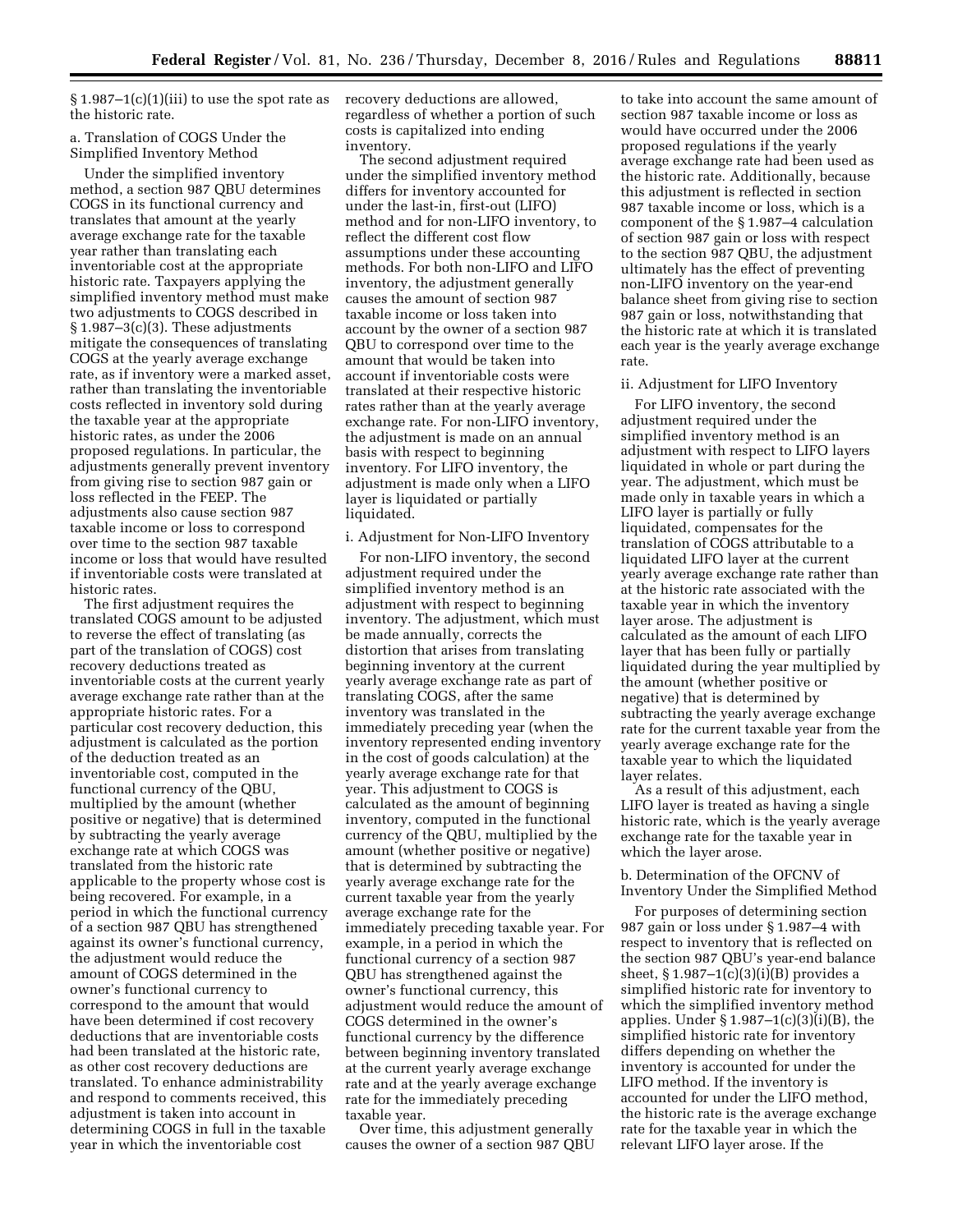inventory is accounted for under a non-LIFO method, the historic rate is the average exchange rate for the taxable year for which the determination of the historic rate is relevant. Accordingly, for purposes of determining section 987 gain or loss with respect to non-LIFO inventory reflected on a section 987 QBU's year-end balance sheet, the inventory is translated at the average exchange rate for that taxable year. Thus, although non-LIFO inventory subject to the simplified method is nominally a historic asset, it is translated at a current exchange rate each year similar to a marked asset, but using the yearly average exchange rate rather than the year-end spot rate.

4. Translation Rates Used for the Sale of a Marked Asset by a Section 987 QBU

The 2006 proposed regulations provided special rules for translating the adjusted basis and amount realized upon a disposition of a marked asset. For a marked asset that was held by a section 987 QBU on the first day of a taxable year, the required translation rate for the adjusted basis and amount realized with respect to the asset was the rate used to translate the basis of such asset from the section 987 QBU's functional currency into the owner's functional currency in determining the owner functional currency net value of the section 987 QBU for the preceding taxable year under § 1.987–4. For a marked asset acquired during the taxable year, the adjusted basis and amount realized were translated at the spot rate on the date the asset was acquired. In response to general comments on the complexity of administering the 2006 proposed regulations, and considering the relatively minor distortion that would arise from eliminating these special translation rules, the final regulations do not include a special rule for translating the adjusted basis or amount realized with respect to marked assets. Accordingly, the gain or loss on marked assets generally is determined in the functional currency of the section 987 QBU and translated into the owner's functional currency at the yearly average exchange rate for the year of disposition.

### *B. Excluded Entities*

The 2006 proposed regulations provided that banks, insurance companies, and similar financial entities would not be subject to the regulations. In addition, the 2006 proposed regulations identified leasing companies, finance coordination centers, regulated investment companies, and real estate investment

trusts as ''similar financial entities.'' A comment requested that the final regulations clarify the meaning of ''similar financial entities.'' Comments also suggested excluding entities from the scope of ''similar financial entity'' (and therefore making such entities subject to the final regulations) if they primarily engage in transactions with related parties that are not themselves financial entities. A comment noted that it would be anomalous to apply the final regulations with respect to all of the operating entities transacting with a related finance coordination center but not apply the final regulations to the center itself.

The Treasury Department and the IRS agree that the reference to ''similar financial entities'' in the 2006 proposed regulations is unclear and agree that entities primarily engaged in transactions with related persons that are not themselves financial entities should be subject to the final regulations. Accordingly, § 1.987– 1(b)(1)(ii) omits the reference to ''similar financial entities,'' and replaces it with specific references to the entities that the 2006 proposed regulations explicitly identified as ''similar financial entities.'' Additionally, the exception from the application of the final regulations is revised based on the comment received to not apply (such that the final regulations do apply) to entities that engage in transactions primarily with persons that are related within the meaning of sections 267(b) or 707(b) and that are not themselves entities identified in § 1.987–1(b)(1)(ii).

The preamble to the 2006 proposed regulations requested comments on the application of the FEEP method to entities excluded from the scope of the 2006 proposed regulations. The Treasury Department and the IRS are still considering how section 987 should apply to excluded entities and request additional comments regarding the appropriate design of rules applying section 987 to excluded entities in light of the rules contained in these final regulations and the temporary regulations. Until regulations providing rules for applying section 987 with respect to such excluded entities are effective, the excluded entities must use a reasonable method to comply with section 987 and cannot rely on these final regulations.

### *C. Election To Apply Section 988 in Lieu of Section 987*

A comment recommended allowing an owner of a section 987 QBU that has a relatively small amount of marked items to elect to not apply section 987 with respect to the QBU and instead to

apply section 988 with respect to the items that would be considered marked items of the QBU if section 987 applied. The same comment recommended that the Treasury Department and the IRS consider providing such an election more generally without regard to the relative amount of marked items held by an eligible QBU. The Treasury Department and the IRS have determined that the proposed election would create substantial administrative difficulties for the IRS, particularly given that an electing QBU would maintain books and records in its functional currency but would determine tax consequences by reference to the functional currency of the owner. Accordingly, the recommendation to allow an election not to apply section 987 has not been adopted.

### *D. Definition of Portfolio Stock*

Under § 1.987–2(b)(2) of the 2006 proposed regulations, stock other than portfolio stock is not attributed to an eligible QBU even if it is reflected on the books and records of the eligible QBU. For this purpose, the 2006 proposed regulations provided that stock is portfolio stock if the owner of the eligible QBU owns (directly, indirectly, or constructively) less than 10 percent of the voting power or value of all classes of stock of the corporation. A comment recommended that this rule be based solely on value because voting power should not be a relevant factor in determining whether items of income, gain, deduction, and loss arising from stock are included in section 987 taxable income or loss. The Treasury Department and the IRS agree with this recommendation, which is reflected in  $§ 1.987 - 2(b)(2).$ 

### *E. Consistency of Attribution Rules and QBU Concept Across Subpart J*

A comment observed that the 2006 proposed regulations provide rules for attributing assets and liabilities, and items of income or expense, to an eligible QBU and that those rules should apply for purposes of sections 985, 987, and 989 to avoid inconsistencies across subpart J. Accordingly, § 1.989(a)– 1(d)(3) is revised to provide that the principles of § 1.987–2(b) apply in determining whether an asset, liability, or item of income or expense is properly reflected on the books and records of a QBU.

To further enhance consistency, the definition of an eligible QBU in § 1.987– 1(b)(3) is revised to cross-reference the QBU definition under § 1.989–1(a). The 1991 proposed regulations generally would have applied to a QBU within the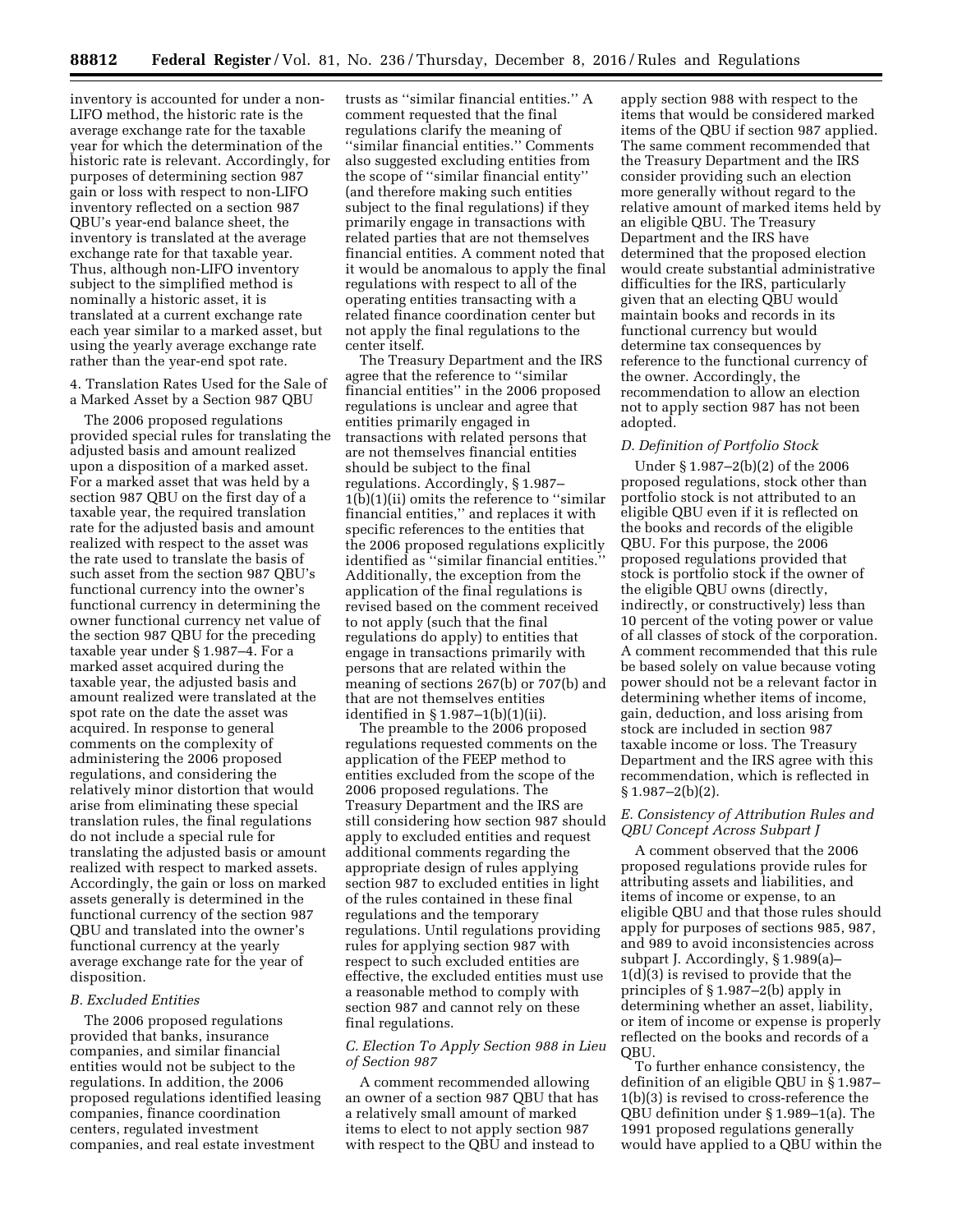meaning of  $\S$  1.989(a)–1 that has a functional currency different than the functional currency of its owner. The 2006 proposed regulations, in contrast, did not refer directly to the § 1.989–1(a) QBU definition. Rather, the 2006 regulations generally defined an eligible QBU as activities that constitute a trade or business as defined in § 1.989(a)–1(c) for which a separate set of books and records are maintained. By relying on the definition of a QBU in § 1.989(a)–1, as the 1991 proposed regulations did, the final regulations avoid inadvertently introducing inconsistencies across subpart J in the definition of a QBU.

## *F. Offsetting Positions*

Under § 1.987–2(b)(3)(iii)(C) of the 2006 proposed regulations, if a principal purpose of recording (or failing to record) an item on the books and records of an eligible QBU was the avoidance of U.S. tax under section 987, the Commissioner could reallocate any item between or among the eligible QBU, its owner, and other persons, entities, or eligible QBUs. One relevant factor identified in the 2006 proposed regulations as indicating tax avoidance as a principal purpose of recording (or failing to record) an item on the books and records of an eligible QBU was the presence or absence of an item on such books and records that results in the taxpayer (or a person related to the taxpayer as defined in section 267(b) or 707(b)) having offsetting positions in the functional currency of a section 987 QBU. The ''offsetting position'' concern might arise, for example, when a home office borrows funds denominated in the functional currency of a section 987 QBU and then onlends those funds to its section 987 QBU. Since the intrataxpayer loan is not recognized, the funding transaction booked to the home office will be a section 988 transaction and the cash booked to the section 987 QBU derived from the funding transaction will be subject to section 987. A comment recommended that the Treasury Department and the IRS restrict the parameters of the ''offsetting position'' factor, particularly in the context of banks.

As discussed in Part II.B of this preamble, these regulations do not apply to banks. Accordingly, this comment will be reconsidered when regulations applying section 987 to banks and other financial entities are developed. Outside of the financial entity context, the Treasury Department and the IRS have determined that the ''offsetting position'' factor in § 1.987– 2(b)(3)(iii)(C) is necessary to prevent the use of transactions involving offsetting gains and losses to selectively recognize

losses without recognition of gain. Accordingly, the recommendation to restrict the parameters of the ''offsetting position'' factor has not been adopted.

## *G. Exclusion of Ordinary-Course Transactions From the Definition of a Transfer*

Several comments recommended that transactions entered into between two section 987 QBUs of the same taxpayer, or by a section 987 QBU and its home office, in the ordinary course of business should not be considered ''transfers'' that are taken into account in determining the amount of a remittance. These comments noted the complexity associated with tracking a large number of ordinary-course transactions and contended that such transactions were not appropriate occasions to recognize section 987 gain or loss.

The Treasury Department and the IRS have determined that it is not feasible to define the parameters of an ordinarycourse exception to the definition of a transfer with sufficient clarity to avoid abuse and permit effective enforcement given the potentially high volume and variety of transactions between a section 987 QBU and its home office. More significantly, determining the net transfer to or from a section 987 QBU, without regard to whether transfers occur in the ordinary course of business, is essential for appropriately determining section 987 gain or loss under § 1.987–4 because all transfers affect the OFCNV of the section 987 QBU. Furthermore, the Treasury Department and the IRS have determined that the annual netting convention of § 1.987–5, which simplifies the calculation of a remittance relative to the 1991 proposed regulations by taking into account only the net transfer to or from a section 987 QBU during a taxable year, appropriately limits the extent to which ordinary course transactions between a section 987 QBU and its home office give rise to a remittance. Accordingly, the recommendation to include an ordinary-course exception to the definition of transfer has not been adopted.

A comment also recommended that the final regulations permit taxpayers to elect to treat disregarded sales of property and services in the ordinary course of business as regarded transactions. The Treasury Department and the IRS have determined that this recommendation, which would result in income or loss recognition on intrataxpayer transactions, is inconsistent with the paradigm of section 987 and the entity classification regulations

under section 7701. Accordingly, the recommendation has not been adopted.

### *H. Extension of the Grouping Rules*

Section 1.987–1(b)(2)(ii) of the 2006 proposed regulations allows a taxpayer to elect to treat all of its directly owned section 987 QBUs with the same functional currency as a single QBU for purposes of section 987. This rule, however, does not allow different members of a consolidated group to group their section 987 QBUs with the same currency into a single QBU. In the preamble to the 2006 proposed regulations, the Treasury Department and the IRS requested comments on whether a grouping election should be allowed with respect to section 987 QBUs owned by different members of a consolidated group and how this election should be technically effectuated.

Several comments recommended extending the grouping rules to corporations that file a consolidated return so that a consolidated group could make transfers among section 987 QBUs without causing a remittance. However, based on the comments received, the Treasury Department and the IRS have been unable to reconcile in a satisfactory manner the timing of section 987 gain or loss and section 987 taxable income or loss under the final regulations with the principles of § 1.1502–13, including separate entity accounting for consolidated group members. As a result, this recommendation has not been adopted in the final regulations. The Treasury Department and the IRS continue to welcome comments with specific recommendations regarding how grouping of section 987 QBUs owned by different consolidated group members could be achieved in a manner consistent with the consolidated return regulations.

A comment requested an election to group section 987 QBUs that are directly owned with section 987 QBUs that are indirectly owned through section 987 aggregate partnerships. The Treasury Department and the IRS have determined that allowing grouping of directly and indirectly owned section 987 QBUs would be inconsistent with the treatment of transactions between a partnership and its partner (and between eligible QBUs of the partnership and of the partner) as regarded transactions for Federal income tax purposes. Additionally, it is unclear how the treatment of directly and indirectly owned section 987 QBUs as a single section 987 QBU could be reconciled with the general requirement under sections 702 and 703 that a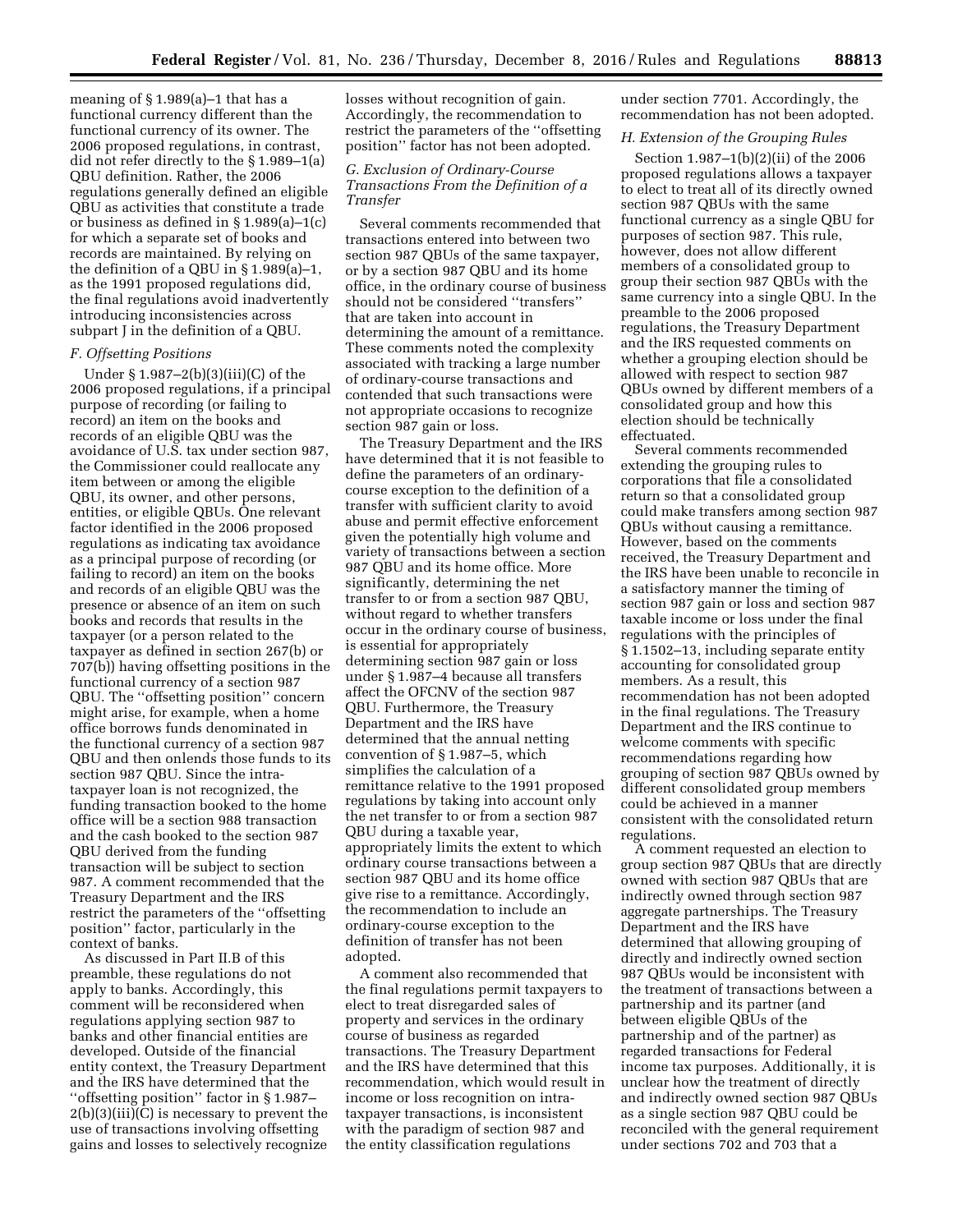partnership determine its income separately. Due to the uncertainties about how directly and indirectly owned section 987 QBUs could be grouped in a manner consistent with the principles of subchapter K, the recommendation has not been adopted.

A comment requested that an owner be permitted to elect to group less than all of its section 987 QBUs with the same functional currency. The Treasury Department and the IRS observe that it is possible for an owner to have section 987 gain with respect to some of its section 987 QBUs and section 987 loss with respect to other section 987 QBUs with the same functional currency. In light of this possibility, the Treasury Department and the IRS are concerned that the ability to group section 987 QBUs without the constraint of a consistency requirement for all section 987 QBUs with the same functional currency could inappropriately facilitate the recognition of section 987 losses coupled with the deferral of section 987 gains. Accordingly, the recommendation has not been adopted.

*I. Adjustment of the Computation of Net Unrecognized Exchange Gain or Loss for Tax-Exempt Income and Non-Deductible Expenses* 

Section 1.987–4 of the 2006 proposed regulations provided a seven-step process for determining the unrecognized section 987 gain or loss of a section 987 QBU for a taxable year. Comments noted that this calculation did not take into account the effects of tax-exempt income and non-deductible expenses on a section 987 QBU's cash flows. The comments advised that this omission would introduce distortions into the calculation of unrecognized section 987 gain or loss for a taxable year since these items affect a section 987 QBU's balance sheet. In response to these comments, § 1.987–4(d) reflects additional steps in the calculation of unrecognized section 987 gain or loss that account for nondeductible expenses (Step 7) and tax-exempt income (Step 8). Step 7 also now explicitly accounts for foreign taxes claimed as a credit, which must be translated at the same rate at which such taxes were translated under section 986(a).

# *J. Clarification That the Rules of §§ 1.987–3 and –4 Apply for Determining the E&P of a Corporation*

Comments indicated that the 2006 proposed regulations did not clearly specify whether the rules provided for determining section 987 taxable income or loss applied for purposes of determining the earnings and profits of a foreign corporation. Accordingly,

§ 1.987–3(a) clarifies that a foreign corporation that owns a section 987 QBU must apply § 1.987–3 in determining earnings and profits with respect to the section 987 QBU.

### *K. FEEP Annual Calculation Requirement*

Section 1.987–4(a) of the 2006 proposed regulations required the determination of the net unrecognized section 987 gain or loss of a section 987 QBU by the owner annually. In addition, § 1.987–9 of the 2006 proposed regulations required the taxpayer to keep annual records that are sufficient to establish each section 987 QBU's section 987 gain or loss. A comment requested elimination of these annual calculations and recordkeeping requirements. The Treasury Department and the IRS remain of the view that the annual calculation and recordkeeping requirements are necessary for IRS examiners to verify taxpayer compliance with the final regulations. Based on its experience examining taxpayer positions that relate to events in prior years, the IRS has determined that contemporaneous recordkeeping and calculation requirements provide a significantly more reliable basis for verifying compliance than calculations performed years after the relevant events, which in many cases would be performed by individuals without direct access to the individuals most familiar with the underlying facts or responsible for producing and maintaining the records. Accordingly, the annual requirements have been retained.

## *L. Character and Source of Section 987 Gain or Loss*

Consistent with the 1991 proposed regulations, the 2006 proposed regulations required the owner of a section 987 QBU to determine the character and source of section 987 gain or loss for all purposes of the Code, including for determining the extent to which section 987 gain or loss gives rise to subpart F income. In particular, § 1.987–6(b)(2) of the 2006 proposed regulations required the owner to use the asset method under § 1.861–9T(g) in the year of a remittance to characterize and source section 987 gain or loss for all purposes by reference to the assets of the section 987 QBU.

A comment recommended an exception that would allow a taxpayer to elect to trace identified amounts of section 987 gain or loss to particular assets or liabilities and to characterize such gain or loss by reference to the income or expense derived (or to be derived) from such items. The Treasury Department and the IRS have

determined that tracing section 987 gain or loss to particular assets and liabilities is inconsistent with the FEEP method, which aggregates and pools section 987 gain and loss for all assets and liabilities and for all years prior to a remittance. Accordingly, the Treasury Department and the IRS decline to adopt this comment.

A comment questioned whether section 987(3), which refers to sourcing section 987 gain or loss by reference to post-1986 accumulated earnings, provided a sufficient basis for characterizing section 987 gain or loss as subpart F income. The comment recommended against treating section 987 gain as subpart F income but also recommended that, if it were so treated, the final regulations provide a business needs exception similar to that under section 954(c)(1)(D). Another comment acknowledged the Treasury Department's authority under section 989(c)(5) to characterize section 987 gain as subpart F income but questioned the consistency of the requirement in the 2006 proposed regulations to use the asset method of § 1.861–9T to characterize section 987 gain or loss with the reference in section 987(3) to sourcing section 987 gain or loss by reference to post-1986 accumulated earnings. The comment recommended that the character and source of section 987 gain or loss be determined by reference to post-1986 accumulated earnings.

The Treasury Department and the IRS have determined that sourcing and characterizing section 987 gain or loss with direct reference to post-1986 accumulated earnings would give rise to substantial complexity and compliance burdens, including the need to track earnings of a section 987 QBU in separate categories over a long period of time. This approach also presents conceptual difficulties, given that section 987 gain or loss arises from marked assets and liabilities rather than accumulated earnings, and allows for planning opportunities if there are deficits in post-1986 accumulated earnings. The Treasury Department and the IRS continue to believe that, as noted in the preamble to the 2006 proposed regulations, the average tax book value of assets is a reasonable proxy for post-1986 accumulated earnings in the context of section 987. For these reasons, the Treasury Department and the IRS decline to adopt this recommendation. Pursuant to sections  $987(3)$  and  $989(c)(5)$ , these regulations follow the approach of the 2006 proposed regulations in requiring the owner to use the asset method of § 1.861–9T(g) to characterize and source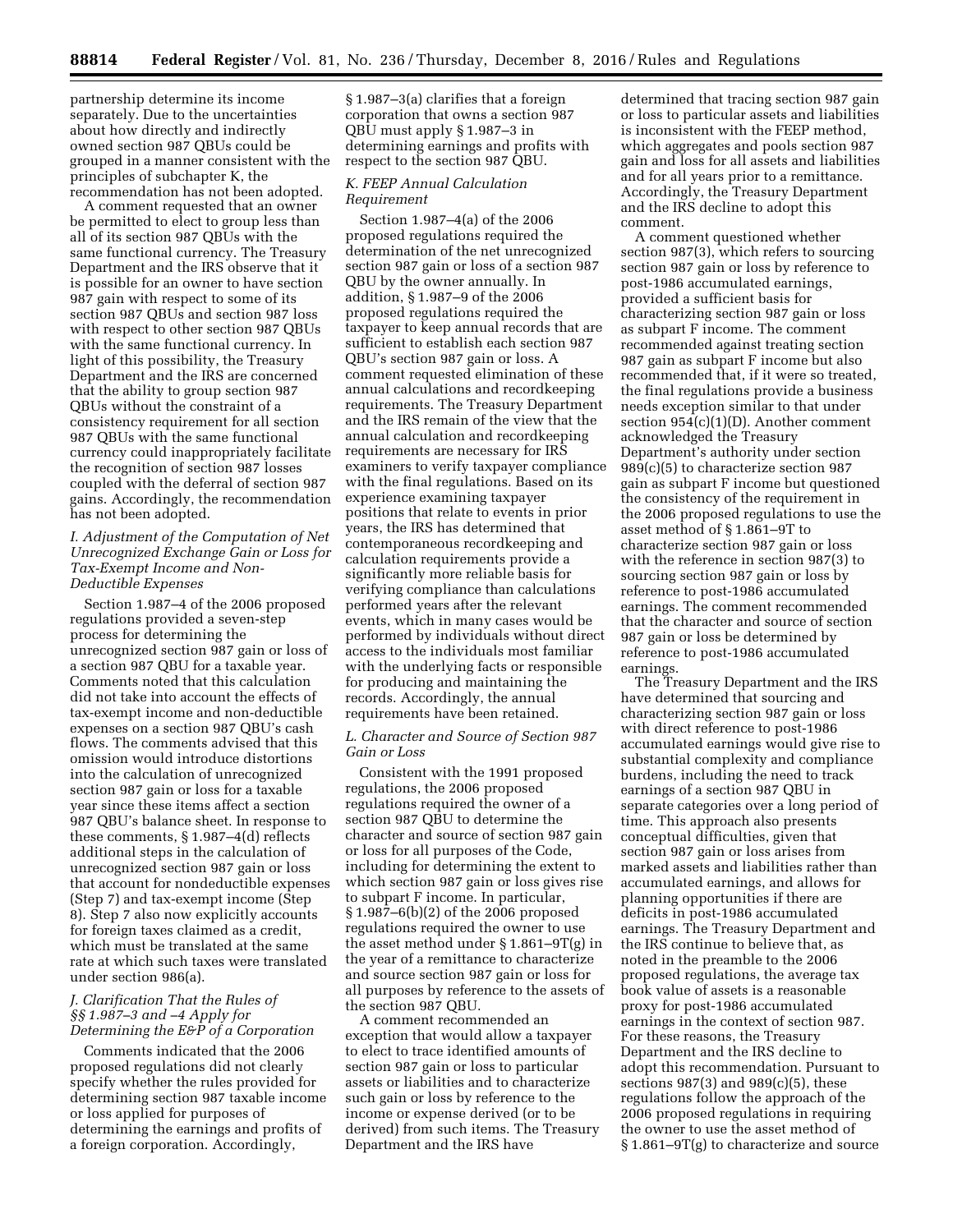section 987 gain or loss. The final regulations, however, do clarify that in applying the asset method, an owner must consistently determine the value of a section 987 QBU's assets on the basis of either the tax book value or the fair market value of the assets.

Additionally, given the significant symmetry (other than timing) between the FEEP paradigm and section 988, the Treasury Department and the IRS have determined that, for purposes of determining the excess of foreign currency gains over foreign currency losses characterized as foreign personal holding company income under section 954(c)(1)(D), it is appropriate for taxpayers to treat section 987 gain or loss that is characterized by reference to assets that give rise to subpart F income as foreign currency gain or loss attributable to section 988 transactions not directly related to the business needs of the controlled foreign corporation (CFC). This policy, which has been adopted in § 1.987–6(b)(3), will allow taxpayers to offset a section 987 net loss characterized by reference to assets that give rise to subpart F income against a section 988 net gain, and vice versa, in determining subpart F income. Section 987 gain or loss characterized by reference to assets that give rise to subpart F income is treated as attributable to section 988 transactions not directly related to the business needs of the CFC because the Treasury Department and the IRS have determined that using the asset method of § 1.861–9T(g) to characterize and source section 987 gain or loss effectively carries out the purpose of the business needs exclusion of section 954(c)(1)(D). In particular, because the asset method characterizes section 987 gain or loss based on whether assets give rise to subpart F income, section 987 gain or loss will not enter into the determination of foreign personal holding company income to the extent assets of the section 987 QBU do not give rise to subpart F income.

### *M. Partnerships*

The 2006 proposed regulations applied to all partnerships based on an approach (the aggregate approach) that treated a partnership as an aggregate of its partners, rather than as an entity separate from its partners. As explained in the preamble to the 2006 proposed regulations, the Treasury Department and the IRS proposed the aggregate approach because it appropriately determines section 987 gain or loss with respect to partnership assets and liabilities by reference to the functional currencies of the partners that ultimately bear the economic exposure

to fluctuations in the exchange rate between their own functional currency and the functional currency of the activities of the partnership. Accordingly, under §§ 1.989(a)– 1(b)(2)(i) of the 2006 proposed regulations, a partnership itself was not treated as a section 987 QBU, but certain activities of a partnership that constituted a trade or business could qualify as a QBU that is an eligible QBU of a partner. Thus, a partner generally was treated as owning an eligible QBU consisting of a share of the assets and liabilities held in the partnership's trade or business. Such an eligible QBU could qualify as a section 987 QBU if it had a functional currency different from that of the partner.

Comments requested that the Treasury Department and the IRS reconsider this aggregate approach and that final regulations instead treat a partnership as a separate entity with its own functional currency. The comments generally were premised on the concern that the aggregate approach was overly complex and that minority partners would not have the power to compel a partnership to provide them with the information needed to make the calculations required under the aggregate approach. One comment acknowledged the economic rationale for the aggregate approach but, in light of its complexity, recommended that it apply only in cases in which a partner's interest in partnership capital or profits exceeds a certain threshold, such as 10 percent.

The Treasury Department and the IRS acknowledge the concerns expressed about the complexity of applying the aggregate approach in the context of partnerships with partners that are unrelated to each other. Nonetheless, consistent with the comment recommending the aggregate approach for partners with substantial partnership interests, the Treasury Department and the IRS have determined that it is feasible to administer the aggregate approach with respect to a partnership that is wholly owned by related persons. Moreover, adopting the aggregate approach in that context is important for preventing planning opportunities that would arise if the interposition of a partnership within a group of related parties could significantly alter the results that the group otherwise would experience under section 987 without meaningfully altering the group's economic position. Accordingly, the final section 987 regulations retain the aggregate approach of the 2006 proposed regulations only for so-called ''section 987 aggregate partnerships,'' which are defined in  $\S 1.987-1(b)(5)$  as

partnerships for which all of the capital and profits interests are owned, directly or indirectly, by persons that are related within the meaning of section 267(b) or 707(b). The final regulations reflect a conforming amendment to the definition of a QBU at § 1.989(a)– 1(b)(2)(i)(C), which now provides that a partnership, other than a section 987 aggregate partnership, is a QBU.

The 2006 proposed regulations provided a rule for determining a partner's share of the assets and liabilities of an eligible QBU owned indirectly through a partnership. Specifically, § 1.987–7(b) provided that a partner's share of assets and liabilities reflected on the books and records of the eligible QBU must be determined in a manner consistent with how the partners have agreed to share the economic benefits and burdens corresponding to partnership assets and liabilities, taking into account the rules and principles of subchapter K. One comment noted that this rule for allocating assets and liabilities to a partner's indirectly owned section 987 QBU was ambiguous and that the rules and principles of subchapter K do not provide sufficient guidance in this regard. Accordingly, as discussed in the preamble to the temporary regulations, the temporary regulations provide more specific rules for determining a partner's share of the assets and liabilities reflected on the books and records of an eligible QBU owned indirectly through a section 987 aggregate partnership.

As previously discussed in this section, comments recommended that the Treasury Department and the IRS consider adopting an entity approach with respect to partnerships. Under the recommended entity approach, a partnership would have its own functional currency and would apply section 987 with respect to each of its section 987 QBUs to determine its taxable income or loss and section 987 gain or loss in that functional currency. Each partner then would be required to take into account its share of the section 987 taxable income or loss and section 987 gain or loss of the partnership, translated into the partner's functional currency at the average exchange rate for the partner's taxable year.

Although the Treasury Department and the IRS have determined that the aggregate approach is appropriate for applying section 987 to section 987 aggregate partnerships, the Treasury Department and the IRS anticipate that regulations for applying section 987 to other partnerships (non-aggregate partnerships) will be developed under a separate project and may adopt a different approach. Accordingly, the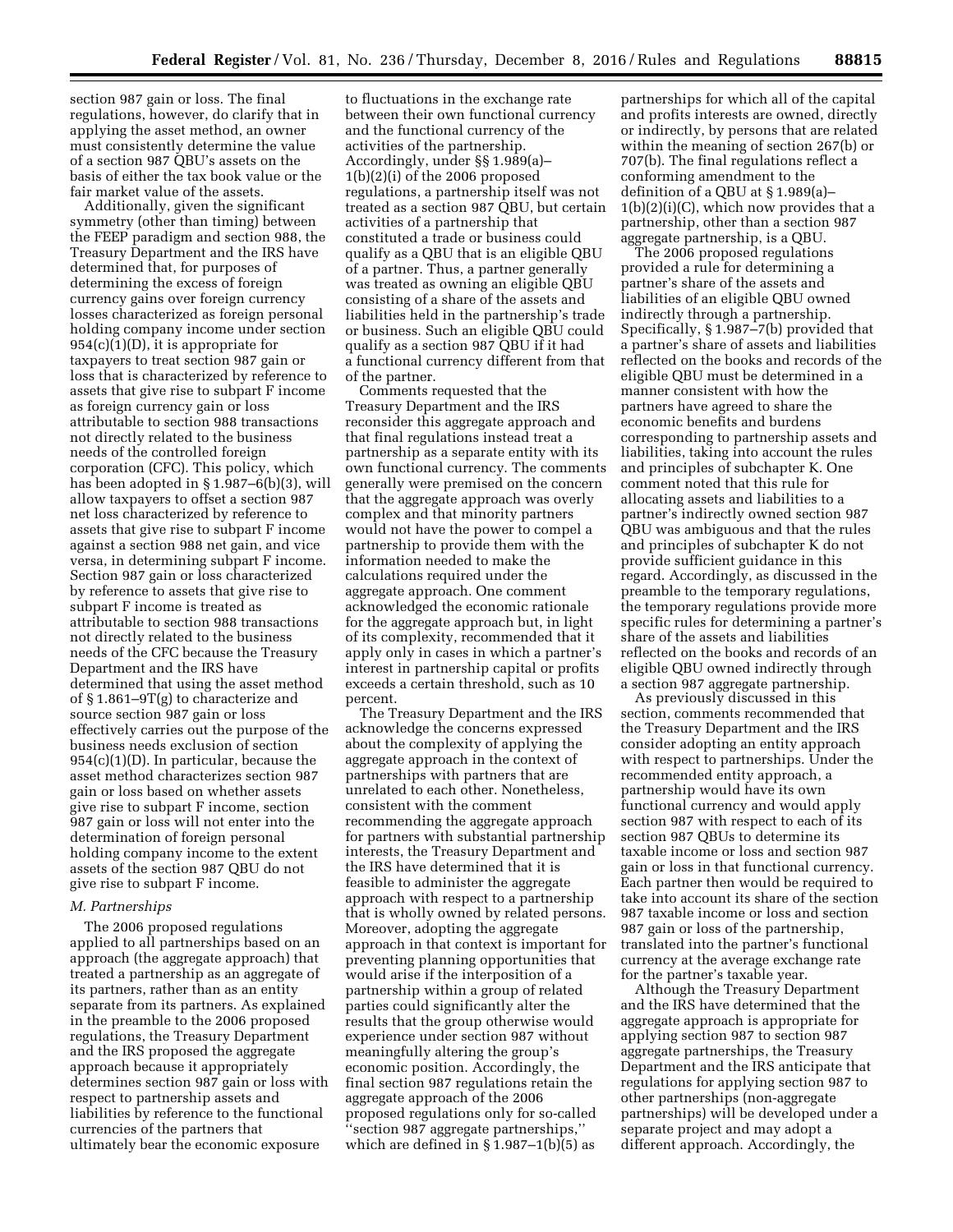Treasury Department and the IRS request comments describing how an entity approach might apply to nonaggregate partnerships, including comments on (1) whether and how section 987 should apply to marked items denominated in the non-aggregate partnership's functional currency, (2) the information reporting that would be necessary to apply an entity approach, (3) whether a distinction should be made regarding how section 987 applies with respect to partnerships in which significant U.S. partners and CFCs together own more than 50 percent of the capital and profits interests in the partnership, and (4) the rules that would be needed to coordinate with subchapter K.

#### *N. Terminations*

Under the 2006 proposed regulations, a section 987 QBU terminates when the activities of the section 987 QBU cease, substantially all of the assets of the section 987 QBU are transferred to its owner, a CFC owner of a section 987 QBU ceases being a CFC, or the owner of the section 987 QBU ceases to exist in a transaction other than certain liquidations and reorganizations described in section 381(a). The preamble to the 2006 proposed regulations requested comments on whether transfers of some or all of the assets of a section 987 QBU from one member of a consolidated group to another member of the group should result in a remittance or termination, respectively. Several comments supported a rule under which a section 351 transfer of some or all of the assets of a section 987 QBU to other members of a consolidated group would not cause a remittance or termination where those assets continue to be held in a section 987 QBU following the transaction.

The Treasury Department and the IRS remain of the view that a transfer of substantially all of a section 987 QBU's assets and liabilities under section 351 should result in a termination under § 1.987–8(b)(2) because the owner ceases to be subject to section 987 with respect to the section 987 QBU and has no successor in a section 381(a) transaction. Nonetheless, the Treasury Department and the IRS agree that it is appropriate in certain circumstances to defer section 987 gain or loss that otherwise would be recognized as a result of certain transactions, including terminations, that result in deemed transfers from a section 987 QBU where some or all of the assets of the section 987 QBU continue to be reflected on the books and records of a section 987 QBU in the same controlled group. Additionally, the Treasury Department

and the IRS have determined that combinations and separations of section 987 QBUs of the same owner generally should not result in recognition of section 987 gain or loss. As discussed in the preamble to the temporary regulations, the temporary regulations provide rules under which certain section 987 gain or loss that otherwise would be recognized upon a combination, separation, termination, or other event with respect to a section 987 QBU is deferred and recognized upon a subsequent event to the extent assets of the section 987 QBU continue to be reflected on the books and records of a section 987 QBU in the same controlled group. Under these rules, a section 351 transfer of some or all of the assets of a section 987 QBU within a consolidated group generally would not result in recognition of section 987 gain or loss, provided the transferred assets continue to be reflected on the books and records of a section 987 QBU.

Comments recommended eliminating the rule in the 2006 proposed regulations under which a section 987 QBU terminates upon its owner ceasing to be a CFC. The comments indicated that the rule is inconsistent with the policy of subpart F and section 1248. One of the comments questioned the authority under subpart J for such a rule. A comment also recommended that the final regulations eliminate the rule under which a section 987 QBU terminates when it is acquired by a non-CFC from a CFC owner in a reorganization in which the CFC owner goes out of existence but has a successor under section 381(a). The Treasury Department and the IRS acknowledge that the policy concern motivating these rules pertains primarily to situations in which a section 987 QBU ceases to be owned by a CFC but continues to be owned by related persons within the meaning of section 267(b). Accordingly, consistent with section 989(c)(5), a section 987 QBU will terminate under § 1.987–8(b)(3), (b)(4) and (c) only in that circumstance.

Comments indicated that it was unclear under the 2006 proposed regulations whether a check-the-box election to treat a foreign disregarded entity that legally owns a section 987 QBU as a corporation for U.S. tax purposes would cause the section 987 QBU to terminate. To provide greater clarity, *Example 6* in § 1.987–8(f) illustrates that when a foreign disregarded entity that legally owns a section 987 QBU elects to be treated as a corporation under the check-the-box regulations in § 301.7701–3, the section 987 QBU terminates due to the deemed transfer of assets from the section 987

QBU to the owner immediately prior to the deemed transfer of assets from the owner to the transferee corporation under section 351. Additionally,  $§ 1.987-2(c)(2)(ii)$  clarifies that if an asset or liability of a section 987 QBU is sold or exchanged (including in a nonrecognition transaction) for an asset or liability that is not attributable to the section 987 QBU immediately after the exchange (for example, non-portfolio stock deemed to be received in a section 351 exchange), the exchanged asset is treated as transferred from the section 987 QBU to its owner in a disregarded transaction immediately before the exchange. This transfer would be taken into account in determining the amount of the remittance from the section 987 QBU under § 1.987–5.

Under the 2006 proposed regulations, a section 987 QBU terminates when its activities cease, such that it no longer meets the definition of an eligible QBU under § 1.987–1(b)(3). For administrative convenience, § 1.987– 8(b)(1) reflects a new provision allowing the owner of a section 987 QBU that ceases its trade or business to continue to treat the section 987 QBU as a section 987 QBU for a reasonable period during the wind-up of the trade or business, which period may not exceed two years from the date the section 987 QBU ceases its activities carried on for profit.

# *O. Transition Rules*

Under the 2006 proposed regulations, a taxpayer that used a reasonable method to comply with section 987 prior to transitioning to the final regulations could choose between the deferral transition method and the fresh start transition method. The deferral transition method generally preserved section 987 gain or loss determined under the taxpayer's prior method, whereas the fresh start method did not.

Under the deferral transition method, a taxpayer would determine section 987 gain or loss under the taxpayer's prior method as if all section 987 QBUs of the taxpayer terminated on the last day of the taxable year preceding the transition date. Such section 987 gain or loss was not recognized but rather was considered as net unrecognized section 987 gain or loss of new section 987 QBUs for purposes of applying section 987 to the taxable year that begins on the transition date. The owner of a section 987 QBU that was deemed terminated under this rule was treated as having transferred all of the assets and liabilities attributable to such section 987 QBU to the new section 987 QBU on the transition date. Exchange rates for translating the amounts of assets and liabilities transferred to the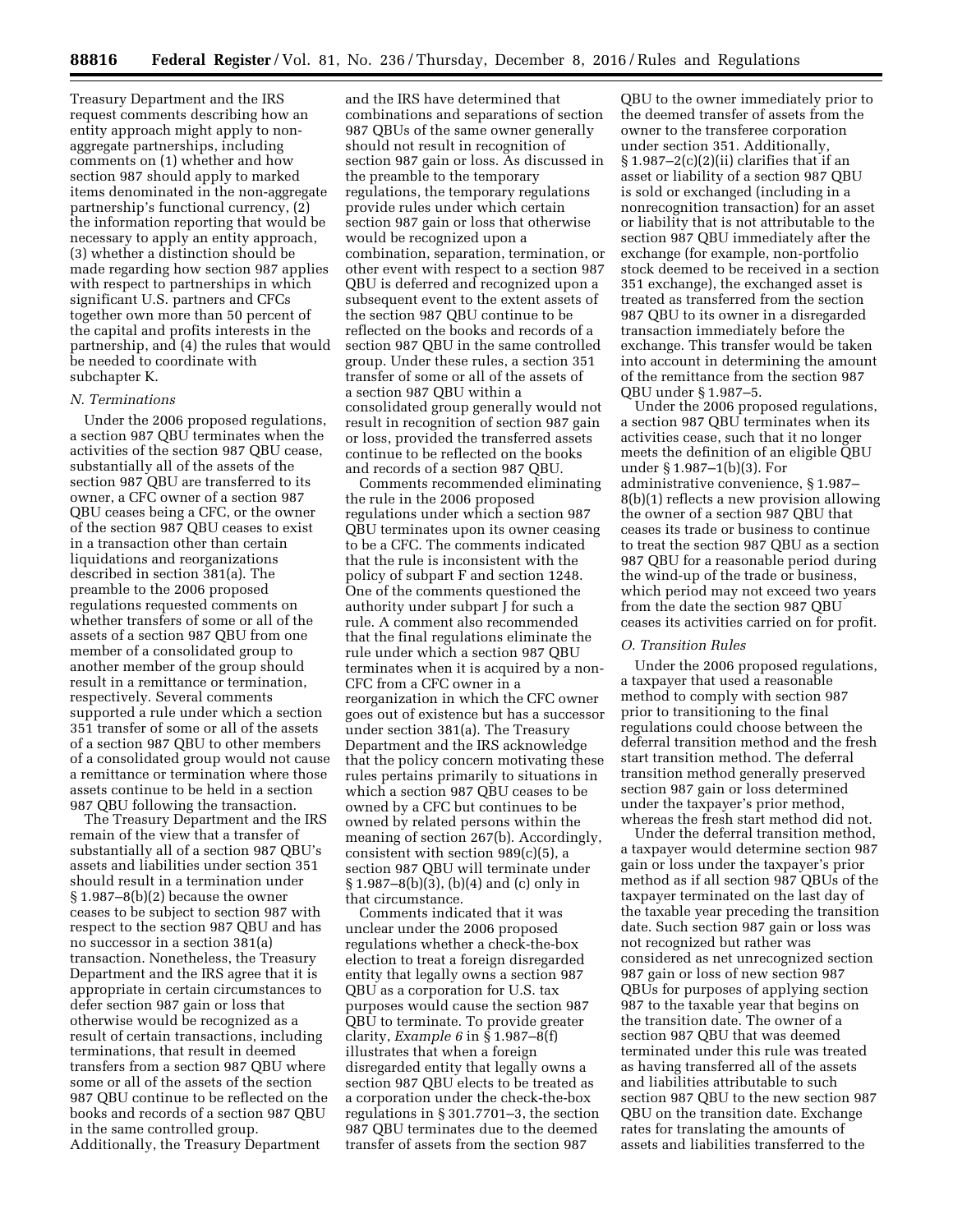new section 987 QBU were determined with reference to the historic spot rates for such assets and liabilities, adjusted to take into account gain or loss determined on the deemed termination.

Under the fresh start transition method, the same deemed transactions would be deemed to occur as under the deferral transition method, but no section 987 gain or loss would be determined upon the deemed termination. Exchange rates for translating the amounts of assets and liabilities deemed transferred to the new section 987 QBU were determined with reference to the historic spot rates for such assets and liabilities without adjustment. Accordingly, section 987 gain or loss determined under the owner's prior method was not taken into account. Except to the extent of any previously recognized section 987 gain or loss, the effect of the fresh start method is as if the assets and liabilities on the books and records of a section 987 QBU on the transition date had been the only assets and liabilities held by the QBU from its inception.

The Treasury Department and the IRS received several comments recommending changes to the transition rules under § 1.987–10 of the 2006 proposed regulations. One comment recommended that the deferral transition method be eliminated. The comment stated that the availability of two transition methods seemed overly generous to taxpayers and that the fresh start method was sufficient. The comment further noted that the effect of the elections made by taxpayers would be very one-sided in a manner detrimental to the fisc. Another comment recommended that taxpayers be permitted to elect a ''true fresh start'' method that would translate all assets and liabilities on the first opening balance sheet after the transition at the spot rate on the date of transition and therefore disregard any section 987 gain or loss attributable to the assets and liabilities of the QBU for periods prior to the transition date.

The Treasury Department and the IRS agree with the comment that suggested that the fresh start method is sufficient and that the availability of an election between two different transition methods is unnecessary and detrimental to the fisc. By requiring the translation of assets and liabilities of transitioning QBUs at historic rates, unlike the ''true fresh start'' method suggested by a comment, the fresh start transition method appropriately takes into account the applicability of section 987 prior to the issuance of final regulations. Allowing an election to use the deferral method would allow taxpayers with

substantial overall section 987 losses determined under their prior method, which may not correspond to economic losses, to preserve those losses while taxpayers with substantial overall section 987 gains determined under their prior method could avoid taking some of those gains into account by using the fresh start method. Such an election effectively would operate as a one-time election for certain taxpayers to reduce Federal income tax liability. Additionally, the Treasury Department and the IRS have determined that there would be considerable administrative difficulty, as well as potential for opportunistic planning, associated with determining the appropriate translation rates for transitioning under the deferral method from a section 987 method other than the method of the 1991 proposed regulations. Accordingly, the final regulations do not include an election to use the deferral method. Additionally, the final regulations do not include an election to use a ''true fresh start'' method, since that method would fail to account in any way for the applicability of section 987 prior to the transition date with respect to assets and liabilities held by a section 987 QBU on the transition date.

A comment recommended that the final regulations provide further guidance on the application of the fresh start method where a taxpayer cannot trace historic spot exchange rates. In response to this comment, § 1.987– 10(b)(3) provides that, if a taxpayer cannot reliably determine the historic rate for a particular asset or liability, the historic rate must be determined based on reasonable assumptions consistently applied. In addition, the general rules of § 1.987–1(c)(3)(i)(A) and (D) ease this burden by providing that the historic rate for assets and liabilities is the relevant yearly average exchange rate, rather than the spot rate.

A comment recommended that taxpayers be permitted to elect retroactively to apply the final regulations to all open years. Such an election effectively would operate as one-time election to reduce Federal income tax liability. Additionally, consistent with the discussion in Part II.K of this preamble about the need for contemporaneous recordkeeping, the Treasury Department and the IRS have determined that retroactive application of the final regulations would present significant administrative and compliance difficulties, given that it would be necessary in many cases to make determinations under the final regulations based on facts that may not be readily ascertainable or verifiable in hindsight. Accordingly, this recommendation has not been adopted.

A comment asserted that taxpayers that recognized section 987 gain or loss under the principles of the 1991 proposed regulations may be treated unfairly relative to taxpayers that did not follow those proposed regulations. To address this perceived unfairness, the comment recommended that taxpayers be permitted to elect to include a section 481(a) adjustment to account for the difference between the amount of section 987 gain or loss that was taken into account under the taxpayer's prior method and the amount that would have been determined under the method in the final regulations. As an initial matter, it is not evident to the Treasury Department and the IRS that any inequity could result from a taxpayer's chosen method of applying section 987, given that, in the absence of applicable regulations, taxpayers have been permitted to apply section 987 using any reasonable method. Regardless of any perceived inequity, however, as discussed earlier in this Part II.O of the preamble, the Treasury Department and the IRS have determined that the fresh start transition method is the appropriate method for transitioning section 987 QBUs to the final regulations. Under the fresh start transition method, unrecognized section 987 gain or loss determined under a prior section 987 method is not taken into account, and marked assets and liabilities reflected on a section 987 QBU's balance sheet on the transition date are translated using a historic rate. These rules, together with the requirement under § 1.987–10(d) to adjust unrecognized section 987 gain or loss to prevent double counting, have a similar effect as allowing a section 481(a) adjustment with respect to section 987 gain or loss arising from assets and liabilities reflected on a section 987 QBU's transition date balance sheet. Additionally, it is unclear how a section 481(a) adjustment could apply with respect to section 987 gain or loss arising from assets and liabilities that are no longer on the balance sheet on the transition date, absent a requirement to redetermine section 987 gain or loss as if the final regulations had applied from the inception of the QBU. For the reasons described in Part II.K of this preamble, the Treasury Department and the IRS have determined that such a requirement would be inadministrable. Furthermore, the Treasury Department and the IRS are concerned that an election to compute a full section 481(a) adjustment, like an election to use the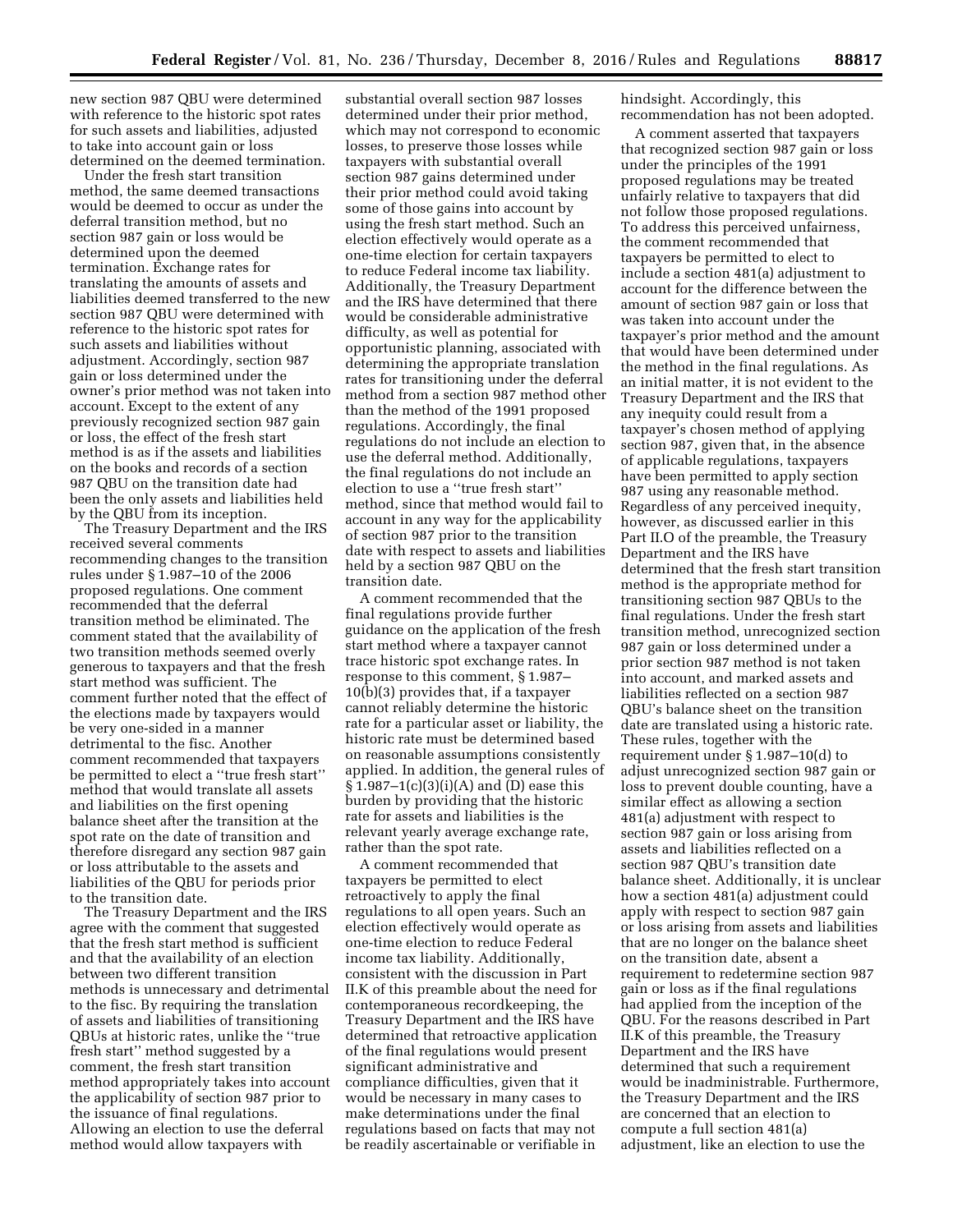deferral method, effectively would operate as a one-time election to reduce Federal income tax liability. Accordingly, for the foregoing reasons, this recommendation has not been adopted.

The Treasury Department and the IRS recognize that certain taxpayers have adopted a section 987 method based on a reasonable application of the 2006 proposed regulations (2006 method). Taxpayers that adopted the 2006 method generally already transitioned to that method in accordance with the principles § 1.987–10 of the 2006 proposed regulations. Because the final regulations adopt the 2006 proposed regulations without fundamental changes, it is not necessary or appropriate for taxpayers to transition from the 2006 method to the final regulations under the fresh start method. However, § 1.987–10(c)(2) provides rules clarifying how net unrecognized section 987 gain or loss with respect to a QBU that was subject to the 2006 method is determined under the final regulations. Additionally, because the 2006 proposed regulations required the use of a spot rate for the historic rate and the final regulations specify as a general rule that the historic rate is the yearly average exchange rate,  $§ 1.987-10(c)(3)$  permits taxpayers to use historic rates determined under their prior 2006 method for assets and liabilities reflected on the balance sheet of a transitioning QBU on the transition date.

### *P. Elections*

Several elections have been included in the final regulations to mitigate potential complexity or administrative burden associated with complying with these regulations. Section 1.987–1(g) provides rules for making elections. As under the 2006 proposed regulations, elections must be made by the owner and must be made for the first taxable year in which the election is relevant in determining the section 987 taxable income or loss or section 987 gain or loss of the section 987 QBU. Elections may not be revoked or changed without the consent of the Commissioner or his delegate. A revocation will be considered if the taxpayer can demonstrate significantly changed circumstances or other circumstances that demonstrate a substantial non-tax business reason for revoking the election.

A comment recommended that the final regulations allow a taxpayer, without the consent of the Commissioner, to adopt or change the translation conventions for any section 987 QBU acquired from an unrelated

person in a transaction that does not cause the QBU to terminate. The Treasury Department and the IRS have determined that requiring Commissioner consent to change an election in this circumstance promotes the ability of the IRS to administer the final regulations and does not create an undue burden. Accordingly, this recommendation has not been adopted.

With one exception, the elections under the final regulations are made on a QBU-by-QBU basis. As provided under the 2006 proposed regulations and described in Part II.H of this preamble, an owner must make the grouping election described in § 1.987–  $1(b)(2)(ii)$  with respect to all of its section 987 QBUs that have the same functional currency.

The 2006 proposed regulations described elections made under section 987 as methods of accounting but provided procedures for making and revoking such elections that were inconsistent with treating the elections as methods of accounting. This inconsistency is resolved in the final regulations, which do not follow the 2006 proposed regulations in identifying all section 987 elections as methods of accounting and clarify at  $§ 1.987-1(g)(4)$  that an election under section 987 is not governed by the general rules concerning changes in methods of accounting.

Under § 1.987–1(f) of the 2006 proposed regulations, an election was made by attaching a statement to the timely filed tax return for the first taxable year in which the owner intends the election to be effective. If the owner failed to make an election in a timely manner, the owner was considered to have satisfied the timeliness requirement if (1) the owner was able to demonstrate that the failure was due to reasonable cause and not willful neglect; and (2) once the owner became aware of the failure, the owner attached the election as well as a written statement setting forth the reasons for the failure to timely comply to an amended tax return. The Director of Field Operations had 120 days following the filing to respond if it determined that the failure to comply was not due to reasonable cause or if additional time was needed to make a determination. If the Director did not respond to the taxpayer within 120 days of filing, the owner was deemed to have demonstrated that such failure to timely file was due to reasonable cause.

The Treasury Department and the IRS have determined, in part based on the experience of the IRS in administering other regulations, that the procedures described in the 2006 proposed

regulations may inappropriately shift to the IRS a burden that arises in the first instance as a result of a taxpayer's failure to make a timely election. Accordingly, those procedures are not included in the final regulations, and taxpayers who fail to make a timely election may seek relief in accordance with the general rules described in § 301.9100–1 for requesting an extension of time to make an election.

### *Q. Other Changes*

The final regulations reflect other modifications to the language and structure of the 2006 proposed regulations, as well as the inclusion of additional examples, to enhance clarity. The Treasury Department and the IRS do not intend these changes to be interpreted as substantive changes to the 2006 proposed regulations.

### **Special Analyses**

Certain IRS regulations, including these, are exempt from the requirements of Executive Order 12866, as supplemented and reaffirmed by Executive Order 13563. Therefore, a regulatory assessment is not required. It is hereby certified that these regulations will not have a significant economic impact on a substantial number of small entities within the meaning of section 601(6) of the Regulatory Flexibility Act (5 U.S.C. chapter 6). Accordingly, a regulatory flexibility analysis is not required. This certification is based on the fact that these regulations will primarily affect U.S. corporations that have foreign operations, which tend to be larger businesses. Pursuant to section 7805(f) of the Internal Revenue Code, the NPRM preceding this regulation was submitted to the Chief Counsel for Advocacy of the Small Business Administration for comment on its impact on small business.

#### **Drafting Information**

The principal authors of these final regulations are Mark E. Erwin, Steven D. Jensen and Sheila Ramaswamy of the Office of Associate Chief Counsel (International). However, other personnel from the IRS and the Treasury Department participated in their development.

#### **List of Subjects in 26 CFR Part 1**

Income taxes, Reporting and recordkeeping requirements.

### **Amendment to the Regulations**

Accordingly, 26 CFR part 1 is amended as follows:

### **PART 1—INCOME TAXES**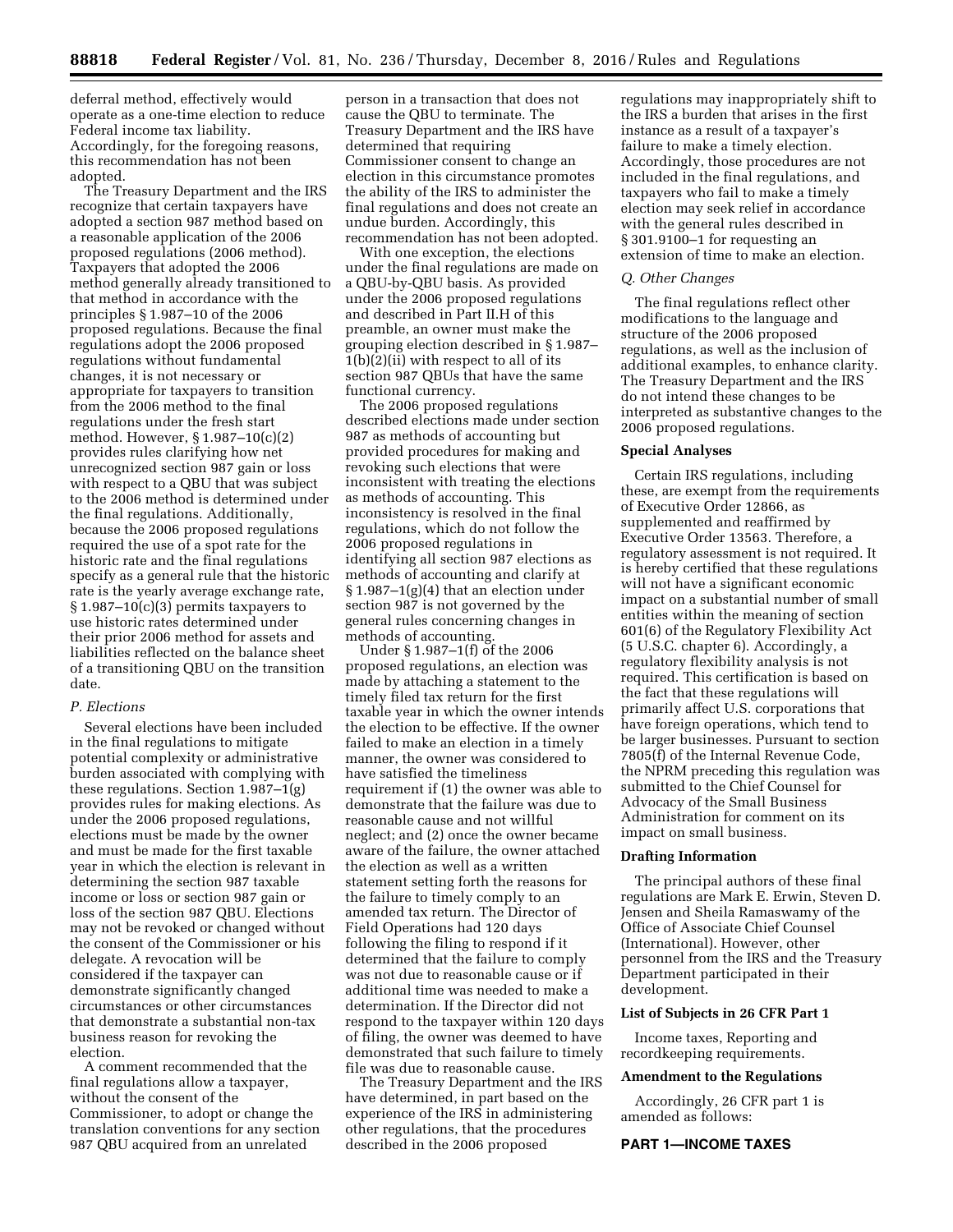■ **Paragraph 1.** The authority citation for part 1 continues to read in part as follows:

**Authority:** 26 U.S.C. 987, 989(c), and 7805 \* \* \*

■ **Par. 2.** Section 1.861–9T is amended by revising paragraph (g)(2)(ii)(A)(*1*) and adding paragraph (g)(2)(vi) to read as follows:

## **§ 1.861–9T Allocation and apportionment of interest expense (temporary).**

- \* \* \* \* \*
	- (g) \* \* \*
	- (2) \* \* \*
	- $(ii) * * * *$
	- $(A) * * * *$

(*1*) *Section 987 QBU.* In the case of a section 987 QBU (as defined in § 1.987– 1(b)(2)), the tax book value shall be determined by applying the rules of paragraphs (g)(2)(i) and (g)(3) of this section to the beginning-of-year and end-of-year functional currency amount of assets. The beginning-of-year functional currency amount of assets shall be determined by reference to the functional currency amount of assets computed under  $\S 1.987 - 4(d)(1)(i)(B)$ and (e) on the last day of the preceding taxable year. The end-of-year functional currency amount of assets shall be determined by reference to the functional currency amount of assets computed under  $\S 1.987-4(d)(1)(i)(A)$ and (e) on the last day of the current taxable year. The beginning-of-year and end-of-year functional currency amount of assets, as so determined within each grouping, must then be averaged as provided in paragraph (g)(2)(i) of this section.

\* \* \* \* \*

(vi) *Effective/applicability date.*  Generally, paragraph (g)(2)(ii)(A)(*1*) of this section shall apply to taxable years beginning on or after one year after the first day of the first taxable year following December 7, 2016. If pursuant to § 1.987–11(b) a taxpayer applies §§ 1.987–1 through 1.987–11 beginning in a taxable year prior to the earliest taxable year described in § 1.987–11(a), then paragraph (g)(2)(ii)(A)(*1*) of this section shall apply to taxable years beginning on or after the first day of such prior taxable year.

\* \* \* \* \*

■ **Par 3.** Section 1.985–5 is revised to read as follows:

### **§ 1.985–5 Adjustments required upon change in functional currency.**

(a) *In general.* This section applies in the case of a taxpayer or qualified business unit (QBU) (including a section 987 QBU (as defined in § 1.987–1(b)(2)) changing from one functional currency

(old functional currency) to another functional currency (new functional currency). A taxpayer or QBU subject to the rules of this section shall make the adjustments set forth in the 3-step procedure described in paragraphs (b) through (e) of this section. Except as otherwise provided in this section, the adjustments shall be made on the last day of the last taxable year ending before the year of change (as defined in  $§ 1.481-1(a)(1)$ . Gain or loss required to be recognized under paragraphs (b),  $(d)(2)$ ,  $(e)(2)$ , and  $(e)(4)(iii)$  of this section is not subject to section 481 and, therefore, the full amount of the gain or loss must be included in income on the last day of the last taxable year ending before the year of change.

(b) *Step 1—Taking into account exchange gain or loss on certain section 988 transactions.* The taxpayer or QBU shall recognize or otherwise take into account for all purposes of the Internal Revenue Code the amount of any unrealized exchange gain or loss attributable to a section 988 transaction (as defined in section  $988(c)(1)(A)$ through (C)) that, after applying section 988(d), is denominated in terms of or determined by reference to the new functional currency. The amount of such gain or loss shall be determined without regard to the limitations of section 988(b) (that is, whether any gain or loss would be realized on the transaction as a whole). The character and source of such gain or loss shall be determined under section 988.

(c) *Step 2—Determining the new functional currency basis of property and the new functional currency amount of liabilities and any other relevant items.* Except as otherwise provided in this section, the new functional currency adjusted basis of property and the new functional currency amount of liabilities and any other relevant items (for example, items described in section 988(c)(1)(B)(iii)) shall equal the product of the old functional currency adjusted basis or liability and the new functional currency/old functional currency spot rate on the last day of the last taxable year ending before the year of change.

(d) *Step 3A—Additional adjustments that are necessary when a QBU changes functional currency*—(1) *QBU changing to a functional currency other than the owner's functional currency*—(i) *Rule.* If a QBU changes its functional currency, and after the change the QBU is a section 987 QBU that is subject to §§ 1.987–1 through 1.987–11 pursuant to  $\S 1.987-1(b)(1)$ , then the adjustments described in either paragraph (d)(1)(ii) or (d)(1)(iii) of this section shall be

taken into account for purposes of section 987.

(ii) *QBU and the owner had different functional currencies prior to the change.* If the QBU and the owner of the QBU had different functional currencies prior to the change and as a result the QBU was a section 987 QBU prior to the change, then the adjustments described in paragraphs  $(d)(1)(ii)(A)$  and (d)(1)(ii)(B) of this section shall be taken into account.

(A) *Determining new historic rates.*  The historic rate (as defined in § 1.987– 1(c)(3)) for the year of change and subsequent taxable years with respect to a historic item (as defined in § 1.987– 1(e)) reflected on the balance sheet of the section 987 QBU immediately prior to the year of change shall be equal to the historic rate prior to the year of change (that is, a rate that translates the section 987 QBU's old functional currency into the owner's functional currency) divided by the spot rate (as defined in  $\S 1.987-1(c)(1)$  for translating an amount denominated in the section 987 QBU's old functional currency into the section 987 QBU's new functional currency on the last day of the last taxable year ending before the year of change. For example, if a taxpayer with a U.S. dollar (USD) functional currency owns a section 987 QBU that changes from a British pound (GBP) functional currency to a euro (EUR) functional currency, the historic rate for translating a specific historic item of this section 987 QBU from GBP to USD is 1.50, and the spot rate for translating GBP to EUR on the last day of the last taxable year before the change is 1.30, then the new historic rate for translating this historic item from EUR to USD is 1.15 (1.50/1.30).

(B) *Determining the owner functional currency net value of the QBU on the last day of the last taxable year ending before the year of change under § 1.987– 4(d)(1)(i)(B).* For purposes of determining the owner functional currency net value of the section 987 QBU on the last day of the last taxable year ending before the year of change under § 1.987–4(d)(1)(i)(B) and § 1.987– 4(e), the section 987 QBU's marked items (as defined in § 1.987–1(d)) shall be translated from the section 987 QBU's old functional currency into the owner's functional currency using the spot rate on the last day of the last taxable year ending before the year of change.

(iii) *QBU and the taxpayer had the same functional currency prior to the change.* If a QBU that has the same functional currency as a taxpayer changes its functional currency to a new functional currency that is different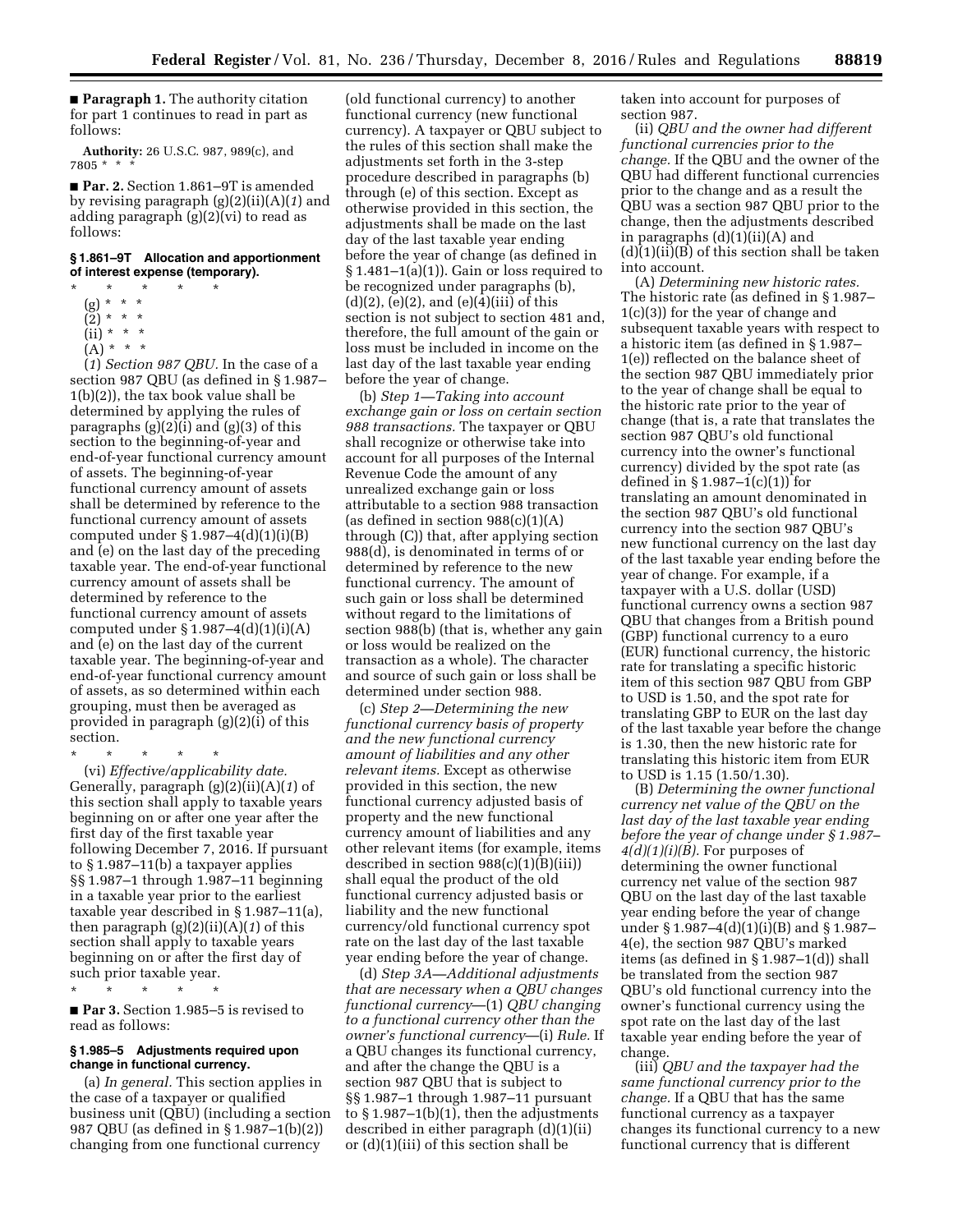than the functional currency of the taxpayer, and as a result the taxpayer becomes an owner of a section 987 QBU (see § 1.987–1), the taxpayer and section 987 QBU will become subject to section 987 for the year of change and subsequent years.

(2) *QBU changing to the owner's functional currency.* If a section 987 QBU changes its functional currency to the functional currency of its owner, the section 987 QBU shall be treated as if it terminated on the last day of the last taxable year ending before the year of change. See §§ 1.987–5 and 1.987–8 for the effect of a termination of a section 987 QBU that is subject to §§ 1.987–1 through 1.987–11.

(e) *Step 3B—Additional adjustments that are necessary when a taxpayer/ owner changes functional currency—*(1) *Corporations.* The amount of a corporation's new functional currency earnings and profits and the amount of its new functional currency paid-in capital shall equal the old functional currency amounts of such items multiplied by the spot rate for translating an amount denominated in the corporation's old functional currency into the corporation's new functional currency on the last day of the last taxable year ending before the year of change. The foreign income taxes and accumulated profits or deficits in accumulated profits of a foreign corporation that were maintained in foreign currency for purposes of section 902 and that are attributable to taxable years of the foreign corporation beginning before January 1, 1987, also shall be translated into the new functional currency at the spot rate.

(2) *Collateral consequences to a United States shareholder of a corporation changing to the United States dollar as its functional currency.*  A United States shareholder (within the meaning of section 951(b) or section  $953(c)(1)(A)$  of a controlled foreign corporation (within the meaning of section 957 or section  $953(c)(1)(B))$ changing its functional currency to the dollar shall recognize foreign currency gain or loss computed under section 986(c) as if all previously taxed earnings and profits, if any, (including amounts attributable to pre-1987 taxable years that were translated from dollars into functional currency in the foreign

corporation's first post-1986 taxable year) were distributed immediately prior to the change.

(3) *Taxpayers that are not corporations.* [Reserved].

(4) *Adjustments to a section 987 QBU's balance sheet and net accumulated unrecognized section 987 gain or loss when an owner changes functional currency*—(i) *Owner changing to a functional currency other than the section 987 QBU's functional currency.* If an owner of a section 987 QBU, subject to §§ 1.987–1 through 1.987–11 pursuant to  $\S 1.987-1(b)(1)$ , changes to a functional currency other than the functional currency of the section 987 QBU, the adjustments described in paragraphs (e)(4)(i)(A) through (C) of this section shall be taken into account for purposes of section 987.

(A) *Determining new historic rates.*  The historic rate (as defined in § 1.987– 1(c)(3)) for the year of change and subsequent taxable years with respect to a historic item (as defined in § 1.987– 1(e)) reflected on the balance sheet of the section 987 QBU immediately prior to the year of change shall be equal to the historic rate prior to the year of change (that is, a rate that translates the section 987 QBU's functional currency into the owner's old functional currency) divided by the spot rate for translating an amount denominated in the owner's new functional currency into the owner's old functional currency on the last day of the last taxable year ending before the year of change. For example, if a taxpayer that owns a section 987 QBU with a British pound functional currency changes from a U.S. dollar functional currency to a euro functional currency, and the historic rate for translating a specific item of the section 987 QBU from GBP to USD is 1.50 and the spot rate for translating EUR to USD on the last day of the last taxable year before the change is 1.10, then the new historic rate for translating this historic item from GBP to EUR is 1.36 (1.50/1.10).

(B) *Determining the owner functional currency net value of the section 987 QBU on the last day of the last taxable year ending before the year of change under § 1.987–4(d)(1)(i)(B).* For purposes of determining the change in the owner functional currency net value of the section 987 QBU on the last day of the

last taxable year preceding the year of change under §§ 1.987-4 $(d)(1)(i)(B)$  and 1.987–4(e), the section 987 QBU's marked items shall be translated into the owner's new functional currency at the spot rate on the last day of the last taxable year ending before the year of change.

(C) *Translation of net accumulated unrecognized section 987 gain or loss.*  Any net accumulated unrecognized section 987 gain or loss determined under § 1.987–4 shall be translated from the owner's old functional currency into the owner's new functional currency using the spot rate for translating an amount denominated in the owner's old functional currency into the owner's new functional currency on the last day of the last taxable year ending before the year of change.

(ii) *Taxpayer with the same functional currency as its QBU changing to a different functional currency.* If a taxpayer with the same functional currency as its QBU changes to a new functional currency and as a result the taxpayer becomes an owner of a section 987 QBU (see § 1.987–1), the taxpayer and the section 987 QBU shall become subject to section 987 for the year of change and subsequent years.

(iii) *Owner changing to the same functional currency as the section 987 QBU.* If an owner changes its functional currency to the functional currency of its section 987 QBU, the section 987 QBU shall be treated as if it terminated on the last day of the last taxable year ending before the year of change. See §§ 1.987–5 and 1.987–8 for the consequences of a termination of a section 987 QBU that is subject to §§ 1.987–1 through 1.987–11.

(f) *Example.* The provisions of this section are illustrated by the following example:

*Example.* (i) *Facts.* FC, a foreign corporation, owns all of the stock of DC, a domestic corporation. The Commissioner granted permission to change FC's functional currency from the British pound to the euro beginning January 1, 2020. The EUR/GBP exchange rate on December 31, 2019, is €1:£0.50.

(ii) *Determining new functional currency basis of property and liabilities.* The following table shows how FC must convert the items on its balance sheet from the British pound to the euro on December 31, 2019.

|                     | GBP     | EUR     |
|---------------------|---------|---------|
| Assets:             |         |         |
| Cash on hand        | £40,000 | €80,000 |
| Accounts Receivable | 10.000  | 20,000  |
| Inventory           | 100.000 | 200,000 |
|                     | 50,000  | 100.000 |
| Fixed assets:       |         |         |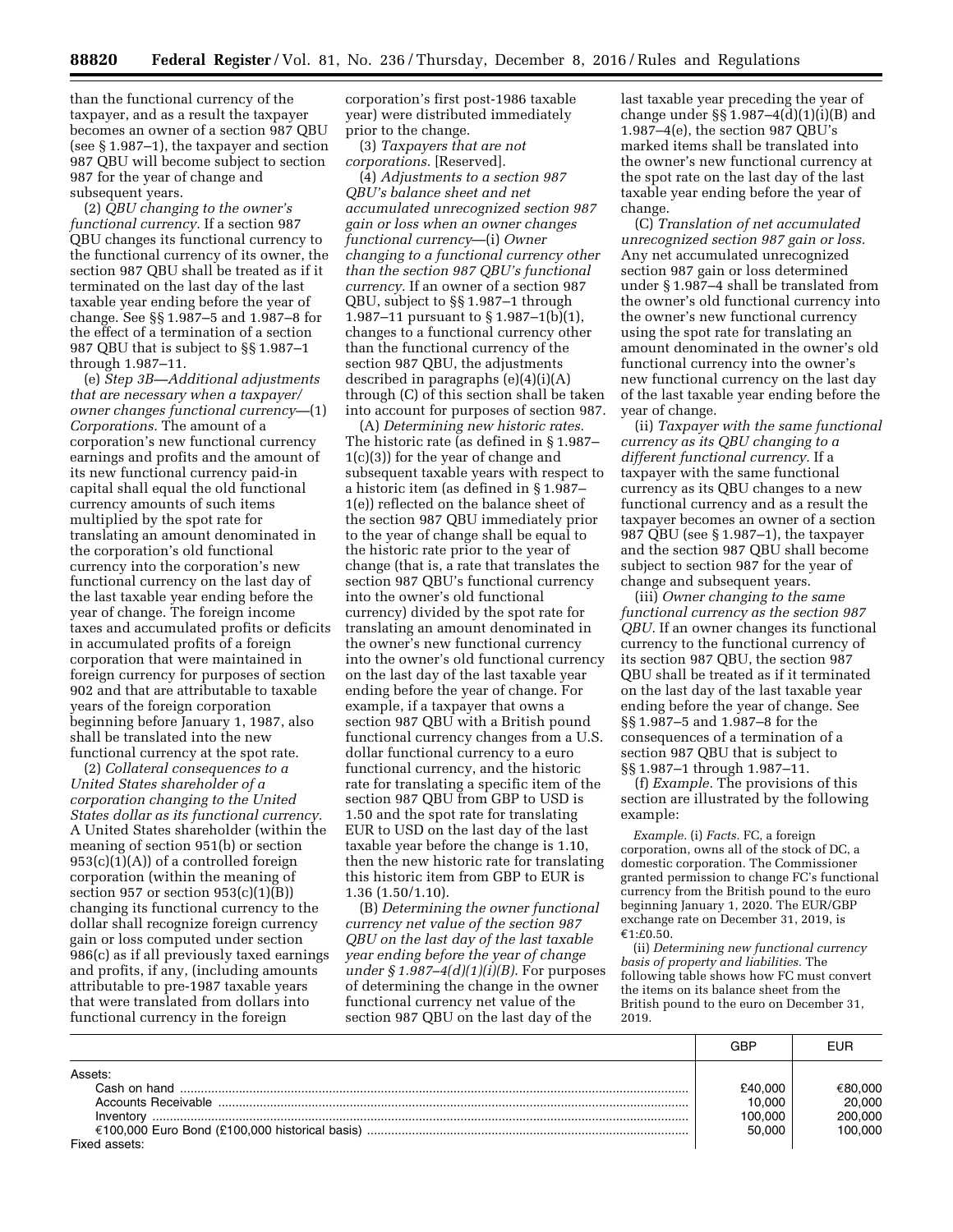|              | GBP                                                       | <b>EUR</b>                                                  |
|--------------|-----------------------------------------------------------|-------------------------------------------------------------|
|              | 200,000<br>500,000<br>(200.000)<br>1.000.000<br>(400,000) | 400.000<br>1.000.000<br>(400,000)<br>2.000.000<br>(800,000) |
| Liabilities: | 1.300.000<br>50.000<br>400.000<br>800,000<br>50,000       | 2.600.000<br>100.000<br>800.000<br>1.600.000<br>100.000     |
|              | 1.300.000                                                 |                                                             |

(iii) *Exchange gain or loss on section 988 transactions.* Under paragraph (b) of this section, FC will recognize a £50,000 loss (£50,000 current value minus £100,000 historical basis) on the Euro Bond resulting from the change in functional currency because, after the change, the Euro Bond will no longer be an asset denominated in a nonfunctional currency. The amount of FC's retained earnings on its December 31, 2019, balance sheet reflects the £50,000 loss on the Euro Bond.

(g) *Effective/applicability date.*  Generally, this regulation shall apply to taxable years beginning on or after one year after the first day of the first taxable year following December 7, 2016. If pursuant to § 1.987–11(b) a taxpayer applies §§ 1.987–1 through 1.987–11 beginning in a taxable year prior to the earliest taxable year described in § 1.987–11(a), then this section shall apply to taxable years of the taxpayer beginning on or after the first day of such prior taxable year.

■ **Par. 4.** Section 1.987–0 is added and §§ 1.987–1 through 1.987–5 are revised to read as follows:

\* \* \* \* \*

Sec.

1.987– Section 987; Table of contents.

.987–1 Scope, definitions and special rules.

- 1.987–2 Attribution of items to eligible QBUs; definition of a transfer and related rules.
- 1.987–3 Determination of section 987 taxable income or loss of an owner of a section 987 QBU.
- 1.987–4 Determination of net unrecognized section 987 gain or loss of a section 987 QBU.
- 1.987–5 Recognition of section 987 gain or loss.

\* \* \* \* \*

# **§ 1.987–0 Section 987; table of contents.**

This section lists captioned paragraphs contained in §§ 1.987–1 through 1.987–11.

*§ 1.987–1 Scope, definitions and special rules.* 

(a) In general.

(b) Scope of section 987 and definitions.

- (1) Taxpayers subject to section 987.
- (2) Definition of section 987 QBU.
- (3) Definition of an eligible QBU.
- (4) Definition of owner.
- (5) Section 987 aggregate partnership.
- (6) [Reserved].
- (7) Examples illustrating paragraph (b) of
- this section.
	- (c) Exchange rates.
	- (1) Spot rate.
	- (2) Yearly average exchange rate.
	- (3) Historic rate.
	- (d) Marked item.
	- (e) Historic item.
	- (f) [Reserved].
	- (g) Elections.
	- (1) In general.
	- (2) Exceptions to the general rules.
	- (3) Manner of making elections.
	- (4) No change in method of accounting.
	- (5) Revocation of an election.
- *§ 1.987–2 Attribution of items to eligible QBUs; definition of a transfer and related rules.* 
	- (a) Scope and general principles.
	- (b) Attribution of items to an eligible QBU.
	- (1) General rules.
- (2) Exceptions for non-portfolio stock,
- interests in partnerships, and certain
- acquisition indebtedness.
- (3) Adjustments to items reflected on the books and records.
- (4) Assets and liabilities of a section 987 aggregate partnership or DE that are not
- attributed to an eligible QBU.
- (c) Transfers to and from section 987 QBUs.
	- (1) In general.
	- (2) Disregarded transactions.
- (3) Transfers of assets to and from section 987 QBUs owned through section 987
- aggregate partnerships.
- (4) Transfers of liabilities to and from section 987 QBUs owned through section 987 aggregate partnerships.
- (5) Acquisitions and dispositions of interests in DEs and section 987 aggregate partnerships.
- (6) Changes in form of ownership. (7) Application of general tax law
- principles.
	- (8) Interaction with § 1.988–1(a)(10).
	- (9) [Reserved].
	- (10) Examples.

(d) Translation of items transferred to a section 987 QBU.

(1) Marked items.

- (2) Historic items.
- *§ 1.987–3 Determination of section 987 taxable income or loss of an owner of a section 987 QBU.* 
	- (a) In general.
	- (b) Determination of each item of income,
- gain, deduction, or loss in the section 987
- QBU's functional currency.
	- (1) In general.
- (2) Translation of items of income, gain, deduction, or loss that are denominated in a nonfunctional currency.
- (3) Determination in the case of a section
- 987 QBU owned through a section 987
- aggregate partnership.
	- (4) [Reserved].
- (c) Translation of items of income, gain, deduction, or loss of a section 987 QBU into
- the owner's functional currency.
- (1) In general.
	- (2) Exceptions.
- (3) Adjustments to COGS required under
- the simplified inventory method.
- (d) [Reserved].
- (e) Examples.
- *§ 1.987–4 Determination of net* 
	- *unrecognized section 987 gain or loss of a section 987 QBU.*
	- (a) In general.

(b) Calculation of net unrecognized section 987 gain or loss.

- (c) Net accumulated unrecognized section 987 gain or loss for all prior taxable years.
- (1) In general.
	- (2) [Reserved].
- (d) Calculation of unrecognized section 987 gain or loss for a taxable year.
- (1) Step 1: Determine the change in the owner functional currency net value of the section 987 QBU for the taxable year.
- (2) Step 2: Increase the amount determined in step 1 by the amount of assets transferred
- from the section 987 QBU to the owner. (3) Step 3: Decrease the amount
- determined in steps 1 and 2 by the amount of assets transferred from the owner to the section 987 QBU.
- (4) Step 4: Decrease the amount determined in steps 1 through 3 by the amount of liabilities transferred from the section 987 QBU to the owner.
- (5) Step 5: Increase the amount determined in steps 1 through 4 by the amount of liabilities transferred from the owner to the section 987 QBU.
- (6) Step 6: Decrease or increase the amount determined in steps 1 through 5 by the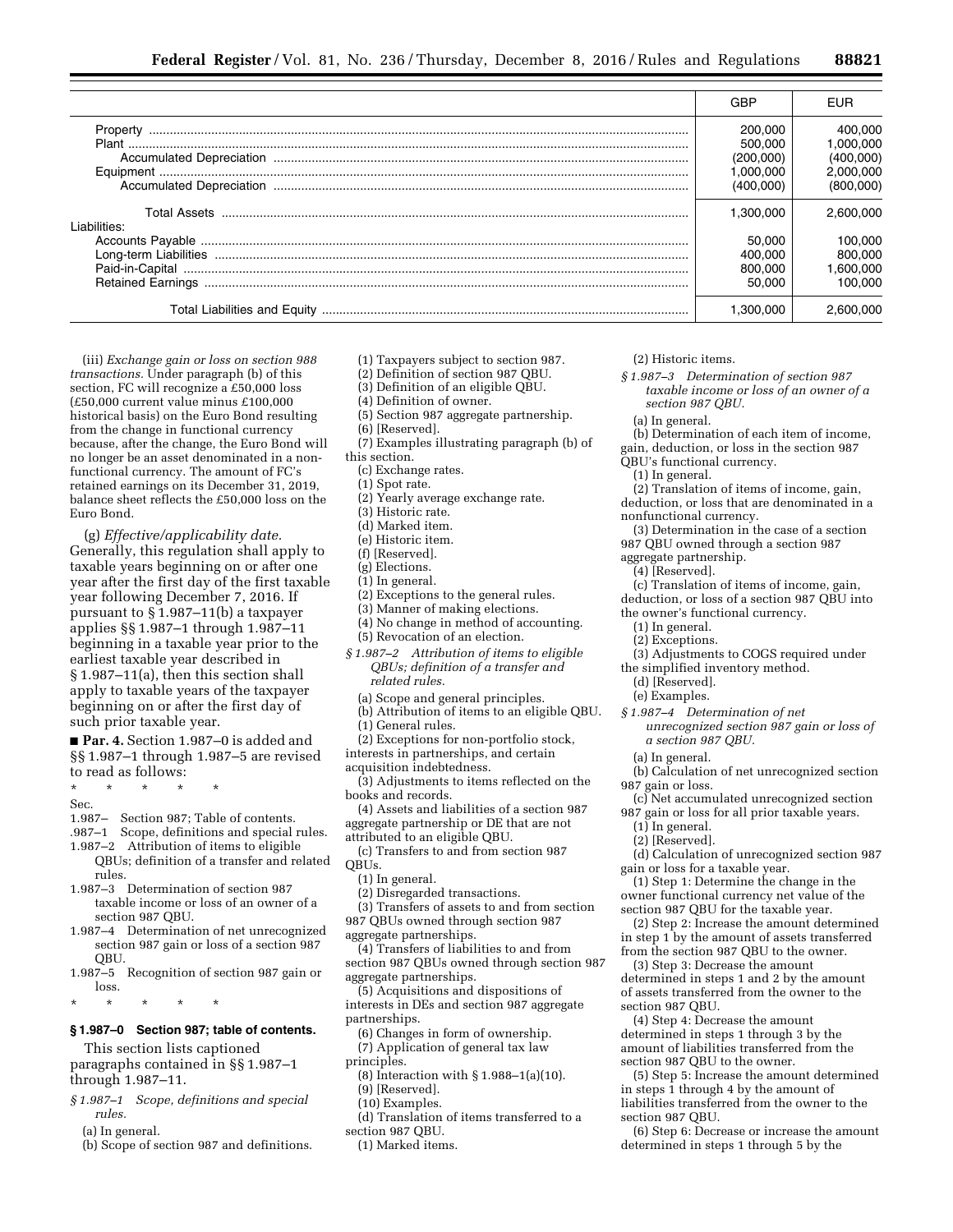section 987 taxable income or loss, respectively, of the section 987 QBU for the taxable year.

(7) Step 7: Increase the amount determined in steps 1 through 6 by any expenses that are not deductible in computing the section 987 taxable income or loss of the section 987 QBU for the taxable year.

(8) Step 8: Decrease the amount

determined in steps 1 through 7 by the amount of any tax-exempt income.

(e) Determination of the owner functional currency net value of a section 987 QBU.

(1) In general.

(2) Translation of balance sheet items into the owner's functional currency.

(f) [Reserved].

(g) Examples.

*§ 1.987–5 Recognition of section 987 gain or loss.* 

(a) Recognition of section 987 gain or loss by the owner of a section 987 QBU.

(b) Remittance proportion.

(c) Remittance.

(1) Definition.

- (2) Day when a remittance is determined. (3) Termination.
- (d) Aggregate of all amounts transferred from the section 987 QBU to the owner for the taxable year.

(e) Aggregate of all amounts transferred from the owner to the section 987 QBU for the taxable year.

- (f) Determination of owner's adjusted basis in transferred assets.
	- (1) In general.
	- (2) Marked asset.
	- (3) Historic asset.
	- (g) Example.
- *§ 1.987–6 Character and source of section 987 gain or loss.* 
	- (a) Ordinary income or loss.
	- (b) Character and source of section 987
- gain or loss.
- (1) In general.
- (2) Method required to characterize and source section 987 gain or loss.
- (3) Coordination with section 954. (c) Examples.
- *§ 1.987–7 Section 987 aggregate partnerships.*

(a) In general.

- (b) [Reserved].
- (c) Coordination with subchapter K. *§ 1.987–8 Termination of a section 987* 
	- *QBU.*
	- (a) Scope.
	- (b) In general.
	- (1) Trade or business ceases.
	- (2) Substantially all assets transferred.
	- (3) Owner no longer a CFC.
	- (4) Owner ceases to exist.
- (c) Transactions described in section

381(a).

- (1) Liquidations.
- (2) Reorganizations.
- (d) [Reserved].
- (e) Effect of terminations.
- (f) Examples.
- *§ 1.987–9 Recordkeeping requirements.*  (a) In general.
- (b) Supplemental information.
- (c) Retention of records.
- (d) Information on a dedicated section 987 form.
- *§ 1.987–10 Transition rules.*
- (a) Scope. (b) Fresh start transition method.
- (1) In general.
- (2) Application of § 1.987–4.
- (3) Determination of historic rate.
- (4) Example.
- (c) Transition of section 987 QBUs that
- applied the method set forth in the 2006
- proposed section 987 regulations.
	- (1) In general.
	- (2) Application of § 1.987–4.
	- (3) Use of prior historic rate.
	- (4) Example.
	- (d) Adjustments to avoid double counting.
	- (e) Reporting.
	- (1) In general.
- (2) Attachments not required where
- information is reported on a form.
- *§ 1.987–11 Effective/applicability date.*  (a) In general.
- (b) Application of these regulations to taxable years beginning after December 7,
- 2016.

(c) Transition date.

### **§ 1.987–1 Scope, definitions, and special rules.**

(a) *In general.* These regulations under section 987 (§§ 1.987–1 through 1.987–11) provide rules for determining the taxable income or loss of a taxpayer with respect to a section 987 QBU (as defined in paragraph (b)(2) of this section). Further, these regulations provide rules for determining the timing, amount, character, and source of section 987 gain or loss recognized with respect to a section 987 QBU. This section addresses the scope of these regulations and provides certain definitions, special rules, and the procedures for making the elections provided for in the regulations. Section 1.987–2 provides rules for attributing assets and liabilities and items of income, gain, deduction, and loss to an eligible QBU. It also provides rules regarding the translation of items transferred to a section 987 QBU. Section 1.987–3 provides rules for determining and translating the taxable income or loss of a taxpayer with respect to a section 987 QBU. Section 1.987–4 provides rules for determining net unrecognized section 987 gain or loss. Section 1.987–5 provides rules regarding the recognition of section 987 gain or loss. It also provides rules for determining an owner's basis in assets transferred from a section 987 QBU. Section 1.987–6 provides rules regarding the character and source of section 987 gain or loss. Section 1.987– 7 provides rules with respect to section 987 aggregate partnerships. Section 1.987–8 provides rules regarding the termination of a section 987 QBU. Section 1.987–9 provides rules regarding the recordkeeping required under section 987. Section 1.987–10

provides transition rules. Section 1.987– 11 provides the effective/applicability date of these regulations.

(b) *Scope of section 987 and definitions*—(1) *Taxpayers subject to section 987*—(i) *In general.* Except as provided in paragraphs (b)(1)(ii) and (b)(6) of this section, an individual or corporation is subject to these regulations under section 987 if such person is an owner (as defined in paragraph (b)(4) of this section) of an eligible QBU (as defined in paragraph (b)(3) of this section) that is a section 987 QBU (as defined in paragraph (b)(2) of this section).

(ii) *Inapplicability to certain entities.*  Except as otherwise provided in paragraph (b)(1)(iii) of this section, these regulations under section 987 do not apply to specified entities described in this paragraph (b)(1)(ii), other than specified entities that engage in transactions primarily with related persons within the meaning of section 267(b) or section 707(b) that are not themselves specified entities. For this purpose, specified entities means banks, insurance companies, leasing companies, finance coordination centers, regulated investment companies, or real estate investment trusts. Further, except as otherwise provided in paragraph (b)(1)(iii) of this section, these regulations do not apply to trusts, estates, S corporations, and partnerships other than section 987 aggregate partnerships (as defined in paragraph (b)(5) of this section).

(iii) [Reserved].

(2) *Definition of a section 987 QBU*— (i) *In general.* A section 987 QBU is an eligible QBU (as defined in paragraph (b)(3) of this section) that has a functional currency different from its direct owner. A section 987 QBU also includes the assets and liabilities of an eligible QBU that are considered under paragraph (b)(5)(ii) of this section to be a section 987 QBU of a partner in a section 987 aggregate partnership (as defined in paragraph (b)(5) of this section). A section 987 QBU will continue to be treated as a section 987 QBU of the owner until a sale or other termination of the section 987 QBU as described in § 1.987–8(b). Except as provided in paragraph (b)(2)(ii) of this section, the functional currency of an eligible QBU shall be determined under § 1.985–1.

(ii) *Section 987 QBU grouping election*—(A) *In general.* Except as provided in paragraph (b)(2)(ii)(B) of this section, an owner may elect to treat, solely for purposes of section 987, all section 987 QBUs with the same functional currency that it directly owns as a single section 987 QBU.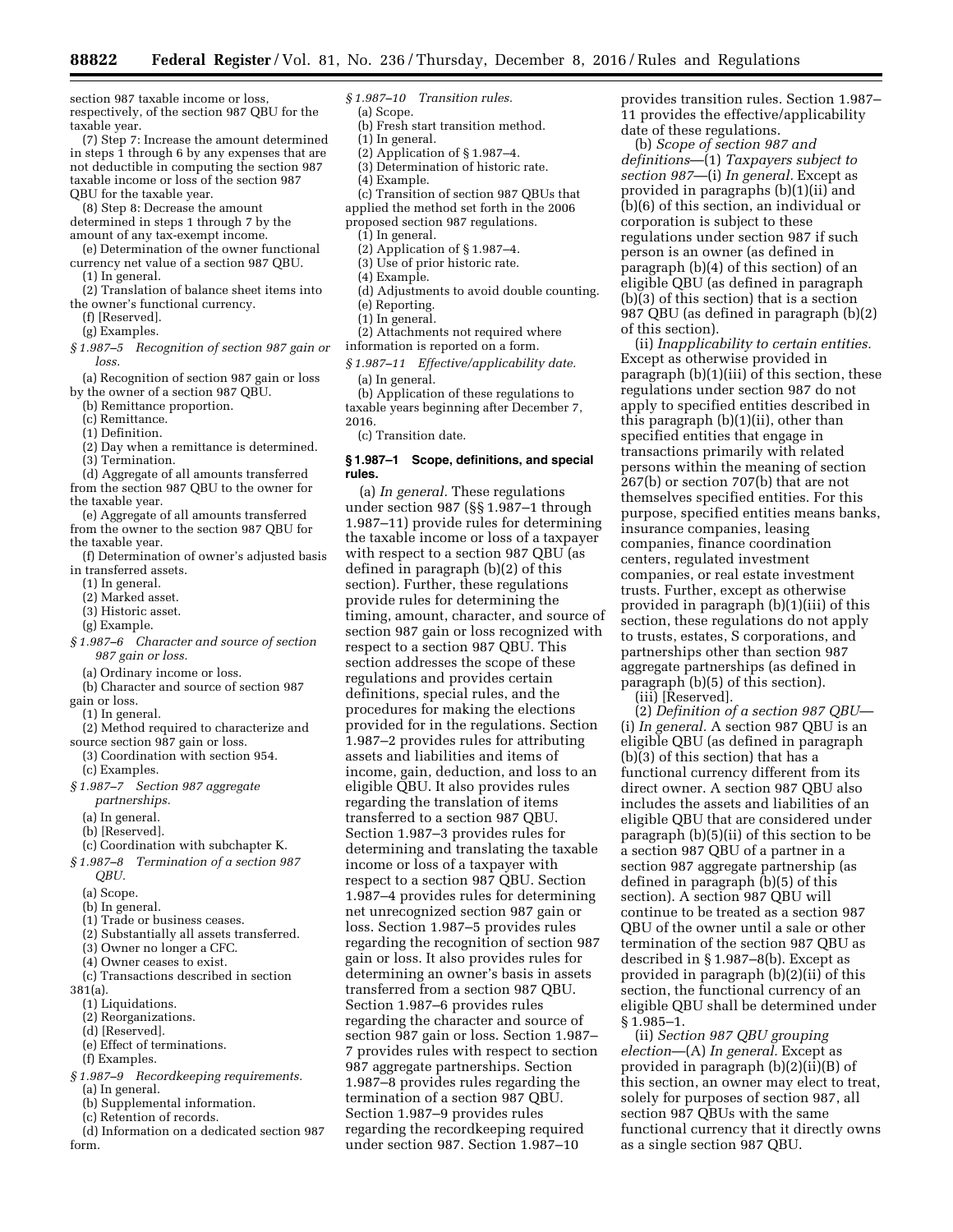(B) *Special grouping rules for section 987 QBUs owned indirectly through a section 987 aggregate partnership.* An owner may elect to treat all section 987 QBUs with the same functional currency owned indirectly through a single section 987 aggregate partnership (as defined in paragraph (b)(5) of this section) as a single section 987 QBU. An owner may not treat section 987 QBUs as a single section 987 QBU if such QBUs are owned indirectly through different section 987 aggregate partnerships. Additionally, an owner may not treat section 987 QBUs that are owned both directly and indirectly through a section 987 aggregate partnership as a single section 987 QBU.

(3) *Definition of an eligible QBU*—(i) *In general.* Eligible QBU means a qualified business unit, as defined in § 1.989(a)–1, that is not subject to the Dollar Approximate Separate Transactions Method rules of § 1.985–3.

(ii) *Exclusion of certain entities.* A corporation, partnership, trust, estate, or entity disregarded as an entity separate from its owner for Federal income tax purposes as described in § 301.7701– 2(c)(2) (hereafter referred to as a ''DE'') is not an eligible QBU (even though such an entity may have activities that qualify as an eligible QBU).

(4) *Definition of owner.* For purposes of these regulations under section 987, an owner is any person having direct or indirect ownership in an eligible QBU. Only an individual or corporation may be an owner of an eligible QBU. The term *owner* for section 987 purposes does not include an eligible QBU. For example, a section 987 QBU (QBU1) is not an owner of another section 987 QBU (QBU2) even if QBU1 owns the stock of QBU2.

(i) *Direct ownership.* An individual or a corporation is a direct owner of an eligible QBU if the individual or corporation is the owner for Federal income tax purposes of the assets and liabilities of the eligible QBU.

(ii) *Indirect ownership.* An individual or corporation that is a partner in a section 987 aggregate partnership (as defined in paragraph (b)(5) of this section) and is allocated, under § 1.987– 7, all or a portion of the assets and liabilities of an eligible QBU of such partnership is an indirect owner of the eligible QBU.

(5) *Section 987 aggregate partnership*—(i) *In general.* A partnership is a section 987 aggregate partnership if:

(A) All of the interests in partnership capital and profits are owned, directly or indirectly, by persons related to each other within the meaning of sections 267(b) or 707(b). For purposes of this

paragraph (b)(5), ownership of an interest in partnership capital or profits is determined in accordance with the rules for constructive ownership provided in section 267(c), other than section  $267(c)(3)$ ; and

(B) The partnership has one or more eligible QBUs, at least one of which would be a section 987 QBU with respect to a partner if the partner owned the eligible QBU directly.

(ii) *Section 987 QBU of a partner.* The assets and liabilities of an eligible QBU owned through a section 987 aggregate partnership and allocated to a partner under the principles of § 1.987–7(b) are considered to be a section 987 QBU of such partner if the partner has a functional currency different from that of the eligible QBU.

(iii) *Certain unrelated partners disregarded.* In determining whether a partnership is a section 987 aggregate partnership, the interest of an unrelated partner shall be disregarded if the acquisition of such interest has as a principal purpose the avoidance of this paragraph (b)(5).

 $(6)$  [Reserved].

(7) *Examples illustrating paragraph (b) of this section.* The following examples illustrate the principles of paragraph (b) of this section. U.S. Corp is a domestic corporation, has the U.S. dollar as its functional currency, and uses the calendar year as its taxable year. Except as otherwise provided, (i) Business A and Business B are eligible QBUs and have the euro and the Japanese yen, respectively, as their functional currencies and (ii) DE1 and DE2 are DEs, have no assets or liabilities, and conduct no activities.

*Example 1.* (i) *Facts.* U.S. Corp owns Business A and all of the interests in DE1. DE1 maintains a separate set of books and records that are kept in British pounds. DE1 owns pounds and all of the stock of a foreign corporation, FC. DE1 is liable to a lender on a pound-denominated obligation that was incurred to acquire the stock of FC. The FC stock, the pounds, and the liability incurred to acquire the FC stock are recorded on DE1's separate books and records. DE1 has no other assets or liabilities and conducts no activities (other than holding the FC stock and servicing its liability).

(ii) *Analysis.* (A) Pursuant to paragraph (b)(4)(i) of this section, U.S. Corp is the direct owner of Business A because it is the owner of the assets and liabilities of Business A. Because Business A is an eligible QBU with a functional currency that is different from the functional currency of its owner, U.S. Corp, Business A is a section 987 QBU (as defined in paragraph (b)(2) of this section). As a result, U.S. Corp and its section 987 QBU, Business A, are subject to section 987.

(B) Holding the stock of FC and pounds and servicing a liability does not constitute a trade or business within the meaning of

§ 1.989(a)–1(c). Because the activities of DE1 do not constitute a trade or business within the meaning of § 1.989(a)–1(c), such activities are not an eligible QBU. In addition, pursuant to paragraph (b)(3)(ii) of this section, DE1 itself is not an eligible QBU. As a result, neither DE1 nor its activities qualify as a section 987 QBU of U.S. Corp. Therefore, neither the activities of DE1 nor DE1 itself is subject to section 987. For the foreign currency treatment of payments on DE1's pound-denominated liability, see § 1.988– 2(b).

*Example 2.* (i) *Facts.* U.S. Corp owns all of the interests in DE1. DE1 owns Business A and all of the interests in DE2. The only activities of DE1 are Business A activities and holding the interests in DE2. DE2 owns Business B and Business C. For purposes of this example, Business B does not maintain books and records that are separate from its owner, DE2. Instead, the activities of Business B are reflected on the books and records of DE2, which are maintained in Japanese yen. In addition, Business C has the U.S. dollar as its functional currency, maintains books and records that are separate from the books and records of DE2, and is an eligible QBU.

(ii) *Analysis.* (A) Pursuant to paragraph (b)(3)(ii) of this section, DE1 and DE2 are not eligible QBUs. Pursuant to paragraph (b)(3)(i) of this section, the Business B and Business C activities of DE2, and the Business A activities of DE1, are eligible QBUs. Moreover, pursuant to paragraph (b)(4) of this section, DE1 is not the owner of the Business A, Business B, or Business C eligible QBUs, and DE2 is not the owner of the Business B or Business C eligible QBUs. Instead, pursuant to paragraph (b)(4)(i) of this section, U.S. Corp is the direct owner of the Business A, Business B, and Business C eligible QBUs.

(B) Because Business A and Business B are eligible QBUs with functional currencies that are different than the functional currency of U.S. Corp, Business A and Business B are section 987 QBUs (as defined in paragraph (b)(2) of this section).

(C) The Business C eligible QBU has the same functional currency as U.S. Corp. Therefore, the Business C eligible QBU is not a section 987 QBU.

*Example 3.* (i) *Facts.* U.S. Corp owns all of the interests in DE1. DE1 owns Business A and Business B. For purposes of this example, assume Business B has the euro as its functional currency.

(ii) *Analysis.* (A) Pursuant to paragraph  $(b)(3)(ii)$  of this section, DE1 is not an eligible QBU. Moreover, pursuant to paragraph (b)(4) of this section, DE1 is not the owner of the Business A or Business B eligible QBUs. Instead, pursuant to paragraph (b)(4)(i) of this section, U.S. Corp is the direct owner of the Business A and Business B eligible QBUs.

(B) Business A and Business B constitute two separate eligible QBUs, each with the euro as its functional currency. Accordingly, Business A and Business B are section 987 QBUs of U.S. Corp. U.S. Corp may elect to treat Business A and Business B as a single section 987 QBU pursuant to paragraph  $(b)(2)(ii)(A)$  of this section. If such election is made, pursuant to paragraph (b)(4)(i) of this section, U.S. Corp would be the direct owner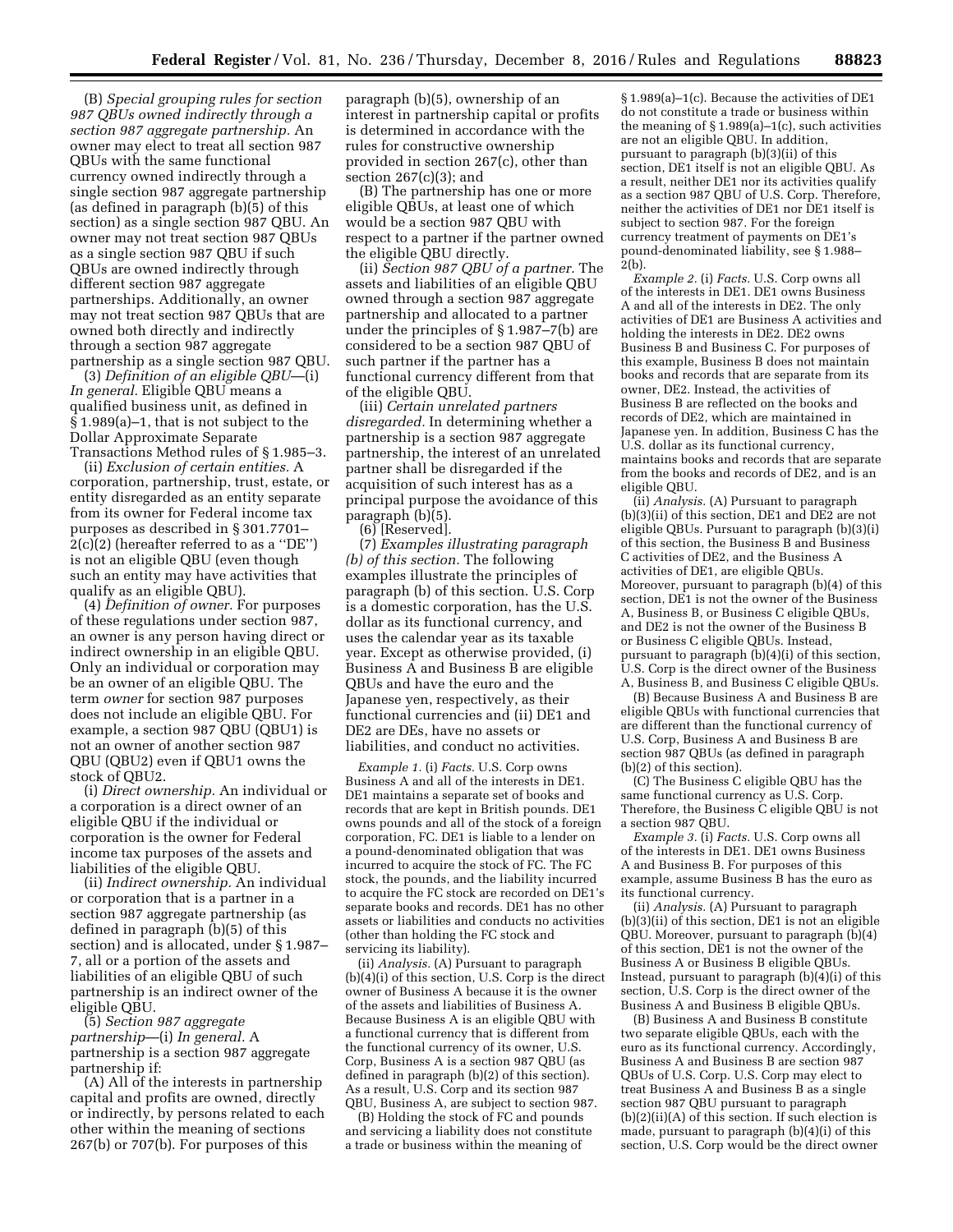of the Business AB section 987 QBU that would include the activities of both the Business A section 987 QBU and the Business B section 987 QBU. In addition, pursuant to paragraph (b)(4) of this section, DE1 would not be treated as the owner of the Business AB section 987 QBU.

*Example 4.* (i) *Facts.* U.S. Corp owns all the stock of Y, a U.S. corporation that is a member of U.S. Corp's consolidated group. U.S. Corp also owns all the stock of CFC, a controlled foreign corporation (as defined in section 957(a)) of U.S. Corp with the Japanese yen as its functional currency. Y and CFC are the only partners in P, a foreign partnership. P owns DE1 and Business A. DE1 owns Business B.

(ii) *Analysis.* (A) Under paragraph (b)(5)(i) of this section, P is a section 987 aggregate partnership because Y and CFC own all the interests in partnership capital and profits, Y and CFC are related within the meaning of section 267(b), and the requirements of § 1.987–1(b)(5)(i)(B) are satisfied. Pursuant to paragraph (b)(3)(ii) of this section, P and DE1 are not eligible QBUs. Moreover, pursuant to paragraph (b)(4) of this section, for purposes of section 987, neither P nor DE1 is the owner of the Business B eligible QBU, and P is not the owner of the Business A eligible QBU. Instead, pursuant to paragraph (b)(4)(ii) of this section, Y and CFC are indirect owners of the Business A eligible QBU and the Business B eligible QBU to the extent they are allocated the assets and liabilities of such businesses under § 1.987–7.

(B) Because Business A and Business B are eligible QBUs with different functional currencies than Y, the portions of Business A and Business B allocated to Y under § 1.987–7 are section 987 QBUs of Y.

(C) Because the Business A eligible QBU has a different functional currency than CFC, the portion of Business A that is allocated to CFC under § 1.987–7 is a section 987 QBU, and CFC and its section 987 QBU are subject to section 987. Because the Business B eligible QBU has the same functional currency as CFC, the portion of Business B that is allocated to CFC under § 1.987–7 is not a section 987 QBU of CFC.

*Example 5.* (i) *Facts.* U.S. Corp owns all of the interests in DE1. DE1 owns Business A and all of the interests in DE2. DE2 owns Business B and all of the interests in DE3, an entity disregarded as an entity separate from its owner. DE3 owns Business C, which is an eligible QBU with the Russian ruble as its functional currency.

(ii) *Analysis.* Pursuant to paragraph (b)(3)(ii) of this section, DE1, DE2, and DE3 are not eligible QBUs, and the Business A, Business B, and Business C activities are eligible QBUs. Pursuant to paragraph (b)(4) of this section, an eligible QBU is not an owner of another eligible QBU. Accordingly, the Business A eligible QBU is not the owner of the Business B eligible QBU, and the Business B eligible QBU is not the owner of the Business C eligible QBU. Instead, pursuant to paragraph (b)(4) of this section, U.S. Corp is the direct owner of the Business A, Business B, and Business C eligible QBUs. Because each of the Business A, Business B, and Business C eligible QBUs has a different functional currency than U.S. Corp, such

eligible QBUs are section 987 QBUs of U.S. Corp.

(c) *Exchange rates.* Solely for purposes of section 987, the following definitions shall apply.

(1) *Spot rate*—(i) *In general.* Except as otherwise provided in this section, the spot rate means the rate determined under the principles of § 1.988–1(d)(1), (2), and (4) on the relevant date.

(ii) *Election to use a spot rate convention*—(A) *In general—spot rate convention.* An owner may elect to use a spot rate convention that reasonably approximates the spot rate determined in paragraph (c)(1)(i) of this section in lieu of such spot rate. A spot rate convention may be determined with respect to a spot rate at the beginning of a reasonable period, the end of a reasonable period, as an average of spot rates for a reasonable period, or by reference to spot and forward rates for a reasonable period. For this purpose, a reasonable period shall not exceed three months. For example, in lieu of the spot rate determined in paragraph (c)(1)(i) of this section, the spot rate for all transactions during a monthly period can be determined pursuant to one of the following conventions: The spot rate at the beginning of the current month or at the end of the preceding month; the monthly average of daily spot rates for the current or preceding month; or an average of the beginning and ending spot rates for the current or preceding month. Similarly, in lieu of the spot rate determined in paragraph (c)(1)(i) of this section, the spot rate can be determined pursuant to an average of the spot rate and the 30-day forward rate on a day of the preceding month. Use of a spot rate convention that is consistent with the convention used for financial accounting purposes is presumed to reasonably approximate the rate in paragraph (c)(1)(i) of this section. The Commissioner can rebut this presumption if the Commissioner determines that the use of the convention would not clearly reflect income based on the facts and circumstances available at the time of the election.

(B) [Reserved].

(iii) *Election to use spot rates in lieu of yearly average exchange rates.* A taxpayer may elect under this paragraph (c)(1)(iii) to use spot rates in lieu of yearly average exchange rates (as defined in paragraph (c)(2) of this section) for certain purposes. In particular, a taxpayer that makes this election must use the spot rate for purposes of determining the historic rate, as provided in paragraph (c)(3)(ii) of this section, and for purposes of

translating items of income, gain, deduction, or loss of a section 987 QBU into the owner's functional currency, as described in § 1.987–3(c)(1). Additionally, a taxpayer that makes this election will be deemed also to elect to use the historic inventory method described in  $\S 1.987-3(c)(2)(iv)(B)$ .

(2) *Yearly average exchange rate.* For purposes of section 987, the yearly average exchange rate is a rate that represents an average exchange rate for the taxable year (or, if the relevant period is less than a full taxable year, such portion of the taxable year) computed under any reasonable method. For example, an owner may determine the yearly average exchange rate based on a daily, monthly or quarterly averaging convention, whether weighted or unweighted, and may take into account forward rates for a period not to exceed three months. Use of an averaging convention that is consistent with the convention used for financial accounting purposes is presumed to be a reasonable method. The Commissioner can rebut this presumption if the Commissioner determines that the use of the convention would not have been expected to clearly reflect income based on the facts and circumstances available at the time of the election.

(3) *Historic rate*—(i) *In general.*  Except as otherwise provided in these regulations, the historic rate is determined as described in paragraphs  $(c)(3)(i)(A)$  through  $(E)$  of this section.

(A) *Assets generally.* In the case of an asset other than inventory that is acquired by a section 987 QBU (including through a transfer), the historic rate is the yearly average exchange rate applicable to the year of acquisition.

(B) *Inventory under the simplified inventory method.* In the case of inventory with respect to which a taxpayer uses the simplified inventory method described in § 1.987–  $3(c)(2)(iv)(A)$ , the historic rate for inventory accounted for under the lastin, first-out (LIFO) method of accounting is the yearly average exchange rate applicable to the year in which the inventory's LIFO layer arose. The historic rate for all other inventory of such a taxpayer is the yearly average exchange rate for the taxable year for which the determination of the historic rate for such inventory is relevant.

(C) *Inventory under the historic inventory method.* In the case of inventory with respect to which a taxpayer has elected under § 1.987– 3(c)(2)(iv)(B) to use the historic inventory method, each inventoriable cost with respect to such inventory may have a different historic rate. The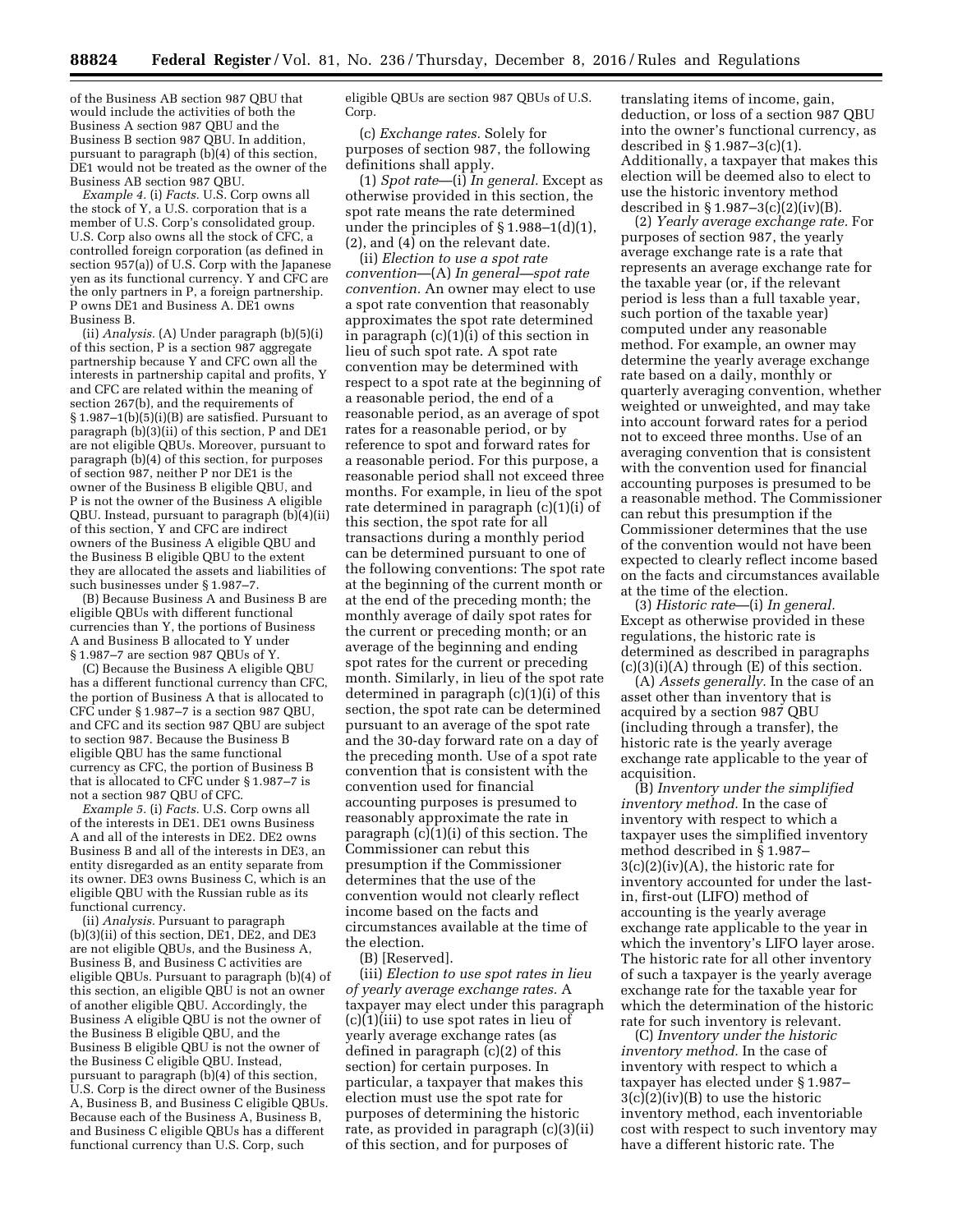historic rate for each inventoriable cost is the exchange rate at which such item would be translated under § 1.987–3 if it were not an inventoriable cost.

(D) *Liabilities generally.* In the case of a liability that is incurred or assumed by a section 987 QBU, the historic rate is the yearly average exchange rate applicable to the year the liability is incurred or assumed.

(E) [Reserved].

(ii) *Historic rate when an election to use spot rates in lieu of yearly average exchange rates is in effect.* A taxpayer that has elected under paragraph (c)(1)(iii) of this section to use spot rates in lieu of yearly average exchange rates must determine historic rates under paragraphs  $(c)(3)(i)(A)$  and  $(c)(3)(i)(D)$  of this section using the spot rate (as defined in paragraph (c)(1) of this section) for the date an asset is acquired by a section 987 QBU or a liability is assumed or incurred by a section 987 QBU in lieu of using the yearly average exchange rate.

(iii) *Date placed in service for depreciable or amortizable property.* In the case of depreciable or amortizable property, an owner may determine the historic rate (whether a yearly average exchange rate or a spot rate, as applicable) by reference to the date such property is placed in service by the section 987 QBU rather than the date the property was acquired, provided that this convention is consistently applied for all such property attributable to that section 987 QBU.

(iv) *Changed functional currency.* In the case of a section 987 QBU or an owner of a section 987 QBU that previously changed its functional currency,  $\S 1.985-5(d)(1)(ii)(A)$  and  $§ 1.985-5(e)(4)(i)(A)$ , respectively, shall be taken into account in determining the historic rate for an item reflected on the balance sheet of the section 987 QBU immediately prior to the year of change.

(d) *Marked item.* A marked item is an asset (marked asset) or liability (marked liability) that is properly reflected on the books and records of a section 987 QBU under § 1.987–2(b) and that—

(1) Is denominated in, or determined by reference to, the functional currency of the section 987 QBU, is not a section 988 transaction of the section 987 QBU, and would be a section 988 transaction if such item were held or entered into directly by the owner of the section 987 QBU;

(2) Is a prepaid expense or a liability for an advance payment of unearned income, in either case having an original term of one year or less on the date the prepaid expense or liability for an advance payment of unearned income arises; or

(3) [Reserved].

(e) *Historic item.* A historic item is an asset (historic asset) or liability (historic liability) that is properly reflected on the books and records of a section 987 QBU under § 1.987–2(b) and that is not a marked item (as defined in paragraph (d) of this section).

(f) [Reserved].

(g) *Elections*—(1) *In general.* This paragraph (g) provides rules for making elections under section 987. Except as otherwise provided in paragraph (g)(2) of this section, such elections—

(i) May be made separately for each section 987 QBU;

(ii) Are made by the owner of the section 987 QBU (as defined in paragraph (b)(4) of this section); and

(iii) Must be made for the first taxable year in which the election is relevant in determining the section 987 taxable income or loss, or section 987 gain or loss, of the section 987 QBU and in which the regulations implementing the election are applicable with respect to the section 987 QBU.

(2) *Exceptions to the general rules*— (i) *Consistency and timeliness requirements for certain elections.*  Notwithstanding paragraph (g)(1)(i) of this section, the following consistency and timeliness requirements apply:

(A) *Section 987 grouping election.*  Elections made pursuant to paragraph (b)(2)(ii) of this section (regarding the grouping of section 987 QBUs) are binding on all section 987 QBUs that are eligible to be grouped under the particular election (for example, election to group all euro QBUs owned by the same aggregate partnership), regardless of whether the section 987 QBU is established or acquired after the election is made and regardless of whether the section 987 QBU is identified on the election as required in paragraph  $(g)(3)(i)(A)$  of this section.

(B) [Reserved].

(ii) *Persons making elections for QBUs owned by foreign corporations.*  Notwithstanding paragraph (g)(1)(ii) of this section, if a section 987 QBU is owned by a foreign corporation, elections shall be made in accordance with  $\S 1.964-1(c)$  by the foreign corporation's controlling domestic shareholders, as defined under § 1.964– 1(c)(5)(i) (dealing with controlled foreign corporations) and § 1.964– 1(c)(5)(ii) (dealing with noncontrolled section 902 corporations).

(3) *Manner of making elections*—(i) *Election made by attaching statement to a return.* Except as provided in paragraph (g)(3)(ii) of this section, elections shall be made under section 987 for each section 987 QBU by attaching a statement with the

information required in this paragraph (g)(3)(i) to the timely filed tax return of the owner or, in the case of a foreign corporation, other applicable person for the first taxable year in which the election is required to be made under paragraph  $(g)(i)(iii)$  of this section.

(A) *Section 987 grouping election.*  The election provided in paragraph (b)(2)(ii) of this section must be titled ''Section 987 Grouping Election Under  $§ 1.987-1(b)(2)(ii)'$  and provide the following information:

(*1*) The name, address, and functional currency of each section 987 QBU that the taxpayer is grouping together; and

(*2*) The owner's name and address.

(B) *Election to use a spot rate convention.* An election under paragraph (c)(1)(ii) of this section to use a spot rate convention must be titled ''Section 987 Election to Use a Spot Rate Convention Under  $\S 1.987-1(c)(1)(ii)$ and provide the following information:

(*1*) A description of the convention; and

(*2*) The name and address of each section 987 QBU for which the election is being made.

(C) *Election to use spot rates in lieu of yearly average exchange rates.* An election under paragraph (c)(1)(iii) of this section to use spot rates in lieu of yearly average exchange rates must be titled ''Section 987 Election to Use Spot Rates in Lieu of Yearly Average Exchange Rates Under § 1.987– 1(c)(1)(iii)'' and provide the following information:

(*1*) A description of the convention; and

(*2*) The name and address of each section 987 QBU for which the election is being made.

(D) *Election to use the historic inventory method.* An election under  $$1.987-3(c)(2)(iv)(B)$  to use the historic inventory method shall be titled ''Section 987 Election to Use the Historic Inventory Method Under  $§ 1.987-3(c)(2)(iv)(B)'$  and must provide the name and address of each section 987 QBU for which the election is being made.

(ii) *Election made by filing a dedicated section 987 form.* If the Commissioner publishes a form that provides the manner in which elections are made under section 987, the form shall govern the manner in which elections are made under section 987.

(4) *No change in method of accounting.* An election under section 987 is not governed by the general rules concerning changes in methods of accounting. See also paragraph (g)(5) of this section.

(5) *Revocation of an election.*  Elections under section 987 may not be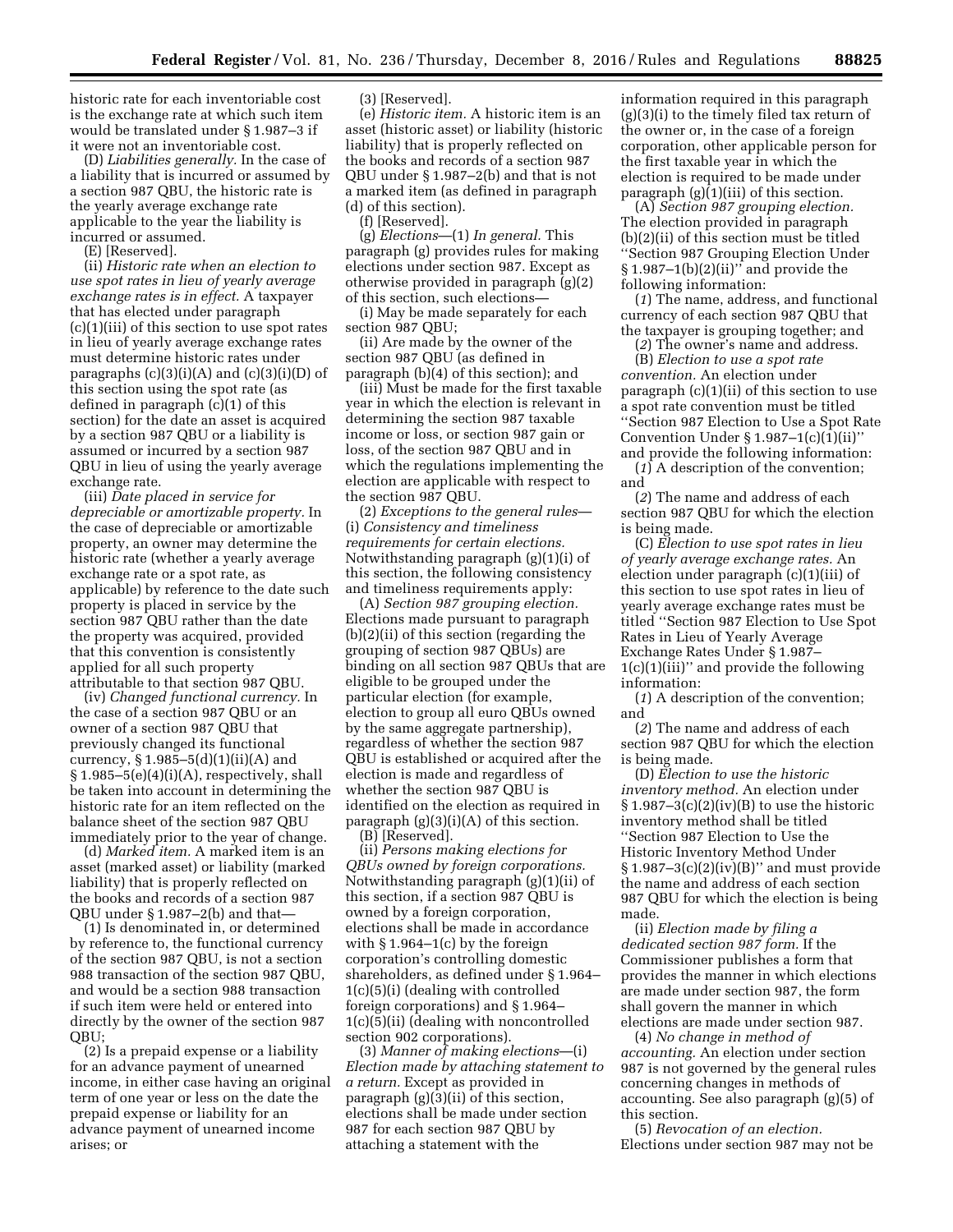revoked without the consent of the Commissioner or his delegate. The Commissioner or his delegate will consider allowing a revocation of an election if the taxpayer can demonstrate significantly changed circumstances or such other circumstances that clearly demonstrate a substantial non-tax business reason for revoking the election.

## **§ 1.987–2 Attribution of items to eligible QBUs; definition of a transfer and related rules.**

(a) *Scope and general principles.*  Paragraph (b) of this section provides rules for attributing assets and liabilities, and items of income, gain, deduction, and loss, to an eligible QBU. Assets and liabilities are attributed to a section 987 QBU for purposes of section 987. Items of income, gain, deduction, and loss are attributed to a section 987 QBU for purposes of computing the section 987 taxable income of the section 987 QBU and of its owner. Paragraph (c) of this section defines a transfer to or from a section 987 QBU. Paragraph (d) of this section provides translation rules for transfers to a section 987 QBU.

(b) *Attribution of items to an eligible QBU*—(1) *General rules.* Except as provided in paragraphs (b)(2) and (3) of this section, items are attributable to an eligible QBU to the extent they are reflected on the separate set of books and records, as defined in § 1.989(a)– 1(d), of the eligible QBU. In the case of a section 987 aggregate partnership, items reflected on the books and records of the partnership and deemed allocated to an eligible QBU of such partnership are considered to be reflected on the books and records of such eligible QBU. For purposes of this section, the term ''item'' refers to any asset or liability, and any item of income, gain, deduction, or loss. Items that are attributed to an eligible QBU pursuant to this section must be adjusted to conform to Federal income tax principles. Except as provided in  $§ 1.989(a) - 1(d)(3)$ , these attribution rules apply solely for purposes of section 987. For example, the allocation and apportionment of interest expense under section 864(e) is independent of the rules under section 987.

(2) *Exceptions for non-portfolio stock, interests in partnerships, and certain acquisition indebtedness.* The following items shall not be considered to be on the books and records of an eligible QBU:

(i) Stock of a corporation (whether domestic or foreign), other than stock of a corporation reflected on the books and records (within the meaning of

paragraph (b)(1) of this section) of an eligible QBU if the owner of the eligible QBU owns less than 10 percent of the total value of all classes of stock of such corporation. For this purpose, section 318(a) applies in determining ownership, except that in applying section  $318(a)(2)(C)$ , the phrase "10 percent'' is used instead of the phrase ''50 percent.''

(ii) An interest in a partnership (whether domestic or foreign).

(iii) A liability that was incurred to acquire stock described in paragraph (b)(2)(i) of this section or that was incurred to acquire a partnership interest described in paragraph (b)(2)(ii) of this section.

(iv) Income, gain, deduction, or loss arising from the items described in paragraphs (b)(2)(i) through (iii) of this section. For example, a section 951 inclusion with respect to stock of a foreign corporation described in paragraph (b)(2)(i) of this section shall not be considered to be on the books and records of an eligible QBU.

(3) *Adjustments to items reflected on the books and records*—(i) *General rule.*  If a principal purpose of recording (or failing to record) an item on the books and records of an eligible QBU is the avoidance of Federal income tax under, or through the use of, section 987, the item must be allocated between or among the eligible QBU, the owner of such eligible QBU, and any other persons, entities (including DEs), or other QBUs within the meaning of § 1.989(a)–1(b) (including eligible QBUs) in a manner that reflects the substance of the transaction. For purposes of this paragraph (b)(3)(i), relevant factors for determining whether such Federal income tax avoidance is a principal purpose of recording (or failing to record) an item on the books and records of an eligible QBU shall include, but are not limited to, the factors set forth in paragraphs (b)(3)(ii) and (iii) of this section. The presence or absence of any factor or factors is not determinative. Moreover, the weight given to any factor (whether or not set forth in paragraphs (b)(3)(ii) and (iii) of this section) depends on the particular case.

(ii) *Factors indicating no tax avoidance.* For purposes of paragraph (b)(3)(i) of this section, factors that may indicate that recording (or failing to record) an item on the books and records of an eligible QBU did not have as a principal purpose the avoidance of Federal income tax under, or through the use of, section 987 include the recording (or not recording) of an item:

(A) For a significant and bona fide business purpose;

(B) In a manner that is consistent with the economics of the underlying transaction;

(C) In accordance with generally accepted accounting principles (or similar comprehensive accounting standard);

(D) In a manner that is consistent with the treatment of similar items from year to year;

(E) In accordance with accepted conditions or practices in the particular trade or business of the eligible QBU;

(F) In a manner that is consistent with an explanation of existing internal accounting policies that is evidenced by documentation contemporaneous with the timely filing of a Federal income tax return for the taxable year; and

(G) As a result of a transaction between legal entities (for example, the transfer of an asset or the assumption of a liability), even if such transaction is not regarded for Federal income tax purposes (for example, a transaction between a DE and its owner).

(iii) *Factors indicating tax avoidance.*  For purposes of paragraph (b)(3)(i) of this section, factors that may indicate that a principal purpose of recording (or failing to record) an item on the books and records of an eligible QBU is the avoidance of Federal income tax under, or through the use of, section 987 include:

(A) The presence or absence of an item on the books and records that is the result of one or more transactions that are transitory, for example, due to a circular flow of cash or other property;

(B) The presence or absence of an item on the books and records that is the result of one or more transactions that do not have substance;

(C) The presence or absence of an item on the books and records that results in the taxpayer (or a person related to the taxpayer within the meaning of section 267(b) or section 707(b)) having offsetting positions with respect to the functional currency of a section 987 QBU; and

(D) The absence of any or all of the factors listed in paragraph (b)(3)(ii) of this section.

(4) *Assets and liabilities of a section 987 aggregate partnership or DE that are not attributed to an eligible QBU.*  Neither a section 987 aggregate partnership nor a DE is an eligible QBU and, thus, neither entity can be a section 987 QBU. See § 1.987–1(b)(2) and (3). As a result, a section 987 aggregate partnership or DE may own assets and liabilities that are not attributed to an eligible QBU as provided under this paragraph (b) and, therefore, are not subject to section 987. For the foreign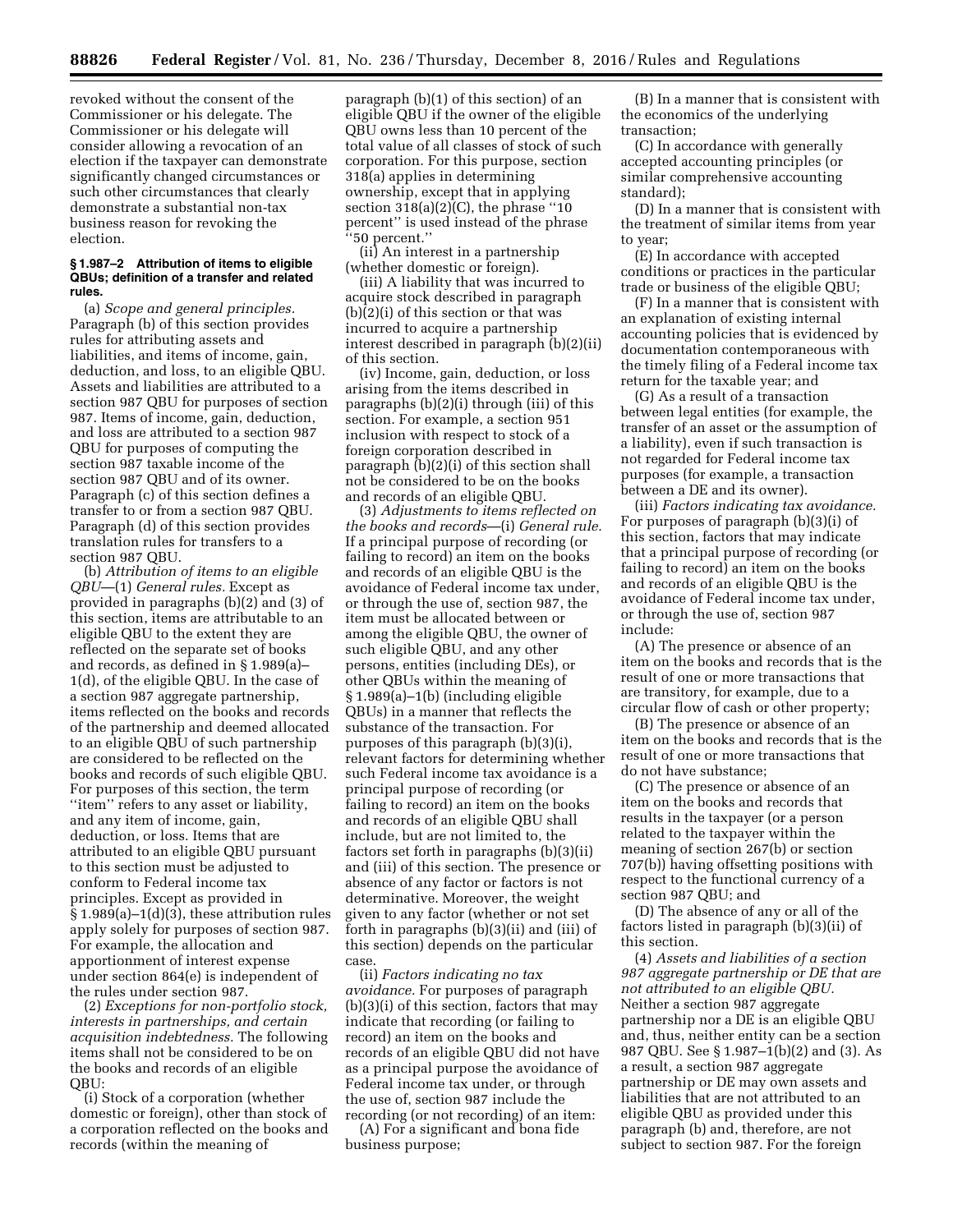currency treatment of such assets or liabilities, see § 1.988–1(a)(4).

(c) *Transfers to and from section 987 QBUs*—(1) *In general.* The following rules apply for purposes of determining whether there is a transfer of an asset or a liability from an owner to a section 987 QBU, or from a section 987 QBU to an owner. These rules apply solely for purposes of section 987.

(2) *Disregarded transactions*—(i) *General rule.* An asset or liability shall be treated as transferred to a section 987 QBU from its owner (whether direct owner or indirect owner, as defined in § 1.987–1(b)(4)) if, as a result of a disregarded transaction (as defined in paragraph (c)(2)(ii) of this section), such asset or liability is reflected on the books and records of the section 987 QBU within the meaning of paragraph (b) of this section. Similarly, an asset or liability shall be treated as transferred from a section 987 QBU to its owner if, as a result of a disregarded transaction, such asset or liability is no longer reflected on the books and records of the section 987 QBU within the meaning of paragraph (b) of this section.

(ii) *Definition of a disregarded transaction.* For purposes of this section, a disregarded transaction means a transaction that is not regarded for Federal income tax purposes (for example, any transaction between separate section 987 QBUs of the same owner). For purposes of this paragraph (c), a disregarded transaction shall be treated as including the recording of an asset or liability on the books and records of an eligible QBU (as defined in § 1.987–1(b)(3)) of an owner, if the recording is the result of such asset or liability being removed from the books and records of a separate eligible QBU of the same owner, whether such separate eligible QBU is owned directly or is owned indirectly through the same entity (including through a DE or a section 987 aggregate partnership). Additionally, if an asset or liability that is attributable to a section 987 QBU within the meaning of paragraph (b) of this section is sold or exchanged (including in a nonrecognition transaction, such as an exchange under section 351) for an asset or liability that is not attributable to the section 987 QBU immediately after the sale or exchange, the sold or exchanged asset or liability that was attributable to the section 987 QBU immediately before the transaction shall be treated as transferred from the section 987 QBU to its direct or indirect owner in a disregarded transaction immediately before the sale or exchange for purposes of section 987 (including for purposes of recognizing section 987 gain or loss

under § 1.987–5) and subsequently sold or exchanged by the owner. The preceding sentence shall not apply with respect to an acquisition or disposition of an interest in a section 987 aggregate partnership or in a DE, as described in paragraph (c)(5) of this section.

(iii) *Items derived from disregarded transactions ignored.* For purposes of section 987, disregarded transactions shall not give rise to items of income, gain, deduction, or loss that are taken into account in determining section 987 taxable income or loss under § 1.987–3.

(3) *Transfers of assets to and from section 987 QBUs owned through section 987 aggregate partnerships*—(i) *Contributions to section 987 aggregate partnerships.* Solely for purposes of section 987, an asset shall be treated as transferred by an indirect owner (as defined in § 1.987–1(b)(4)(ii)) to a section 987 QBU of a partner (as defined in  $\S 1.987-1(b)(5)(ii)$  to the extent the indirect owner contributes the asset to the section 987 aggregate partnership that carries on the activities of the section 987 QBU, provided that, immediately prior to the contribution, the asset is not reflected on the books and records of the section 987 QBU within the meaning of paragraph (b) of this section and the asset is reflected on the books and records of the section 987 QBU immediately following such contribution. For purposes of this paragraph (c)(3)(i), deemed contributions of money described under section 752 shall be disregarded. See paragraph (c)(4)(ii) of this section for rules governing the assumption by a partner of liabilities of a section 987 aggregate partnership.

(ii) *Distributions from section 987 aggregate partnerships.* Solely for purposes of section 987, an asset shall be treated as transferred from a section 987 QBU of a partner to its indirect owner to the extent the section 987 aggregate partnership that carries on the activities of the section 987 QBU distributes the asset to the indirect owner, provided that, immediately prior to such distribution, the asset is reflected on the books and records of the section 987 QBU within the meaning of paragraph (b) of this section, and the asset is not reflected on the books and records of the section 987 QBU immediately after such distribution. For purposes of this paragraph (c)(3)(ii), deemed distributions of money described under section 752 shall be disregarded. See paragraph (c)(4)(i) of this section for rules governing the assumption by a section 987 aggregate partnership of liabilities of a partner.

(4) *Transfers of liabilities to and from section 987 QBUs owned through* 

*section 987 aggregate partnerships*—(i) *Assumptions of partner liabilities.*  Solely for purposes of section 987, a liability of the owner of a section 987 aggregate partnership shall be treated as transferred to a section 987 QBU of a partner if, and to the extent, the section 987 aggregate partnership assumes such liability, provided that, immediately prior to the transfer, the liability is not reflected on the books and records of the section 987 QBU within the meaning of paragraph (b) of this section, and the liability is reflected on the books and records of the section 987 QBU immediately following the transfer.

(ii) *Assumptions of section 987 aggregate partnership liabilities.* Solely for purposes of section 987, a liability of a section 987 aggregate partnership shall be treated as transferred from a section 987 QBU of a partner to its indirect owner if, and to the extent, the indirect owner assumes such liability of the section 987 aggregate partnership, provided that, immediately prior to such assumption, the liability is reflected on the books and records of the section 987 QBU within the meaning of paragraph (b) of this section, and the liability is not reflected on the books and records of the section 987 QBU immediately following the transfer.

(5) *Acquisitions and dispositions of interests in DEs and section 987 aggregate partnerships.* Solely for purposes of section 987, an asset or liability shall be treated as transferred to a section 987 QBU from its owner if, as a result of an acquisition (including by contribution) or disposition of an interest in a section 987 aggregate partnership or DE, such asset or liability is reflected on the books and records of the section 987 QBU. Similarly, an asset or liability shall be treated as transferred from a section 987 QBU to its owner if, as a result of an acquisition or disposition of an interest in a section 987 aggregate partnership or DE, the asset or liability is not reflected on the books and records of the section 987 QBU.

(6) *Changes in form of ownership.* For purposes of this paragraph (c), mere changes in the form of ownership of an eligible QBU shall not result in a transfer to or from a section 987 QBU. Instead, the determination of whether a transfer has occurred in such case shall be made under paragraph (c)(5) of this section. For example, a transaction that causes a direct owner of an eligible QBU to become an indirect owner of the eligible QBU shall not, except to the extent provided in paragraph (c)(5) of this section, result in a transfer to or from a section 987 QBU. See, for example, Rev. Rul. 99–5 (1999–1 CB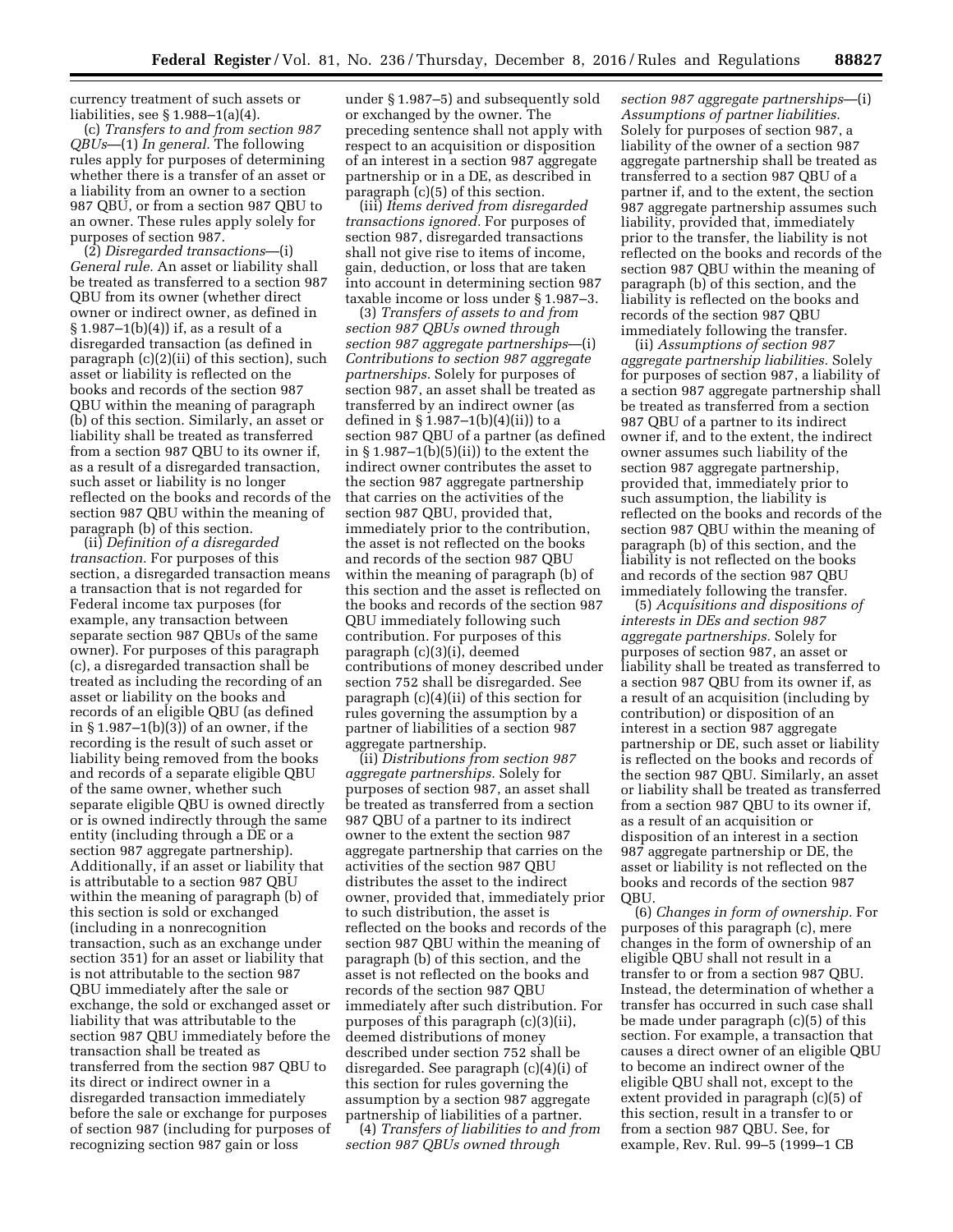434), Rev. Rul. 99–6 (1999–1 CB 432), § 601.601(d)(2) of this chapter, and section 708 and the applicable regulations.

(7) *Application of general tax law principles.* General tax law principles, including the circular cash flow, steptransaction, economic substance, and substance-over-form doctrines, apply for purposes of determining whether there is a transfer of an asset or liability under this paragraph (c), including a transfer of an asset or liability pursuant to a disregarded transaction (as defined in paragraph (c)(2)(ii) of this section).

(8) *Interaction with § 1.988–1(a)(10).*  See § 1.988–1(a)(10) for rules regarding the treatment of an intra-taxpayer transfer of a section 988 transaction.

(9) [Reserved].

(10) *Examples.* The following examples illustrate the principles of this paragraph (c). For purposes of the examples, X and Y are domestic corporations, have the U.S. dollar as their functional currency, and use the calendar year as their taxable years. Furthermore, except as otherwise provided, Business A and Business B are eligible QBUs that have the euro and the Japanese yen, respectively, as their functional currencies, and DE1 and DE2 are DEs. For purposes of determining whether any of the transfers in these examples result in remittances, see § 1.987–5.

*Example 1. Transfer to a directly owned section 987 QBU.* (i) *Facts.* X owns all of the interests in DE1. DE1 owns Business A, which is a section 987 QBU of X. X owns  $£100$  that are not reflected on the books and records of Business A. Business A is in need of additional capital and, as a result, X lends the  $\epsilon$ 100 to DE1 for use in Business A in exchange for a note.

(ii) *Analysis.* (A) The loan from X to DE1 is not regarded for Federal income tax purposes (because it is an interbranch transaction) and therefore is a disregarded transaction (as defined in paragraph (c)(2)(ii) of this section). As a result, the DE1 note held by X and the liability of DE1 under the note are not taken into account under this section.

(B) As a result of the disregarded transaction, the  $€100$  is reflected on the books and records of Business A. Therefore, X is treated as transferring  $\epsilon$ 100 to its Business A section 987 QBU for purposes of section 987. This transfer is taken into account in determining the amount of any remittance for the taxable year under § 1.987– 5(c). See § 1.988–1(a)(10)(ii) for the application of section 988 to X as a result of the transfer of non-functional currency to its section 987 QBU.

*Example 2. Transfer to a directly owned section 987 QBU.* (i) *Facts.* X owns Business A and Business B, both of which are section 987 QBUs of X. X owns equipment that is used in Business A and is reflected on the books and records of Business A. Because Business A has excess manufacturing

capacity and X intends to expand the manufacturing capacity of Business B, the equipment formerly used in Business A is transferred to Business B for use by Business B. As a result of the transfer, the equipment is removed from the books and records of Business A and is recorded on the books and records of Business B.

(ii) *Analysis.* The transfer of the equipment from the books and records of Business A to the books and records of Business B is not regarded for Federal income tax purposes (because it is an interbranch transaction), and therefore it is a disregarded transaction for purposes of this paragraph (c). Therefore, for purposes of section 987, the Business A section 987 QBU is treated as transferring the equipment to X, and X is subsequently treated as transferring the equipment to the Business B section 987 QBU. These transfers are taken into account in determining the amount of any remittance for the taxable year under § 1.987–5(c).

*Example 3. Intracompany sale of property between two section 987 QBUs.* (i) *Facts.* X owns all of the interests in DE1 and DE2. DE1 and DE2 own Business A and Business B, respectively, both of which are section 987 QBUs of X. DE1 owns equipment that is used in Business A and is reflected on the books and records of Business A. For business reasons, DE1 sells a portion of the equipment used in Business A to DE2 in exchange for a fair market value amount of Japanese yen. The yen used by DE2 to acquire the equipment was generated by Business B and was reflected on Business B's books and records. Following the sale, the yen and the equipment will be used in Business A and Business B, respectively. As a result of such sale, the equipment is removed from the books and records of Business A and is recorded on the books and records of Business B. Similarly, as a result of the sale, the yen is removed from the books and records of Business B and is recorded on the books and records of Business A.

(ii) *Analysis.* (A) The sale of equipment between DE1 and DE2 is a transaction that is not regarded for Federal income tax purposes (because it is an interbranch transaction). Therefore the transaction is a disregarded transaction for purposes of paragraph (c) of this section. As a result, the sale is not taken into account under this section and, pursuant to paragraph (c)(2)(iii) of this section, the sale does not give rise to an item of income, gain, deduction, or loss for purposes of determining section 987 taxable income or loss under § 1.987–3. However, the yen and equipment exchanged by DE1 and DE2 in connection with the sale must be taken into account as a disregarded transaction under this paragraph (c).

(B) As a result of the disregarded transaction, the equipment ceases to be reflected on the books and records of Business A and becomes reflected on the books and records of Business B. Therefore, the Business A section 987 QBU is treated as transferring the equipment to X, and X is subsequently treated as transferring such equipment to the Business B section 987 QBU.

(C) Additionally, as a result of the disregarded transaction, the yen currency ceases to be reflected on the books and records of Business B and becomes reflected on the books and records of Business A. Therefore, the Business B section 987 QBU is treated as transferring the yen to X, and X is subsequently treated as transferring such yen from X to the Business A section 987 QBU. The transfers among Business A, Business B and X are taken into account in determining the amount of any remittance for the taxable year under § 1.987–5(c).

*Example 4. Sale of property by a section 987 QBU to a corporation that is a member of the consolidated group.* (i) *Facts.* X owns all of the stock of Y and all of the interests in DE1. DE1 owns Business A. X and Y file a consolidated return. Business A sells property to Y for  $€100$ .

(ii) *Analysis.* The sale of property by Business A to Y is not considered a transfer of property to X (and a corresponding transfer from X to Y) under paragraph (c) of this section because the transaction is regarded for Federal income tax purposes. Rather, for purposes of section 987, the transaction is considered to occur between Business A and Y.

*Example 5. Transactions of a section 987 QBU owned through an aggregate partnership.* (i) *Facts.* (A) X owns all of the stock of Y and a 50 percent interest in the capital and profits of P, a partnership. Y owns the other 50 percent interest in P. P owns 100 percent of the interests in DE1 and DE2. DE1 owns Business A and DE2 owns Business B.

(B) In connection with Business A, DE1 licenses intangible property to both DE2 and X. X enters into the license agreement in a transaction other than in its capacity as a partner of P and, therefore, the license is considered as occurring between P and one who is not a partner within the meaning of section 707(a). X uses the intangible property in its own trade or business in the U.S. DE2 uses the intangible property in Business B. Pursuant to the license agreement, X and DE2 pay a €30 and a €50 royalty, respectively, to DE1.

(ii) *Analysis.* (A) Under § 1.987–1(b)(5)(i), P is a section 987 aggregate partnership because X and Y own all the interests in partnership capital and profits, X and Y are related within the meaning of section 267(b), and the requirements of  $\S$  1.987–1(b)(5)(i)(B) are satisfied. X and Y each have a 50 percent allocable share of the assets and liabilities of Business A and Business B, as determined under § 1.987–7. Under § 1.987–1(b)(5)(ii), the assets and liabilities of Business A allocated to X are a section 987 QBU of X, and the assets and liabilities of Business A allocated to Y are a section 987 QBU of Y. Likewise, the assets and liabilities of Business B allocated to X are a section 987 QBU of X, and the assets and liabilities of Business B allocated to Y are a section 987 QBU of Y.

(B) The license from DE1 to DE2 is not regarded for Federal income tax purposes (because it is an interbranch agreement) and, as a result, royalty payments under the license are disregarded transactions. Thus, pursuant to paragraph (c)(2)(iii) of this section, DE1's receipt of the royalty pursuant to the license agreement does not give rise to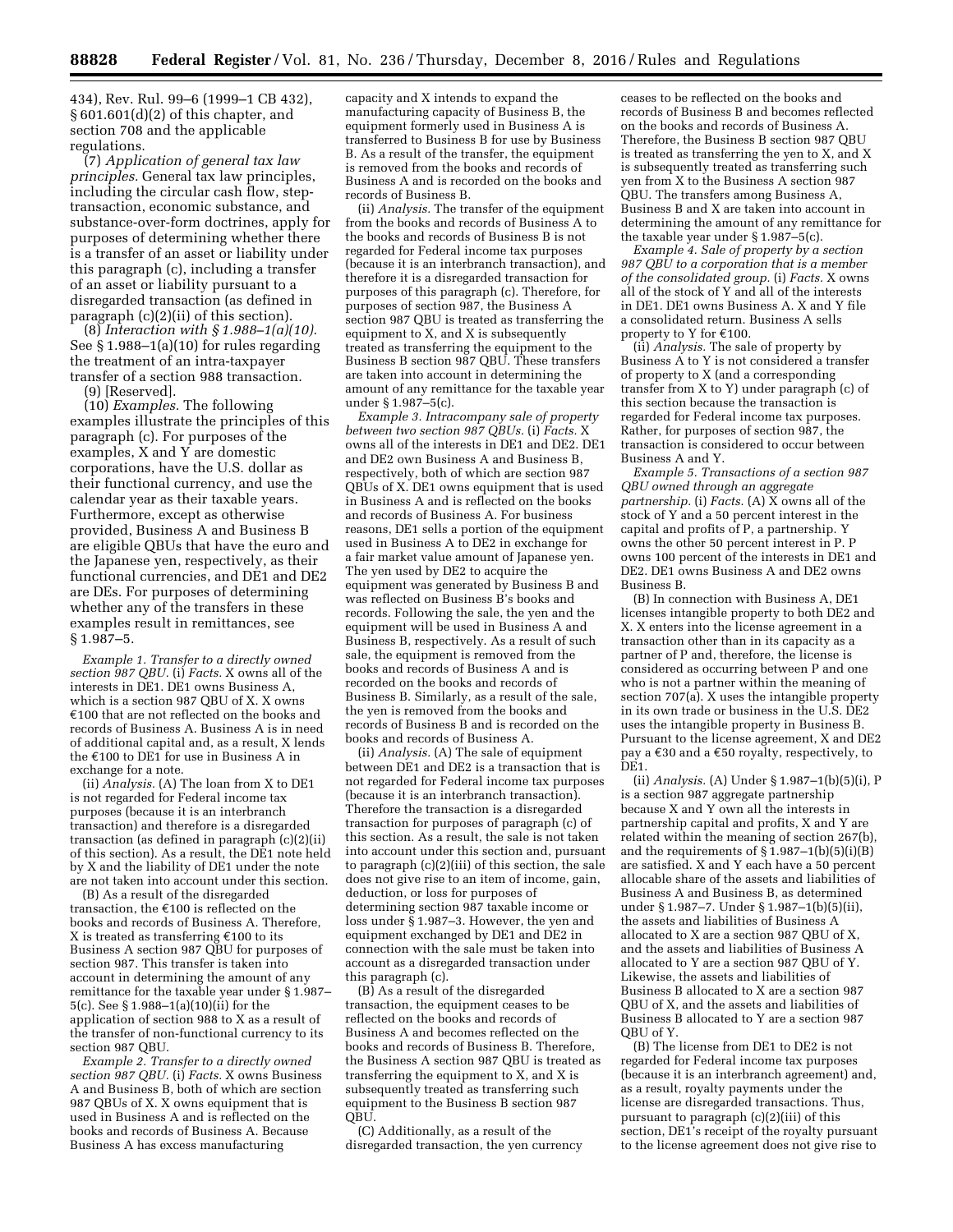an item of income, gain, deduction, or loss for purposes of determining section 987 taxable income or loss under § 1.987–3. However, the  $€50$  that is paid from DE2 to DE1 pursuant to the license agreement must be taken into account under paragraph (c) of this section. Accordingly,  $\epsilon$ 50 ceases to be reflected on the books and records of Business B and becomes reflected on the books and records of Business A. As a result, a 50 percent allocable share of the  $€50$ royalty payment ( $\epsilon$ 25) is treated as transferred from each of the Business B section 987 QBUs of X and Y, to X and Y, respectively. And subsequently, X and Y are treated as transferring their respective receipts of  $E25$  to their respective Business A section 987 QBUs. These transfers are taken into account in determining the amount of any remittance to either of X or Y for the taxable year under § 1.987–5(c).

(C) The  $\epsilon$ 30 royalty payment from X to DE1 is regarded for Federal income tax purposes (because it is a payment from a partnership to a separate entity). Accordingly, the royalty payment is not a disregarded transaction for purposes of this paragraph (c) and is therefore not treated as a transfer of an asset from an owner to a section 987 QBU. As a result, the payment is not taken into account in determining the amount of any remittance for the taxable year under § 1.987–5(c). Instead, the payment gives rise to an item of income and deduction that must be taken into account in computing section 987 taxable income or loss of Business A pursuant to § 1.987–3.

*Example 6. Acquisition of an interest in a partnership.* (i) *Facts.* (A) X owns all of the stock of Z, a domestic corporation with the dollar as its functional currency. X also owns all of the stock of Y and a 50 percent interest in the capital and profits of P, a partnership. Y owns the other 50 percent interest in P. P owns Business A, and P owns no other assets or liabilities other than those of Business A.

(B) Z contributes cash to P in exchange for a 20 percent interest in the capital and profits of P. The cash Z contributes to P is used in Business A and is reflected on Business A's books and records.

(ii) *Analysis.* (A) Under § 1.987–1(b)(5)(i), P is a section 987 aggregate partnership because X and Y own all the interests in partnership capital and profits, X and Y are related within the meaning of section 267(b), and the requirements of  $\S$ 1.987–1(b)(5)(i)(B) are satisfied. Prior to the contribution to P by Z, X and Y each have a 50 percent allocable share of the assets and liabilities of Business A, as determined under § 1.987–7. Under § 1.987–1(b)(5)(ii), the assets and liabilities of Business A allocated to X are a section 987 QBU of X, and the assets and liabilities of Business A allocated to Y are a section 987 QBU of Y.

(B) Following Z's acquisition of a 20 percent interest in P, P remains a section 987 aggregate partnership because X, Y and Z own all the interests in partnership capital and profits; X, Y, and Z are related within the meaning of section 267(b); and the requirements of  $\S 1.987 - 1(b)(5)(i)(B)$  are satisfied. Z acquires a 20 percent allocable share of the assets and liabilities of Business A, as determined under § 1.987–7. Under

§ 1.987–1(b)(5)(ii), the assets and liabilities of Business A allocated to Z are a section 987 QBU of Z (because Z becomes an indirect owner of Business A and Z and Business A have different functional currencies).

(C) As a result of Z's contribution of cash to Business A, through its contribution to P, each of X, Y, and Z are allocated a share of that Business A asset. Accordingly, under § 1.987–2(c)(5), Z is treated as contributing its allocable share of the cash to its Business A section 987 QBU. In addition, Z is treated as transferring X's and Y's respective allocable shares of the cash to X and Y, and X and Y are subsequently treated as transferring that cash to their respective Business A section 987 QBUs.

(D) In addition, as a result of Z's acquisition of its interest in P and Z's consequent acquisition of a Business A section 987 QBU, Z's allocable portion of the assets and liabilities of Business A (other than the cash) cease being reflected on the books and records of the respective Business A section 987 QBUs of each of X and Y. Those allocable portions of assets and liabilities from the Business A section 987 QBUs of X and Y are treated as if they are transferred from such section 987 QBUs to their respective owners, X and Y. These assets and liabilities are consequently recorded on the books and records of Z's Business A section 987 QBU. Accordingly, X and Y are treated as transferring those assets and liabilities to Z, and Z is treated as contributing those assets and liabilities to its new Business A section 987 QBU.

*Example 7. Acquisition of an interest in a partnership.* (i) *Facts.* The facts are the same as in *Example 6,* except that the cash that Z contributes to P in exchange for a 20 percent interest in P is not used in Business A and is not reflected on Business A's books and records. Instead, the cash is reflected on P's books and records.

(ii) *Analysis.* (A) Following Z's acquisition of a 20 percent interest in P, P remains a section 987 aggregate partnership because X, Y and Z own all the interests in partnership capital and profits; X, Y, and Z are related within the meaning of section 267(b); and the requirements of  $\S$ 1.987–1(b)(5)(i)(B) are satisfied. Z acquires a 20 percent allocable share of the assets and liabilities of Business A, as determined under § 1.987–7. Under § 1.987–1(b)(5)(ii), the assets and liabilities of Business A allocated to Z are a section 987 QBU of Z (because Z becomes an indirect owner of Business A and Z and Business A have different functional currencies).

(B) As a result of Z's acquisition of its interest in P and Z's consequent acquisition of a Business A section 987 QBU, Z's allocable portion of the assets and liabilities of Business A cease being reflected on the books and records of the respective Business A section 987 QBUs of each of X and Y. Those allocable portions of assets and liabilities from the Business A section 987 QBUs of X and Y are treated as if they are transferred from such section 987 QBUs to their respective owners, X and Y. These assets and liabilities are consequently recorded on the books and records of Z's Business A section 987 QBU. Accordingly, X and Y are treated as transferring those assets

and liabilities to Z, and Z is treated as contributing those assets and liabilities to its new Business A section 987 QBU.

*Example 8. Conversion of a DE to a partnership through a sale of an interest.* (i) *Facts.* X owns all of the stock of Y and all of the interests in DE1. DE1 owns Business A. Y acquires 50 percent of the DE1 interests from X for cash.

(ii) *Analysis.* (A) DE1 is converted to a partnership when Y purchases the 50 percent interest in DE1. For Federal income tax purposes, Y's purchase of 50 percent of X's interest in DE1 is treated as the direct purchase of 50 percent of the assets of Business A because DE1 is disregarded and Business A is treated as held directly by X. Immediately after the sale of 50 percent of Business A to Y, X and Y are treated as contributing their respective interests in the assets of Business A to a partnership. See Rev. Rul. 99–5 (1999–1 CB 434) (situation 1) and § 601.601(d)(2) of this chapter.

(B) For purposes of this paragraph (c), these deemed transactions are disregarded transactions. Under  $\S 1.987-1(b)(5)(i)$ , the newly formed partnership is a section 987 aggregate partnership because X and Y own all the interests in partnership capital and profits, X and Y are related within the meaning of section 267(b), and the requirements of  $\S 1.987-1(b)(5)(i)(B)$  are satisfied. Because Y is a partner in a section 987 aggregate partnership that owns Business A and because Y and Business A have different functional currencies, Y's portion of the Business A assets and liabilities constitutes a section 987 QBU of Y.

(C) As a result of the conversion of DE1 to a partnership, Y acquires an allocable share of 50 percent of the assets and liabilities of Business A, as determined under § 1.987–7. Accordingly, 50 percent of the assets and liabilities of Business A cease being reflected on the books and records of X's section 987 QBU. Under § 1.987–2(b)(5), these amounts are treated as if they are transferred from X's section 987 QBU to X, and X is treated as transferring these assets and liabilities to Y. Accordingly, the assets and liabilities of Business A allocated to Y are treated as transferred by Y to Y's newly formed Business A section 987 QBU.

*Example 9. Conversion of a DE to a partnership through a contribution.* (i) *Facts.*  X owns all of the stock of Y and all of the interests in DE1. DE1 owns Business A. Y contributes property (that is not then attributed to a section 987 QBU of Y) to DE1 in exchange for an interest in DE1. The property transferred by Y to DE1 is used in Business A and is reflected on the books and records of Business A.

(ii) *Analysis.* (A) DE1 is converted to a partnership when Y contributes property to DE1 in exchange for a 50 percent interest in DE1. For Federal income tax purposes, Y's contribution is treated as a contribution to a partnership in exchange for an ownership interest in the partnership. X is treated as contributing all of Business A to the partnership in exchange for a partnership interest. See Rev. Rul. 99–5 (situation 2), (1999–1 CB 434) and § 601.601(d)(2) of this chapter.

(B) For purposes of this paragraph (c), these deemed transactions are disregarded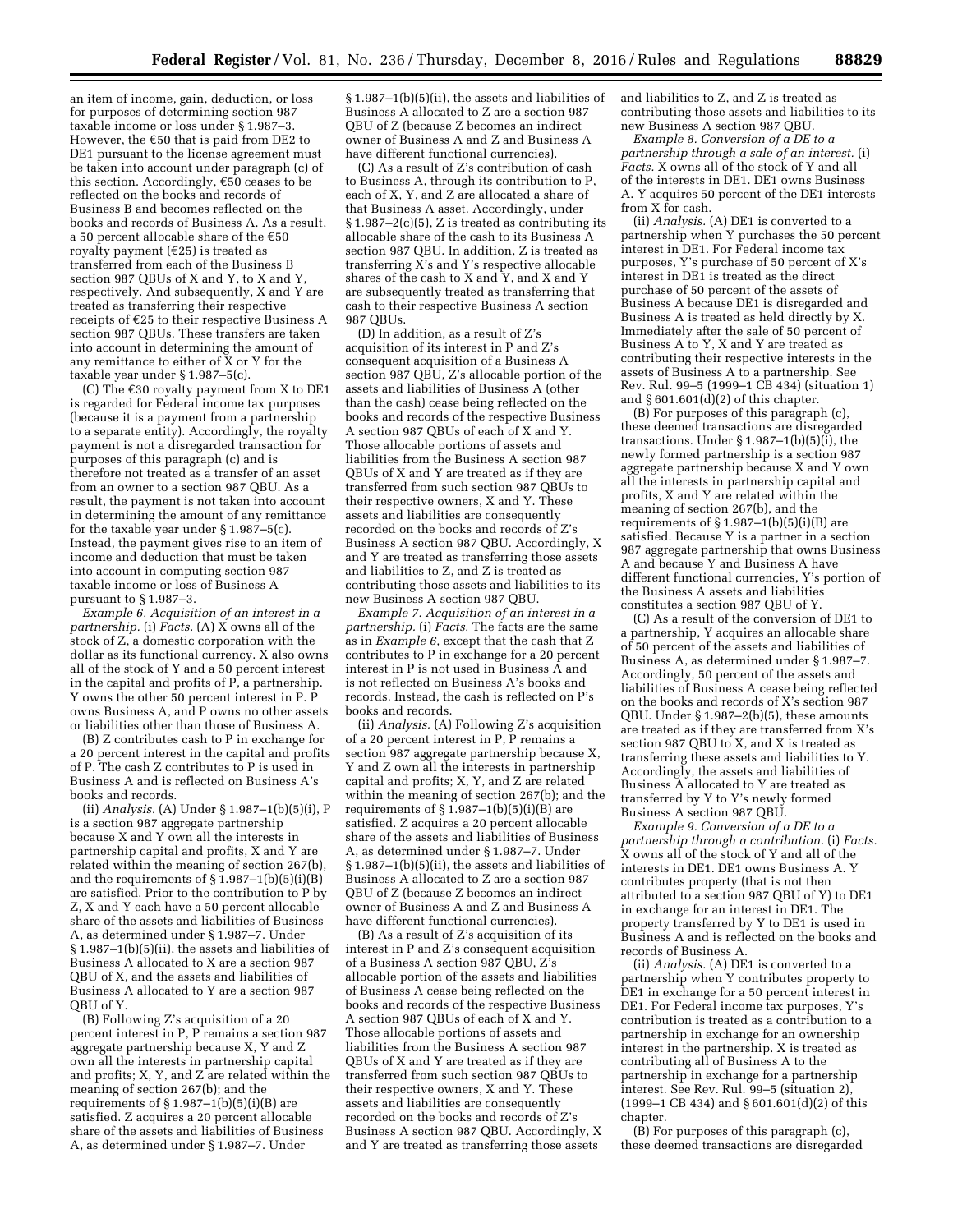transactions. Under  $\S 1.987-1(b)(5)(i)$ , the newly formed partnership is a section 987 aggregate partnership because X and Y own all the interests in partnership capital and profits, X and Y are related within the meaning of section 267(b), and the requirements of  $\S 1.987-1(b)(5)(i)(B)$  are satisfied. Because Y is a partner in a section 987 aggregate partnership that owns Business A and because Y and Business A have different functional currencies, Y's portion of the Business A assets and liabilities constitutes a section 987 QBU of Y.

(C) As a result of the conversion of DE1 to a partnership, Y acquires an allocable share of 50 percent of the assets and liabilities of Business A, as determined under § 1.987–7. Accordingly, under  $\S 1.987-2(c)(5)$ , Y is treated as contributing its allocable share of its contributed property to its Business A section 987 QBU. In addition, Y is treated as transferring X's allocable share of the contributed property to X, and X is subsequently treated as transferring that property to its Business A section 987 QBUs. In addition, Y's allocable share of the original (pre-conversion) assets and liabilities of Business A cease being reflected on the books and records of X's section 987 QBU. Under § 1.987–2(b)(5), these amounts are treated as if they are transferred from X's section 987 QBU to X, and X is treated as transferring these assets and liabilities to Y. Y is subsequently treated as transferring these assets and liabilities to Y's Business A section 987 QBU.

*Example 10. Contribution of assets to a corporation.* (i) *Facts.* X owns Business A. X forms Z, a domestic corporation, contributing 50 percent of its Business A assets and liabilities to Z in exchange for all of the stock of Z. X and Z do not file a consolidated tax return.

(ii) *Analysis.* Pursuant to paragraph (b)(2) of this section, the Z stock received in exchange for 50 percent of Business A's assets and liabilities is not reflected on the books and records of, and therefore is not attributable to, Business A for purposes of section 987 immediately after the exchange. As a result, pursuant to paragraph (c)(2)(i) and (ii) of this section, 50 percent of the assets and liabilities of Business A are treated as transferred from Business A to X in a disregarded transaction immediately before the exchange. The result would be the same even if X and Z filed a consolidated return.

*Example 11. Circular transfers.* (i) *Facts.* X owns Business A. On December 30, 2021, Business A purports to transfer  $£100$  to X. On January 2, 2022, X purports to transfer  $\epsilon$ 50 to Business A. On January 4, 2022, X purports to transfer another  $\epsilon$ 50 to Business A. As of the end of 2021, X has an unrecognized section 987 loss with respect to Business A, such that a remittance, if respected, would result in recognition of a foreign currency loss under section 987.

(ii) *Analysis.* Because the transfer by Business A to X is offset by the transfers from X to Business A that occurred in close temporal proximity, the Internal Revenue Service (IRS) may disregard the purported transfers to and from Business A for purposes of section 987 pursuant to general tax principles under paragraph (c)(7) of this section.

*Example 12. Transfers without substance.*  (i) *Facts.* X owns Business A and Business B. On January 1, 2021, Business A purports to transfer  $\epsilon$ 100 to X. On January 4, 2021, X purports to transfer  $\epsilon$ 100 to Business B. The account in which Business B deposited the  $\epsilon$ 100 is used to pay the operating expenses and other costs of Business A. As of the end of 2021, X has an unrecognized section 987 loss with respect to Business A, such that a remittance, if respected, would result in recognition of a foreign currency loss under section 987.

(ii) *Analysis.* Because Business A continues to have use of the transferred property, the IRS may disregard the  $€100$  purported transfer from Business A to  $\bar{X}$  for purposes of section 987 pursuant to general tax principles under paragraph (c)(7) of this section.

*Example 13. Offsetting positions in section 987 QBUs.* (i) *Facts.* X owns Business A and Business B. Each of Business A and Business B has the euro as its functional currency. X has not made a grouping election under § 1.987–1(b)(2)(ii). On January 1, 2021, X borrows  $\epsilon$ 1,000 from a third party lender, records the liability with respect to the borrowing on the books and records of Business A, and records the borrowed  $\epsilon$ 1,000 on the books and records of Business B. On December 31, 2022, when Business A has \$100 of net unrecognized section 987 loss and Business B has \$100 of net unrecognized section 987 gain resulting from the change in exchange rates with respect to the liability and the  $€1,000$ , X terminates the Business A section 987 QBU.

(ii) *Analysis.* Because Business A and Business B have offsetting positions in the euro, the IRS will scrutinize the transaction under paragraph (b)(3) of this section to determine if a principal purpose of recording the euro-denominated liability on the books and records of Business A and the borrowed euros on the books and records of Business B was the avoidance of tax under section 987. If such a principal purpose is present, the IRS may reallocate the items (that is, the euros and the euro-denominated liability) between Business A, Business B, and X, under paragraph (c)(7) of this section to reflect the substance of the transaction.

*Example 14. Offsetting positions with respect to a section 987 QBU and a section 988 transaction.* (i) *Facts.* X owns all of the interests in DE1, and DE1 owns Business A. On January 1, 2021, X borrows  $\epsilon$ 1,000 from a third party lender and records the liability with respect to the borrowing on its books and records. X contributes the  $£1,000$  loan proceeds to DE1 and the  $€1,000$  are reflected on the books and records of Business A. On December 31, 2022, when Business A has \$100 of net unrecognized section 987 loss resulting from the change in exchange rates with respect to the  $\epsilon$ 1,000 received from the borrowing, and when the euro-denominated borrowing, if repaid, would result in \$100 of gain under section 988, X terminates the Business A section 987 QBU.

(ii) *Analysis.* Because X and Business A have offsetting positions in the euro, the IRS will scrutinize the transaction under paragraph (b)(3) of this section to determine whether a principal purpose of recording the

borrowed euros on the books and records of Business A, or not recording the corresponding euro-denominated liability on the books and records of Business A, was the avoidance of tax under section 987. If such a principal purpose is present, the Commissioner may reallocate the items (that is, the euros and the euro-denominated liability) between Business A and X under paragraph (c)(7) of this section to reflect the substance of the transaction.

*Example 15. Offsetting positions with respect to a section 987 QBU and a section 988 transaction.* (i) *Facts.* X owns all of the stock of Y and all of the interests in DE1. DE1 owns Business A. X and Y file a consolidated return. On January 1, 2021, DE1 lends  $£1,000$ to Y. X records the receivable with respect to the loan on Business A's books and records. On December 31, 2022, when Business A has \$100 of net unrecognized section 987 gain resulting from the loan, Y repays the  $\tilde{\epsilon}$ 1,000 liability. The repayment of the eurodenominated borrowing results in \$100 of loss to Y under section 988. X claims a \$100 loss on its consolidated return under section 988. Business A does not make any remittances to X in 2022, so the offsetting gain with respect to the loan receivable has not been recognized by X.

(ii) *Analysis.* Y, a related party to X, and Business A have offsetting positions in the euro. The IRS will scrutinize the transaction under paragraph (b)(3) of this section to determine whether a principal purpose of recording the euro-denominated receivable on the books and records of Business A, rather than on the books and records of X, was to avoid tax through the use of section 987. If such a principal purpose is present, the IRS may reallocate the euro-denominated receivable between Business A and X under paragraph (c)(7) of this section to reflect the substance of the transaction. Other provisions may also apply to defer or disallow the loss.

*Example 16. Loan by section 987 QBU followed by immediate distribution to owner.*  (i) *Facts.* X owns all of the interests in DE1. DE1 owns Business A. On January 1, 2021, Business A borrows  $\epsilon$ 1,000 from a bank. On January 2, 2021, Business A distributes the  $\epsilon$ 1,000 it received from the bank to X. There are no other transfers between X and Business A during the year. At the end of the year, X has net unrecognized section 987 loss with respect to Business A such that a remittance would result in the recognition of foreign currency loss under section 987.

(ii) *Analysis.* Because the proceeds from the loan to Business A are immediately transferred to X and the distribution from Business A to X could result in the recognition of section 987 loss, the IRS may scrutinize the recording of the loan on the books of Business A and move the loan onto the books of X, resulting in the transfer not being taken into account for purposes of section 987 under paragraph  $(b)(3)$  of this section.

*Example 17. Payment of interest by section 987 QBU on obligation of owner.* (i) *Facts.* X owns all of the interests in DE1. DE1 owns business A. On January 1, X borrows  $£1,000$ from a bank. On July 1, Business A pays  $\text{\large\ensuremath{\in}} 20$ in interest on X's  $\text{\textsterling}1,000$  obligation to the bank.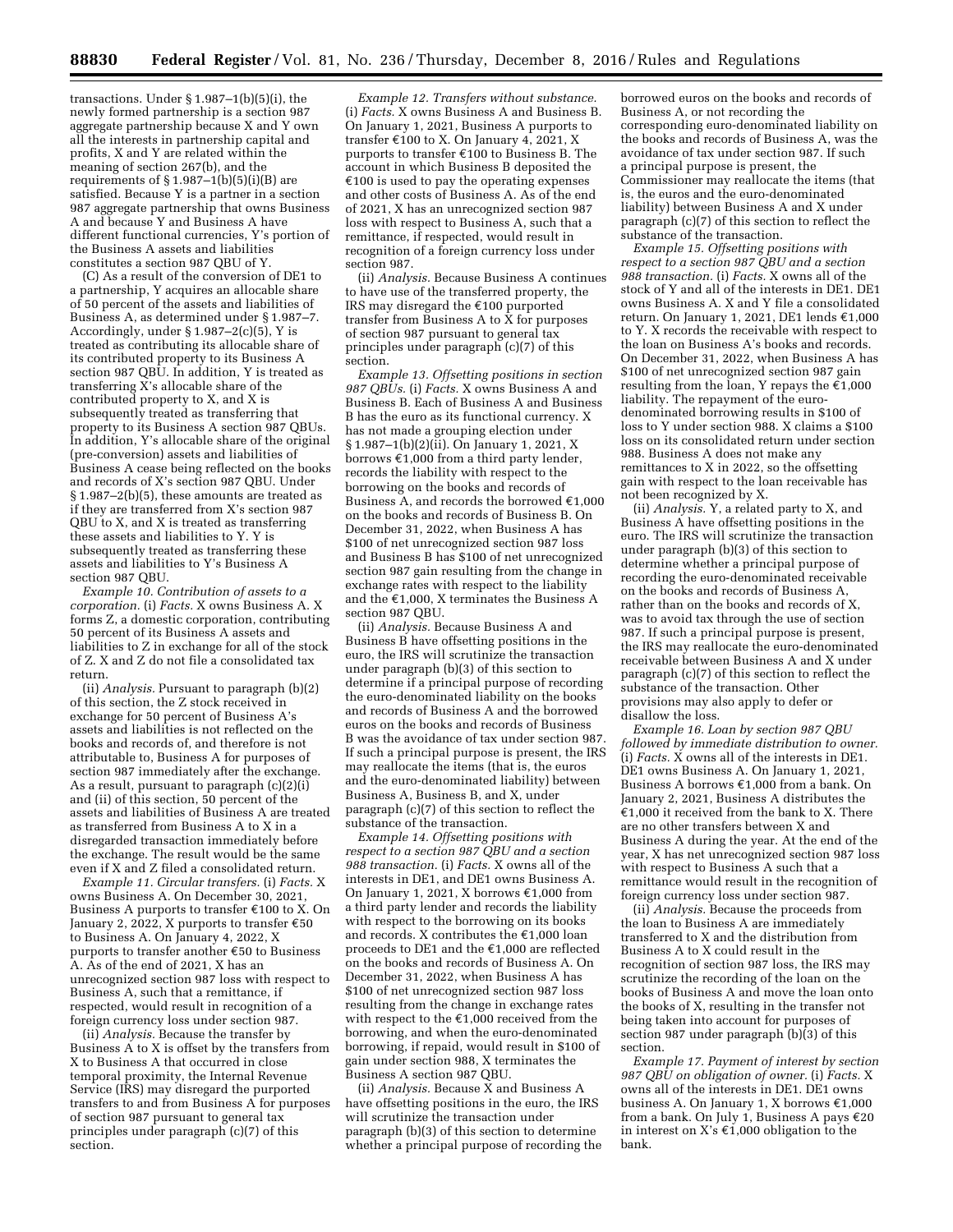(ii) *Analysis.* Under general tax law principles as provided in paragraph (c)(7) of this section, on July 1, 2021, Business A is treated for purposes of section 987 as making a transfer of  $E20$  to X, and X is treated as making a  $\epsilon$ 20 interest payment to the bank.

(d) *Translation of items transferred to a section 987 QBU*—(1) *Marked items.*  The adjusted basis of a marked asset, or the amount of a marked liability, transferred to a section 987 QBU shall be translated into the section 987 QBU's functional currency at the spot rate (as defined in  $\S 1.987-1(c)(1)$  applicable to the date of transfer. If the asset or liability transferred is denominated in (or determined by reference to) the functional currency of the section 987 QBU (for example, cash or a note denominated in the functional currency of the section 987 QBU), no translation is required. See § 1.988–1(a)(10)(ii) for special rules regarding intra-taxpayer transfers.

(2) *Historic items.* The adjusted basis of a historic asset, or the amount of a historic liability, transferred to a section 987 QBU shall be translated into the section 987 QBU's functional currency at the rate provided in  $\S 1.987-1(c)(3)$ .

### **§ 1.987–3 Determination of section 987 taxable income or loss of an owner of a section 987 QBU.**

(a) *In general.* This section provides rules for determining the taxable income or loss, or the earnings and profits, of an owner of a section 987 QBU (hereafter, section 987 taxable income or loss). Paragraph (b) of this section provides rules for determining items of income, gain, deduction, and loss, which generally must be determined in the section 987 QBU's functional currency. Paragraph (c) of this section provides rules for translating each item determined under paragraph (b) of this section into the functional currency of the owner of the section 987 QBU, if necessary. Paragraph (e) of this section provides examples illustrating the application of the rules of this section.

(b) *Determination of each item of income, gain, deduction, or loss in the section 987 QBU's functional currency*—(1) *In general.* Except as otherwise provided in this section, a section 987 QBU shall determine each item of income, gain, deduction, or loss of such section 987 QBU in its functional currency under Federal income tax principles.

(2) *Translation of items of income, gain, deduction, or loss that are denominated in a nonfunctional currency*—(i) *In general.* Except as otherwise provided in paragraphs  $(b)(2)(ii)$  and  $(b)(4)$  of this section, an item of income, gain, deduction, or loss

that is denominated in (or determined by reference to) a nonfunctional currency (including the functional currency of the owner) shall be translated into the section 987 QBU's functional currency at the spot rate (as defined in  $\S 1.987-1(c)(1)$  on the date such item is properly taken into account, subject to the limitation under  $§ 1.987-1(c)(1)(ii)(B)$  regarding the use of a spot rate convention. Examples 1, 2 and 6 of paragraph (e) of this section illustrate the application of this paragraph  $(b)(2)(i)$ .

(ii) [Reserved].

(3) *Determination in the case of a section 987 QBU owned through a section 987 aggregate partnership*—(i) *In general.* Except as otherwise provided in this paragraph (b)(3), the taxable income or loss of a section 987 aggregate partnership, and the distributive share of any owner that is a partner in such partnership, shall be determined in accordance with the provisions of subchapter K of the Internal Revenue Code.

(ii) *Determination of each item of income, gain, deduction, or loss in the eligible QBU's functional currency.* A section 987 aggregate partnership generally shall determine each item of income, gain, deduction, or loss reflected on the books and records of each of its eligible QBUs under § 1.987– 2(b) in the functional currency of each such QBU.

(iii) *Allocation of items of income, gain, deduction, or loss of an eligible QBU.* A section 987 aggregate partnership shall allocate the items of income, gain, deduction, or loss of each eligible QBU among its partners in accordance with each partner's distributive share of such income, gain, deduction, or loss as determined under subchapter K of the Internal Revenue Code.

(iv) *Translation of items into the owner's functional currency.* To the extent the items referred to in paragraph (b)(3)(iii) of this section are allocated to a partner, the partner shall adjust the items to conform to Federal income tax principles and translate the items into the partner's functional currency as provided in paragraph (c) of this section.

(4) [Reserved].

(c) *Translation of items of income, gain, deduction, or loss of a section 987 QBU into the owner's functional currency*—(1) *In general.* Except as otherwise provided in this section, the exchange rate to be used by an owner in translating an item of income, gain, deduction, or loss attributable to a section 987 QBU into the owner's functional currency, if necessary, shall

be the yearly average exchange rate (as defined in  $\S 1.987-1(c)(2)$  for the taxable year. However, an owner of a section 987 QBU that has elected under § 1.987-1(c)(1)(iii) to use spot rates in lieu of yearly average exchange rates must use the spot rate (as defined in  $\S 1.987-1(c)(1)$  for the date each item is properly taken into account.

(2) *Exceptions*—(i) *Recovery of basis with respect to historic assets.* Except as otherwise provided in this section, the exchange rate to be used by the owner in translating any recovery of basis (whether through a sale or exchange; deemed sale or exchange; cost recovery deduction such as depreciation, depletion or amortization; or otherwise) with respect to a historic asset (as defined in § 1.987–1(e)) shall be the historic rate as determined under § 1.987–1(c)(3) for the property to which such recovery of basis is attributable. (ii) [Reserved].

(iii) *Gain or loss on the sale, exchange or other disposition of an interest in a section 987 aggregate partnership.*  [Reserved].

(iv) *Cost of goods sold computation*— (A) *General rule—simplified inventory method.* Cost of goods sold (COGS) for a taxable year shall be translated into the functional currency of the owner at the yearly average exchange rate (as defined in § 1.987–1(c)(2)) for the taxable year and adjusted as provided in paragraph (c)(3) of this section.

(B) *Election to use the historic inventory method.* In lieu of using the simplified inventory method described in paragraph (c)(2)(iv)(A) of this section, the owner of a section 987 QBU may elect under this paragraph (c)(2)(iv)(B) to translate inventoriable costs (including current-year inventoriable costs and costs that were capitalized into inventory in prior years) that are included in COGS at the historic rate as determined under § 1.987–1(c)(3) for each such cost. As described in § 1.987– 1(c)(1)(iii), a taxpayer that elects to use spot rates in lieu of yearly average exchange rates as provided in that section will be deemed to have made the election described in this paragraph  $(c)(2)(iv)(B).$ 

(3) *Adjustments to COGS required under the simplified inventory method*—(i) *In general.* An owner of a section 987 QBU that uses the simplified inventory method described in paragraph  $(c)(2)(iv)(A)$  of this section must make the adjustment described in paragraph (c)(3)(ii) of this section. In addition, the owner must make the adjustment described in paragraph (c)(3)(iii) of this section with respect to any inventory for which the section 987 QBU does not use the LIFO inventory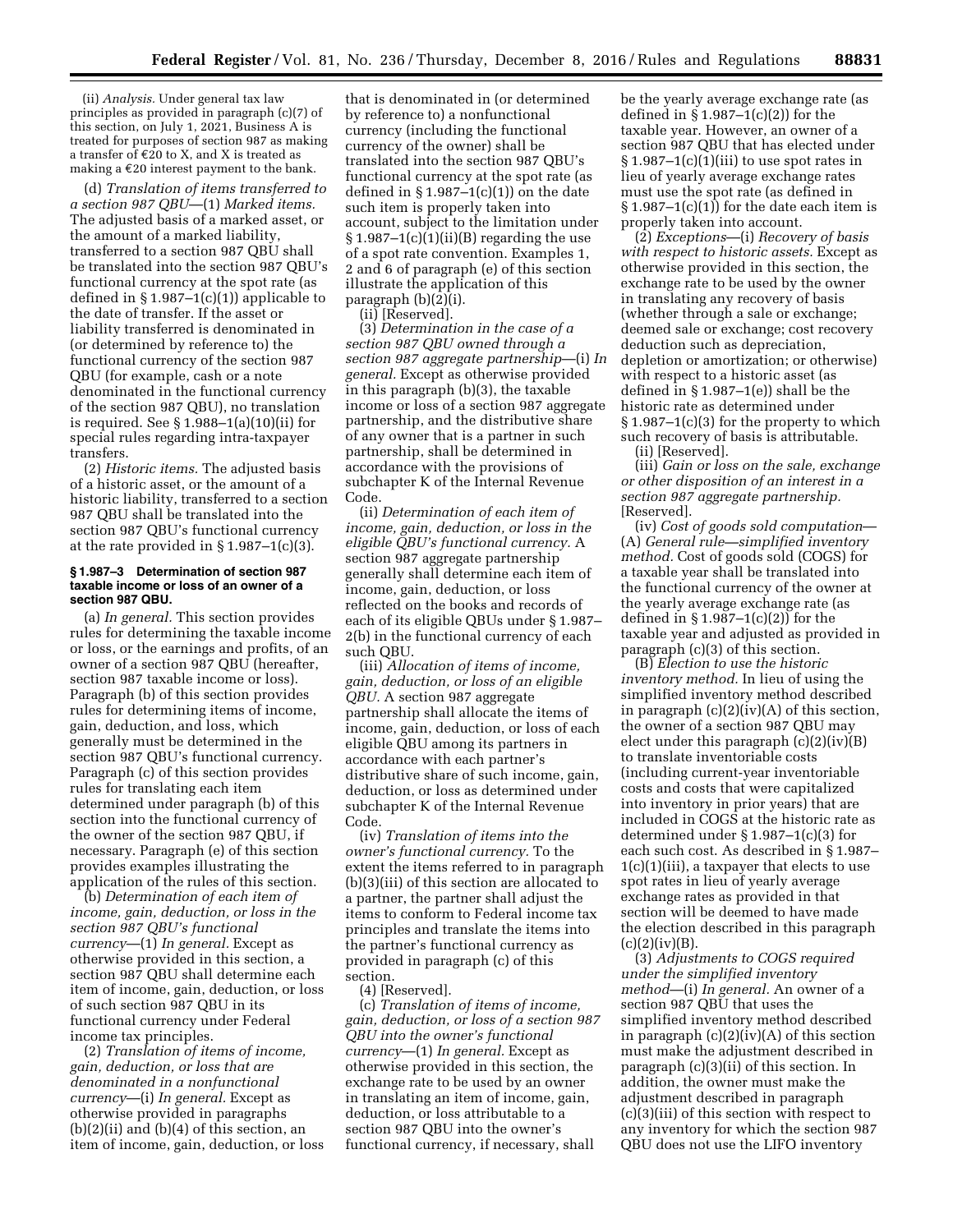method (as described in section 472) and must make the adjustment described in paragraph (c)(3)(iv) of this section with respect to any inventory for which the section 987 QBU uses the LIFO inventory method. An owner of a section 987 QBU that uses the simplified inventory method must make all of the applicable adjustments described in paragraphs (c)(3)(ii) through (iv) with respect to the section 987 QBU even in taxable years in which the amount of COGS is zero.

(ii) *Adjustment for cost recovery deductions included in inventoriable costs.* The translated COGS amount computed under paragraph (c)(2)(iv)(A) of this section must be increased or decreased (as appropriate) to reflect the difference between the historic rates appropriate for translating cost recovery deductions attributable to other historic assets and the exchange rate used to translate COGS under paragraph  $(c)(2)(iv)(A)$  of this section, to the extent any such cost recovery deductions are included in inventoriable costs for the taxable year. The adjustment shall be included as an adjustment to translated COGS computed under paragraph (c)(2)(iv)(A) of this section in full in the year to which the adjustment relates and shall not be allocated between COGS and ending inventory. The adjustment for each cost recovery deduction shall be computed as the product of:

(A) The cost recovery deduction, expressed in the functional currency of the section 987 QBU; and

(B) The exchange rate specified in paragraph (c)(2)(i) of this section for translating the cost recovery deduction (that is, the historic rate for the property to which such deduction is attributable) less the exchange rate used to translate COGS under the simplified inventory method described in paragraph  $(c)(2)(iv)(A)$  of this section (that is, the yearly average exchange rate for the taxable year).

(iii) *Adjustment to beginning inventory for non-LIFO inventory.* In the case of inventory with respect to which a section 987 QBU does not use the LIFO inventory method (non-LIFO inventory), the translated COGS amount

computed under paragraph (c)(2)(iv)(A) of this section must be increased or decreased (as appropriate) by the product of:

(A) The ending non-LIFO inventory included on the closing balance sheet for the preceding year, expressed in the functional currency of the section 987 QBU; and

(B) The exchange rate described in §§ 1.987–4(e)(2)(ii) and 1.987–  $1(c)(3)(i)(C)$  that is used for translating ending inventory on the closing balance sheet for the preceding year (that is, the yearly average exchange rate for the preceding year) less the exchange rate used to translate COGS under paragraph  $(c)(2)(iv)(A)$  of this section (that is, the yearly average exchange rate for the taxable year).

(iv) *Adjustment for year of LIFO liquidation.* In the case of inventory with respect to which a section 987 QBU uses the LIFO inventory method, for each LIFO layer liquidated in whole or in part during the taxable year, the translated COGS amount computed under paragraph  $(c)(2)(iv)(A)$  of this section must be increased or decreased (as appropriate) by the product of:

(A) The amount of the LIFO layer liquidated during the taxable year, expressed in the functional currency of the section 987 QBU; and

(B) The exchange rate described in §§ 1.987–4(e)(2)(ii) and 1.987–  $1(c)(3)(i)(C)$  that is used for translating such LIFO layer (that is, the yearly average exchange rate for the year such LIFO layer arose) less the exchange rate used to translate COGS under paragraph  $(c)(2)(iv)(A)$  of this section (that is, the yearly average exchange rate for the taxable year).

(d) [Reserved].

(e) *Examples.* The following examples illustrate the application of this section. For purposes of the examples, U.S. Corp is a domestic corporation that uses the calendar year as its taxable year and has the U.S. dollar as its functional currency. Except as otherwise indicated, U.S. Corp is the owner of Business A, a section 987 QBU with the euro as its functional currency, and elects under paragraph  $(c)(2)(iv)(B)$  of this section to

use the historic inventory method with respect to Business A but does not make any other elections under section 987. However, where it is specified that U.S. Corp elects to use spot rates in lieu of yearly average exchange rates under  $§ 1.987-1(c)(1)(iii)$ , U.S. Corp also elects under  $\S 1.987-1(c)(1)(ii)$  to use a spot rate convention. Under this convention, sales booked during a particular month are translated at the average of the spot rates on the first and last day of the preceding month (the ''convention rate''). Exchange rates used in these examples are selected for the purpose of illustrating the principles of this section. No inference (for example, whether a currency is hyperinflationary or not) is intended by their use. See § 1.987–4(g) for an illustration of the simplified inventory method described in paragraphs  $(c)(2)(iv)(A)$  and  $(c)(3)$  of this section.

*Example 1.* Business A properly accrues £100 of income from the provision of services. Under paragraph (b)(2)(i) of this section, the £100 is translated into  $\epsilon$ 90 at the spot rate (as defined in § 1.987–1(c)(1)) on the date of accrual, without the use of a spot rate convention. In determining U.S. Corp's taxable income, the  $\epsilon$ 90 of income is translated into dollars at the rate provided in paragraph (c)(1) of this section.

*Example 2.* Business A sells a historic asset consisting of non-inventory property for £100. Under paragraph  $(b)(2)(i)$  of this section, the £100 amount realized is translated into  $\epsilon$ 85 at the spot rate (as defined in  $\S 1.987-1(c)(1)$  on the sale date without the use of a spot rate convention. In determining U.S. Corp's taxable income, the  $\epsilon$ 85 is translated into dollars at the rate provided in paragraph (c)(1) of this section. The euro basis of the property is translated into dollars at the rate provided in paragraph (c)(2)(i) of this section (that is, the historic rate as determined under § 1.987–1(c)(3)).

*Example 3.* (i) Business A uses a first-in, first-out (FIFO) method of accounting for inventory. Business A sells 1,200 units of inventory in 2021 for  $\epsilon$ 3 per unit. Business A's gross sales are translated under paragraph (c)(1) of this section at the yearly average exchange rate for the year of the sale. The yearly average exchange rate is  $\text{\ensuremath{\varepsilon}}\xspace$  1 = \$1.02 for 2020 and  $\epsilon$ 1 = \$1.05 for 2021. Thus, Business A's dollar gross sales will be computed as follows:

# GROSS SALES

[2021]

| Month | Number<br>of units | Amount in $\epsilon$ | €/\$ yearly<br>average rate | Amount in \$            |
|-------|--------------------|----------------------|-----------------------------|-------------------------|
| Jan   | 100                | 300                  | €1 = \$1.05                 | 315.00                  |
| Feb   | 200                | 600                  | €1 = \$1.05                 | 630.00                  |
| March |                    |                      | €1 = \$1.05                 | $\overline{\mathbf{0}}$ |
| April | 200                | 600                  | €1 = \$1.05                 | 630.00                  |
| May   | 100                | 300                  | €1 = \$1.05                 | 315.00                  |
| June  |                    |                      | €1 = \$1.05                 | $\Omega$                |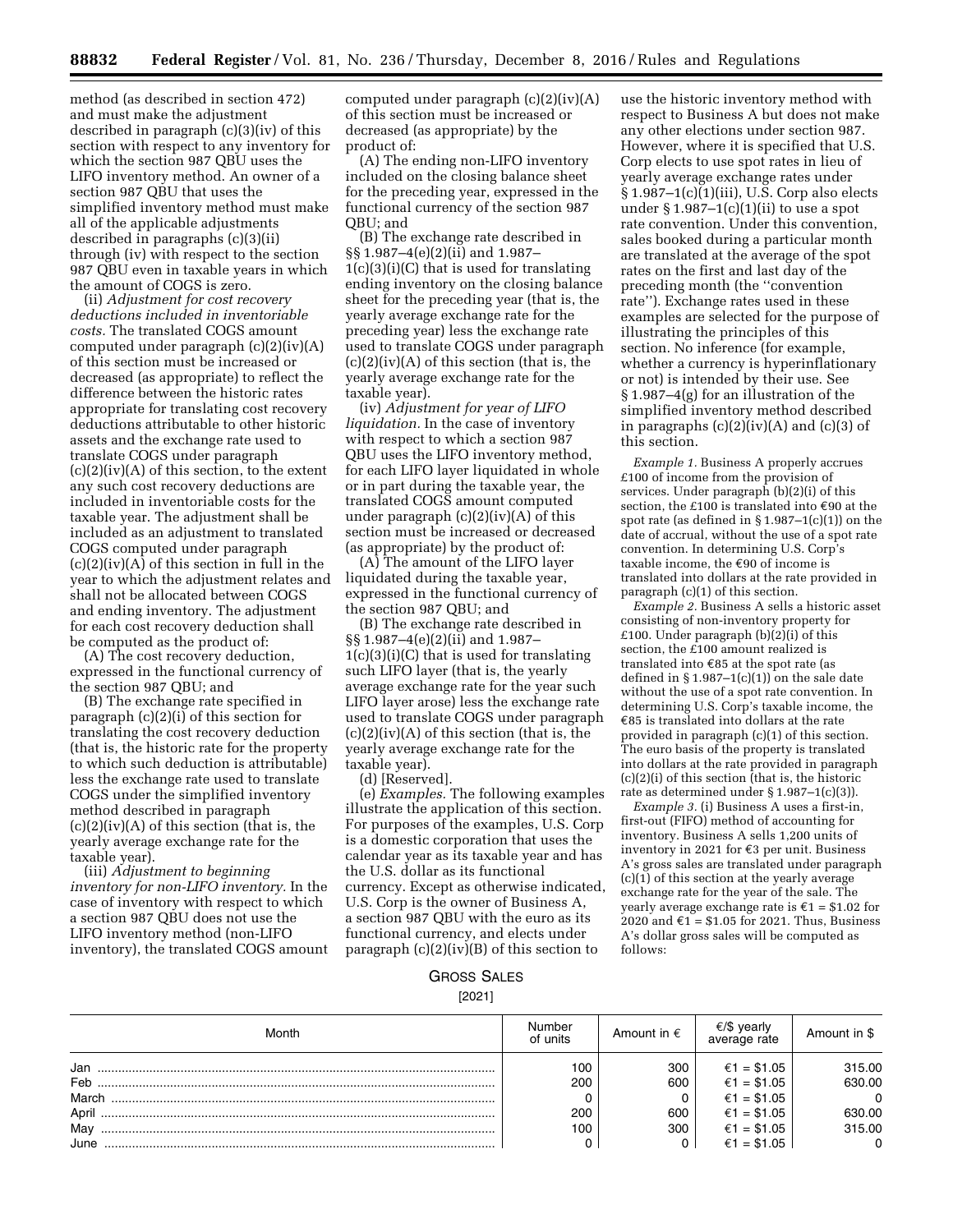# GROSS SALES—Continued

[2021]

| Month                                     | Number<br>of units       | Amount in $\epsilon$     | €/\$ yearly<br>average rate                                                            | Amount in \$                                                     |
|-------------------------------------------|--------------------------|--------------------------|----------------------------------------------------------------------------------------|------------------------------------------------------------------|
| July<br>Aug<br>Sept<br>Oct<br>Nov<br>Dec. | 100<br>100<br>100<br>300 | 300<br>300<br>300<br>900 | €1 = \$1.05<br>€1 = \$1.05<br>€1 = \$1.05<br>€1 = \$1.05<br>€1 = \$1.05<br>€1 = \$1.05 | 315.00<br>315.00<br>$\Omega$<br>$\mathbf{0}$<br>315.00<br>945.00 |
|                                           | .200                     |                          |                                                                                        | 3,780.00                                                         |

(ii) The purchase price for each inventory unit was  $\epsilon 1.50$ . Under § 1.987–1(c)(3)(i) and

paragraph (c)(2)(iv)(B) of this section, the basis of each item of inventory is translated

into dollars at the yearly average exchange rate for the year the inventory was acquired.

# OPENING INVENTORY AND PURCHASES

[2021]

| Month                                                                | Number<br>of units | Amount<br>in $\epsilon$ | €/\$ yearly<br>average rate | Amount in \$ |
|----------------------------------------------------------------------|--------------------|-------------------------|-----------------------------|--------------|
| Opening inventory (purchased in December 2020)<br>Purchases in 2021: | 100                | 150                     | €1 = \$1.02                 | 153.00       |
| Jan                                                                  | 300                | 450                     | €1 = \$1.05                 | 472.50       |
| Feb                                                                  |                    |                         | €1 = \$1.05                 | 0            |
|                                                                      |                    |                         | €1 = \$1.05                 | 0            |
| April ……………………………………………………………………………………………                            | 300                | 450                     | €1 = \$1.05                 | 472.50       |
|                                                                      |                    |                         | €1 = \$1.05                 |              |
| June                                                                 |                    |                         | €1 = \$1.05                 | $\Omega$     |
| July                                                                 | 300                | 450                     | €1 = \$1.05                 | 472.50       |
| Aug                                                                  |                    |                         | €1 = \$1.05                 |              |
| Sept                                                                 |                    |                         | €1 = \$1.05                 |              |
|                                                                      |                    |                         | €1 = \$1.05                 |              |
| Nov                                                                  | 300                | 450                     | €1 = \$1.05                 | 472.50       |
| Dec.                                                                 |                    |                         | €1 = \$1.05                 |              |
|                                                                      | .200               |                         |                             | 1.890.00     |

(iii) Because Business A uses a FIFO method for inventory, Business A is considered to have sold in 2021 the 100 units of opening inventory purchased in 2020 (\$153.00), the 300 units purchased in January 2021 (\$472.50), the 300 units purchased in April 2021 (\$472.50), the 300 units purchased in July 2021 (\$472.50), and 200 of the 300 units purchased in November 2021 (\$315.00). Accordingly, Business A's

translated dollar COGS for 2021 is \$1,885.50. Business A's opening inventory for 2022 is 100 units of inventory with a translated dollar basis of \$157.50.

(iv) Accordingly, for purposes of section 987 Business A has gross income in dollars of \$1,894.50 (\$3,780.00—\$1,885.50).

*Example 4.* (i) The facts are the same as in *Example 3* except that U.S. Corp properly elects under paragraph §  $1.987-1(c)(1)(iii)$  to use spot rates in lieu of yearly average exchange rates. As a result, under paragraph (c)(3) of this section, U.S. Corp uses the convention rate to translate items of income, gain, deduction, or loss where such rate is appropriate. Thus, Business A's dollar gross sales will be computed as follows:

# GROSS SALES [2021]

| Sales | Number<br>of units | Amount<br>in $\epsilon$ | convention<br>rate | Amount in \$ |
|-------|--------------------|-------------------------|--------------------|--------------|
|       | 100                | 300                     | €1 = \$1.00        | 300          |
| Feb   | 200                | 600                     | €1 = \$1.05        | 630          |
| March |                    |                         | €1 = \$1.03        | 0            |
| April | 200                | 600                     | €1 = \$1.02        | 612          |
| Mav   | 00                 | 300                     | €1 = \$1.04        | 312          |
| June  |                    |                         | €1 = \$1.05        | 0            |
|       | 100                | 300                     | $€1 = $1.06$       | 318          |
| Aua   | 100                | 300                     | €1 = \$1.05        | 315          |
| Sept  |                    |                         | $€1 = $1.06$       |              |
| Oct   |                    |                         | €1 = \$1.07        | 0            |
| Nov   | 00                 | 300                     | $€1 = $1.08$       | 324          |
| Dec.  | 300                | 900                     | $€1 = $1.08$       | 972          |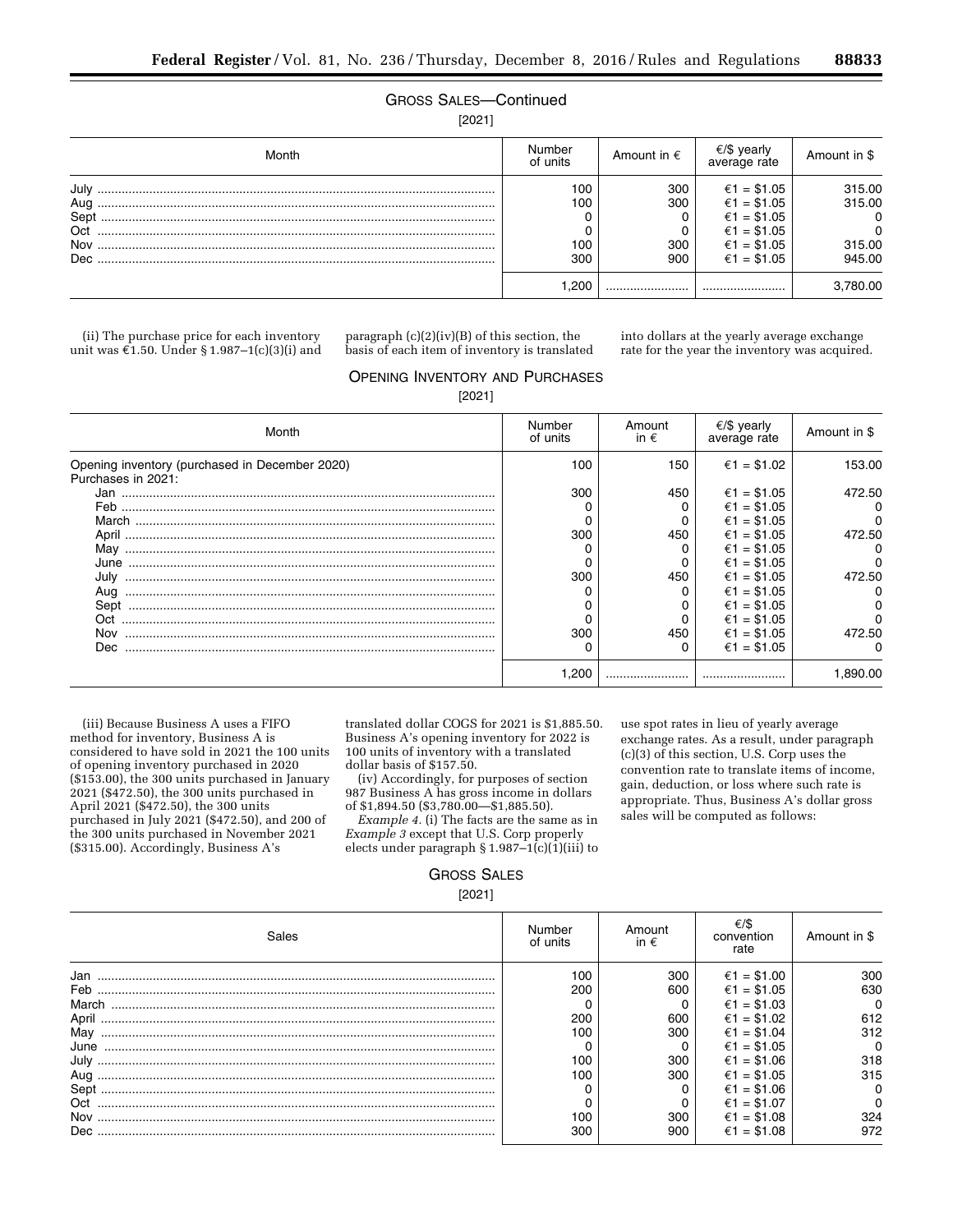# GROSS SALES—Continued

[2021]

| Sales | Number<br>of units | Amount<br>in $\epsilon$ | €/\$<br>convention<br>rate | Amount in \$ |
|-------|--------------------|-------------------------|----------------------------|--------------|
|       | 1,200              |                         |                            | 3,783        |

(ii) As in *Example 3,* the purchase price for each inventory unit was  $£1.50$ . Under  $§ 1.987-3(c)(2)(iv)(B), U.S.$  Corp uses the

convention rate as the historic rate in determining COGS.

# OPENING INVENTORY AND PURCHASES

[2021]

| Month                                                                | Number<br>of units | Amount<br>in $\epsilon$ | €/\$<br>convention<br>rate | Amount in \$ |
|----------------------------------------------------------------------|--------------------|-------------------------|----------------------------|--------------|
| Opening inventory (purchased in December 2020)<br>Purchases in 2021: | 100                | 150                     | €1 = \$1.02                | 153          |
| Jan                                                                  | 300                | 450                     | €1 = \$1.00                | 450          |
| Feb                                                                  |                    |                         | €1 = \$1.05                | 0            |
|                                                                      |                    |                         | €1 = \$1.03                | 0            |
|                                                                      | 300                | 450                     | €1 = \$1.02                | 459          |
| May                                                                  |                    |                         | €1 = \$1.04                |              |
| June                                                                 |                    |                         | €1 = \$1.05                |              |
|                                                                      | 300                | 450                     | $€1 = $1.06$               | 477          |
| Aug                                                                  |                    |                         | €1 = \$1.05                |              |
|                                                                      |                    |                         | €1 = \$1.06                | 0            |
| Oct.                                                                 |                    |                         | €1 = \$1.07                |              |
| Nov                                                                  | 300                | 450                     | $€1 = $1.08$               | 486          |
| Dec.                                                                 |                    |                         | €1 = \$1.08                | 486          |
|                                                                      | .200               |                         |                            | 1.872        |

(iii) As set forth in (i), Business A's gross sales are \$3,783.

(iv) Because Business A uses a FIFO method for inventory, Business A is considered to have sold in 2021 the 100 units of opening inventory purchased in December 2020 (\$150), the 300 units purchased in January 2021 (\$450), the 300 units purchased in April 2021 (\$459), the 300 units purchased in July 2021 (\$477), and 200 of the 300 units purchased in November 2021 (\$324). Thus, Business A's COGS is \$1,860.

(v) Accordingly, Business A has gross income in dollars of  $$1,923$  ( $$3,783$  -\$1,860).

*Example 5.* The facts are the same as in *Example 3* except that during 2021, Business A incurred  $€100$  of depreciation expense with respect to a truck. No portion of the depreciation expense is an inventoriable cost. The truck was purchased on January 15, 2020. The yearly average exchange rate for 2020 was  $\epsilon$ 1 = \$1.02. Under paragraph (c)(2)(i) of this section, the  $\epsilon$ 100 of depreciation is translated into dollars at the historic rate. Under § 1.987–1(c)(3)(i), the historic rate is the yearly average rate for 2020. Accordingly, U.S. Corp takes into account depreciation of \$102 with respect to Business A in 2021.

*Example 6.* The facts are the same as in *Example 5* except that the €100 of depreciation expense incurred during 2021 with respect to the truck is an inventoriable cost. As a result, the depreciation expense is capitalized into the 1,200 units of inventory

purchased by Business A in 2021. Of those 1,200 units, 1,100 units are sold during the year, and 100 units become ending inventory. The portion of depreciation expense capitalized into inventory that is sold during  $2021$  is reflected in Business A's euro COGS and is translated at the  $\epsilon$ 1 = \$1.02 yearly average exchange rate for 2020, the year in which the truck was purchased. The portion of the depreciation expense capitalized into the 100 units of ending inventory is not taken into account in 2021 but, rather, will be taken into account in the year the ending inventory is sold, translated at the  $\epsilon$ 1 = \$1.02 yearly average exchange rate for 2020.

*Example 7.* Business A purchased raw land on October 16, 2020, for  $\bar{\mathfrak{e}}$ 8,000 and sold the land on November 1, 2021, for  $£10,000$ . The yearly average exchange rate was  $\epsilon$ 1 = \$1.02 for 2020 and  $\epsilon$ 1 = \$1.05 for 2021. Under paragraph (c)(1) of this section, the amount realized is translated into dollars at the yearly average exchange rate for 2021  $(\text{\textsterling}10,000 \times \$1.05 = \$10,500)$ . Under paragraph (c)(2)(i) of this section, the basis is determined at the historic rate for 2020, which is the yearly average rate under section  $\S 1.987 - 1(c)(3)(i)$  for such year  $(\text{\textsterling}8,000 \times \text{\textsterling}1.02 = \text{\textsterling}8,160)$ . Accordingly, the amount of gain reported by U.S. Corp on the sale of the land is  $$2,340$  (\$10,500 – \$8,160).

*Example 8.* The facts are the same as in *Example 7* except that Business A properly elects under paragraph  $\S 1.987-1(c)(1)(iii)$  to use spot rates in lieu of yearly average rates. Accordingly, the amount realized will be

translated at the convention rate for the date of sale, and the basis will be translated at the convention rate for the date of purchase. The convention rate is  $\epsilon$ 1 = \$1.01 for October 2020 and is  $\epsilon$ 1 = \$1.08 for November 2021. Under these facts, the amount realized, translated into dollars at the convention rate for November 2021, is \$10,800 ( $\text{\textsterling}10,000 \times$ \$1.08), and the basis, translated at the convention rate for October 2020, is \$8,080  $(€8,000 \times $1.01)$ . The amount of gain reported by U.S. Corp on the sale of the land is  $$2,720$  (\$10,800 – \$8,080).

### **§ 1.987–4 Determination of net unrecognized section 987 gain or loss of a section 987 QBU.**

(a) *In general.* The net unrecognized section 987 gain or loss of a section 987 QBU shall be determined by the owner annually as provided in paragraph (b) of this section in the owner's functional currency. Only assets and liabilities reflected on the books and records of the section 987 QBU under § 1.987–2(b) shall be taken into account.

(b) *Calculation of net unrecognized section 987 gain or loss.* Net unrecognized section 987 gain or loss of a section 987 QBU for a taxable year shall equal the sum of:

(1) The section 987 QBU's net accumulated unrecognized section 987 gain or loss for all prior taxable years to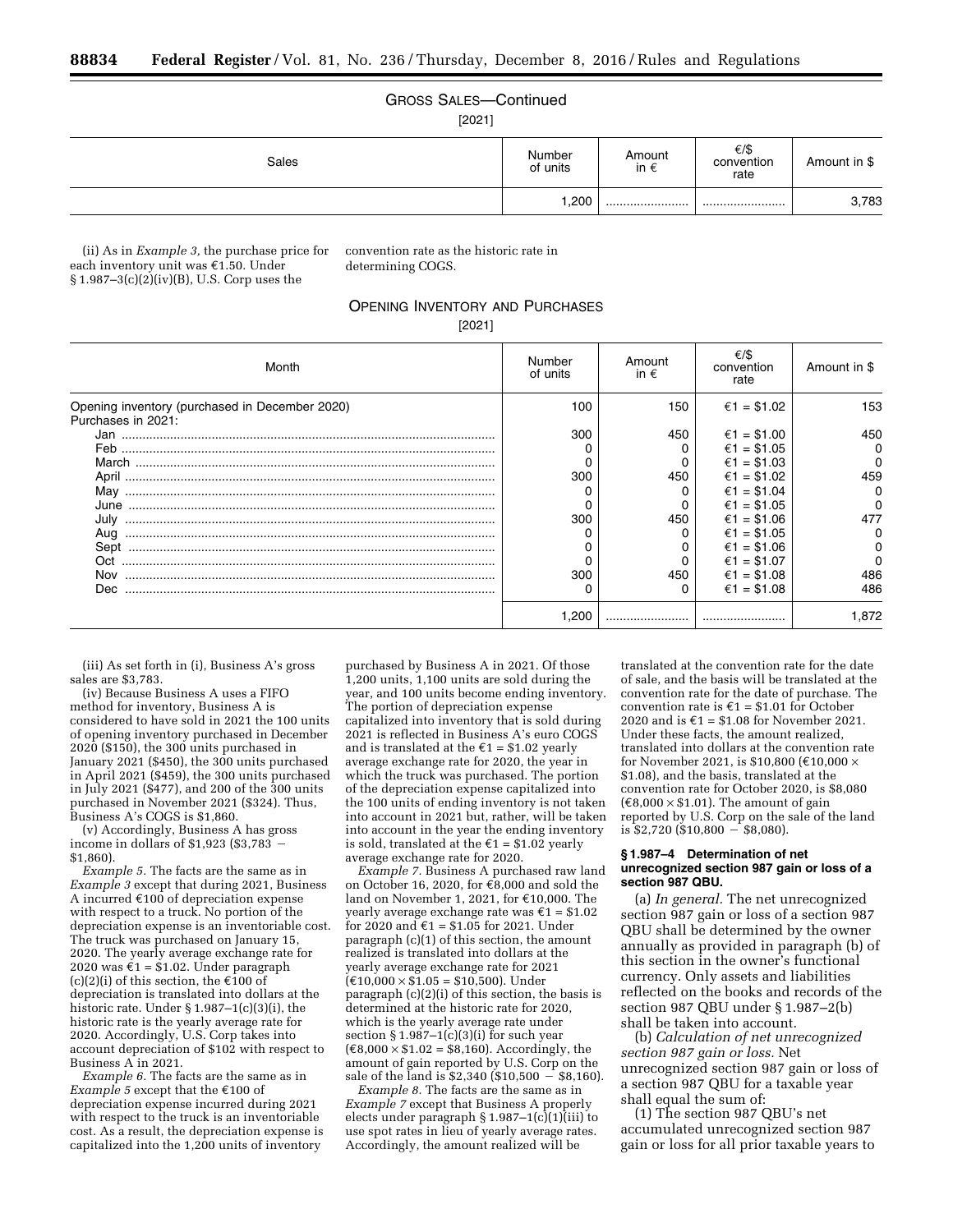which these regulations apply as determined in paragraph (c) of this section, and

(2) The section 987 QBU's unrecognized section 987 gain or loss for the current taxable year as determined in paragraph (d) of this section.

(c) *Net accumulated unrecognized section 987 gain or loss for all prior taxable years*—(1) *In general.* A section 987 QBU's net accumulated unrecognized section 987 gain or loss for all prior taxable years is the aggregate of the amounts determined under § 1.987–4(d) for all prior taxable years to which these regulations apply, reduced by the amounts taken into account under § 1.987–5 upon remittances for all such prior taxable years.

(2) [Reserved].

(d) *Calculation of unrecognized section 987 gain or loss for a taxable year.* The unrecognized section 987 gain or loss of a section 987 QBU for a taxable year shall be determined under paragraphs (d)(1) through (8) of this section.

(1) *Step 1: Determine the change in the owner functional currency net value of the section 987 QBU for the taxable year*—(i) *In general.* The change in the owner functional currency net value of the section 987 QBU for the taxable year shall equal—

(A) The owner functional currency net value of the section 987 QBU, determined in the functional currency of the owner under paragraph (e) of this section, on the last day of the taxable year; less

(B) The owner functional currency net value of the section 987 QBU, determined in the functional currency of the owner under paragraph (e) of this section, on the last day of the preceding taxable year. This amount shall be zero in the case of the section 987 QBU's first taxable year.

(ii) *Year section 987 QBU is terminated.* If a section 987 QBU is terminated within the meaning of § 1.987–8 during an owner's taxable year, the owner functional currency net value of the section 987 QBU as provided in paragraph (d)(1)(i)(A) of this section shall be determined on the date the section 987 QBU is terminated.

(2) *Step 2: Increase the amount determined in step 1 by the amount of assets transferred from the section 987 QBU to the owner*—(i) *In general.* The amount determined in paragraph (d)(1) of this section shall be increased by the total amount of assets described in paragraph (d)(2)(ii) of this section transferred from the section 987 QBU to the owner during the taxable year

translated into the owner's functional currency as provided in paragraph (d)(2)(ii) of this section.

(ii) *Assets transferred from the section 987 QBU to the owner during the taxable year.* The assets transferred from the section 987 QBU to the owner for the taxable year shall equal the sum of:

(A) The amount of the section 987 QBU's functional currency and the aggregate adjusted basis of all marked assets (as defined in § 1.987–1(d)), after taking into account  $\S 1.988 - 1(a)(10)$ , transferred to the owner during the taxable year determined in the functional currency of the section 987 QBU and translated into the owner's functional currency at the spot rate (as defined in § 1.987–1(c)(1)) applicable to the date of transfer; and

(B) The aggregate adjusted basis of all historic assets (as defined in § 1.987– 1(e)), after taking into account § 1.988– 1(a)(10), transferred to the owner during the taxable year determined in the functional currency of the section 987 QBU and translated into the owner's functional currency at the historic rate for each such asset (as defined in  $§ 1.987-1(c)(3)$ .

(3) *Step 3: Decrease the amount determined in steps 1 and 2 by the amount of assets transferred from the owner to the section 987 QBU*—(i) *In general.* The aggregate amount determined in paragraphs (d)(1) and (d)(2) of this section shall be decreased by the total amount of assets transferred from the owner to the section 987 QBU during the taxable year determined in the functional currency of the owner as provided in paragraph (d)(3)(ii) of this section.

(ii) *Total of all amounts transferred from the owner to the section 987 QBU during the taxable year.* The total amount of assets transferred from the owner to the section 987 QBU for the taxable year shall equal the aggregate of:

(A) The total amount of functional currency of the owner transferred to the section 987 QBU during the taxable year; and

(B) The adjusted basis, determined in the functional currency of the owner, of any asset transferred to the section 987 QBU during the taxable year (after taking into account  $\S 1.988 - 1(a)(10)$ .

(4) *Step 4: Decrease the amount determined in steps 1 through 3 by the amount of liabilities transferred from the section 987 QBU to the owner.* The aggregate amount determined in paragraphs (d)(1) through (3) of this section shall be decreased by the aggregate amount of liabilities transferred from the section 987 QBU to the owner during the taxable year. The amount of such liabilities shall be

translated into the functional currency of the owner at the spot rate (as defined in  $\S 1.987-1(c)(1)$  applicable on the date of transfer.

(5) *Step 5: Increase the amount determined in steps 1 through 4 by the amount of liabilities transferred from the owner to the section 987 QBU.* The aggregate amount determined in paragraphs (d)(1) through (4) of this section shall be increased by the aggregate amount of liabilities transferred by the owner to the section 987 QBU during the taxable year. The amount of such liabilities shall be translated into the functional currency of the owner at the spot rate (as defined in  $\S 1.987-1(c)(1)$  applicable on the date of transfer.

(6) *Step 6: Decrease or increase the amount determined in steps 1 through 5 by the section 987 taxable income or loss, respectively, of the section 987 QBU for the taxable year.* The aggregate amount determined in paragraphs (d)(1) through (5) of this section shall be decreased or increased by the section 987 taxable income or loss, respectively, computed under § 1.987–3 for the taxable year.

(7) *Step 7: Increase the amount determined in steps 1 through 6 by any expenses that are not deductible in computing the section 987 taxable income or loss of the section 987 QBU for the taxable year.* The aggregate amount determined under paragraphs (d)(1) through (6) shall be increased by the amount of any expense or loss attributable to a section 987 QBU for the taxable year that is not deductible in computing the section 987 QBU's taxable income or loss for the year, including any foreign income taxes incurred by the section 987 QBU with respect to which the owner claims a credit (translated at the same rate at which such taxes were translated under section 986(a)).

(8) *Step 8: Decrease the amount determined in steps 1 through 7 by the amount of any tax-exempt income.* The aggregate amount determined under paragraphs (d)(1) through (7) shall be decreased by the amount of any income or gain attributable to a section 987 QBU for the taxable year that is not included in computing the section 987 QBU's taxable income or loss for the year.

(e) *Determination of the owner functional currency net value of a section 987 QBU*—(1) *In general.* The owner functional currency net value of a section 987 QBU on the last day of a taxable year shall equal the aggregate amount of functional currency and the adjusted basis of each asset on the section 987 QBU's balance sheet on that day, less the aggregate amount of each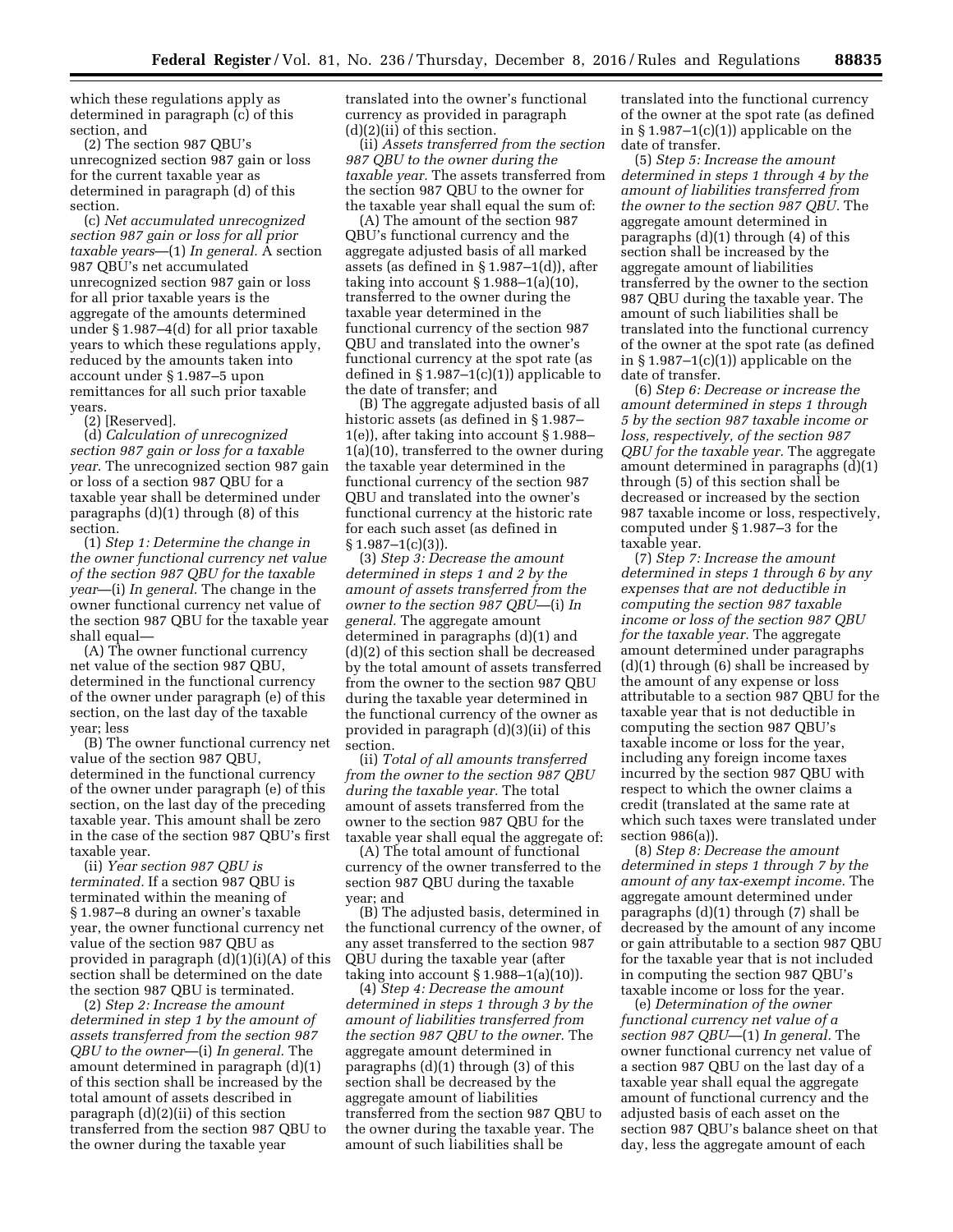liability on the section 987 QBU's balance sheet on that day, in each case translated into the owner's functional currency as provided in paragraph (e)(2) of this section. Such amount shall be determined by:

(i) Preparing a balance sheet for the relevant date from the section 987 QBU's books and records (within the meaning of § 1.989(a)–1(d)), as recorded in the section 987 QBU's functional currency and showing all assets and liabilities reflected on such books and records as provided in § 1.987–2(b);

(ii) Making adjustments necessary to conform the items reflected on the balance sheet described in paragraph (e)(1)(i) of this section to United States tax accounting principles; and

(iii) Translating the asset and liability amounts on the adjusted balance sheet described in paragraph (e)(1)(ii) of this section into the functional currency of the owner in accordance with paragraph (e)(2) of this section.

(2) *Translation of balance sheet items into the owner's functional currency.*  The amount of the section 987 QBU's functional currency, the basis of an asset, or the amount of a liability shall be translated as follows:

(i) *Marked item.* A marked item (as defined in § 1.987–1(d)) shall be translated into the owner's functional currency at the spot rate (as defined in  $§ 1.987-1(c)(1))$  applicable to the last day of the relevant taxable year.

(ii) *Historic item.* A historic item (as defined in § 1.987–1(e)) shall be translated into the owner's functional currency at the historic rate (as defined in §  $1.987-1(c)(3)$ ).

(f) [Reserved].

(g) *Examples.* The following examples illustrate the provisions of this section. For purposes of the examples, U.S. Corp is a domestic corporation that uses the calendar year as its taxable year and has

the dollar as its functional currency. Except as otherwise indicated, U.S. Corp elects under  $\S 1.987-3(c)(2)(iv)(B)$ to use the historic inventory method with respect to all of its section 987 QBUs but does not make other elections under section 987. Exchange rate and tax accounting (for example, depreciation rate) assumptions used in these examples are selected for the purpose of illustrating the principles of this section, and no inference is intended by their use. Additionally, the examples are not intended to demonstrate when activities constitute a trade or business within the meaning of  $\S 1.989(a) - 1(b)(2)(ii)(A)$  and  $\S 1.989(a) -$ 1(c) and therefore whether a section 987 QBU is onsidered to exist.

*Example 1.* (i) On July 1, 2021, U.S. Corp establishes Japan Branch, a section 987 QBU of U.S. Corp that has the yen as its functional currency, and transfers to Japan Branch \$1,000 and raw land with a basis of \$500. Japan Branch immediately exchanges the \$1,000 for ¥100,000. On the same day, Japan Branch borrows ¥10,000. For the taxable year 2021, Japan Branch earns ¥2,000 per month (total of ¥12,000 for the six-month period from July 1, 2021, through December 31, 2021) for providing services and incurs ¥333.33 per month (total of ¥2,000 when rounded for the six-month period from July 1, 2021, through December 31, 2021) of related expenses. Assume that the spot rate on July 1, 2021, is  $$1 = Y100$ ; the spot rate on December 31, 2021, is \$1 = ¥120; and the average rate for the period of July 1, 2021, to December 31, 2021, is \$1 = ¥110. Thus, the ¥12,000 of services revenue when properly translated under  $\S 1.987-3(c)(1)$  at the yearly average exchange rate equals \$109.09  $(Y12,000 \times (1/\overline{Y110})) = $109.09$ . The Y2,000 of expenses translated at the same yearly average exchange rate equals \$18.18 (¥2,000  $\times$  (\$1/Y 110) = \$18.18). Thus, Japan Branch's net income translated into dollars equals  $$90.91 ($109.09 - $18.18 = $90.91)$ 

(ii) Under paragraph (a) of this section, U.S. Corp must compute the net unrecognized section 987 gain or loss of

Japan Branch for 2021. Because this is Japan Branch's first taxable year, the net unrecognized section 987 gain or loss (as defined under paragraph (b) of this section) is the branch's unrecognized section 987 gain or loss for 2021 as determined in paragraph (d) of this section. The calculation under paragraph (d) of this section is made as follows:

(iii) *Step 1.* Under paragraph (d)(1) of this section, U.S. Corp must determine the change in the owner functional currency net value (OFCNV) of Japan Branch for 2021 in dollars. The change in the OFCNV of Japan Branch for 2021 is equal to the OFCNV of Japan Branch determined in dollars on the last day of 2021, less the OFCNV of Japan Branch determined in dollars on the last day of the preceding taxable year.

(A) The OFCNV of Japan Branch determined in dollars on the last day of the current taxable year is determined under paragraph (e) of this section as the sum of the basis of each asset on Japan Branch's balance sheet on December 31, 2021, less the sum of each liability on Japan Branch's balance sheet on that date, translated into dollars as provided in paragraph (e)(2) of this section.

(B) For this purpose, Japan Branch will show the following assets and liabilities on its balance sheet for December 31, 2021:

(1) ¥120,000;

(2) Raw land with a basis of ¥55,000 (\$500 translated under § 1.987–2(d)(2) at the historic rate of \$1 = ¥110); and

(3) Liabilities of ¥10,000.

(C) Under paragraph (e)(2) of this section, U.S. Corp will translate these items as follows. The ¥120,000 is a marked asset and the ¥10,000 liability is a marked liability (as each is defined in § 1.987-1(d)). These items are translated into dollars on December 31, 2021, using the spot rate on December 31, 2021, of  $$1$  =  $Y120$ . The raw land is a historic asset (as defined in § 1.987–1(e)) and is translated into dollars under paragraph (e)(2)(ii) of this section at the historic rate, which under  $$1.987-1(c)(3)(1)(A)$  is the yearly average exchange rate of \$1 = ¥110 applicable to the year the land was transferred to the QBU. Thus, the OFCNV of Japan Branch on December 31, 2021, in dollars is \$1,416.67 determined as follows:

| Assets                                 | Amount in ¥ | Franslation rate. | Amount in \$         |
|----------------------------------------|-------------|-------------------|----------------------|
| l and l                                | 120.000     |                   | \$1,000.00<br>500.00 |
| Total assets<br>Liabilities:           |             |                   | 1.500.00             |
| Bank Loan                              |             |                   | 83.33                |
| Total liabilities<br>2021 ending OFCNV | <br>        |                   | 83.33<br>.416.67     |

(D) Under paragraph (d)(1) of this section, the change in OFCNV of Japan Branch for 2021 is equal to the OFCN $\tilde{V}$  of the branch determined in dollars on December 31, 2021, (\$1,416.67) less the OFCNV of the branch determined in dollars on the last day of the preceding taxable year. Because this is the first taxable year of Japan Branch, the OFCNV of Japan Branch determined in dollars on the last day of the preceding taxable year is zero under paragraph  $(d)(1)(i)(B)$  of this section. Accordingly, the change in OFCNV of Japan Branch for 2021 is \$1,416.67.

(iv) *Step 2.* Under paragraph (d)(2) of this section, the aggregate amount determined in paragraph  $(d)(1)$  of this section (step 1) is

increased by the total amount of assets described in paragraph (d)(2)(ii) of this section transferred from the section 987 QBU to the owner during the taxable year translated into the owner's functional currency as provided in paragraph (d)(2)(ii) of this section. Because no such amounts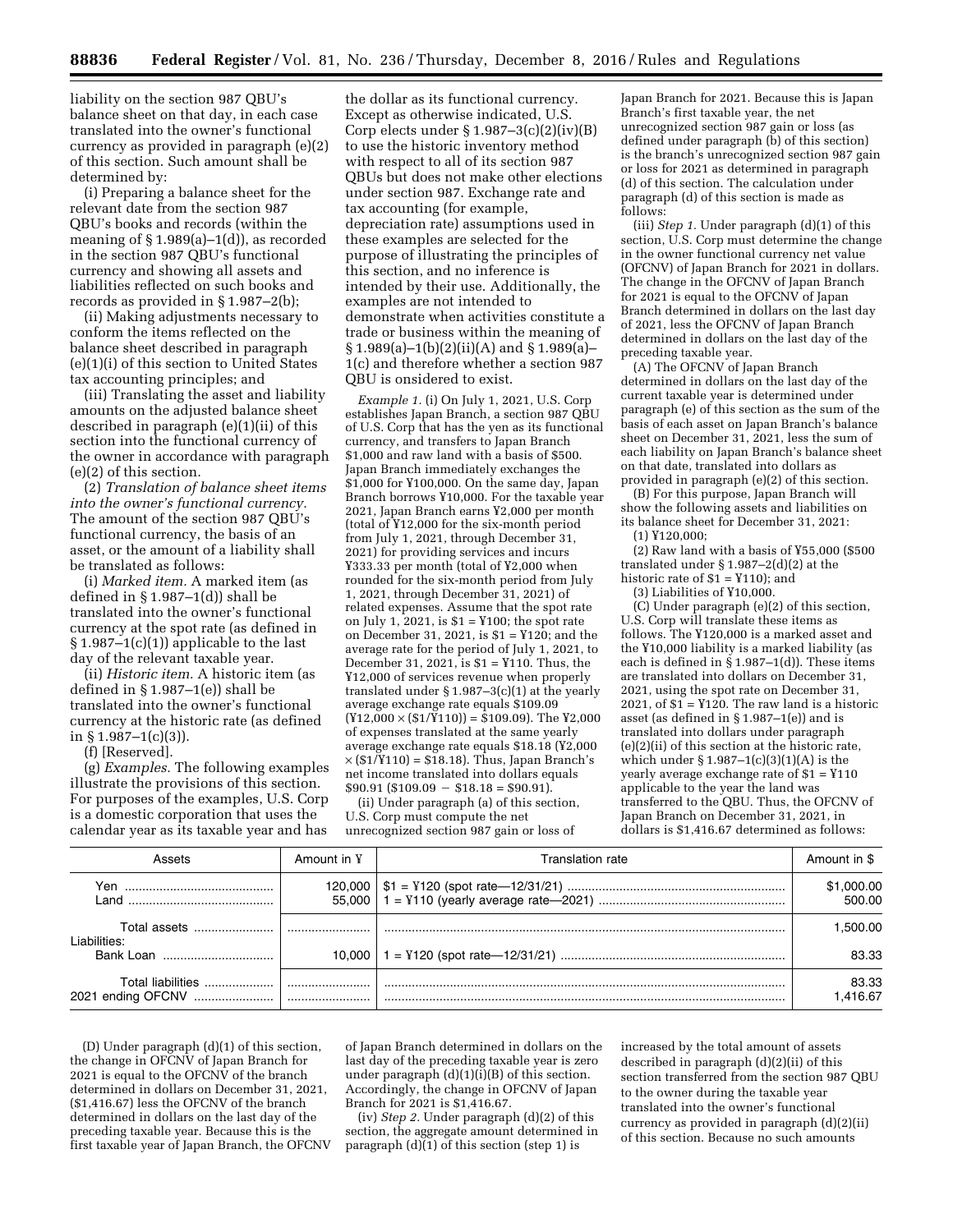were transferred, there is no change in the \$1,416.67 determined in step 1.

(v) *Step 3.* Under paragraph (d)(3) of this section, the aggregate amount determined in paragraphs  $(d)(1)$  and  $(d)(2)$  of this section (steps 1 and 2) is decreased by the total amount of assets transferred from the owner to the section 987 QBU during the taxable year as determined in paragraph (d)(3)(ii) of this section in dollars. On July 1, 2021, U.S. Corp transferred to Japan Branch \$1,000.00 (which Japan Branch immediately converted into ¥100,000) and raw land with a basis of \$500.00 (equal to ¥55,000, translated under  $\S 1.987-2(\tilde{d})(2)$  at the historic rate of  $\S 1 =$ ¥110). Thus, the \$1,416.67 determined under steps 1 and 2 is reduced by \$1,500.00, resulting in (\$83.33).

(vi) *Steps 4 and 5.* Because no liabilities were transferred by U.S. Corp to Japan Branch or by Japan Branch to U.S. Corp during the taxable year, the aggregate amount determined in paragraph (d)(3) of this section (Step 3) is not increased or decreased.

(vii) *Step 6.* Under paragraph (d)(6) of this section, the aggregate amount determined

after applying paragraphs (d)(1) through (5) of this section (steps 1 through 5) is decreased by the section 987 taxable income of Japan Branch of \$90.91 from (\$83.33) to  $(S174.24)$ .

(viii) *Steps 7 and 8.* Paragraphs (d)(7) and (d)(8) do not apply because Japan Branch does not have any tax-exempt or nondeductible items. Accordingly, the unrecognized section 987 loss of Japan Branch for 2021 is (\$174.24), the amount determined after applying step 6.

*Example 2.* (i) U.S. Corp operates in the United Kingdom through U.K. Branch, a section 987 QBU of U.S. Corp that has the pound as its functional currency. U.S. Corp properly elects under § 1.987–1(c)(1)(ii) for U.K. Branch to use a spot rate convention (when permitted). Under the chosen convention, the spot rate (the ''convention rate'') for any transaction occurring during a month is the average of the pound spot rate and the 30-day forward rate for pounds on the next-to-last Thursday of the preceding month. The yearly average exchange rate was £1 = \$0.90 for 2020, £1 = \$1.00 for 2021, and

 $£1 = $1.10$  for 2022. The closing balance sheet of U.K. Branch in 2021 reflected the following assets:

(A) £100;

(B) A sales office purchased in 2020 with an adjusted basis of £1,000;

(C) A delivery truck purchased in 2020 with an adjusted basis of £200;

(D) Inventory of 100 units purchased in 2021 with a basis of £100; and

(E) Stock in ABC Corporation purchased in 2021 with a basis of £150, representing less than 10 percent of the total voting power and value of all classes of stock of ABC Corporation.

The closing balance sheet of U.K. Branch for 2021 reflected one liability, £50 of longterm debt entered into in 2020 with F Bank, an unrelated bank.

The office, truck, stock, and inventory are historic assets (as defined in § 1.987–1(e)). The £100 and long-term debt are marked items (as defined in § 1.987–1(d)). Assume that U.S. Corp translated U.K. Branch's 2021 closing balance sheet as follows:

| Assets                                 | Amount in £ | Translation rate | Amount in \$      |
|----------------------------------------|-------------|------------------|-------------------|
|                                        |             |                  | 105.00            |
|                                        |             |                  | 900.00            |
|                                        |             |                  | 180.00            |
|                                        |             |                  | 150.00            |
|                                        |             |                  | 100.00            |
| Total assets<br>Liabilities:           |             |                  | 1.435.00          |
| Bank Loan                              |             |                  | 52.50             |
| Total liabilities<br>2021 ending OFCNV |             |                  | 52.50<br>i 382.50 |

(ii) U.K. Branch uses the first-in, first-out (FIFO) method of accounting for inventory. In 2022, U.K. Branch sold 100 units of inventory for a total of £300 and purchased another 100 units of inventory for £100. There is depreciation of £33 with respect to

the office and £40 with respect to the truck, and U.K. Branch incurred £30 of business expenses during 2022. Neither the depreciation nor the business expenses are inventoriable costs. All items of income earned and expenses incurred during 2022

are received and paid, respectively, in pounds. Under § 1.987–3, U.K. Branch's section 987 taxable income or loss is determined as follows:

| Item                                         | Amount in £        | Translation rate | Amount in \$       |
|----------------------------------------------|--------------------|------------------|--------------------|
| Less:                                        |                    |                  | 330.00             |
|                                              |                    |                  | (100.00)           |
| Gross income<br>Dep:                         |                    |                  | 230.00             |
|                                              | (33.00)<br>(40.00) |                  | (29.70)<br>(36.00) |
|                                              | (30.00)            |                  | (33.00)            |
| Total expenses<br>Section 987 taxable income |                    |                  | (98.70)<br>131.30. |

Accordingly, U.K. Branch has \$131.30 of section 987 taxable income in 2022.

(iii) In December 2022, U.K. Branch transferred £30 to U.S. Corp, and U.S. Corp transferred a computer with a basis of \$10 to U.K. Branch. U.S. Corp's net accumulated unrecognized section 987 gain or loss for all

prior taxable years as determined in paragraph (c) of this section is \$30.

(iv) The unrecognized section 987 gain or loss of U.K. Branch for 2022 is determined as follows:

(A) *Step 1.* Under paragraph (d)(1) of this section, the change in OFCNV for the taxable year must be determined. This amount is

equal to the OFCNV of U.K. Branch determined under paragraph (e) of this section on the last day of 2022, less the OFCNV of U.K. Branch determined on the last day of 2021. The OFCNV of U.K. Branch on December 31, 2022, and the change in OFCNV for 2022, are determined as follows: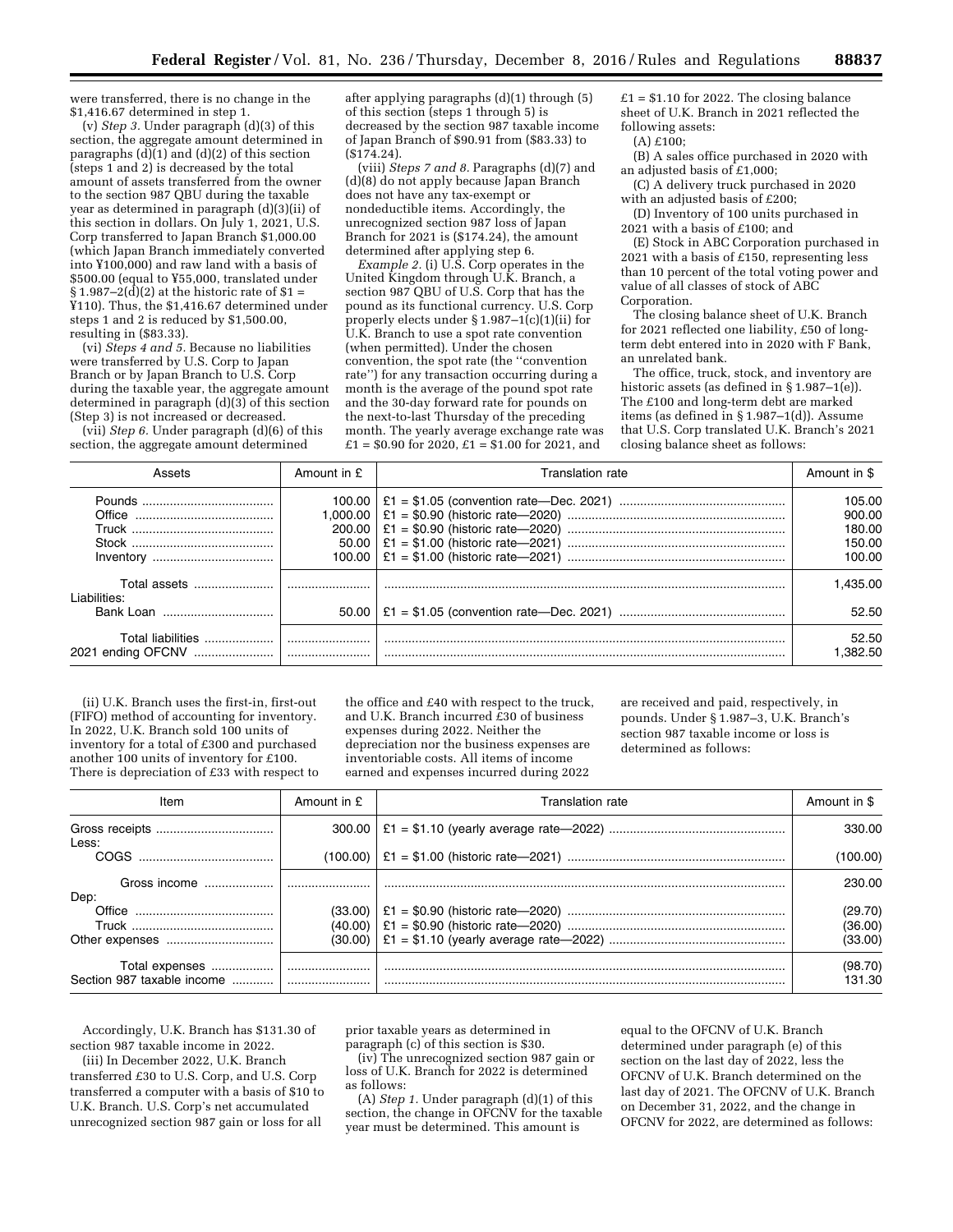| Assets                                          | Amount in £ | Translation rate | Amount in \$      |
|-------------------------------------------------|-------------|------------------|-------------------|
|                                                 | 240.00      |                  | 276.00            |
|                                                 | 967.00      |                  | 870.30            |
|                                                 | 160.00      |                  | 144.00            |
|                                                 | 100.00      |                  | 110.00            |
|                                                 | 9.09        |                  | 10.00             |
|                                                 | 150.00      |                  | 150.00            |
| Total assets<br>Liabilities:                    |             |                  | 1.560.30          |
|                                                 |             |                  | 57.50             |
| Total liabilities<br>2022 ending OFCNV<br>Less: |             |                  | 57.50<br>1.502.80 |
| 2021 ending OFCNV                               |             |                  | (1,382.50)        |
| Change in OFCNV                                 |             |                  | 120.30            |

(B) *Step 2.* Under paragraph (d)(2) of this section, the aggregate amount determined in step 1 must be increased by the total amount of assets described in paragraph (d)(2)(ii) of

this section transferred from U.K. Branch to U.S. Corp during the taxable year, translated into U.S. Corp's functional currency as provided in paragraph (d)(2)(ii) of this

section. The amount of assets transferred from U.K. Branch to U.S. Corp during 2022 is determined as follows:

| Asset | Amount in £ | Translation rate                                   | Amount in \$ |
|-------|-------------|----------------------------------------------------|--------------|
| £30   |             | $30.00$   £1 = \$1.15 (convention rate—Dec. 2022). | 34.50        |

(C) *Step 3: Decrease the aggregate amount described in steps 1 and 2 by the owner's transfers to the section 987 QBU.* Under paragraph (d)(3) of this section, the aggregate amount determined in steps 1 and 2 must be decreased by the total amount of all assets transferred from U.S. Corp to U.K. Branch during the taxable year as determined in

paragraph (d)(3)(ii) of this section. The amount of assets transferred from U.S. Corp to U.K. Branch during 2022 is determined as follows:

| $\sim$ |       | 71    |
|--------|-------|-------|
| ~      |       | .∪.00 |
|        | ----- |       |
|        |       |       |

(D) *Step 4.* Under paragraph (d)(4) of this section, the aggregate amount determined in steps 1 through 3 must be decreased by the aggregate amount of liabilities transferred by U.K. Branch to U.S. Corp. Under these facts, such amount is \$0.

(E) *Step 5.* Under paragraph (d)(5) of this section, the aggregate amount determined in steps 1 through 4 must be increased by the aggregate amount of liabilities transferred by

U.S. Corp to U.K. Branch. Under these facts, such amount is \$0.

(F) *Step 6.* Under paragraph (d)(6) of this section, the aggregate amount determined in steps 1 through 5 is decreased or increased, respectively, by any section 987 taxable income or loss of U.K. Branch computed under § 1.987–3 for the taxable year. The amount of U.K. Branch's taxable income, as determined above, is \$131.30.

(H) *Steps 7 and 8:* Paragraphs (d)(7) and (d)(8) do not apply because U.K. Branch does not have any tax-exempt income or nondeductible expense.

(v) *Summary.* Taking steps 1 through 8 into account, the amount of U.S. Corp's unrecognized section 987 gain or loss with respect to U.K. Branch in 2022 is computed as follows:

|   | Amount in \$ |        |
|---|--------------|--------|
|   | 120.30       | 0.30   |
| 2 | - 34.50      | 54.80  |
| 3 | $-10.00$     | 144.80 |
|   |              | 44.80  |
| 5 |              | 144.80 |
| 6 | 131.30       | 3.50   |
|   |              | 13.50  |
| 8 |              | 3.50   |

Thus, U.S. Corp's unrecognized section 987 gain for 2022 with respect to U.K. Branch is \$13.50. As of the end of 2022, before taking into account the recognition of any section 987 gain or loss under § 1.987–5, U.S. Corp's net unrecognized section 987 gain is \$43.50 (that is, \$30.00 accumulated from prior years, plus \$13.50 in 2022).

*Example 3.* (i) *Background.* U.S. Corp is the owner of Business A, a section 987 QBU that has the euro as its functional currency. Business A uses the FIFO method to account for inventory and uses the simplified inventory method described in § 1.987–  $3(c)(2)(iv)(A)$ . On the last day of 2020, U.S. Corp begins Business A by contributing to Business A a building with a basis of \$780,

a machine with a basis of \$300, and \$100. On January 1, 2021, Business A converts the  $$100$  into  $$100$ . The tax basis of the building and machine is translated into euros using the historic rate, which is the yearly average exchange rate for 2020, the year of the transfer. Accordingly, the building and the machine have a tax basis of  $\text{\textsterling}780$  and  $\text{\textsterling}300$ , respectively, on December 31, 2020. The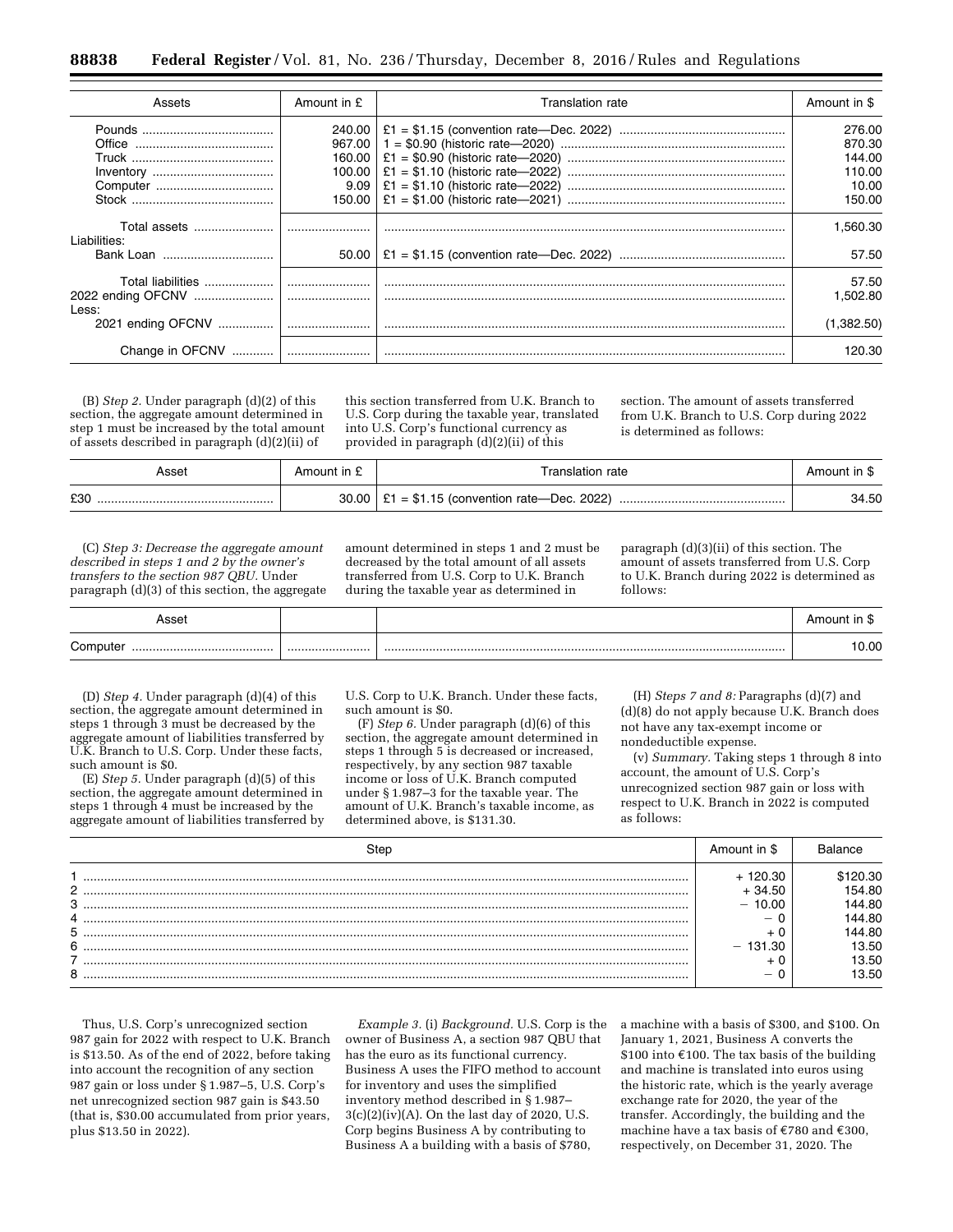building and machine have annual depreciation of  $E$ 20 and  $E$ 30, respectively. Business A determines that 50 percent of the building depreciation should be allocated to

the cost of goods manufactured (that is, treated as an inventoriable cost) and 50 percent should be allocated to selling, general and administrative (SG&A) expenses.

The machine is used exclusively to manufacture inventory. Relevant exchange rates for purposes of this example are as follows:

| Year                 | ∕earŀ<br>average<br>exchange<br>rate      | December 31<br>spot rate                  |
|----------------------|-------------------------------------------|-------------------------------------------|
| 2020<br>2021<br>2022 | €1 = \$1.00<br>€1 = \$1.50<br>€1 = \$2.50 | €1 = \$1.00<br>€1 = \$2.00<br>€1 = \$3.00 |

(ii) *Operations in 2021.* During 2021, Business A recognizes €140 of revenue from sales of finished goods. The related COGS is €70. Business A pays €10 in salaries allocable to SG&A. Inventoriable costs in 2021 include  $€10$  of depreciation on the

building and  $\epsilon$ 30 of depreciation on the machine. Business A's balance sheet on December 31, 2021, shows no liabilities and the following assets: currency of  $€160$ , the building with an adjusted basis of  $E$ 760, the machine with an adjusted basis of  $E$ 270, and

ending inventory with a FIFO cost basis of  $€40$ , comprising raw materials and finished goods.

(A) *Determination of income.* Under the simplified inventory method, Business A's income for 2021 is computed as follows:

| Item                                                                  | Amount in $\epsilon$ | <b>Translation rate</b> | Amount in \$       |
|-----------------------------------------------------------------------|----------------------|-------------------------|--------------------|
| Adjustment for cost recovery deductions (see cal-<br>culation below). | 70                   |                         | 210<br>105<br>(20) |
| Adjustment for beginning inventory (none)                             |                      |                         | O.                 |
| SG&A:                                                                 |                      |                         | 85                 |
| Depreciation on building (50%)<br><b>Salaries</b>                     |                      |                         | 15                 |
| Section 987 net income (revenue less COGS and<br>SGRA                 |                      |                         | 25<br>100          |

### *COGS Adjustments*. Adjustment for cost recovery deductions included in inventoriable costs.

| Depreciation amount     | Historic rate | 2021 yearly<br>avg. rate | Difference in<br>translation<br>rates | Adjustment<br>(depreciation<br>$\times$ change<br>in rates) |
|-------------------------|---------------|--------------------------|---------------------------------------|-------------------------------------------------------------|
| $\epsilon$ 30 (machine) | 1.00<br>1.00  | .50<br>1.50              | (0.50)<br>(0.50)                      | (\$5)<br>(15)                                               |
|                         |               |                          |                                       | (20)                                                        |

(B) *Determination of OFCNV for 2020 and 2021.* 

Under the simplified inventory method, the OFCNV of Business A for 2020 and 2021 is determined under paragraph (e) of this section as follows:

# OFCNV—END OF 2021

| Assets                                        | Amount in $\epsilon$ | Translation rate | Amount in \$            |
|-----------------------------------------------|----------------------|------------------|-------------------------|
| Buildina<br>Machine                           | 760<br>270           |                  | 320<br>760<br>270<br>60 |
| Total assets<br>l iabilities.                 |                      |                  | 1.410                   |
| <b>Total liabilities</b><br>2021 ending OFCNV |                      |                  | $\Omega$<br>.410        |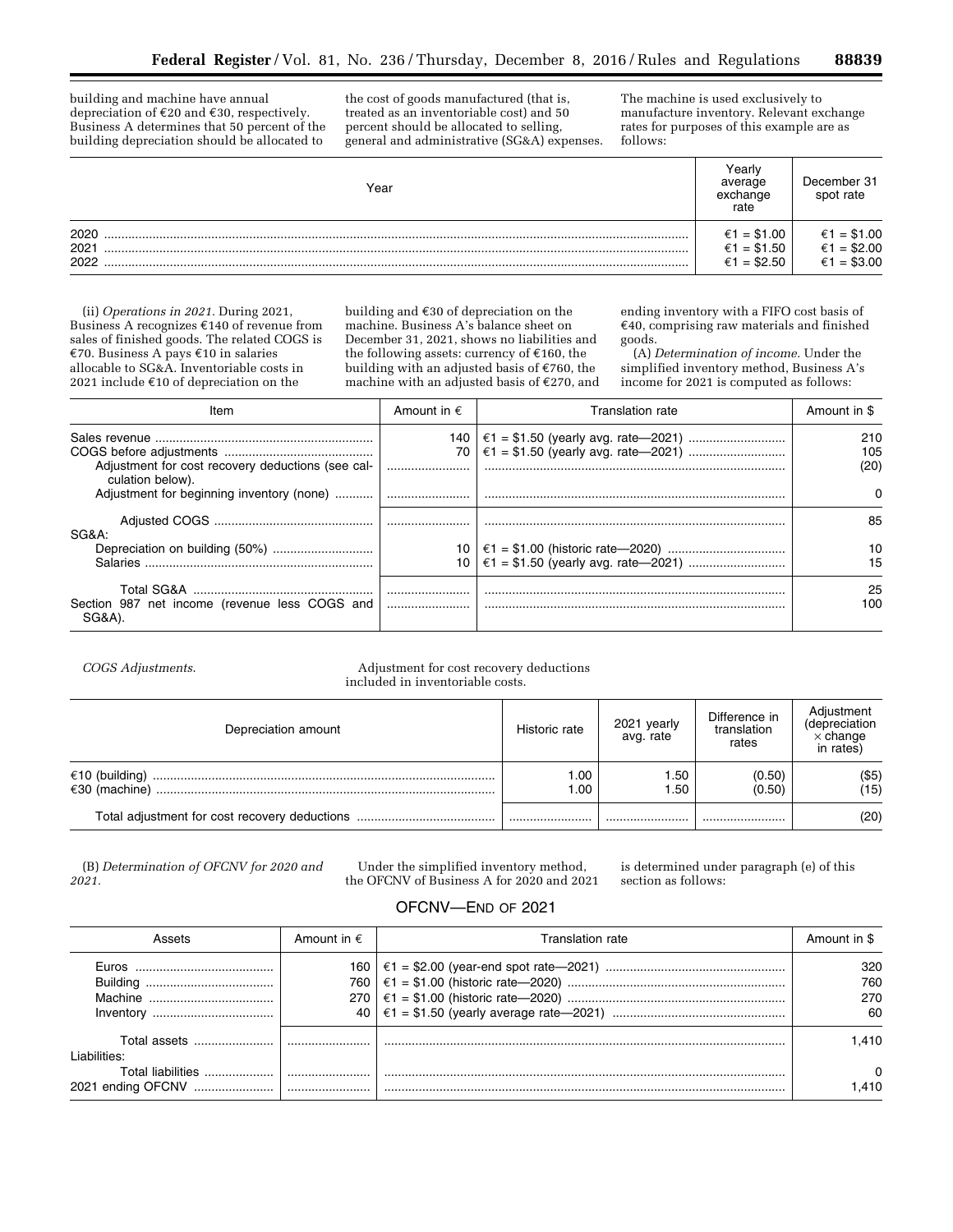# OFCNV—END OF 2020

| Assets                                     | Amount in $\epsilon$           | Translation rate. | Amount in \$      |
|--------------------------------------------|--------------------------------|-------------------|-------------------|
| Euros -                                    | 100<br>780<br>300 <sup>1</sup> |                   | 100<br>780<br>300 |
| Total assets<br>I iabilities:              |                                |                   | .180              |
| Total liabilities<br>2020 ending OFCNV<br> |                                |                   | 0<br>.180         |

(C) *Determination of net unrecognized section 987 gain or loss.* The net unrecognized section 987 gain or loss of Business A is determined under paragraph (d) of this section as follows (relevant steps only):

(*1*) *Step 1.* Under paragraph (d)(1) of this section, the change in OFCNV for the taxable year must be determined. This amount is equal to the OFCNV of Business A determined under paragraph (e) of this section on the last day of 2021, less the OFCNV of Business A determined on the last day of 2020.

| Less: 2020 ending OFCNV | (1, 180) |
|-------------------------|----------|
| 2021 ending OFCNV       | \$1,410  |

Change in OFCNV ........ 230

(*2*) *Step 6.* Under paragraph (d)(6) of this section, the aggregate amount determined in steps 1 through 5 must be decreased by the section 987 taxable income of Business A. The amount of Business A's taxable income for 2021, as determined above, is \$100.

Change in OFCNV ............... \$230 Less: section 987 taxable income ................................. (100)

| Unrecognized section<br>987 gain<br>Plus: Net accumulated un- | 130 |
|---------------------------------------------------------------|-----|
| recognized section 987<br>gain or loss from prior             |     |
|                                                               |     |

Net unrecognized section 987 gain ............. 130

(iii) *Operations in 2022.* During 2022, Business A recognizes  $£180$  of revenue from sales of finished goods. The related COGS is €96. Business A pays €10 in salaries allocable to SG&A. Inventoriable costs in 2022 include  $€30$  of depreciation on the machine and  $\epsilon$ 10 of depreciation on the building. Business A's balance sheet on December 31, 2022, shows no liabilities and the following assets: currency of  $E$ 260, the building with an adjusted basis of  $E$ 740, the machine with an adjusted basis of  $E$ 240, and ending inventory with a FIFO cost basis of  $£54$ , comprising raw materials and finished goods.

(A) *Determination of income.* Under the simplified inventory method, Business A's income for 2022 is computed as follows:

| Item                                                                  | Amount in $\epsilon$ | <b>Translation rate</b> | Amount in \$ |
|-----------------------------------------------------------------------|----------------------|-------------------------|--------------|
|                                                                       |                      |                         | 450          |
|                                                                       | 96                   |                         | 240          |
| Adjustment for cost recovery deductions (see cal-<br>culation below). |                      |                         | (60)         |
| Adjustment for beginning inventory (see calcula-<br>tion below).      |                      |                         | (40)         |
| SG&A:                                                                 |                      |                         | 140.         |
|                                                                       |                      |                         | 10           |
| Salaries                                                              |                      |                         | 25           |
| Section 987 net income (revenue less COGS and<br>SG&A)                | <br>                 |                         | 35<br>275    |

*COGS Adjustments.* Adjustment for cost recovery deductions.

| Depreciation amount                       | Historic rate | 2022 yearly<br>avg. rate | <b>Difference</b><br>translation<br>rates | Adjustment<br>(depreciation<br>$\times$ change<br>in rates) |
|-------------------------------------------|---------------|--------------------------|-------------------------------------------|-------------------------------------------------------------|
| €10 (building)<br>$\epsilon$ 30 (machine) | 00.<br>00. ا  | 2.50<br>2.50             | (1.50)<br>(1.50)                          | (\$15)<br>(45)                                              |
|                                           |               |                          |                                           | (60)                                                        |

Adjustment for beginning inventory.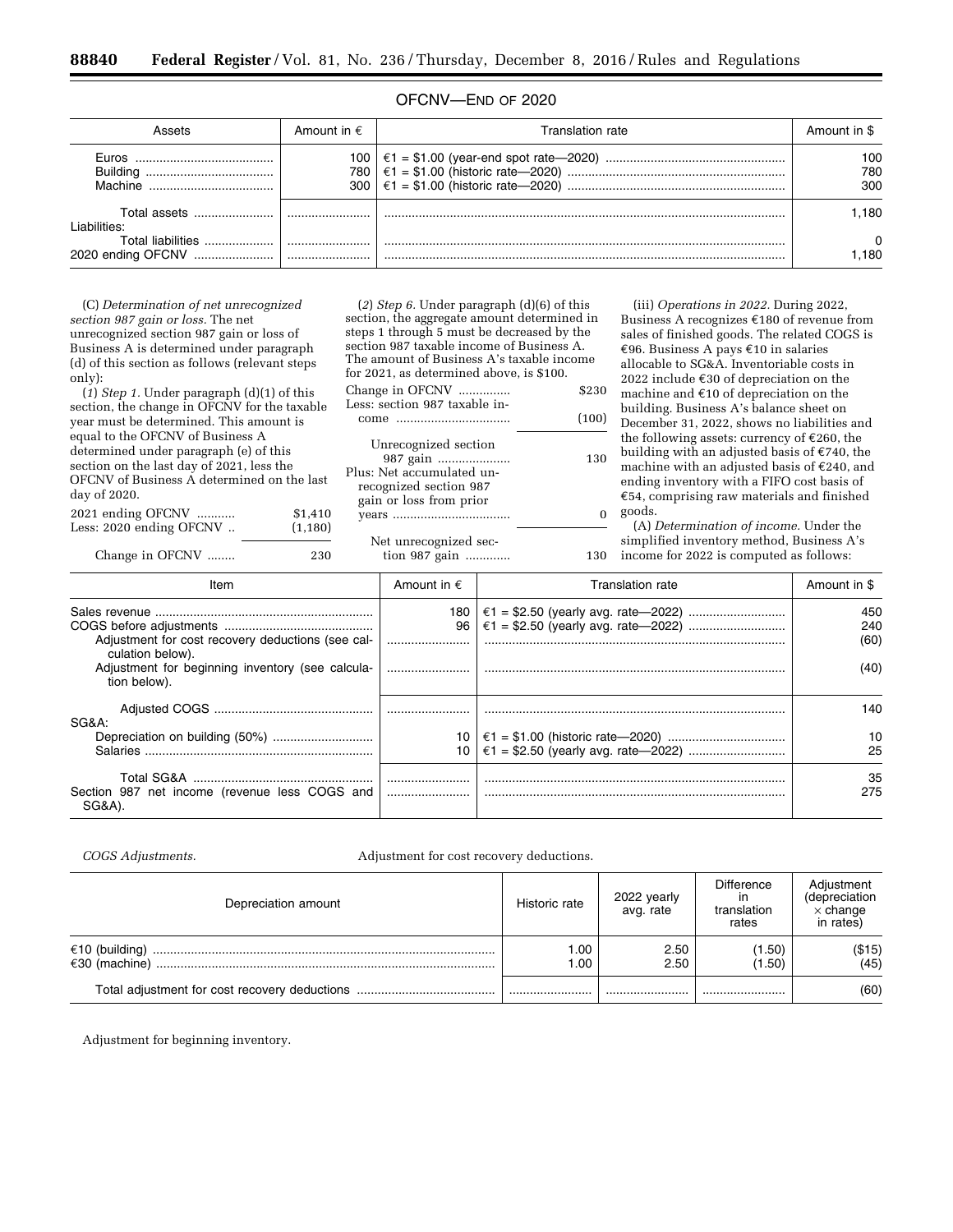| Prior year ending inventory              | 2021 yearly<br>avg. rate | 2022 yearly<br>avg. rate | <b>Difference</b><br>translation<br>rates | Adjustment<br>(inventory)<br>$\times$ change<br>in rates) |
|------------------------------------------|--------------------------|--------------------------|-------------------------------------------|-----------------------------------------------------------|
| €40                                      | .50                      | 2.50                     | (1.00)                                    | ( \$40)                                                   |
| Total adjustment for beginning inventory |                          |                          |                                           | (40)                                                      |

(B) *Determination of OFCNV.* Under the simplified inventory method, the OFCNV of

Business A for 2022 is determined under paragraph (e) of this section as follows:

# OFCNV—END OF 2022

| Assets                                                   | Amount in $\epsilon$ | Franslation rate. | Amount in \$             |
|----------------------------------------------------------|----------------------|-------------------|--------------------------|
| <b>Euros</b><br>Buildina<br><br>Machine<br>Inventory<br> | 260<br>740<br>240    |                   | 780<br>740<br>240<br>135 |
| Total assets<br>Liabilities:                             |                      |                   | .895                     |
| <b>Total liabilities</b><br>2022 ending OFCNV            | <br>                 |                   | 0<br>.895                |

(C) *Determination of net unrecognized section 987 gain or loss.* The net unrecognized section 987 gain of Business A is determined under paragraph (d) of this section as follows (relevant steps only):

(*1*) *Step 1.* Under paragraph (d)(1) of this section, the change in OFCNV for the taxable year must be determined. This amount is equal to the OFCNV of Business A determined under paragraph (e) of this section on the last day of 2022, less the OFCNV of Business A determined on the last day of 2021.<br>2022 ending OECNW

| 2022 ending OFCNV       | \$1,895  |
|-------------------------|----------|
| Less: 2021 ending OFCNV | (1, 410) |
|                         |          |

(*2*) *Step 6.* Under paragraph (d)(6) of this section, the aggregate amount determined in steps 1 through 5 must be decreased by the section 987 taxable income of Business A. The amount of Business A's taxable income for 2022, as determined above, is \$275.

| Change in OFCNV                                                    | \$485 |
|--------------------------------------------------------------------|-------|
| Less: Section 987 taxable<br>income                                | (275) |
| Unrecognized section<br>987 gain 2022<br>Plus: Net accumulated un- | 210   |
| recognized section 987<br>gain from prior year                     | 130   |

Net unrecognized section 987 gain ............. 340

*Example 4.* (i) *Background.* The background facts about Business A are the same as in *Example 3,* except that Business A uses the dollar-value LIFO method to account for inventory.

(ii) *Operations in 2021.* The facts about Business A's operations in 2021 are the same as in *Example 3.* 

(A) *Determination of income.* Under the simplified inventory method, Business A's income for 2021 is computed as follows:

Change in OFCNV ......... 485

| Item                                                                    | Amount in $\epsilon$ | Translation rate | Amount in \$       |
|-------------------------------------------------------------------------|----------------------|------------------|--------------------|
| Adjustment for cost recovery deductions (same<br>as <i>Example 1</i> ). |                      |                  | 210<br>105<br>(20) |
| Adjustment for LIFO liquidation (none)                                  |                      |                  | <sup>o</sup>       |
| SG&A:                                                                   |                      |                  | 85                 |
| Depreciation on building (50%)<br><b>Salaries</b>                       |                      |                  | 10<br>15           |
| Section 987 net income (revenue less COGS and<br>SG&A).                 |                      |                  | 25<br>100          |

(B) *Determination of OFCNV for 2020 and 2021.* Under the simplified inventory method, the OFCNV of Business A for 2020

and 2021 is determined under paragraph (e) of this section as follows:

# OFCNV—END OF 2021

| Assets            | Amount in $\epsilon$ | Translation rate | Amount in \$ |
|-------------------|----------------------|------------------|--------------|
| Euros<br>Building |                      |                  | 320<br>760   |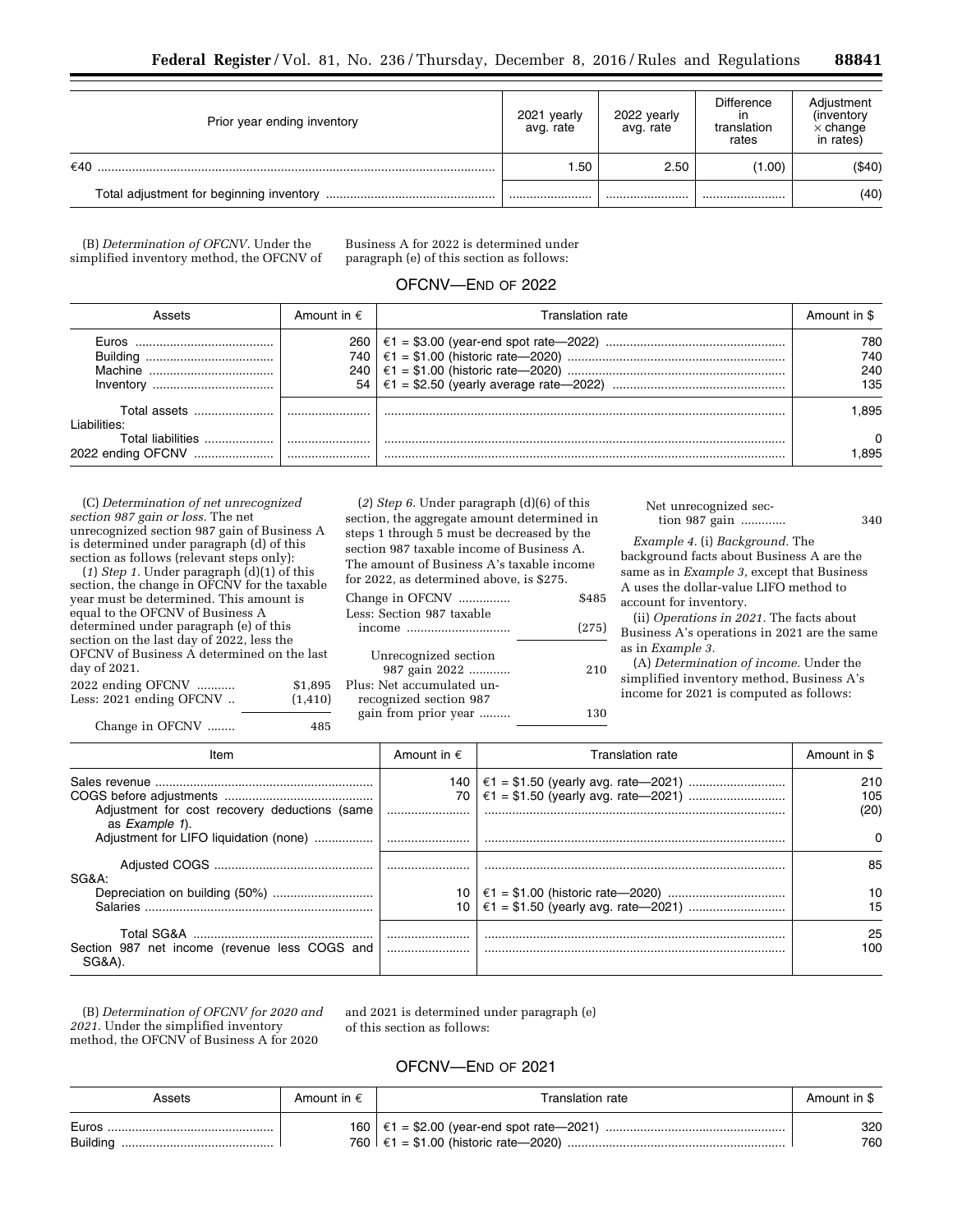# OFCNV—END OF 2021—Continued

| Assets                                        | Amount in $\epsilon$ | ranslation rate. | Amount in \$ |
|-----------------------------------------------|----------------------|------------------|--------------|
| Machine<br>Inventory                          | 270<br>40 l          |                  | 270<br>60    |
| Total assets<br>Liabilities:                  |                      |                  | 1.410        |
| <b>Total liabilities</b><br>2021 ending OFCNV | <br>                 |                  | 0<br>.410    |

## OFCNV—END OF 2020

| Assets                                 | Amount in $\epsilon$ | Franslation rate. | Amount in \$      |
|----------------------------------------|----------------------|-------------------|-------------------|
| <b>Furos</b><br>Buildina               | 100<br>78C<br>300    |                   | 100<br>780<br>300 |
| Total assets<br>Liabilities:           |                      |                   | .180              |
| Total liabilities<br>2020 ending OFCNV |                      |                   | .180              |

(C) *Determination of net unrecognized section 987 gain or loss.* The net unrecognized section 987 gain or loss of Business A for 2021 is determined under paragraph (d) of this section as follows (relevant steps only):

(*1*) *Step 1.* Under paragraph (d)(1) of this section, the change in OFCNV for the taxable year must be determined. This amount is equal to the OFCNV of Business A determined under paragraph (e) of this section on the last day of 2021, less the OFCNV of Business A determined on the last day of 2020.

| Less: 2020 ending OFCNV | \$1,410  |
|-------------------------|----------|
|                         | (1, 180) |

Change in OFCNV ........ (230)

(*2*) *Step 6.* Under paragraph (d)(6) of this section, the aggregate amount determined in steps 1 through 5 must be decreased by the section 987 taxable income of Business A. The amount of Business A's taxable income for 2021, as determined above, is \$100.

| Change in OFCNV                       | \$230 |
|---------------------------------------|-------|
| Less: section 987 taxable in-<br>come | (100) |
| Unrecognized section                  |       |
| 987 gain                              | 130   |

| 987 gain                  | 130 |
|---------------------------|-----|
| Plus: Net accumulated un- |     |
| recognized section 987    |     |
| gain or loss from prior   |     |
|                           |     |

### Net unrecognized section 987 gain ............. 130

(iii) *Operations in 2022.* The facts about Business A's operations in 2022 are the same as in *Example 3,* except that due to Business A's dollar-value LIFO method of inventory accounting, Business A's balance sheet on December 31, 2022, reflects a 2021 layer of inventory with a LIFO cost basis of  $€40$  and a 2022 layer of inventory with a LIFO cost basis of  $£10.80$ , and Business A's COGS is €99.20.

(A) *Determination of income.* Business A's income for 2022 is computed as follows:

| Item                                                            | Amount in $\epsilon$ | Translation rate | Amount in \$       |
|-----------------------------------------------------------------|----------------------|------------------|--------------------|
| Adjustment for cost recovery deductions (same<br>as Example 3). |                      |                  | 450<br>248<br>(60) |
| Adjustment for LIFO liquidation (none)                          |                      |                  | <sup>0</sup>       |
| SG&A:                                                           |                      |                  | 188                |
| Depreciation on building (50%)<br>Salaries.                     |                      |                  | 10<br>25           |
| Section 987 net income (revenue less COGS and<br>SG&A)          |                      |                  | 35<br>227          |

# OFCNV—END OF 2022

| Assets | Amount in $\epsilon$ | Translation rate | Amount in \$                  |
|--------|----------------------|------------------|-------------------------------|
|        |                      |                  | 780<br>740<br>240<br>27<br>60 |
|        |                      |                  | 847. ا                        |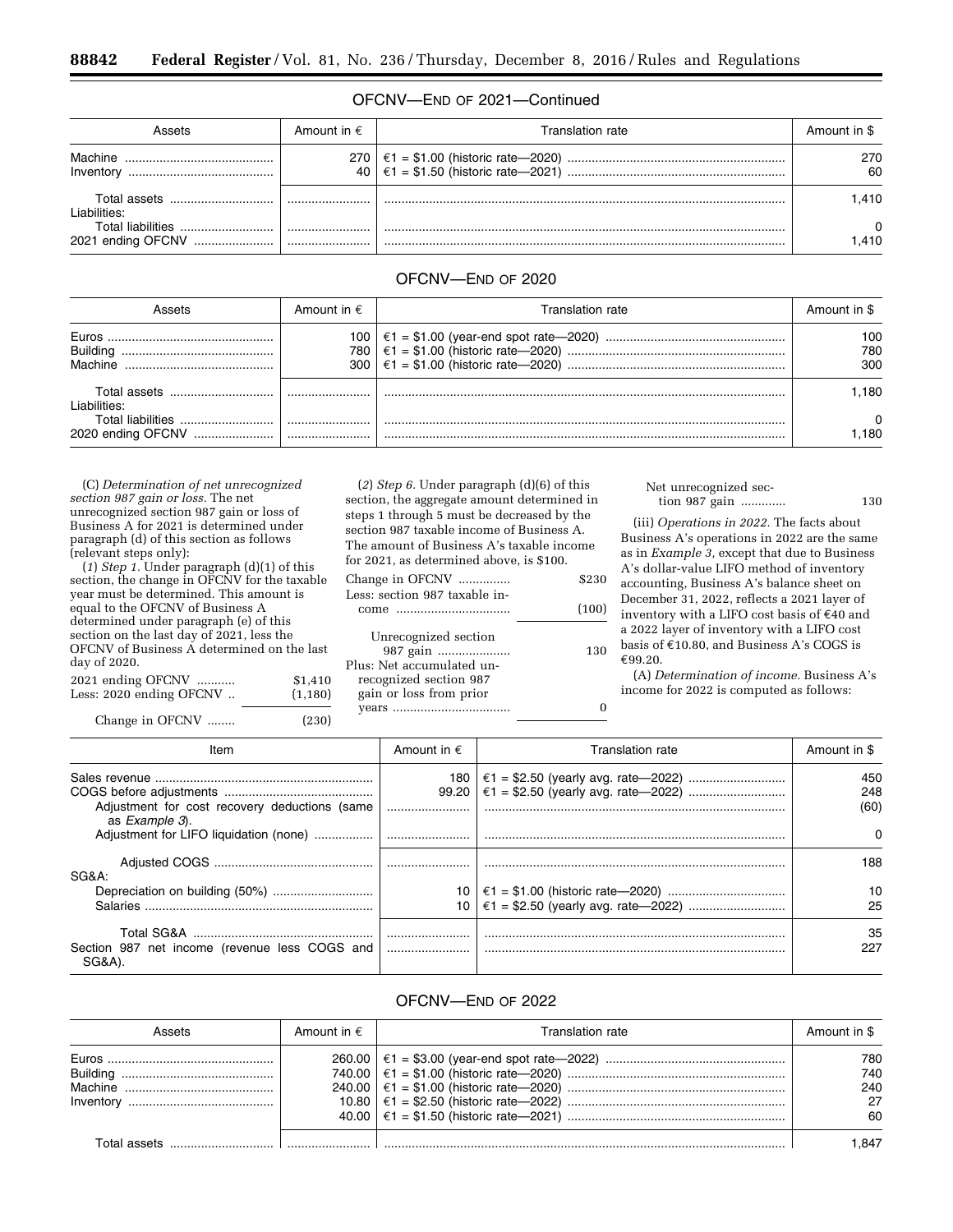# OFCNV—END OF 2022—Continued

| Assets                                                            | Amount in $\epsilon$ | Translation rate | Amount in \$ |
|-------------------------------------------------------------------|----------------------|------------------|--------------|
| Liabilities:<br><b>Total liabilities</b><br><br>2022 ending OFCNV | <br>                 |                  | 0<br>.847    |

(B) *Determination of net unrecognized section 987 gain or loss.* The net unrecognized section 987 gain of Business A for 2022 is determined under paragraph (d) of this section as follows (relevant steps only):

(*1*) *Step 1.* Under paragraph (d)(1) of this section, the change in OFCNV for the taxable year must be determined. This amount is equal to the OFCNV of Business A determined under paragraph (e) of this section on the last day of 2022, less the OFCNV of Business A determined on the last day of 2021.

| 2022 ending OFCNV       | \$1,847  |
|-------------------------|----------|
| Less: 2021 ending OFCNV | (1, 410) |
| Change in OFCNV         | 437      |

(*2*) *Step 6—Decrease the aggregate amount determined in steps 1 through 5 by the section 987 taxable income of the section 987* 

*QBU for the taxable year.* Under paragraph (d)(6) of this section, the aggregate amount determined in steps 1 through 5 must be decreased by the section 987 taxable income of Business A. The amount of Business A's taxable income for 2022, as determined above, is \$227. Change in OFCNV ............... \$437

| <u> Change</u> in Or Greece<br>Less: section 987 taxable in-                                 | ັ້ນ   |
|----------------------------------------------------------------------------------------------|-------|
| come                                                                                         | (227) |
| Unrecognized section<br>987 gain 2022<br>Plus: net accumulated un-<br>recognized section 987 | 210   |
| gain from prior years                                                                        | 130   |
| Net unrecognized sec-<br>tion 987 gain                                                       | 340   |

(iv) *Operations in 2023.* During 2023, Business A recognizes revenue of  $E$ 252 from sales of finished goods. The related COGS is  $£140.80$ , reflecting a full liquidation of the 2022 inventory layer with a LIFO cost basis of \$10.80 and a partial liquidation of inventory from the 2021 layer with a LIFO cost basis of \$10.00. Business A pays  $€10$  in salaries allocable to SG&A. Inventoriable costs in 2023 include  $\epsilon$ 10 of depreciation on the building and  $\epsilon$ 30 of depreciation on the machine. Business A's balance sheet on December 31, 2023, shows no liabilities and the following assets: currency of  $E422$ , the building with an adjusted basis of  $E$ 720, the machine with an adjusted basis of  $E$ 210, and a 2021 layer of ending inventory with a LIFO cost basis of  $€30$ , comprising raw materials and finished goods. The yearly average exchange rate for 2023 is  $\epsilon$ 1 = \$3.50, and the spot rate on December 31, 2023 is  $\mathfrak{E}1 = \$4.00.$ 

(A) *Determination of income.* Business A's income for 2023 is computed as follows:

| Item                                                                            | Amount in $\epsilon$ | Translation rate | Amount in \$              |
|---------------------------------------------------------------------------------|----------------------|------------------|---------------------------|
| Adjustment for cost recovery deductions (see cal-                               | 140.80               |                  | 882<br>492.80<br>(100.00) |
| culation below).<br>Adjustment for LIFO liquidation (see calculation<br>below). |                      |                  | (30.80)                   |
| SG&A:                                                                           |                      |                  | 362.00                    |
| Salaries.                                                                       |                      |                  | 10<br>35                  |
|                                                                                 |                      |                  | 45<br>475                 |

### *COGS Adjustments.* Adjustment for cost recovery deductions.

| Depreciation<br>amount | Historic<br>rate | 2023<br>vearly<br>avg. rate | Difference in<br>translation<br>rates | Adjustment<br>(depreciation<br>$\times$ change<br>in rates) |
|------------------------|------------------|-----------------------------|---------------------------------------|-------------------------------------------------------------|
|                        | 1.00<br>1.00     | 3.50<br>3.50                | (2.50)<br>(2.50)                      | (\$25)<br>(75)                                              |
|                        |                  |                             |                                       | (100)                                                       |

Adjustment for LIFO liquidation.

| LIFO.<br>liquidation<br>layer | <b>Historic</b><br>rate | 2023<br>yearly<br>avg. rate | Difference in<br>translation<br>rates | Adiustment<br>(liquidated<br>laver $\times$<br>change in<br>rates) |
|-------------------------------|-------------------------|-----------------------------|---------------------------------------|--------------------------------------------------------------------|
| €10.80 (2022)<br>€10 (2021)   | 2.50<br>1.50            | 3.50<br>3.50                | (1.00)<br>(2.00)                      | (\$10.80)<br>(20.00)                                               |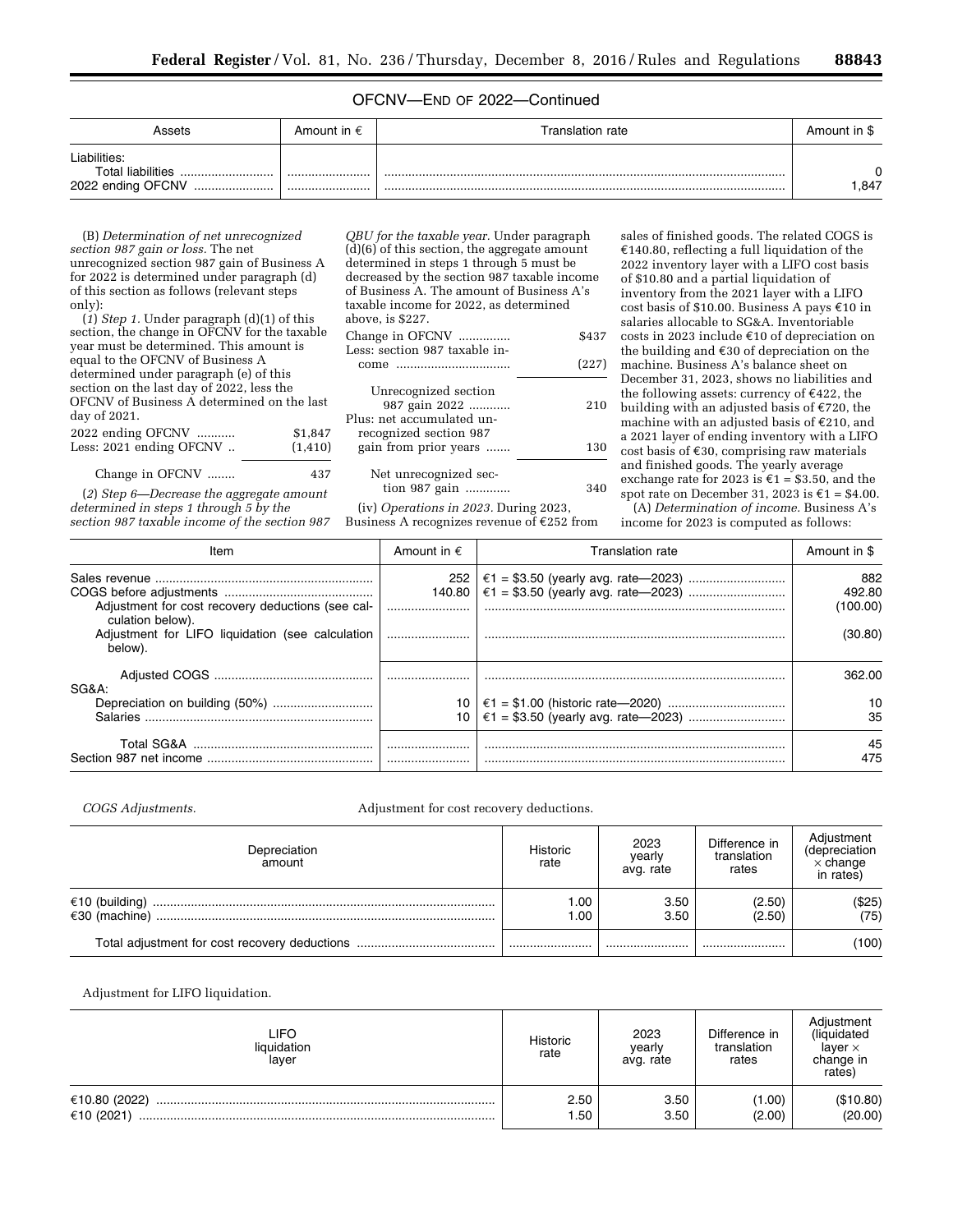| LIFO.<br>liquidation<br>laver | Historic<br>rate | 2023<br>yearly<br>avg. rate | Difference in<br>translation<br>rates | Adjustment<br>(liquidated<br>laver $\times$<br>change in<br>rates) |
|-------------------------------|------------------|-----------------------------|---------------------------------------|--------------------------------------------------------------------|
|                               |                  |                             |                                       | (30.80)                                                            |

(B) *Determination of OFCNV.* The OFCNV of Business A for 2023 is determined under paragraph (e) of this section as follows:

| OFCNV-END OF 2023 |  |  |
|-------------------|--|--|
|-------------------|--|--|

|                                            | Amount in $\epsilon$                   | Translation rate | Amount in \$             |
|--------------------------------------------|----------------------------------------|------------------|--------------------------|
| Building<br>Machine<br>Inventory           | 422  <br>720<br>210<br>30 <sup>1</sup> |                  | .688<br>720<br>210<br>45 |
| Total assets<br>I iabilities:              |                                        |                  | 2.663                    |
| Total liabilities<br>2023 ending OFCNV<br> |                                        |                  | 0<br>:663                |

(C) *Determination of net unrecognized section 987 gain or loss.* The net unrecognized section 987 gain of Business A is determined under paragraph (d) of this section as follows (relevant steps only):

(*1*) *Step 1.* Under paragraph (d)(1) of this section, the change in OFCNV for the taxable year must be determined. This amount is equal to the OFCNV of Business A determined under paragraph (e) of this section on the last day of 2023, less the OFCNV of Business A determined on the last day of 2022.

| 2023 ending OFCNV       | \$2,663 |
|-------------------------|---------|
| Less: 2022 ending OFCNV | (1,847) |

### Change in OFCNV ............... 816

(*2*) *Step 6—Decrease the aggregate amount determined in steps 1 through 5 by the section 987 taxable income of the section 987 QBU for the taxable year.* Under paragraph (d)(6) of this section, the aggregate amount determined in steps 1 through 5 must be decreased by the section 987 taxable income of Business A. The amount of Business A's taxable income for 2023, as determined above, is \$475.

| \$816 |
|-------|
| (475) |
| 341   |
| 340   |
|       |
|       |

### **§ 1.987–5 Recognition of section 987 gain or loss.**

(a) *Recognition of section 987 gain or loss by the owner of a section 987 QBU.*  The taxable income of an owner of a section 987 QBU shall include the

owner's section 987 gain or loss recognized with respect to the section 987 QBU for the taxable year. Except as otherwise provided, for any taxable year the owner's section 987 gain or loss recognized with respect to a section 987 QBU shall equal:

(1) The owner's net unrecognized section 987 gain or loss with respect to the section 987 QBU determined under § 1.987–4 on the last day of such taxable year (or, if earlier, on the day the section 987 QBU is terminated under § 1.987– 8); multiplied by

(2) The owner's remittance proportion for the taxable year, as determined under paragraph (b) of this section.

(b) *Remittance proportion.* The owner's remittance proportion with respect to a section 987 QBU for a taxable year shall equal:

(1) The remittance, as determined under paragraph (c) of this section, to the owner from the section 987 QBU for such taxable year; divided by

(2) The sum of

(A) The aggregate adjusted basis of the gross assets of the section 987 QBU as of the end of the taxable year that are reflected on its year-end balance sheet translated into the owner's functional currency as provided in  $\S 1.987-4(e)(2)$ and

(B) The amount of the remittance as determined under paragraph (c) of this section.

(c) *Remittance*—(1) *Definition.* A remittance shall be determined in the owner's functional currency and shall equal the excess, if any, of:

(i) The aggregate of all amounts transferred from the section 987 QBU to the owner during the taxable year, as

determined in paragraph (d) of this section; over

(ii) The aggregate of all amounts transferred from the owner to the section 987 QBU during the taxable year, as determined in paragraph (e) of this section.

(2) *Day when a remittance is determined.* An owner's remittance from a section 987 QBU shall be determined on the last day of the owner's taxable year (or, if earlier, on the day the section 987 QBU is terminated under § 1.987–8).

(3) *Termination.* A termination of a section 987 QBU as determined under § 1.987–8 is treated as a remittance of all the gross assets of the section 987 QBU to the owner on the date of such termination. See § 1.987–8(e). Accordingly, the remittance proportion in the case of a termination is 1.

(d) *Aggregate of all amounts transferred from the section 987 QBU to the owner for the taxable year.* For purposes of paragraph (c)(1)(i) of this section, the aggregate amount transferred from the section 987 QBU to the owner for the taxable year shall be the aggregate amount of functional currency and the aggregate adjusted basis of the assets transferred, as determined in the owner's functional currency under § 1.987–4(d)(2). Solely for this purpose, the amount of liabilities transferred from the owner to the section 987 QBU, as determined in the owner's functional currency under § 1.987–4(d)(5), shall be treated as a transfer of assets from the section 987 QBU to the owner in an amount equal to the amount of such liabilities.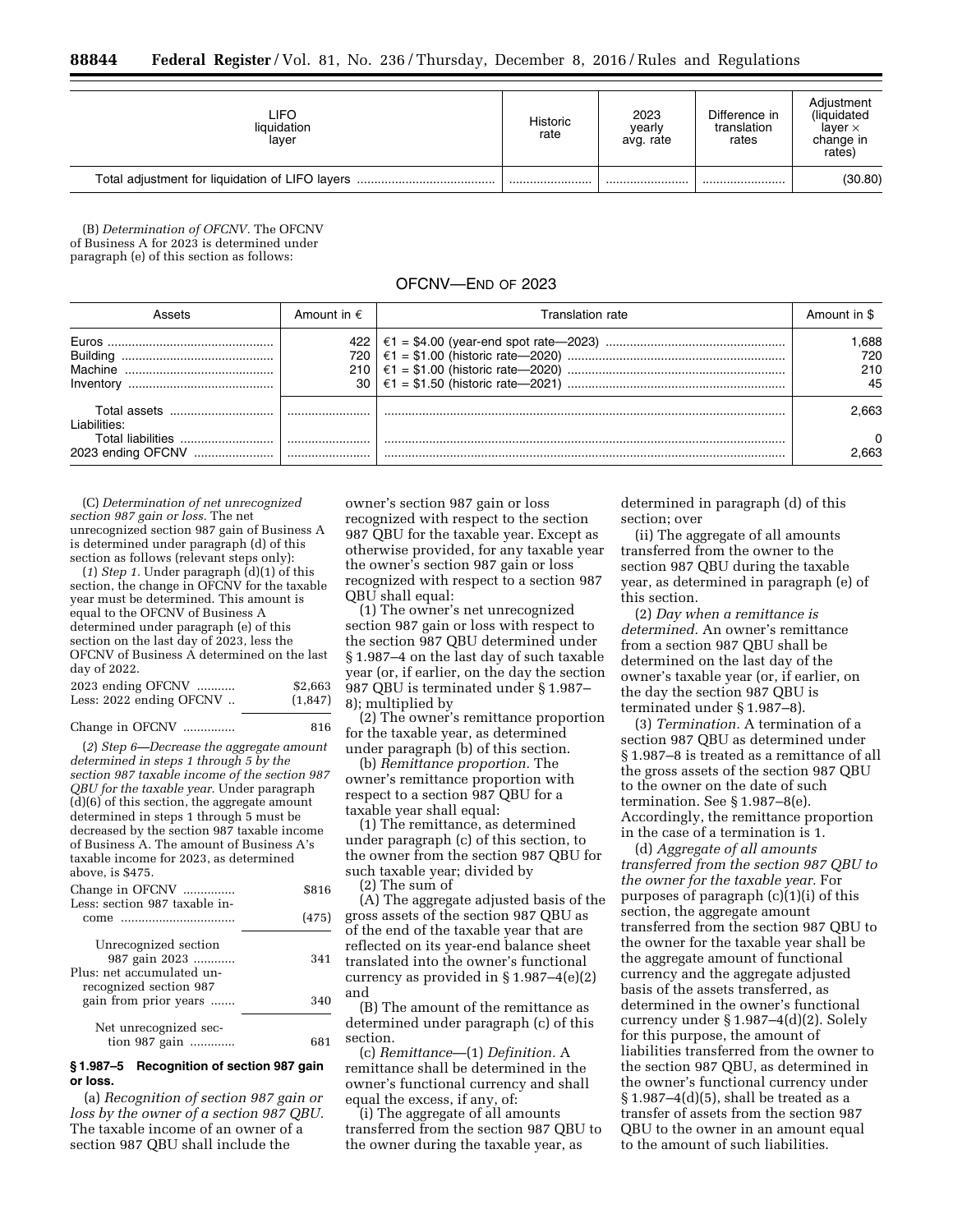(e) *Aggregate of all amounts transferred from the owner to the section 987 QBU for the taxable year.*  For purposes of paragraph (c)(1)(ii) of this section, the aggregate of all amounts transferred from the owner to the section 987 QBU for the taxable year shall be the aggregate amount of functional currency and the aggregate adjusted basis of the assets transferred, as determined in the owner's functional currency under § 1.987–4(d)(3). Solely for this purpose, the amount of liabilities transferred from the section 987 QBU to the owner determined under § 1.987–4(d)(4) shall be treated as a transfer of assets from the owner to the section 987 QBU in an amount equal to the amount of such liabilities.

(f) *Determination of owner's adjusted basis in transferred assets*—(1) *In general.* The owner's adjusted basis in an asset received in a transfer from a section 987 QBU (whether or not such transfer is made in connection with a remittance, as defined in paragraph (c) of this section) shall be determined in the owner's functional currency under the rules prescribed in paragraphs (f)(2) and (f)(3) of this section.

(2) *Marked asset.* The basis of a marked asset shall be the amount determined by translating the section 987 QBU's functional currency basis of the asset, after taking into account § 1.988–1(a)(10), into the owner's functional currency at the spot rate (as defined in  $\S 1.987-1(c)(1)$  applicable to the date of transfer.

(3) *Historic asset.* The basis of a historic asset shall be the amount determined by translating the section 987 QBU's functional currency basis of the asset, after taking into account § 1.988–1(a)(10), into the owner's functional currency at the historic rate for the asset (as defined in § 1.987– 1(c)(3)).

(g) *Example.* The following example illustrates the calculation of section 987 gain or loss under this section:

*Example.* (i) U.S. Corp, a domestic corporation with the dollar as its functional currency, operates in the United Kingdom through Business A, a section 987 QBU with the pound as its functional currency. During 2021, the following transfers took place between U.S. Corp and Business A. On January 5, 2021, U.S. Corp transferred to Business A \$300, which Business A used during the year to purchase services. On March 5, 2021, Business A transferred a machine to U.S. Corp. The pound adjusted basis of the machine when properly translated into dollars as described under  $§ 1.987-4(d)(2)(ii)(B)$  and paragraph (d) of this section is \$500. On November 1, 2021, Business A transferred pounds to U.S. Corp. The dollar amount of the pounds when properly translated as described under

 $§ 1.987-4(d)(2)(ii)(A)$  and paragraph (d) of this section is \$2,300. On December 7, 2021, U.S. Corp transferred a truck to Business A with an adjusted basis of \$2,000.

(ii) At the end of 2021, Business A holds assets, properly translated into the owner's functional currency pursuant to § 1.987– 4(e)(2), consisting of a computer with a pound adjusted basis equivalent to \$500, a truck with a pound adjusted basis equivalent to \$2,000, and pounds equivalent to \$2,850. In addition, Business A has a pound liability entered into in 2020 with Bank A. All such assets and liabilities are reflected on the books and records of Business A. Assume that the net unrecognized section 987 gain for Business A as determined under § 1.987–4 as of the last day of 2021 is \$80.

(iii) U.S. Corp's section 987 gain with respect to Business A is determined as follows:

(A) *Computation of amount of remittance.*  Under paragraphs (c)(1) and (c)(2) of this section, U.S. Corp must determine the amount of the remittance for 2021 in the owner's functional currency (dollars) on the last day of 2021. The amount of the remittance for 2021 is \$500, determined as follows:

Transfers from Business A to U.S. Corp in dollars:

| Machine<br>Pounds                                                                                           | \$500<br>2,300 |
|-------------------------------------------------------------------------------------------------------------|----------------|
| Aggregate transfers<br>from Business A to<br>U.S. Corp                                                      | 2,800          |
| Transfers from U.S. Corp to Business A in<br>dollars:                                                       |                |
|                                                                                                             | \$300<br>2,000 |
| Aggregate transfers<br>from U.S. Corp to<br>Business $A$                                                    | 2,300          |
| Computation of amount of remittance:                                                                        |                |
| Aggregate transfers from<br>Business A to U.S. Corp<br>Less: aggregate transfers<br>from U.S. Corp to Busi- | \$2,800        |
|                                                                                                             | (2,300)        |

(B) *Computation of section 987 QBU gross assets plus remittance.* Under paragraph (b)(2) of this section, Business A must determine the aggregate basis of its gross assets that are reflected on its year-end balance sheet translated into the owner's functional currency and must increase this amount by the amount of the remittance.

Total remittance ........... 500

| Computer<br>Pounds                                                                                                                       | \$500<br>2,850<br>2,000 |
|------------------------------------------------------------------------------------------------------------------------------------------|-------------------------|
| Aggregate gross assets<br>Remittance<br>Aggregate basis of Busi-<br>ness A's gross assets<br>at end of 2021, in-<br>creased by amount of | 5,350<br>500            |
| remittance                                                                                                                               | 5.850                   |

(C) *Computation of remittance proportion.*  Under paragraph (b) of this section, Business

A must compute the remittance proportion by dividing the \$500 remittance amount by the \$5,850 sum of the aggregate basis of Business A's gross assets and the amount of the remittance. The resulting remittance proportion is 0.085.

(D) *Computation of section 987 gain or*  loss. The amount of U.S. Corp's section 987 gain or loss that must be recognized with respect to Business A is determined under paragraph (a) of this section by multiplying the 0.085 remittance proportion by the \$80 of net unrecognized section 987 gain. U.S. Corp's resulting recognized section 987 gain for 2021 is \$6.80.

### ■ **Par. 5.** Sections 1.987–6 through

|        |               |                |  | 1.987–11 are added to read as follows: |
|--------|---------------|----------------|--|----------------------------------------|
| $\ast$ | $\frac{1}{2}$ | $\star$ $\sim$ |  |                                        |

## Sec.

1.987–6 Character and source of section 987 gain or loss.

1.987–7 Section 987 aggregate partnerships. Termination of a section 987 QBU. 1.987–9 Recordkeeping requirements. 1.987–10 Transition rules. 1.987–11 Effective/applicability date. \* \* \* \* \*

### **§ 1.987–6 Character and source of section 987 gain or loss.**

(a) *Ordinary income or loss.* Section 987 gain or loss is ordinary income or loss for Federal income tax purposes.

(b) *Character and source of section 987 gain or loss*—(1) *In general.* With respect to each section 987 QBU, the owner must determine the character and source of section 987 gain or loss in the year of a remittance under the rules of this paragraph (b) for all purposes of the Internal Revenue Code, including sections 904(d), 907, and 954.

(2) *Method required to characterize and source section 987 gain or loss.* The owner must use the asset method set forth in  $\S 1.861 - 9T(g)$  to characterize and source section 987 gain or loss. In applying the asset method, the owner must take into account only the assets of the section 987 QBU and must consistently determine the value of the assets on the basis of either the tax book value or the fair market value of the assets. The modified gross income method described in § 1.861–9T(j) cannot be used.

(3) *Coordination with section 954.*  Solely for purposes of determining the excess of foreign currency gains over foreign currency losses characterized as foreign personal holding company income under section 954(c)(1)(D), section 987 gain or loss that is characterized pursuant to paragraph (b)(2) of this section by reference to assets that give rise to subpart F income shall be treated as foreign currency gain or foreign currency loss attributable to section 988 transactions not directly related to the business needs of the controlled foreign corporation.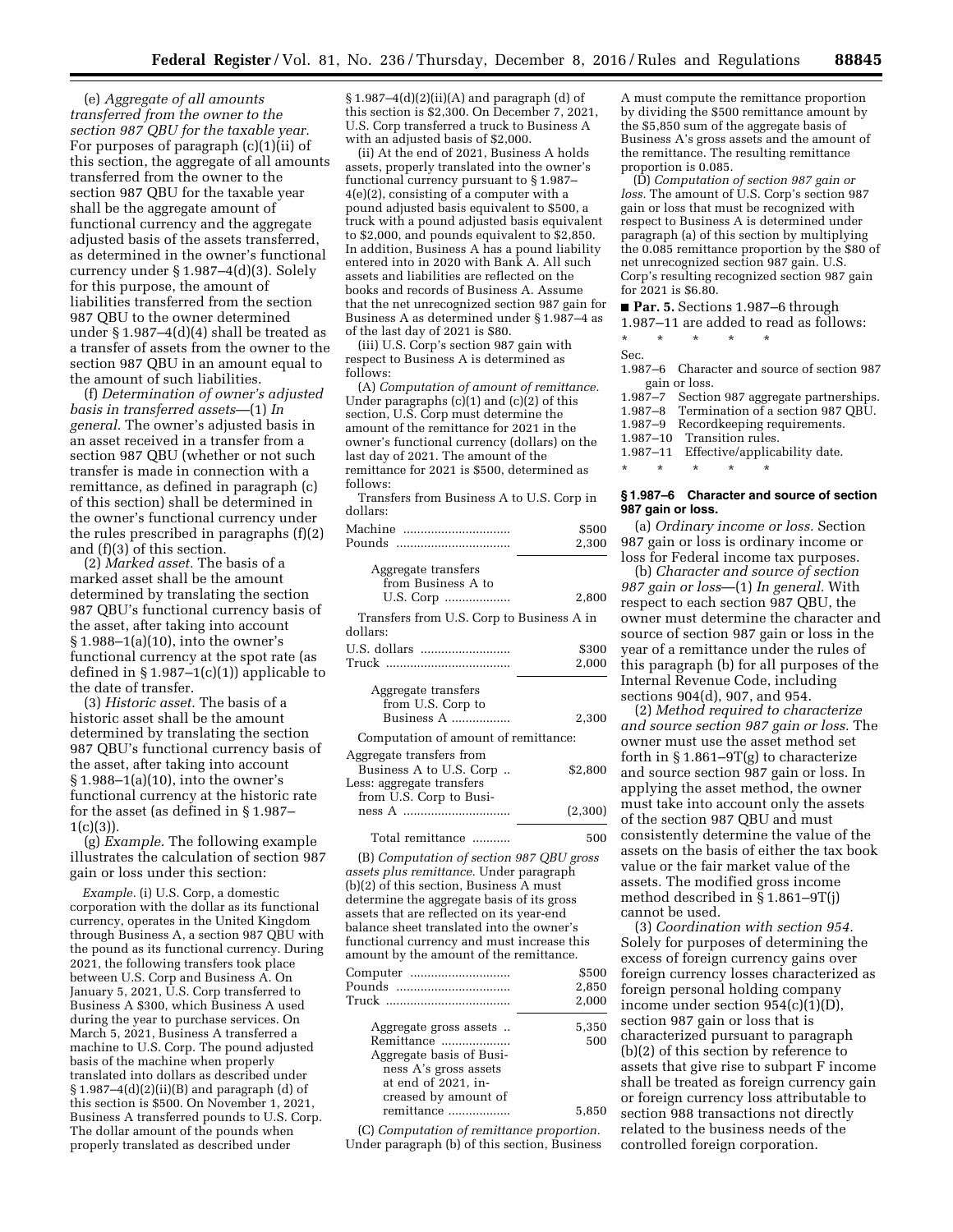(c) *Examples.* The following examples illustrate the application of this section.

*Example 1.* CFC is a controlled foreign corporation as defined in section 957 with the Swiss franc (Sf) as its functional currency. CFC is the owner of Business A, a section 987 QBU that has the euro as its functional currency. For the year 2021, CFC recognizes section 987 gain of Sf10,000 under § 1.987–5. Applying the rules of this section, Business A has average total assets of Sf1,000,000, which generate income as follows: Sf750,000 of assets that generate foreign source general limitation income under section  $904(d)(1)(A)$ , none of which is subpart F income under section 952; and Sf250,000 of assets that generate foreign source passive income under section 904(d)(1)(B), all of which is subpart F income. Under paragraph (b) of this section, Sf7,500 (Sf750,000/Sf1,000,000 × Sf10,000) of the section 987 gain will be characterized as foreign source general limitation income that is not subpart F income under section 952, and Sf2,500 (Sf250,000/Sf1,000,000 × Sf10,000) will be characterized as foreign source passive income that is characterized as foreign personal holding company income under section 954(c)(1)(D). All of the section 987 gain is treated as ordinary income.

*Example 2.* The facts are the same as in *Example 1* except that: (a) CFC recognizes section 987 loss of Sf40,000, Sf10,000 of which is characterized under paragraph (b) of this section by reference to assets that give rise to subpart F income; and (b) CFC otherwise has Sf12,000 of net foreign currency gain determined under § 1.954–2(g) that is taken into account in determining the excess of foreign currency gain over foreign currency losses characterized as foreign personal holding company income under section 954(c)(1)(D). Under paragraph (b)(3) of this section, the Sf10,000 section 987 loss characterized by reference to assets that give rise to subpart F income is treated as foreign currency loss attributable to section 988 transactions not directly related to the business needs of the controlled foreign corporation for purposes of determining the excess of foreign currency gains over foreign currency losses characterized as foreign personal holding company income under section 954(c)(1)(D). Accordingly, CFC will aggregate the Sf10,000 section 987 loss with the Sf12,000 net foreign currency gain and will have Sf2,000 of net foreign currency gain characterized as foreign personal holding company income under section  $954(c)(1)(D)$ .

### **§ 1.987–7 Section 987 aggregate partnerships.**

(a) *In general.* This section provides rules for determining an owner's share of the assets and liabilities of an eligible QBU that is owned indirectly, as described in  $\S 1.987-1(b)(4)(ii)$ , through a section 987 aggregate partnership.

(b) [Reserved].

(c) *Coordination with subchapter K.*  [Reserved].

### **§ 1.987–8 Termination of a section 987 QBU.**

(a) *Scope.* This section provides rules regarding the termination of a section 987 QBU. Paragraph (b) of this section provides general rules for determining when a termination occurs. Paragraph (c) of this section provides exceptions to the general termination rules for certain transactions described in section 381(a). Paragraph (e) of this section describes certain effects of terminations. Paragraph (f) of this section contains examples that illustrate the principles of this section.

(b) *In general.* Except as provided in paragraph (c) of this section, a section 987 QBU terminates if the conditions described in one of paragraphs (b)(1) through (4) is satisfied.

(1) *Trade or business ceases.* A section 987 QBU ceases its trade or business. When a section 987 QBU ceases its trade or business is determined based on all the facts and circumstances, provided that an owner may continue to treat a section 987 QBU as a section 987 QBU for a reasonable period during the winding up of such trade or business, which period may in no event exceed two years from the date on which such QBU ceases its activities carried on for profit.

(2) *Substantially all assets transferred.*  The section 987 QBU transfers substantially all (within the meaning of section  $368(a)(1)(C)$  of its assets to its owner. For purposes of this paragraph (b)(2), the amount of assets transferred from the section 987 QBU to its owner as a result of a transaction shall be reduced by the amount of assets transferred from the owner to the section 987 QBU pursuant to the same transaction. See Examples 2, 5, and 6 in paragraph (f) of this section.

(3) *Owner no longer a CFC.* A foreign corporation that is a controlled foreign corporation (as defined in section 957) that is the owner of a section 987 QBU ceases to be a controlled foreign corporation as a result of a transaction or series of transactions after which persons that were related to the corporation within the meaning of section 267(b) immediately before the transaction or series of transactions collectively own sufficient interests in the corporation such that the corporation would continue to be considered a controlled foreign corporation if such persons were United States shareholders within the meaning of section 951(b).

(4) *Owner ceases to exist.* The owner of the section 987 QBU ceases to exist (including in connection with a transaction described in section 381(a)).

(c) *Transactions described in section 381(a)*—(1) *Liquidations.* 

Notwithstanding paragraph (b) of this section, a termination does not occur when the owner of a section 987 QBU ceases to exist in a liquidation described in section 332, except in the following cases:

(i) The distributor is a domestic corporation and the distributee is a foreign corporation.

(ii) The distributor is a foreign corporation and the distributee is a domestic corporation.

(iii) The distributor and the distributee are both foreign corporations and the functional currency of the distributee is the same as the functional currency of the distributor's section 987 QBU.

(2) *Reorganizations.* Notwithstanding paragraph (b) of this section, a termination does not occur when the owner of the section 987 QBU ceases to exist in a reorganization described in section 381(a)(2), except in the following cases:

(i) The transferor is a domestic corporation and the acquiring corporation is a foreign corporation.

(ii) The transferor is a foreign corporation and the acquiring corporation is a domestic corporation.

(iii) The transferor is a controlled foreign corporation immediately before the transfer, the acquiring corporation is a foreign corporation that is not a controlled foreign corporation immediately after the transfer, and the acquiring corporation was related to the transferor within the meaning of section 267(b) immediately before the transfer.

(iv) The transferor and the acquiring corporation are foreign corporations and the functional currency of the acquiring corporation is the same as the functional currency of the transferor's section 987 QBU.

(d) [Reserved].

(e) *Effect of terminations.* A termination of a section 987 QBU as determined in this section is treated as a remittance of all the gross assets of the section 987 QBU to its owner immediately before the section 987 QBU terminates. Thus, except as otherwise provided in these regulations under section 987, a termination results in the recognition of any net unrecognized section 987 gain or loss of the section 987 QBU. See § 1.987–5(c)(3).

(f) *Examples.* The following examples illustrate the principles of this section. Except as otherwise provided, U.S. Corp is a domestic corporation that has the U.S. dollar as its functional currency, and Business A is a section 987 QBU.

*Example 1. Cessation of operations.* (i) *Facts.* U.S. Corp is the owner of Business A,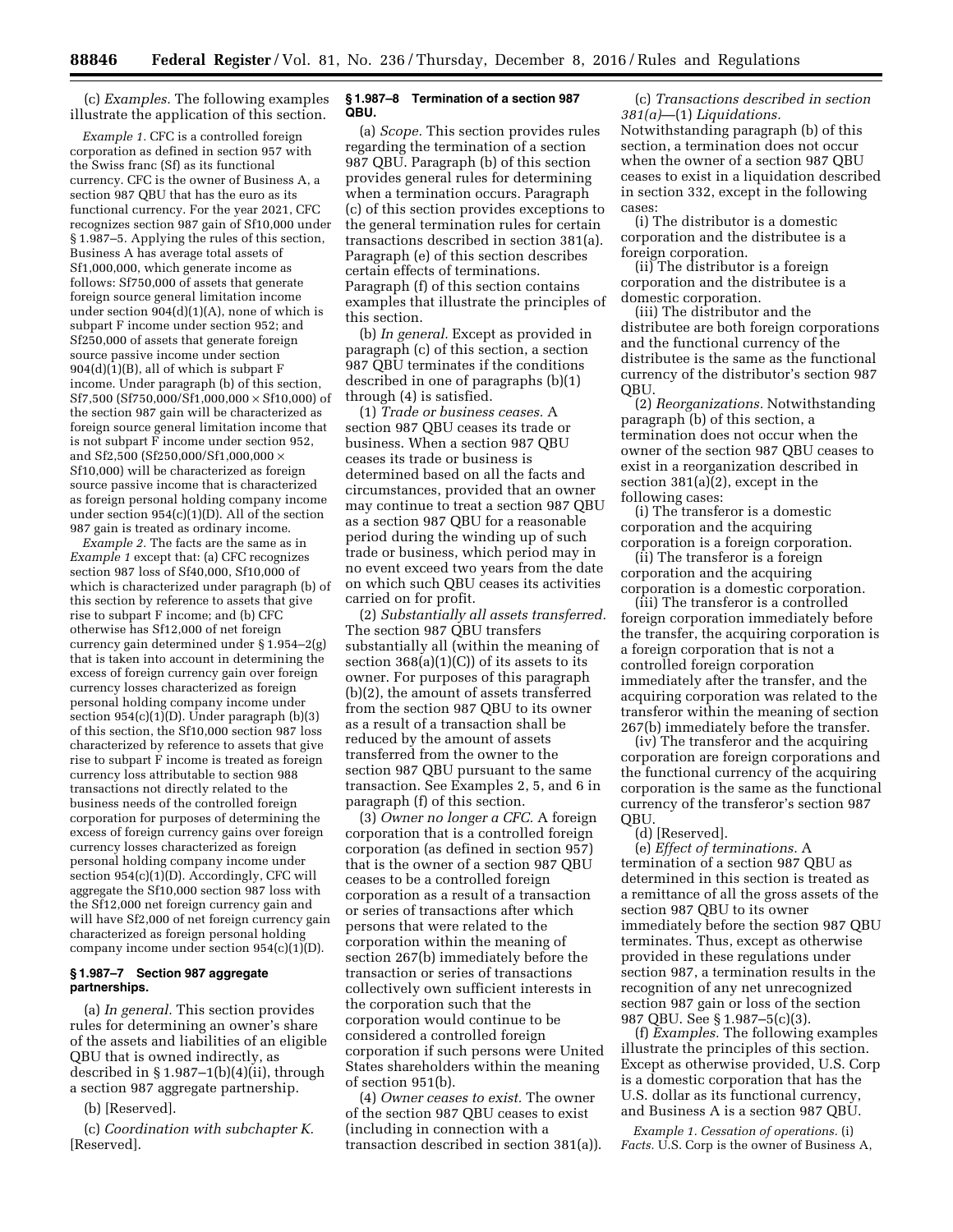a sales office of U.S. Corp in Country X. Business A ceases sales activities on December 31, 2021. During 2022, Business A sells all of the assets used in its sales activities and winds up its business, settling outstanding accounts.

(ii) *Analysis.* Business A's trade or business ceases on December 31, 2021. The cessation of Business A's trade or business causes a termination of the Business A section 987 QBU under paragraph (b)(1) of this section on December 31, 2021, unless U.S. Corp chooses to continue to treat Business A as a section 987 QBU until completion of the wind-up activities in 2022. If U.S. Corp chooses to continue to treat Business A as a section 987 QBU during the wind-up of Business A, Business A section 987 QBU would terminate under paragraph (b)(1) of this section upon completion of the wind-up in 2022.

*Example 2. Transfer of a section 987 QBU to a member of a consolidated group.* (i) *Facts.* U.S. Corp, the owner of Business A, transfers all the assets and liabilities of Business A to DS, a domestic corporation all of the stock of which is owned by U.S. Corp, in a transaction qualifying under section 351. U.S. Corp and  $\overline{DS}$  are members of the same consolidated group.

(ii) *Analysis.* Pursuant to  $\S 1.987 - 2(c)(2)(i)$ and (ii), as a result of the deemed exchange of the assets and liabilities of Business A for DS stock in a section 351 transaction, Business A is treated as transferring its assets and liabilities to U.S. Corp immediately before the transfer by U.S. Corp of the assets and liabilities to DS. Because a section 351 transaction is not a transaction described in section 381(a), the transfer of all of the assets of Business A to U.S. Corp causes a termination of the Business A section 987 QBU under paragraph (b)(2) of this section.

*Example 3. Cessation of controlled foreign corporation status.* (i) *Facts.* Foreign parent (FP) is a foreign corporation that owns all the stock of U.S. Corp, a domestic corporation. U.S. Corp owns all of the stock of FC, a controlled foreign corporation as defined in section 957. FC is the owner of Business A. FP contributes cash to FC in exchange for FC stock representing 60 percent of the voting power and value of all FC stock. FC no longer constitutes a controlled foreign corporation after the capital contribution.

(ii) *Analysis.* Because FC ceases to qualify as a controlled foreign corporation as a result of a transaction after which persons that were related to FC within the meaning of section 267(b) immediately before the transaction collectively own sufficient interests in FC such that the FC would continue to be considered a controlled foreign corporation if such persons were United States shareholders within the meaning of section 951(b), the Business A section 987 QBU terminates pursuant to paragraph (b)(3) of this section.

*Example 4. Section 332 liquidation.* (i) *Facts.* U.S. Corp owns all of the stock of FC, a foreign corporation. FC is the owner of Business A. Pursuant to a liquidation described in section 332, FC transfers all of its assets and liabilities to U.S. Corp.

(ii) *Analysis.* FC's liquidation causes a termination of the Business A section 987 QBU as provided in paragraph (b)(4) of this

section because FC ceases to exist as a result of the liquidation. The exception for certain section 332 liquidations provided under paragraph  $(c)(1)$  of this section does not apply because U.S. Corp is a domestic corporation and FC is a foreign corporation. See paragraph (c)(1)(ii) of this section.

*Example 5. Transfers to and from a section 987 QBU pursuant to the same transaction.*  (i) *Facts.* U.S. Corp owns 100 percent of DC1 and DC2, each a domestic corporation. DC1 owns Entity A, a DE that conducts a business (Business A) in Country X that constitutes a section 987 QBU of DC1. DC2 subsequently contributes property to Entity A in exchange for a 95 percent interest in Entity A. The property DC2 contributes to Entity A is used in the business conducted by Business A and is reflected on its books and records as provided under § 1.987–2(b).

(ii) *Analysis.* (A) For general Federal income tax purposes, Entity A is converted to a partnership when DC2 contributes property to Entity A in exchange for a 95 percent interest in Entity A. DC2's contribution is treated as a contribution to a partnership in exchange for an ownership interest in the partnership. DC1 is treated as contributing all of Business A to the partnership in exchange for a partnership interest. See Rev. Rul. 99–5 (situation 2), (1999–1 CB 434) and § 601.601(d)(2) of this chapter. For purposes of this section, these deemed transactions are not taken into account. See § 1.987–2(c) and § 1.987– 2(c)(10), Example 9.

(B) Under § 1.987–1(b)(5)(i), Entity A is converted to a section 987 aggregate partnership when DC2 contributes property to Entity  $\hat{A}$  in exchange for a 95 percent interest in Entity A because DC1 and DC2 own all the interests in partnership capital and profits, DC1 and DC2 are related within the meaning of section 267(b), and the requirements of  $\S 1.987-1(b)(5)(i)(B)$  are satisfied. Because DC2 is a partner in a section 987 aggregate partnership that owns Business A and because DC2 and Business A have different functional currencies, DC2's portion of the Business A assets constitutes a section 987 QBU of DC2.

(C) As a result of the conversion of Entity A to a partnership, DC2 acquires an allocable share of 95 percent of the assets of Business A, as determined under § 1.987–7. Accordingly, under § 1.987–2(c)(5), DC2 is treated as contributing 95 percent of its contributed property to its Business A section 987 QBU. In addition, DC2 is treated as transferring 5 percent of the contributed property to DC1, and DC1 is subsequently treated as transferring that property to DC1's Business A section 987 QBU. In addition, 95 percent of the original (pre-conversion) assets of Business A cease being reflected on the books and records of DC1's section 987 QBU. Under § 1.987–2(b)(5), these amounts are treated as if they are transferred from DC1's section 987 QBU to DC1, and DC1 is treated as transferring these assets to DC2. DC2 is subsequently treated as transferring these assets to DC2's Business A section 987 QBU. The other 5 percent of the original (preconversion) assets are treated as remaining on the books and records of DC1's section 987 QBU and are not deemed to be transferred.

(D) For purposes of determining whether substantially all the assets of Business A were transferred from DC1's section 987 QBU as provided under paragraph (b)(2) of this section, the amount of assets transferred from Business A to DC1 under § 1.987–2(c) (95 percent of the assets held by Business A before the contribution by DC2) must be reduced by the 5 percent of the assets contributed by DC2, which were treated as transferred from DC2 to DC1 and subsequently transferred from DC1 to its Business A section 987 QBU, as a result of the formation of the section 987 aggregate partnership. Accordingly, the amount of assets transferred from DC1's section 987 QBU for purposes of paragraph (b)(2) of this section is equal to 95 percent of the original (pre-conversion) assets minus 5 percent of DC2's contributed assets.

*Example 6. Deemed transfers to a CFC upon a check-the-box election.* (i) *Facts.* In 2021, U.S. Corp forms an entity in a foreign country, Entity A. Entity A owns Business A, which has the pound as its functional currency. Entity A forms Entity B in another foreign country. Entity B owns Business B, a section 987 QBU that has the euro as its functional currency. At the time of formation, Entity A and Entity B elect to be DEs. In 2026, Entity A files an election on Form 8832 to be classified as a corporation under § 301.7701–3(g)(1)(iv) and becomes a CFC (FC) owned directly by U.S. Corp. FC has the pound as its functional currency.

(ii) *Analysis.* (A) Under § 1.987–1(b)(4)(i), U.S. Corp is the owner of Business A and Business B. In 2026, when Entity A elects to be classified as a corporation, U.S. Corp is deemed to contribute the assets and liabilities of Business A and Business B to FC under section 351 in exchange for FC stock. Pursuant to  $\S 1.987 - 2(c)(2)(i)$  and (ii), as a result of the deemed exchange of the assets and liabilities of Business A and Business B for FC stock in a section 351 transaction, Business A and Business B are each treated as transferring their assets and liabilities to U.S. Corp immediately before U.S. Corp's transfer of such assets and liabilities to FC. The transfer of assets from Business A and Business B to U.S. Corp causes terminations of those section 987 QBUs under paragraph (b)(2) of this section. The assets and liabilities of Business A and Business B are now owned by FC, but because FC and Business A have the same functional currency, only Business B qualifies as a section 987 QBU to which section 987 applies.

(B) Terminations also would have occurred in 2026 if U.S. Corp had contributed Entity A and Entity B to an existing foreign corporation owned by U.S. Corp or to a newly created foreign corporation owned by U.S. Corp pursuant to a section 351 exchange because the transfer of all of the assets of Business A and Business B would cause terminations of those section 987 QBUs under paragraph (b)(2) of this section.

*Example 7. Sale of a section 987 QBU to a member of a consolidated group.* (i) *Facts.*  U.S. Corp, the owner of Business A, sells all of the assets and liabilities of Business A to DS, a domestic corporation, in exchange for cash. U.S. Corp and DS are members of the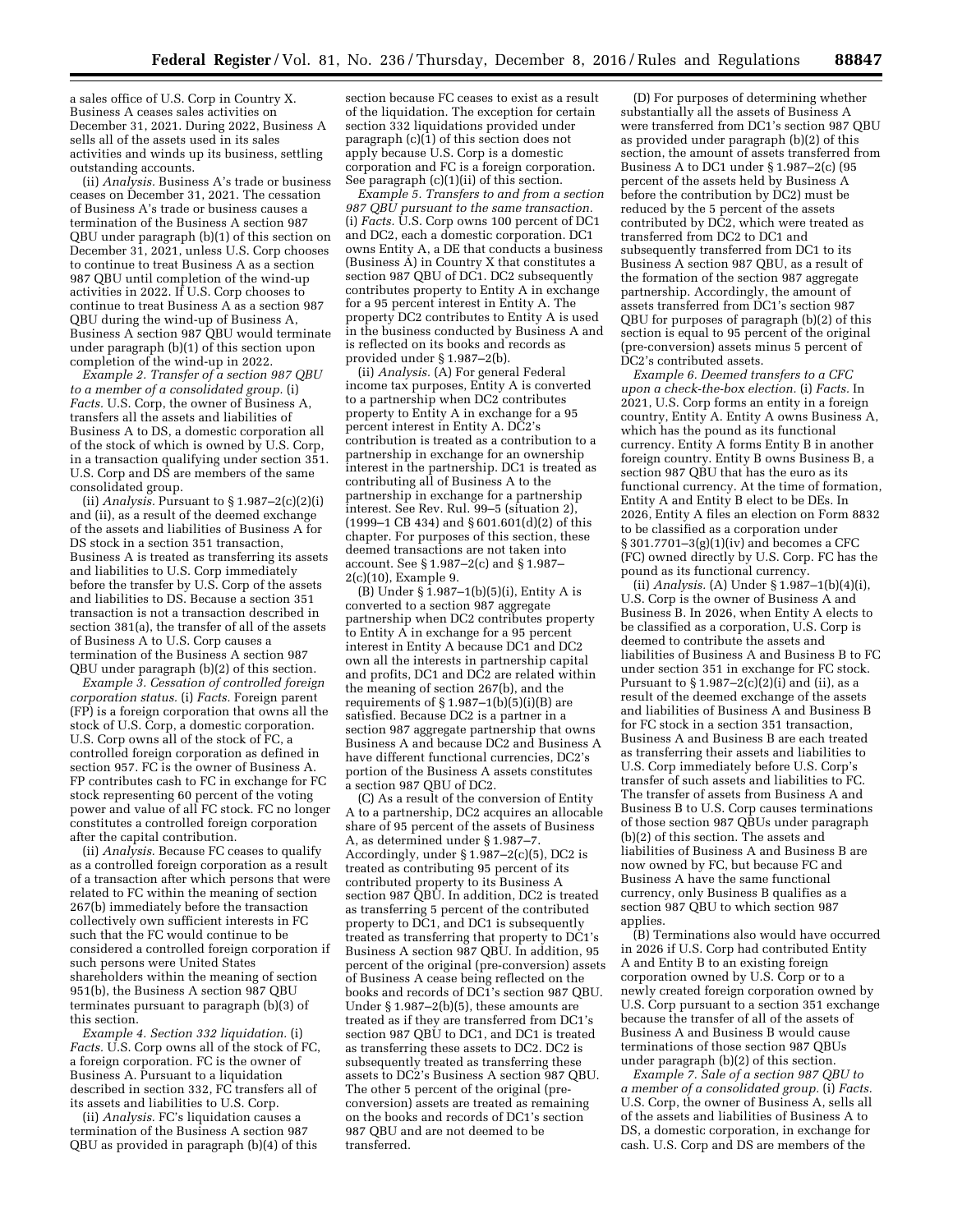same consolidated group. The cash received on the sale is recorded on the books of U.S. Corp.

 $(i)$  *Analysis.* Pursuant to  $§ 1.987-2(c)(2)(i)$ and (ii), Business A is treated as transferring all of its assets and liabilities to U.S. Corp immediately before the sale by U.S. Corp to DS. As a result of this deemed transfer from Business A to U.S. Corp, the Business A section 987 QBU terminates under paragraph (b)(2) of this section.

## **§ 1.987–9 Recordkeeping requirements.**

(a) *In general.* A taxpayer that is an owner of a section 987 QBU shall keep a copy of each election made by the taxpayer in accordance with the rules of  $\S 1.987-1(g)(3)$  (if not required to be made on a form published by the Commissioner regarding section 987) and such reasonable records as are sufficient to establish the section 987 QBU's taxable income or loss and section 987 gain or loss.

(b) *Supplemental information.* An owner's obligation to maintain records under section 6001 and paragraph (a) of this section is not satisfied unless the following information is maintained in such records with respect to each section 987 QBU:

(1) The amount of the items of income, gain, deduction, or loss attributed to the section 987 QBU in the functional currency of the section 987 QBU.

(2) The amount of assets and liabilities attributed to the section 987 QBU in the functional currency of the section 987 QBU.

(3) The exchange rates used to translate items of income, gain, deduction, or loss of the section 987 QBU into the owner's functional currency and, if a spot rate convention is used, the manner in which such convention is determined.

(4) The exchange rates used to translate the assets and liabilities of the section 987 QBU into the owner's functional currency and, if a spot rate convention is used, the manner in which such convention is determined.

(5) The amount of the items of income, gain, deduction, or loss attributed to the section 987 QBU translated into the functional currency of the owner.

(6) The amount of assets and liabilities attributed to the section 987 QBU translated into the functional currency of the owner.

(7) The amount of assets and liabilities transferred by the owner to the section 987 QBU determined in the functional currency of the owner.

(8) The amount of assets and liabilities transferred by the section 987 QBU to the owner determined in the functional currency of the owner.

(9) The amount of the unrecognized section 987 gain or loss for the taxable year.

(10) The amount of the net accumulated unrecognized section 987 gain or loss at the close of the taxable year.

(11) If a remittance is made, the computations determined under § 1.861–9T(g) for purposes of sourcing and characterizing the remittance under § 1.987–5.

(12) The transition information required to be determined under § 1.987–10(e).

(c) *Retention of records.* The records required by this section, or records that support the information required on a form published by the Commissioner regarding section 987, must be maintained and kept at all times available for inspection by the Internal Revenue Service for so long as the contents thereof may become relevant in the administration of the Internal Revenue Code.

(d) *Information on a dedicated section 987 form.* The requirements of paragraph (b) of this section shall be satisfied if the taxpayer provides the specific information required on a form published by the Commissioner for this purpose.

### **§ 1.987–10 Transition rules.**

(a) *Scope.* These transition rules shall apply to any taxpayer that is an owner of a section 987 QBU pursuant to § 1.987–1(b)(4) on the transition date (as defined in  $\S 1.987 - 11(c)$ ). Except as provided in paragraph (c) of this section, a taxpayer to which this section applies must transition from the method previously used to comply with section 987 (the ''prior section 987 method'') to the method prescribed by these regulations pursuant to the fresh start transition method set forth in paragraph (b) of this section.

(b) *Fresh start transition method*—(1) *In general.* Pursuant to the fresh start transition method, and solely for purposes of this section, all section 987 QBUs of a taxpayer, other than section 987 QBUs subject to paragraph (c) of this section, are deemed to terminate on the day before the transition date. No section 987 gain or loss is determined or recognized as a result of the deemed termination. The owner of a section 987 QBU that is deemed to terminate under this section is treated as having transferred all of the assets and liabilities attributable to such QBU to a new section 987 QBU on the transition date. This deemed transfer of assets and liabilities is taken into account only for purposes of transitioning to these regulations under section 987 and shall

not be taken into account in determining the amounts transferred from the owner to the section 987 QBU during the taxable year for purposes of  $§ 1.987 - 5(c)(1)(ii).$ 

(2) *Application of § 1.987–4.* For purposes of applying § 1.987–4 with respect to a section 987 QBU described in paragraph (b)(1) of this section for the taxable year beginning on the transition date, the amount of assets and liabilities deemed transferred from the owner to the section 987 QBU on the transition date pursuant to paragraph (b)(1) of this section shall be determined by translating such assets and liabilities (without regard to whether the asset or liability is a marked item or a historic item) at the historic rate as determined under paragraph (b)(3) of this section.

(3) *Determination of historic rate.* For purposes of applying these regulations with respect to a section 987 QBU described in paragraph (b)(1) of this section for taxable years beginning on or after the transition date, the historic rate (as defined in  $\S 1.987-1(c)(3)$ ) for an asset or liability deemed transferred under paragraph (b)(1) of this section from an owner to the section 987 QBU on the transition date shall be the historic rate under § 1.987–1(c)(3) determined by reference to the date the assets were acquired or liabilities entered into or assumed by the section 987 QBU deemed terminated (that is, without regard to the deemed termination or transfer described in paragraph (b)(1) of this section). However, if the owner is not able to determine reliably the historic rate for a particular asset or liability, then the historic rate must be determined based on reasonable assumptions (for example, assumptions about turnover and aging of accounts receivable), consistently applied.

(4) *Example.* The provisions of this paragraph (b) are illustrated by the following example. Exchange rate assumptions used in the example are selected for the purpose of illustrating the principles of this section, and no inference is intended by their use. Additionally, the effect of depreciation is not taken into account for purposes of this example.

*Example.* (i) U.S. Corp is a domestic corporation with the dollar as its functional currency. U.S. Corp owns Business A, a U.K. branch with the pound as its functional currency. Business A was formed on January 1, year 1. U.S. Corp uses the method prescribed in the 1991 proposed section 987 regulations to determine the section 987 gain or loss of Business A. U.S. Corp contributed £6,000 to Business A on January 1, year 1. On the same day, Business A bought a truck for  $£4,000$  and a computer for  $£1,000$ .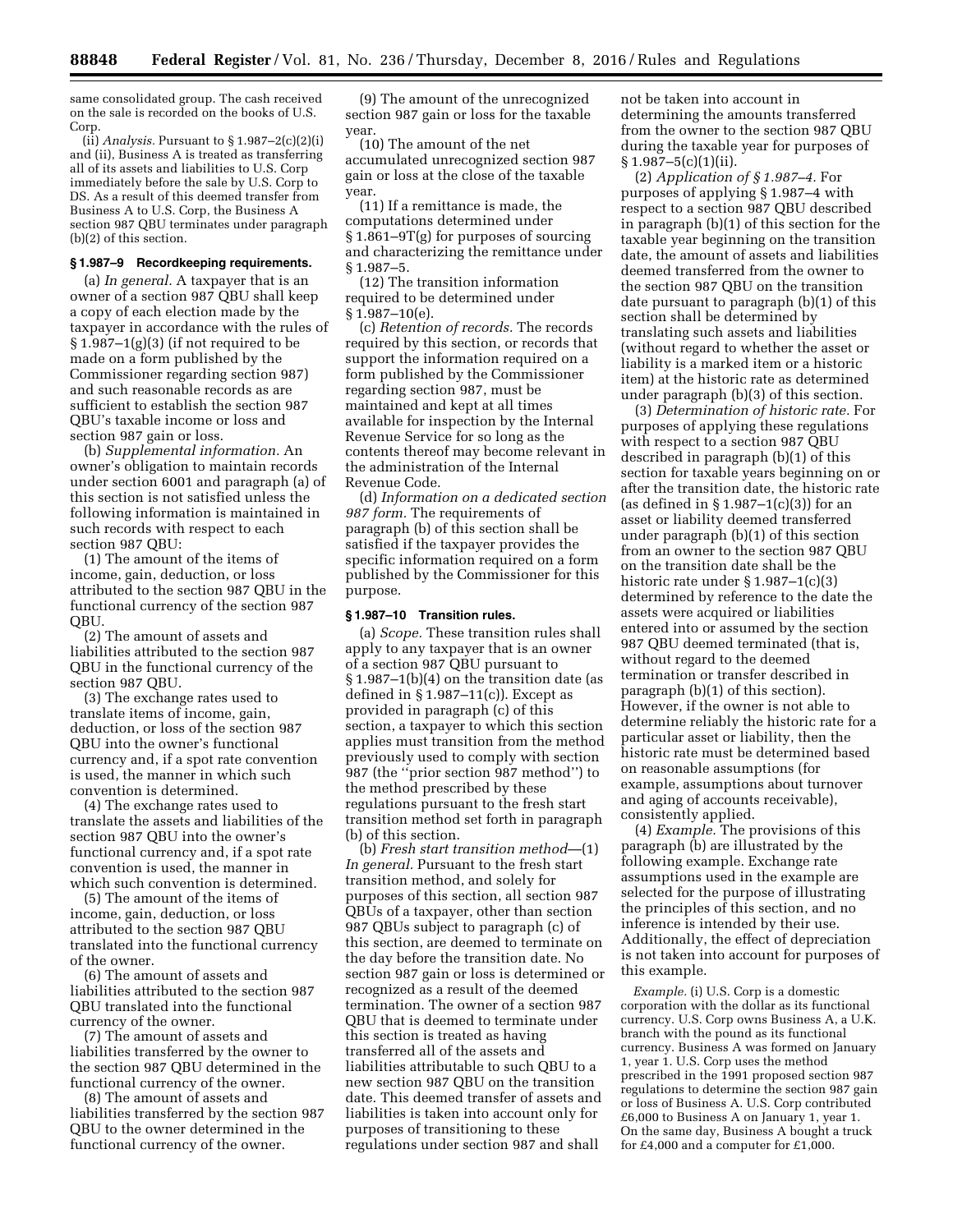Business A had profits determined under § 1.987–1(b)(1)(i) through (iii) of the 1991 proposed section 987 regulations of £250 in each of year 1, year 2, and year 3, and the yearly average exchange rate was used in each of those years to translate Business A's profits under the 1991 proposed section 987 regulations. The yearly average exchange rate was  $£1 = $1.10$  in year  $1, £1 = $1.20$  in year 2, and  $£1 = $1.30$  in year 3. Business A incurred a £50 loss in each of year 4 and year 5. Business A made no remittances to U.S. Corp in any year.

(ii) On January 1, year 5, Business A transitions to the method provided in these

regulations pursuant to the fresh start transition method described in paragraph (b) of this section. Pursuant to paragraph  $(\bar{b})(1)$ of this section, Business A is deemed to terminate on December 31, year 4. However, no section 987 gain or loss is determined or recognized as a result of the deemed termination. Pursuant to paragraph (b)(2) of this section, for purposes of applying § 1.987–4 with respect to Business A for year 5, the amount of assets and liabilities transferred from U.S. Corp to Business A on the transition date shall be determined by translating all of Business A's assets at the historic rates for those assets as determined

under  $\S 1.987-1(c)(3)$  and paragraph (b)(3) of this section. Because U.S. Corp is not able to determine reliably the historic rate for the pound currency it is deemed to transfer to Business A, U.S. Corp determines the historic rate for these pounds based on a last-in, firstout cash flow assumption. Thus, it is assumed that the  $£50$  loss in each of year 4 and year 5 first reduces the £250 earned in year 3. Accordingly, for purposes of determining the amount of assets and liabilities deemed transferred from U.S. Corp to Business A on January 1, year 5, U.S. Corp translates Business A's assets and liabilities as follows:

|                                   | Amount in £ | Translation rate                                                                                                                                             | Amount in \$                                |
|-----------------------------------|-------------|--------------------------------------------------------------------------------------------------------------------------------------------------------------|---------------------------------------------|
|                                   | 250<br>150  | $1,000$   £1 = \$1.10 (yearly average rate—year 1)<br>$250$   £1 = \$1.10 (yearly average rate-year 1)<br>$1,000$   £1 = \$1.10 (yearly average rate—year 1) | .100<br>275<br>300<br>195<br>4.400<br>1.100 |
| Liabilities:<br>Total liabilities |             |                                                                                                                                                              | 7.370<br><sup>n</sup>                       |

(c) *Transition of section 987 QBUs that applied the method set forth in the 2006 proposed section 987 regulations.*—(1) *In general.* If, with respect to a particular section 987 QBU, a taxpayer's prior section 987 method was based on a reasonable application of the method described in the 2006 proposed section 987 regulations (REG– 208270–86, 71 FR 52876), then the taxpayer shall apply these regulations under section 987 with respect to such section 987 QBU without regard to paragraph (b) of this section.

(2) *Application of § 1.987–4.* For purposes of applying § 1.987–4 with respect to a section 987 QBU described in paragraph (c)(1) for the taxable year beginning on the transition date, the owner functional currency net value of the section 987 QBU on the last day of the preceding taxable year under  $§ 1.987-4(d)(1)(B)$  shall be the amount that was determined under § 1.987– 4(d)(1)(A) of the 2006 proposed section 987 regulations for the preceding taxable year. Additionally, for purposes of applying § 1.987–4 with respect to a section 987 QBU described in paragraph (c)(1) for all taxable years that end after the transition date, the section 987 QBU's net unrecognized section 987 gain or loss for all prior taxable years under § 1.987–4(c) shall take into account the aggregate of the amounts determined under § 1.987–4(d) of the 2006 proposed section 987 regulations for taxable years for which the taxpayer applied the 2006 proposed section 987 regulations, reduced by the amounts taken into account under § 1.987–5 of

the 2006 proposed section 987 regulations upon a remittance for all such prior taxable years.

(3) *Use of prior historic rate.* For purposes of applying these regulations under section 987 with respect to historic items (as defined in § 1.987– 1(e)), other than inventory, that are reflected on the balance sheet of the section 987 QBU on the transition date, a taxpayer may use the same historic exchange rates as were used under the taxpayer's application of the 2006 proposed section 987 regulations in place of the historic rates that otherwise would be determined under § 1.987– 1(c)(3), provided that, for all taxable years that end after the transition date, the taxpayer does so with respect to all historic items (other than inventory) that are reflected on the balance sheet of the section 987 QBU on the transition date.

(4) *Example.* The provisions of this paragraph (c) are illustrated by the following example. Exchange rate assumptions used in the example are selected for the purpose of illustrating the principles of this section, and no inference is intended by their use. Additionally, the effect of depreciation is not taken into account for purposes of this example.

*Example.* (i) U.S. Corp is a domestic corporation with the dollar as its functional currency. U.S. Corp owns Business A, a U.K. branch with the pound as its functional currency. Business A was formed on January 1, year 1. U.S. Corp uses a reasonable application of the method described in the 2006 proposed section 987 regulations to

determine the section 987 gain or loss of Business A. On January 1, year 5, Business A transitions to the method provided in these regulations pursuant to the method described in this paragraph (c). Business A's opening balance sheet on January 1, year 5, includes pounds, a truck acquired in year 2, inventory accounted for under the FIFO method, and no liabilities. These assets remain on the balance sheet on December 31, year 5.

(ii) Pursuant to paragraph  $(c)(3)$  of this section, U.S. Corp chooses to use the same historic exchange rates as were used under its application of the 2006 proposed regulations in place of the historic rates prescribed under § 1.987–1(c)(3) for purposes of applying these regulations with respect to historic items (other than inventory) held on the transition date.

(iii) The pounds are marked items under § 1.987–1(d). Because the pounds are marked items, for purposes of determining the owner functional currency net value of Business A on the last day of year 5 pursuant to § 1.987– 4(e), the pounds are translated into dollars using the spot rate (as defined in § 1.987–  $1(c)(1)$  applicable to the last day of year 5.

(iv) The truck held on Business A's balance sheet on January 1, year 5, is a historic item under § 1.987–1(e). For purposes of determining the owner functional currency net value of Business A on the last day of year 5 pursuant to § 1.987–4(e), the basis of the truck is translated into dollars using the spot rate on the day the truck was acquired in year 2, as determined under § 1.987– 1(c)(3) of the 2006 proposed section 987 regulations. If U.S. Corp had not chosen pursuant to paragraph (c)(3) of this section to use the same historic exchange rates as were used under its application of the 2006 proposed regulations, the basis of the truck would have been translated into dollars using the historic rate described in § 1.987–1(c)(3), which is the yearly average exchange rate for year 5.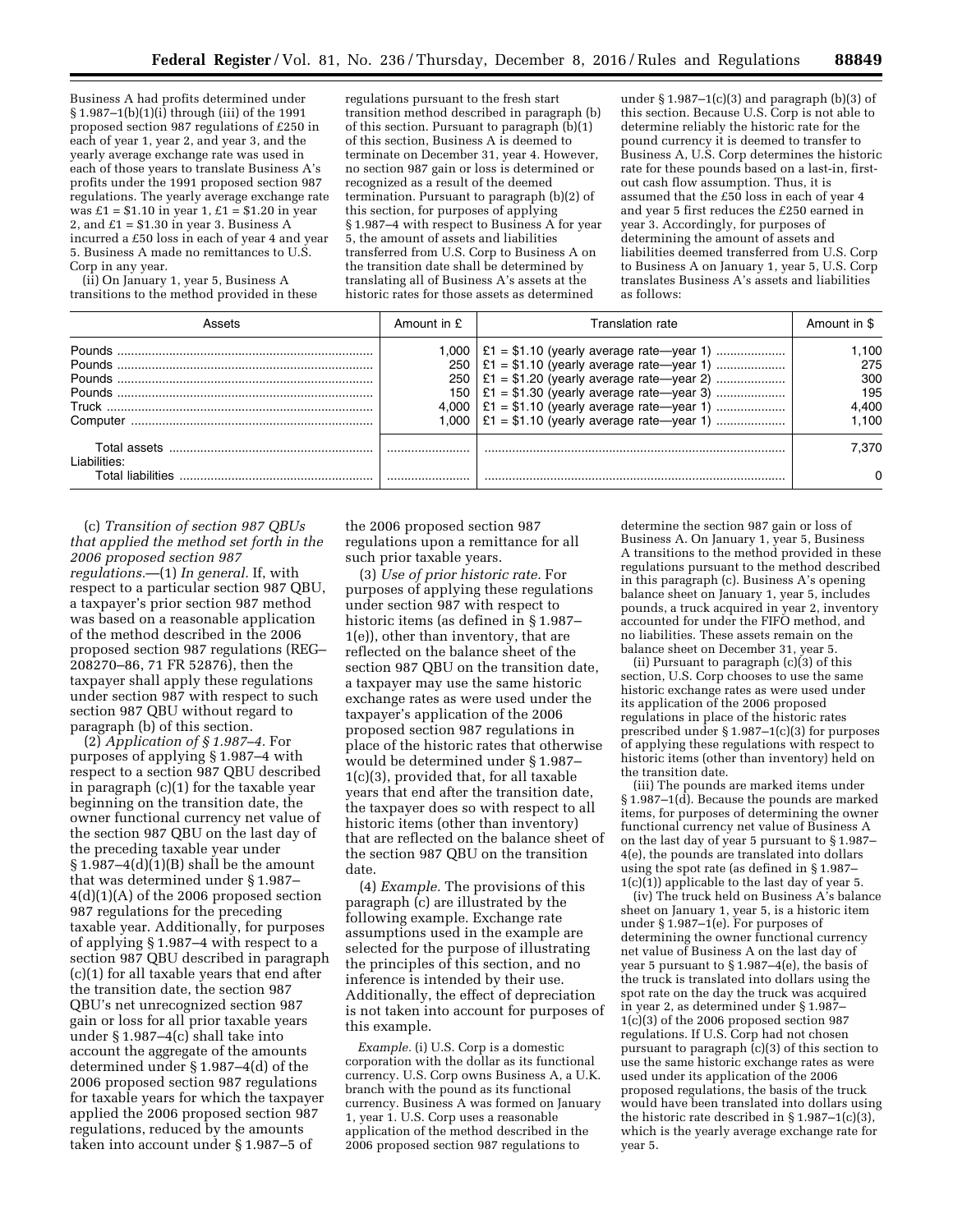(v) The inventory held on Business A's balance sheet on January 1, year 5, is a historic item under § 1.987–1(e). For purposes of determining the owner functional currency net value of Business A on the last day of year 5 pursuant to § 1.987– 4(e), the FIFO cost basis of the inventory is translated into dollars using the historic rate, which pursuant to  $\S 1.987-1(c)(3)(i)(B)$  is the yearly average exchange rate for year 5.

(vi) Pursuant to paragraph (c)(3) of this section, for purposes of applying § 1.987–4 with respect to Business A for year 5, the owner functional currency net value of Business A on the last day of year 4 under  $§ 1.987-4(d)(1)(B)$  is the amount that was determined under § 1.987–4(d)(1)(A) of the 2006 proposed section 987 regulations for year 4. Additionally, Business A's net unrecognized section 987 gain or loss for all prior years under § 1.987–4(c) shall take into account the aggregate of the amounts determined under § 1.987–4(d) of the 2006 proposed section 987 regulations for year 1 through year 4, reduced by the amounts taken into account under § 1.987–5 of the 2006 proposed section 987 regulations upon a remittance for all such prior taxable years.

(d) *Adjustments to avoid double counting.* If a difference between the treatment of any item under these regulations and the treatment of the item under the taxpayer's prior section 987 method would result in income, gain, deduction or loss being taken into account more than once, then the net unrecognized section 987 gain or loss of the section 987 QBU, as determined under § 1.987–4(b) for the first taxable year for which these regulations apply, shall be adjusted to account for the difference.

(e) *Reporting*—(1) *In general.* Except as otherwise provided in this paragraph (e), the taxpayer must attach a statement titled ''Section 987 Transition Information'' to its timely filed return for the first taxable year to which these regulations under section 987 apply providing the following information:

(i) A description of each section 987 QBU to which these rules apply, the section 987 QBU's owner, the section 987 QBU's principal place of business, and a description of the prior section 987 method used by the taxpayer to determine section 987 gain or loss with respect to the section 987 QBU.

(ii) Any assumptions used by the taxpayer for determining the exchange rates used to translate the amount of assets and liabilities transferred to the section 987 QBU on the transition date, as provided in paragraph (b)(3) of this section.

(iii) With respect to each section 987 QBU subject to paragraph (c) of this section, a statement regarding whether historic items (as defined in § 1.987– 1(c)(3)) are translated pursuant to paragraph (c)(2) of this section at the

same historic rates as were used under the taxpayer's application of the 2006 proposed regulations or at the historic rates determined under § 1.987–1(c)(3).

(iv) With respect to each section 987 QBU with respect to which an adjustment is made pursuant to paragraph (d) of this section, a description of the adjustment and the basis for the computation of such adjustments.

(2) *Attachments not required where information is reported on a form.*  Paragraph (e) of this section shall not apply to the extent the information described in such paragraph is required to be reported on a form published by the Commissioner.

### **§ 1.987–11 Effective/applicability date.**

(a) *In general.* Except as otherwise provided in this section, §§ 1.987–1 through 1.987–10 shall apply to taxable years beginning on or after one year after the first day of the first taxable year following December 7, 2016.

(b) *Application of these regulations to taxable years beginning after* December 7, 2016. A taxpayer may apply these regulations under section 987 to taxable years beginning after December 7, 2016, provided the taxpayer consistently applies these regulations to such taxable years with respect to all section 987 QBUs directly or indirectly owned by the taxpayer on the transition date (as defined in paragraph (b)(2) of this section) as well as all section 987 QBUs directly or indirectly owned on the transition date by members that file a consolidated return with the taxpayer or by any controlled foreign corporation, as defined in section 957, in which a member owns more than 50 percent of the voting power or stock value, as determined under section 958(a).

(c) *Transition date.* The transition date is the first day of the first taxable year to which these regulations under section 987 are applicable with respect to a taxpayer under this section.

■ **Par. 6.** Section 1.988–0 is amended by adding an entry for  $\S 1.988-1(a)(4)$ .

### **§ 1.988–0 Taxation of gain or loss from a section 988 transaction; Table of Contents.**  \* \* \* \* \*

### **§ 1.988–1 Certain definitions and special rules.**

(a) \* \* \* (4) Treatment of assets and liabilities of a section 987 aggregate partnership or DE that are not attributed to an eligible QBU.

\* \* \* \* \*

■ **Par. 7.** Section 1.988–1 is amended by:

■ 2. Revising paragraph (a)(10)(ii).

■ 3. Adding two sentences to the end of paragraph (i).

The additions and revision read as follows:

### **§ 1.988–1 Certain definitions and special rules.**

 $(a) *$ 

(4) *Treatment of assets and liabilities of a section 987 aggregate partnership or DE that are not attributed to an eligible QBU*—(i) *Scope.* This paragraph (a)(4) applies to assets and liabilities of a section 987 aggregate partnership as defined in  $\S 1.987-1(b)(5)$ , or of an entity disregarded as an entity separate from its owner for Federal income tax purposes (DE), that are not attributable to an eligible QBU as defined in  $§ 1.987-1(b)(3).$ 

(ii) *Section 987 Aggregate Partnerships.* For purposes of applying section 988 and the applicable regulations to transactions involving assets and liabilities described in paragraph (a)(4)(i) of this section that are held by a section 987 aggregate partnership, the owners of the section 987 aggregate partnership (within the meaning of  $\S 1.987-1(b)(4)$  shall be treated as owning their share of such assets and liabilities. Section 1.987–7(b) shall apply for purposes of determining an owner's share of such assets or liabilities.

(iii) *Disregarded entities.* For purposes of applying section 988 and the applicable regulations to transactions involving assets and liabilities described in paragraph (a)(4)(i) of this section that are held by a DE, the owner of the DE (within the meaning of  $\S 1.987-1(b)(4)$ ) shall be treated as owning all such assets and liabilities.

(iv) *Example.* The following example illustrates the application of paragraph (a)(4) of this section:

*Example. Liability held through a section 987 aggregate partnership.* (i) *Facts.* P, a foreign partnership, has two equal partners, X and Y. X is a domestic corporation with the dollar as its functional currency. Y is a foreign corporation wholly owned by X that has the yen as its functional currency. P is a section 987 aggregate partnership. On January 1, 2021, P borrowed yen and issued a note to the lender that obligated P to pay interest and repay principal to the lender in yen. Also on January 1, 2021, P used the yen it borrowed from the lender to acquire all of the stock of F, a foreign corporation, from an unrelated person. P also holds an eligible QBU (within the meaning of § 1.987–1(b)(3)) that has the yen as its functional currency. P maintains one set of books and records. The assets and liabilities of the eligible QBU are reflected on the books and records of P as provided under § 1.987–2(b). The F stock held by P, and the yen liability incurred to acquire the F stock, are also recorded on the

 $\blacksquare$  1. Adding paragraph (a)(4).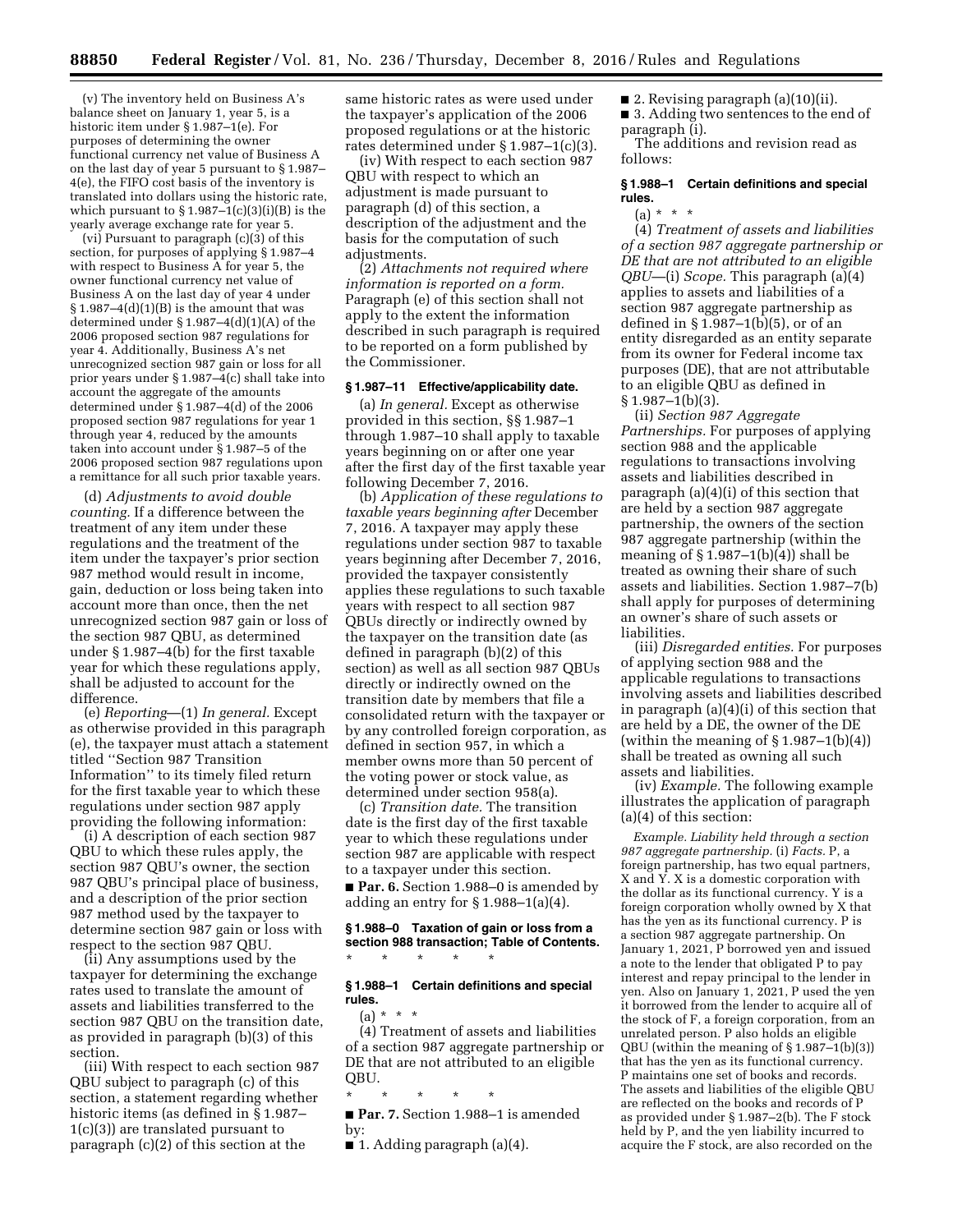books and records of P but, pursuant to § 1.987–2(b)(2)(i), are not considered to be reflected on the books and records of the eligible QBU for purposes of section 987.

(ii) *Analysis.* X's portion of the assets and liabilities of the eligible QBU owned by P is a section 987 QBU. Y's portion of the assets and liabilities of the eligible QBU owned by P is not a section 987 QBU because Y and the eligible QBU have the same functional currency. Because the F stock and yendenominated liability incurred to acquire such stock are not considered reflected on the books and records of the eligible QBU, they are not subject to section 987. In addition, because the F stock and the yendenominated liability incurred to acquire such stock are held by P (but not attributable to P's eligible QBU), X and Y are treated as owning their respective shares of such stock and liability pursuant to § 1.988–1(a)(4)(ii) for purposes of applying section 988. As a result, P's becoming the obligor on the portion of the yen-denominated note that is treated as an obligation of X is a section 988 transaction pursuant to paragraphs (a)(1)(ii),  $(a)(2)(ii)$  and  $(a)(3)$  of this section. Similarly, the dispositions of yen to make payments of interest and principal on the liability, to the extent such yen are treated as owned by X under paragraph (a)(4)(ii) of this section, are section 988 transactions under paragraphs  $(a)(1)(i)$  and  $(a)(3)$  of this section. To the extent the yen are treated as owned by the eligible QBU, see § 1.987–2(c) for the treatment of the payment of yen as a transfer from the eligible QBU to X. P's becoming the obligor on Y's portion of the yendenominated note, and Y's portion of the yen disposed of in connection with payments on such note, are not section 988 transactions because Y has the yen as its functional currency.

\* \* \* \* \*

 $(10) * * * *$ 

(ii) *Certain intra-taxpayer transfers of section 988 transactions that result in the recognition of section 988 gain or loss*—(A) *In general.* Exchange gain or loss with respect to nonfunctional currency or any item described in paragraph (a)(2) of this section entered into with another taxpayer shall be realized upon a transfer (as defined under § 1.987–2(c)) of such currency or item from an owner to a section 987 QBU or from a section 987 QBU to an owner if as a result of such transfer—

(*1*) The currency or item loses its character as nonfunctional currency or as an item described in paragraph (a)(2) of this section; or

(*2*) The source of the exchange gain or loss could be altered absent the application of paragraph (a)(10)(ii)(B) of this section.

(B) *Computation of exchange gain or loss.* Exchange gain or loss described in section (a)(10)(ii)(A) of this section shall be computed in accordance with § 1.988–2 (without regard to § 1.988– 2(b)(8)) as if the nonfunctional currency or item described in paragraph (a)(2) of

this section had been sold or otherwise transferred at fair market value between unrelated taxpayers. For purposes of the preceding sentence, a taxpayer must use a translation rate that is consistent with the translation conventions of the section 987 QBU to or from which, as the case may be, the item is being transferred. In the case of a gain or loss incurred in a transaction described in this paragraph (a)(10)(ii) that does not have a significant business purpose, the Commissioner may defer such gain or loss.

\* \* \* \* \*

(i)  $*$   $*$   $*$  Generally, the revisions to paragraphs (a) $(3)$ , (a) $(4)$ , and (a) $(10)(ii)$  of this section shall apply to taxable years beginning one year after the first day of the first taxable year following December 7, 2016. If pursuant to § 1.987–11(b) a taxpayer applies §§ 1.987–1 through 1.987–11 beginning in a taxable year prior to the earliest taxable year described in § 1.987–11(a), then the revisions to paragraphs (a)(3),  $(a)(4)$ , and  $(a)(10)(ii)$  of this section shall apply to taxable years of the taxpayer beginning on or after the first day of such prior taxable year.

■ **Par. 8.** Section 1.988–4 is amended by revising paragraph (b)(2) to read as follows:

**§ 1.988–4 Source of gain or loss realized on a section 988 transfer.**  \* \* \* \* \*

(b) \* \* \*

(2) *Proper reflection on the books of the taxpayer or qualified business unit*—(i) *In general.* For purposes of paragraph (b)(1) of this section, the principles of § 1.987–2(b) shall apply in determining whether an asset, liability, or item of income or expense is reflected on the books and records of a qualified business unit.

(ii) *Effective/applicability date.*  Generally, paragraph (b)(2)(i) of this section shall apply to taxable years beginning on or after one year after the first day of the first taxable year following December 7, 2016. If pursuant to § 1.987–11(b) a taxpayer applies §§ 1.987–1 through 1.987–11 beginning in a taxable year prior to the earliest taxable year described in § 1.987–11(a), then paragraph (b)(2)(i) of this section shall apply to taxable years of the taxpayer beginning on or after the first day of such prior taxable year.

■ Par. 9. Section 1.989(a)-1 is amended by revising paragraph (b)(2)(i) and adding paragraphs (b)(4) and (d)(3) and (4) to read as follows:

\* \* \* \* \*

### **§ 1.989(a)–1 Definition of a qualified business unit.**

(b) \* \* \*

 $(2) * * * *$ 

(i) *Persons*—(A) *Corporations.* A

corporation is a QBU.

(B) *Individuals.* An individual is not a QBU.

(C) *Partnerships.* A partnership, other than a section 987 aggregate partnership as defined in § 1.987–1(b)(5), is a QBU.

(D) *Trusts and estates.* A trust or estate is a QBU of a beneficiary. \* \* \* \* \*

(4) *Effective/applicability date.*  Generally, the revisions to paragraph (b)(2)(i) of this section shall apply to taxable years beginning on or after one year after the first day of the first taxable year following December 7, 2016. If pursuant to § 1.987–11(b) a taxpayer applies §§ 1.987–1 through 1.987–11 beginning in a taxable year prior to the earliest taxable year described in § 1.987–11(a), then the effective date of the revisions to paragraph (b)(2)(i) of this section with respect to the taxpayer shall apply to taxable years of the taxpayer beginning on or after the first day of such prior taxable year.  $\star$   $\qquad$   $\star$   $\qquad$   $\star$ 

(d) \* \* \*

(3) *Proper reflection on the books of the taxpayer or qualified business unit.*  The principles of § 1.987–2(b) shall apply in determining whether an asset, liability, or item of income or expense is reflected on the books of a qualified business unit (and therefore is attributable to such unit).

(4) *Effective/applicability date.*  Generally, the revisions to paragraph (d)(3) of this section shall apply to taxable years beginning on or after one year after the first day of the first taxable year following December 7, 2016. If pursuant to § 1.987–11(b) a taxpayer applies §§ 1.987–1 through 1.987–11 beginning in a taxable year prior to the earliest taxable year described in § 1.987–11(a), then the revisions to paragraph (b)(2)(i) of this section shall apply with respect to taxable years of the taxpayer beginning on or after the first day of such prior taxable year.

\* \* \* \* \*

## **§ 1.989(c)–1 [Removed]**

■ **Par. 10.** Section 1.989(c)-1 is removed.

## **PART 602—OMB CONTROL NUMBERS UNDER THE PAPERWORK REDUCTION ACT**

■ **Par. 11.** The authority citation for part 602 continues to read as follows:

**Authority:** 26 U.S.C. 7805.